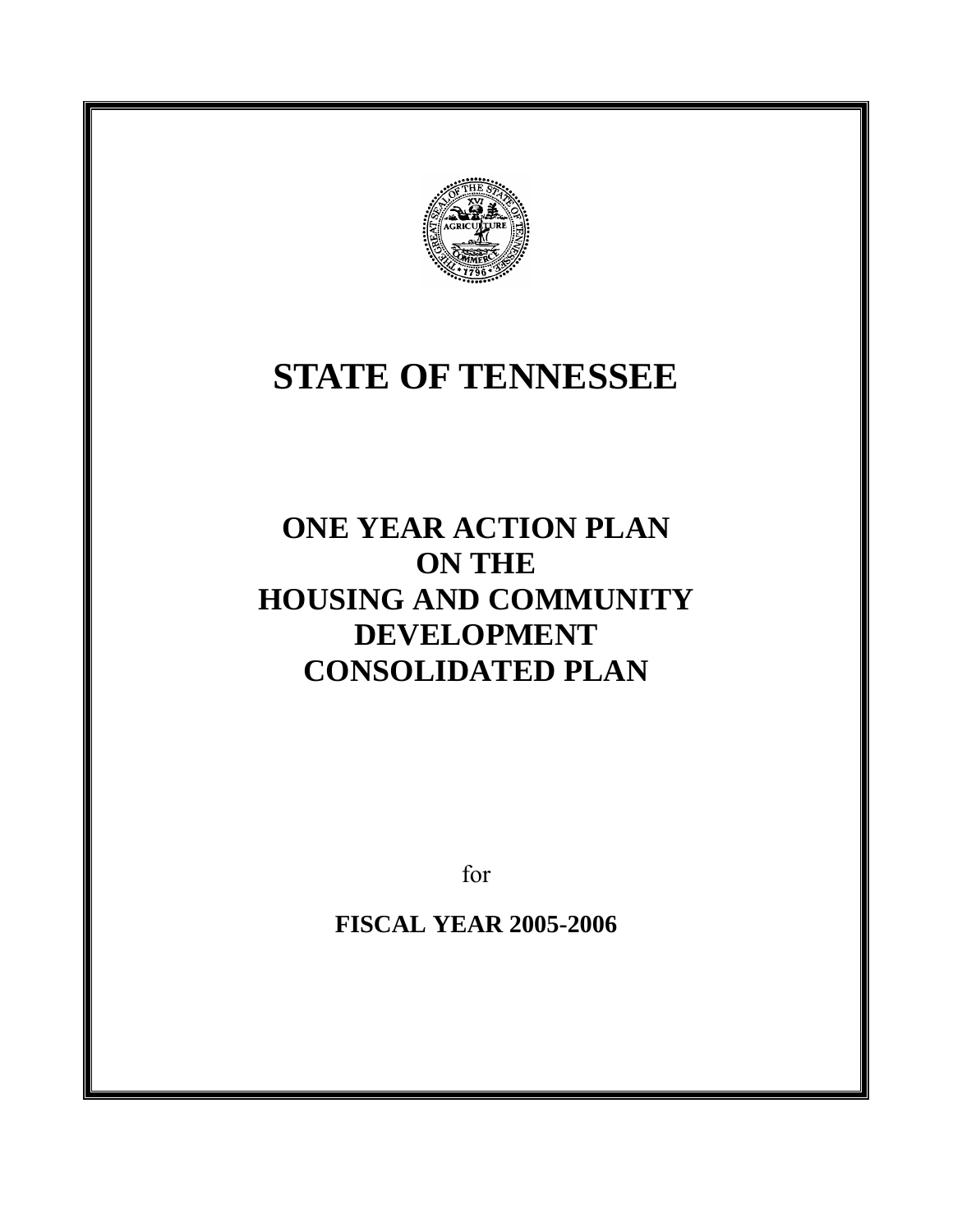# **TABLE OF CONTENTS**

| and Specific Objectives Described in the Consolidated Plan |  |
|------------------------------------------------------------|--|
|                                                            |  |
|                                                            |  |
| <b>Other Actions</b>                                       |  |
|                                                            |  |
|                                                            |  |
|                                                            |  |
|                                                            |  |
|                                                            |  |
|                                                            |  |
| Social Service Agencies                                    |  |
|                                                            |  |
|                                                            |  |
| Support of Applications by Other Entities                  |  |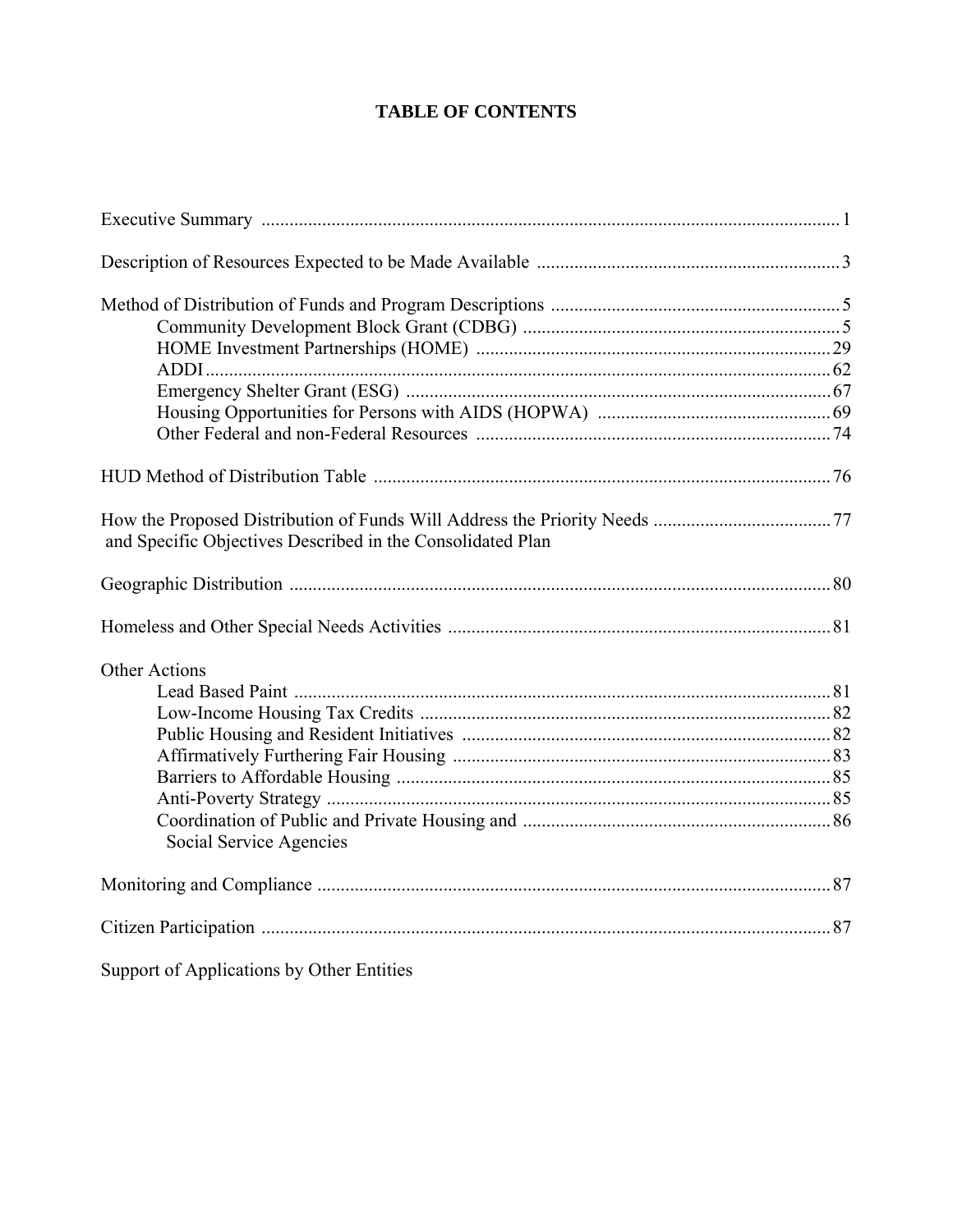#### **STATE OF TENNESSEE 2006 ACTION PLAN EXECUTIVE SUMMARY**

The Fiscal Year 2005-2006 Action Plan describes actions on the part of the State of Tennessee to administer and implement the four United States Department of Housing and Urban Development (HUD) Consolidated Plan grant programs: Small Cities Community Development Block Grant (CDBG), Emergency Shelter Grant Program (ESG), HOME Investment Partnership Program (HOME) and the Housing Opportunities for Persons with AIDS (HOPWA). The Action Plan is part of the five-year Consolidated Planning Process required by HUD in order for the State to receive funding for the four programs, each of which is described within this document.

The Action Plan presents the expected resources to be made available from HUD, and the proposed methods of distribution of those resources. It discusses how the proposed methods of distribution will address needs and objectives as presented in the five year plan, the proposed geographic distribution of funds, homeless and special needs considerations, and other actions taken to further affordable housing and community development in the state.

The four departments of state government which have administrative responsibility for the four programs and the expected HUD allocations are as follows:

The Tennessee Department of Economic and Community Development has responsibility for the Small Cities Community Development Block Grant (CDBG) program. This year the department expects to receive \$29,786,399 in funds from HUD and anticipates approximately \$2,400,000 in program income.

The Tennessee Housing Development Agency has responsibility for the HOME Investment Partnerships Program. This year the agency expects to receive \$17,010,346 in funds from HUD, and \$469,604 for the American Dream Downpayment Initiative (ADDI) which is to be administered as part of the HOME program.

The Tennessee Department of Human Services manages the Emergency Shelter Grant (ESG) Program and expects \$1,412,983 in HUD funding.

The Tennessee Department of Health manages the Housing Opportunities for Persons with AIDS (HOPWA) Program and expects HUD funds in the amount of \$718,000.

Geographic Distribution: It is important to note that the Tennessee Consolidated Plan and subsequent Action Plans address programs that are utilized in geographic areas **outside** of the larger cities in the state which are HUD designated entitlement cities and participating jurisdictions. Therefore, citizens interested in learning more about these programs should note the specific geographic distributions described for these programs.

In addition to these four programs, this Action Plan contains descriptions of other Federal and non-Federal resources which are administered by THDA: Section 8 Rental Assistance and Contract Administration programs, the Low Income Housing Tax Credits program and the Homeownership Programs.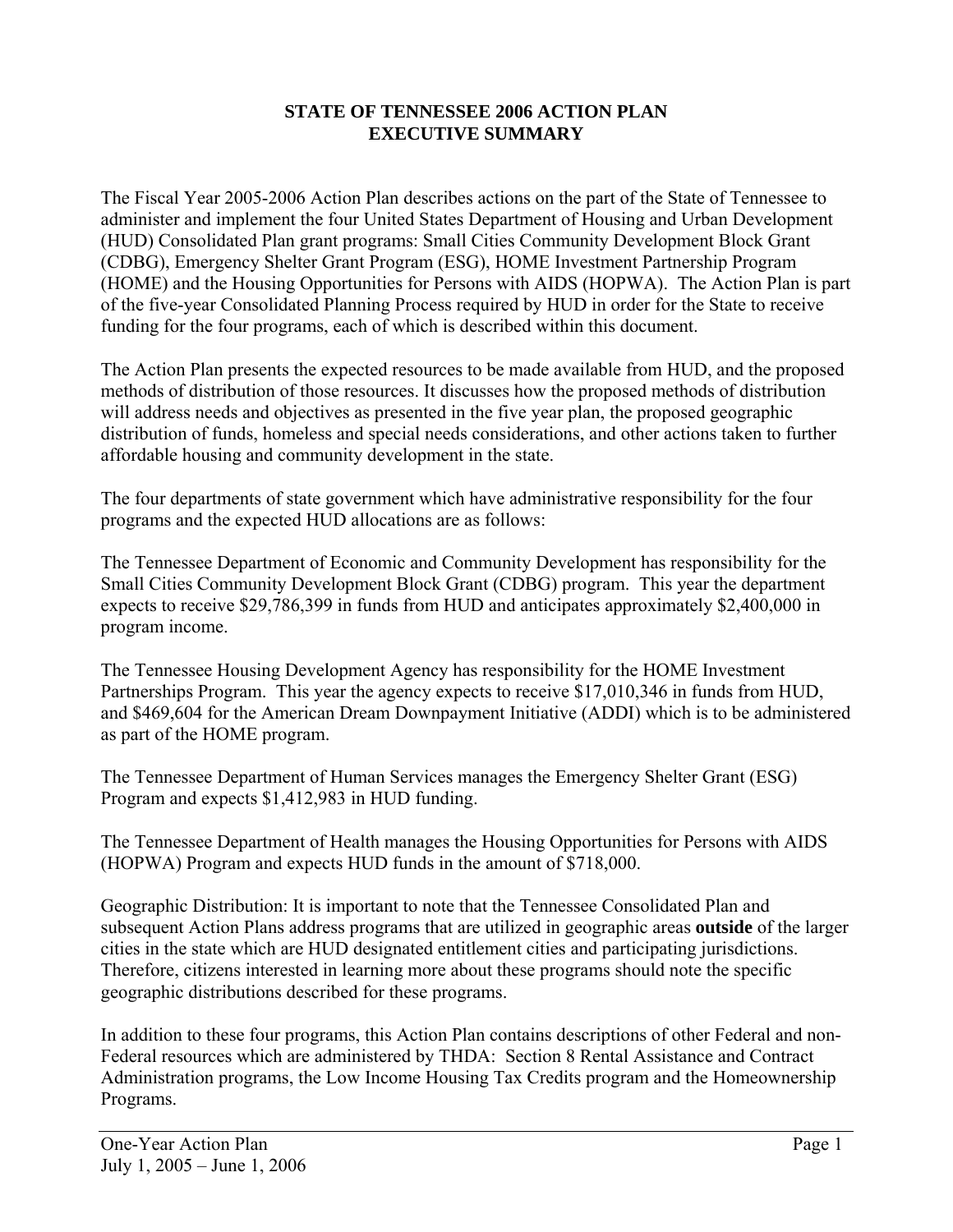Finally, the action plan presents the ways in which these programs propose to address the priority needs and objectives described in the Consolidated Plan, as well as homeless and other special needs activities, the anti-poverty strategy, and other actions taken by the respective agencies to further affordable housing and community development.

While Tennessee Housing Development Agency is the designated lead agency, all of the above named state agencies are responsible for participation in plan process and the development of this action plan as well as the State of Tennessee Consolidated Plan, the Annual Action Plan and the Consolidated Annual Performance and Evaluation Report (CAPER).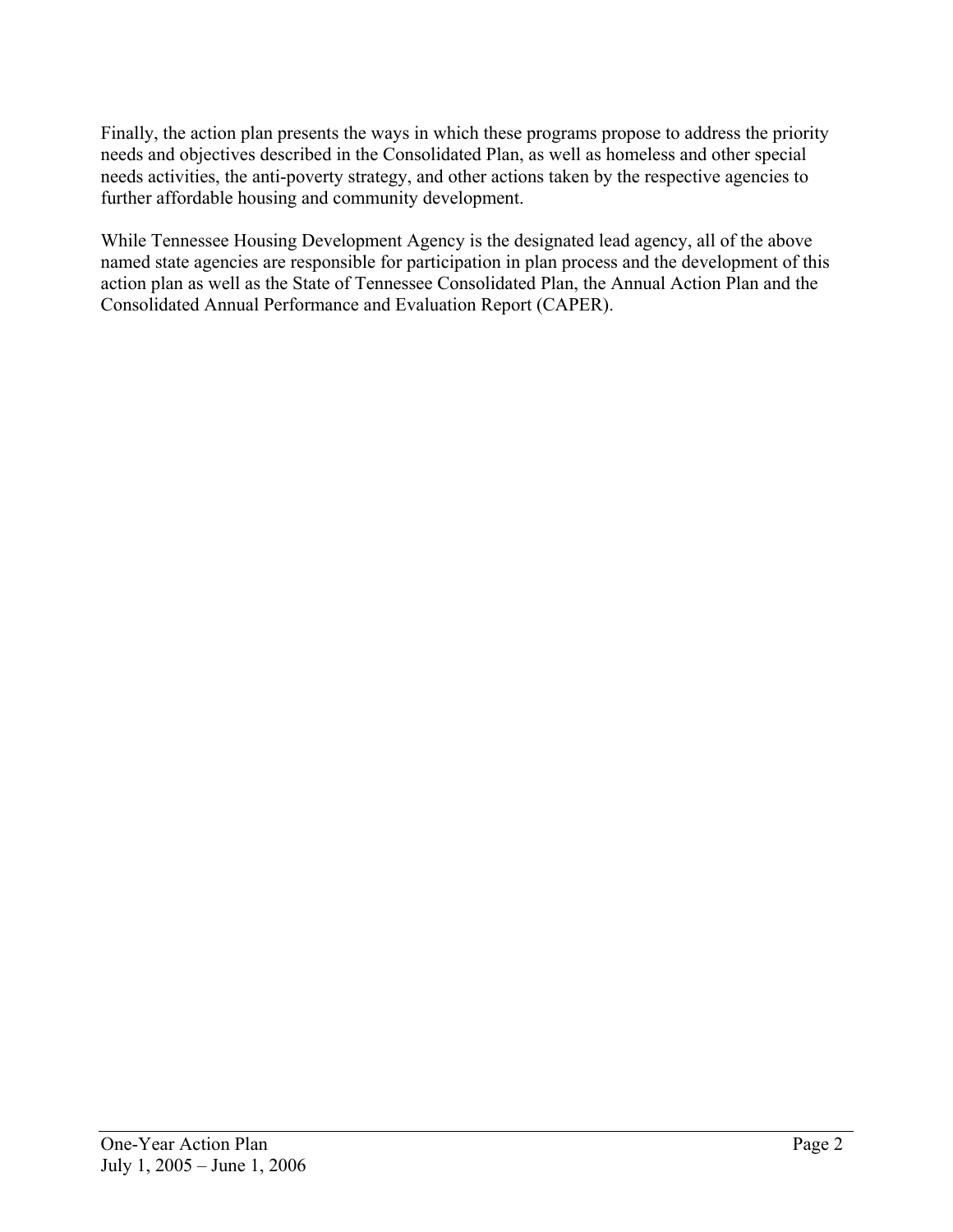#### **DESCRIPTION OF RESOURCES EXPECTED TO BE MADE AVAILABLE**

#### **I. HUD Resources Required Under Consolidated Planning**

#### **A. Community Development Block Grant (CDBG) Small Cities Program**

The State of Tennessee, through the Department of Economic and Community Development, administers the Small Cities program for all those jurisdictions not designated by HUD as entitlement. In Tennessee thirteen cities and/or counties are designated as entitlement to receive direct CDBG funding. During Fiscal Year 2005- 2006, the State of Tennessee will receive \$29,786,399 in CDBG Small Cities funds from HUD and anticipates receiving approximately \$2,400,000 in program income, for a total of \$32,186,399 that may be available through a competitive application process.

#### **B. HOME Investments Partnership (HOME)**

The State of Tennessee, through the Community Programs Division of Tennessee Housing Development Agency (THDA), administers the HOME program primarily for those jurisdictions in the State not designated by HUD as Participating Jurisdictions (PJ). During Fiscal Year 2005-2006, the State of Tennessee will receive \$17,010,346 in HOME funds from HUD. Funds will be made available on a competitive basis to local governments, public agencies, and private, nonprofit organizations to carry out multi-year affordable housing strategies. The American Dream Downpayment Initiative (ADDI) is administered as part of the HOME program. THDA will receive \$469,604 ADDI funds, which will be made available for first time homebuyers across the state in a fair, equitable manner. Special consideration may be given to persons moving from public housing to homeownership, Section 8 to homeownership, minorities and special needs clients.

#### **C. Emergency Shelter Grants (ESG)**

The State of Tennessee, through the Department of Human Services (DHS) administers the ESG program. Funds are available through a competitive grant process to local government and nonprofit service providers to assist homeless persons in Tennessee. Fiscal Year 2005-2006, the State will receive \$1,412,983 for the ESG program.

#### **D. Housing Opportunities for Persons with AIDS (HOPWA)**

The Tennessee Department of Health administers the HOPWA program which provides funds to nonprofit service providers to assist HIV-infected individuals and their family members threatened with homelessness. The State provides funding to the balance of state, excluding two entitlement cities which receive funding directly from HUD. In Fiscal Year 2005-2006, the State will receive \$718,000 in HOPWA funds from HUD and make those funds available on a formula basis to service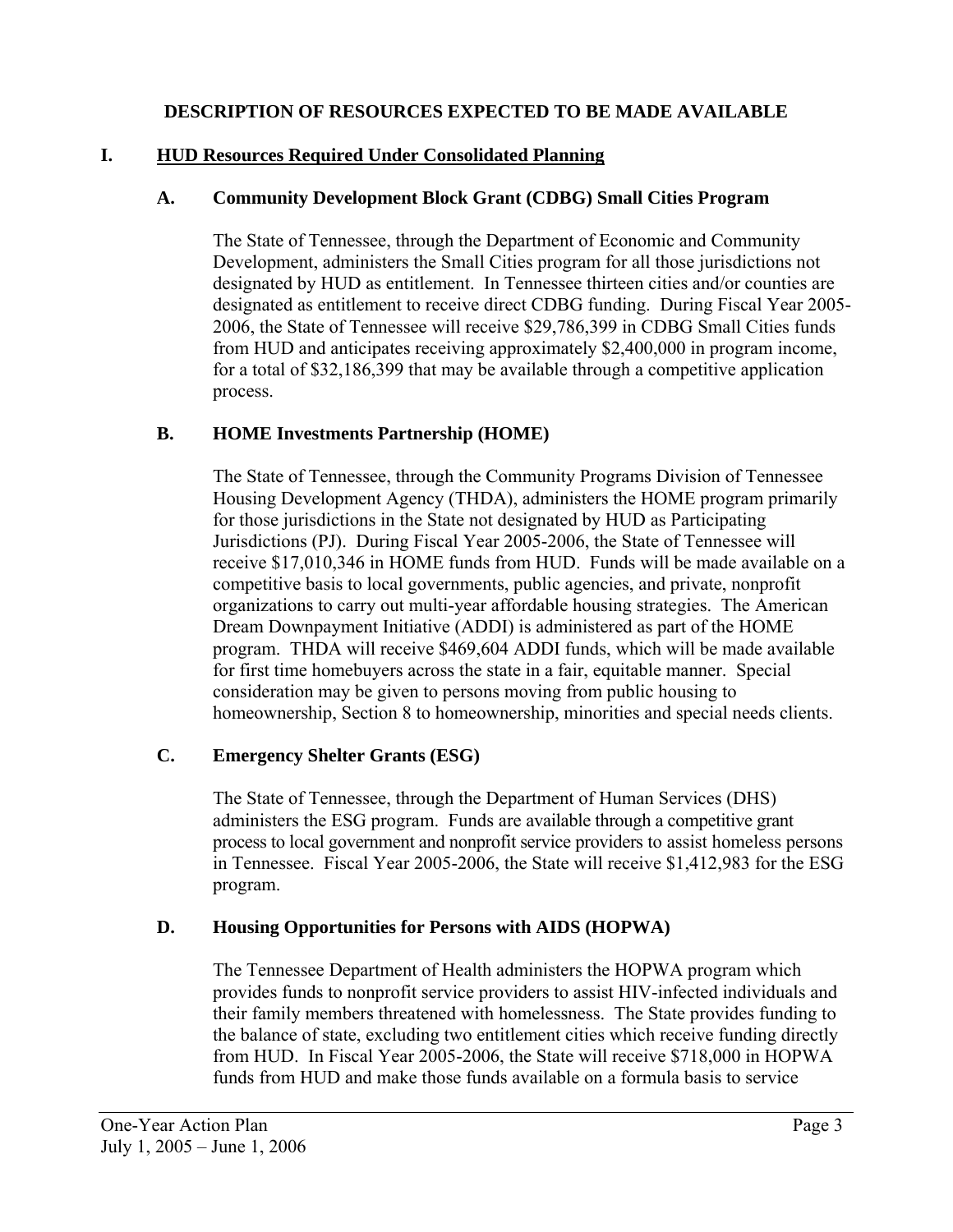providers in seven regions of the State covering all counties not covered by the HOPWA entitlements.

# **II. Other Federal Resources to be Made Available**

#### **A. HUD Section 8 Tenant-Based and Project-Based Assistance Programs**

The State of Tennessee, Tennessee Housing Development Agency, administers both Section 8 Rental Assistance and Section 8 Contract Administration. The Rental Assistance Division of THDA, which administers the Section 8 Tenant-Based Rental Assistance program, is authorized to operate in all 95 counties in Tennessee. During Fiscal Year 2005-2006, it is anticipated that approximately \$30,000,000 will be made available for this program. The Contract Administration Division of THDA, which administers Section 8 Project Based contracts, is responsible for the monthly Housing Assistance Payments (HAP) to Section 8 Project base properties throughout the state.

# **B. Low Income Housing Tax Credit Program (LIHTC)**

The State, through Tennessee Housing Development Agency, administers the Low-Income Housing Tax Credit (LIHTC) program, which is authorized under Section 42 of the Internal Revenue Code, as amended. The program offers owners of and investors in low-income rental housing a reduction in federal income tax liability over a period of ten years. The Internal Revenue Service allocates tax credit authority to states on a calendar year basis. The State of Tennessee anticipates receiving approximately \$10,900,000 in tax credit authority in calendar year 2005 to be issued to nonprofit and for-profit developers of low-income housing.

# **III. Other Non-Federal Resources Expected to be Made Available**

#### **A. THDA Homeownership Programs**

The State of Tennessee, through the Homeownership Division of Tennessee Housing Development Agency, administers homeownership programs designed to provide opportunities for low- and moderate-income persons to purchase their first home. Funds are made available through the issuance of tax-exempt mortgage revenue bonds. Each program requires limitations on eligibility based on household income and acquisition costs.

THDA is not a direct lender to borrowers but works with approximately 130 approved mortgage lenders across the State to originate the loans. THDA either provides funds to approved mortgage lenders to close pre-approved THDA loans, or purchases pre-approved loans from the lenders after the loans are closed. During Fiscal Year 2005-2006, THDA anticipates that approximately **\$**300,000,000 in mortgage funds will be available for this program.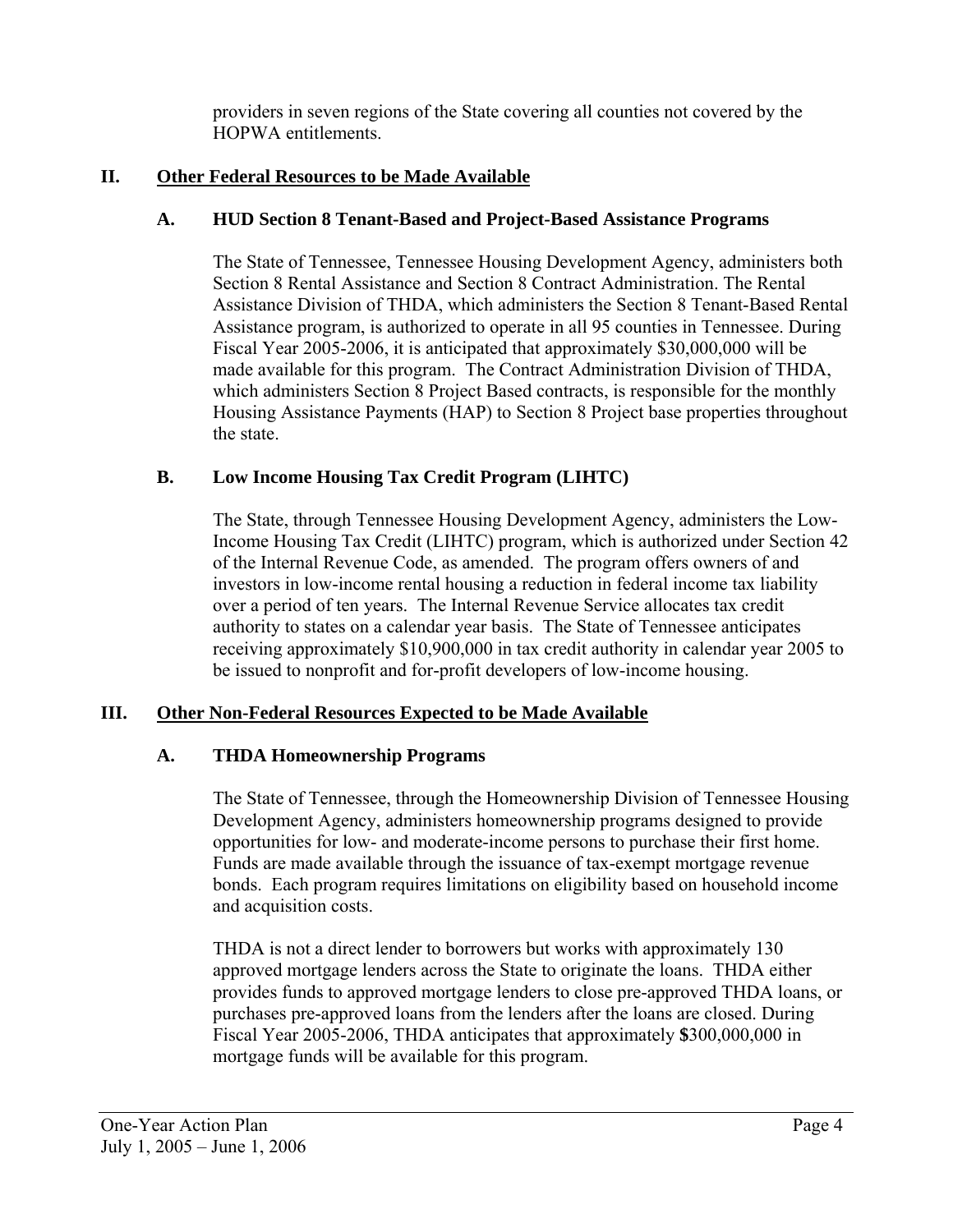#### **Method of Distribution of Funds and Program Description Community Development Block Grant (CDBG) Program Fiscal Year 2005-2006**

#### **I. Introduction**

The State of Tennessee has been allocated \$29,786,399 in CDBG funds for Fiscal Year 2005. In addition, the State anticipates receipt of approximately \$2,400,000 in program income for a total operating budget of \$32,186,399. The purpose of this section is to describe the method of distribution of small cities Community Development Block Grant (CDBG) funds within Tennessee for meeting housing and community development policies and objectives during Fiscal Year 2006. This section will describe all criteria used to select applications for funding, including the relative importance of the criteria. This section will also describe how CDBG funds will be allocated among all funding categories, any threshold factors, and grant size limits.

#### **II. National Objectives**

The federal authorizing legislation for the CDBG program requires that the program activities be used to accomplish at least one of three national objectives, these being:

- A. Activities benefiting low and moderate income (LMI) persons;
- B. Activities which aid in the prevention or elimination of slums or blight;
- C. Activities designed to meet community development needs having a particular urgency. These have been defined as activities designed to alleviate existing conditions that pose a serious and immediate threat to the health or welfare of the community which are of recent origin or which recently became urgent, that the recipient is unable to finance the activity on its own, and that other sources of funding are not available. This condition is sometimes called an "imminent threat".

#### **III. Community Development Objectives**

The objectives of the Tennessee CDBG program are the following:

- A. Human Resources Development to develop a human resource base that is healthy and capable of working at full capacity and that has the skills and education that enable them to do so.
- B. Physical Infrastructure Development to create the base of infrastructure that will provide for a high quality of life for individuals and productive capacity for communities.
- C. Job Opportunity Development to implement programs that will create a climate that is receptive to and encourages the growth of private sector jobs.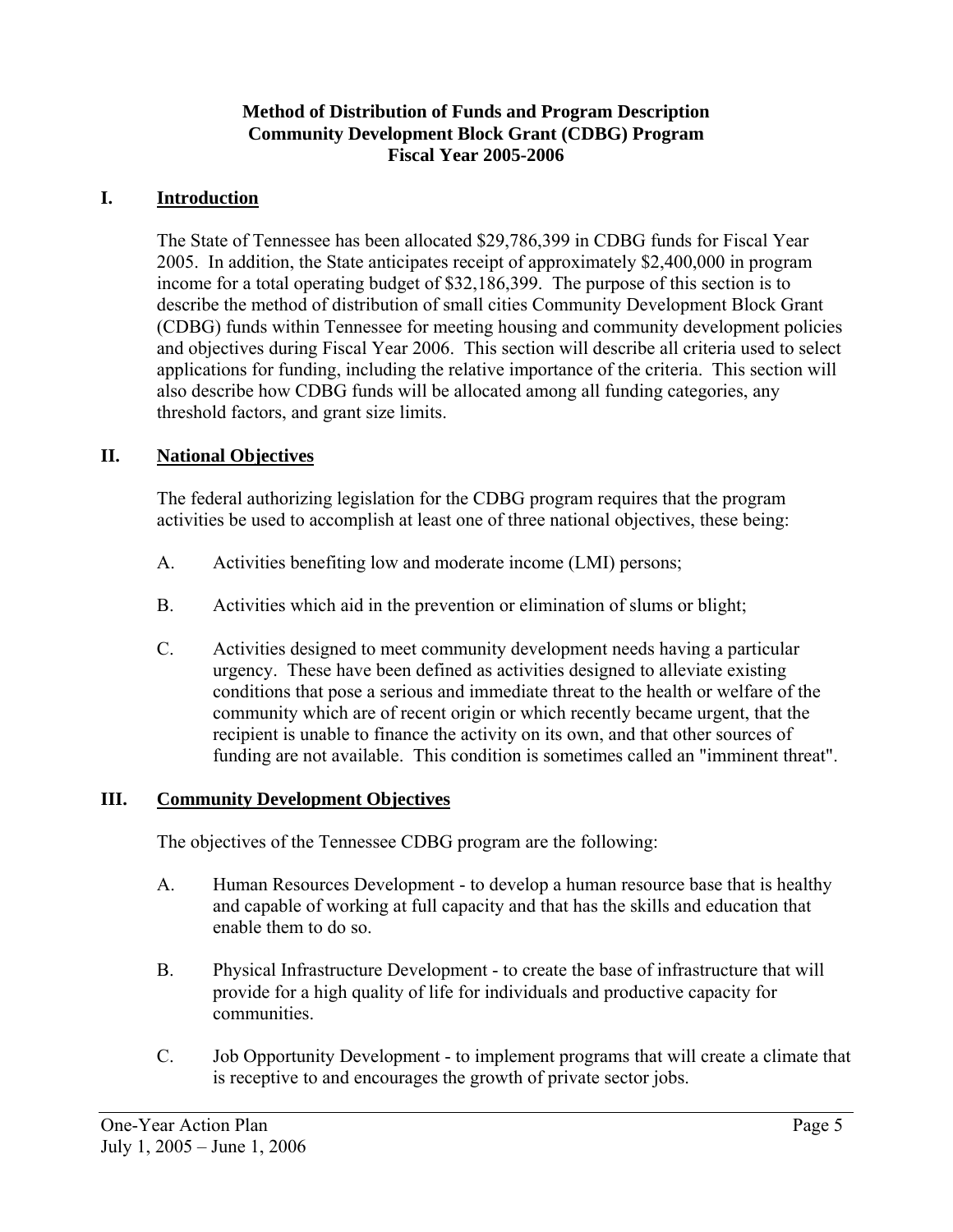- D. Target on Economic Distress to deliver community development programs in a manner that provides maximum assistance not only to economically disadvantaged individuals, but also to economically disadvantaged areas of the state.
- E. Maximize Grantees to use the resources available to the state in a manner which will maximize the number of grantees and, therefore, beneficiaries of the programs.

### **IV. Eligible Recipients of Funds**

Eligible applicants shall be city and county governments in Tennessee, except those cities of over 50,000 population and all principal cities of Metropolitan Statistical Areas (MSA). Local governments excluded from the state-administered CDBG program include: the cities of Bristol, Chattanooga, Clarksville, Cleveland, Jackson, Johnson City, Kingsport, Knoxville, Memphis, Morristown, Murfreesboro, Oak Ridge, the Metropolitan Government of Nashville-Davidson County, and the counties of Knox and Shelby.

#### **V. Eligible Activities**

Local governments may undertake a wide range of activities under the CDBG program. Eligible activities include:

- A. Acquisition of real property;
- B. Acquisition, construction, reconstruction, or installation of public works facilities (except for buildings for the general conduct of government), and site or other improvements;
- C. Code enforcement in deteriorated or deteriorating areas;
- D. Clearance, demolition, removal, and rehabilitation (including rehabilitation which promotes energy efficiency) of buildings and improvements;
- E. Disposition (through sale, lease, donation, or otherwise) of any real property acquired pursuant to Title I or its retention for public purposes;
- F. Special projects directed to the removal of material and architectural barriers which restrict the mobility and accessibility of elderly and handicapped persons;
- G. Payments to housing owners for losses of rental income incurred in holding for temporary periods housing units to be utilized for the relocation of individuals and families displaced by activities under Title I;
- H. Provisions of public services;
- I. Payment of the non-Federal share required in connection with a Federal grant-in-aid program undertaken as part of activities under Title I;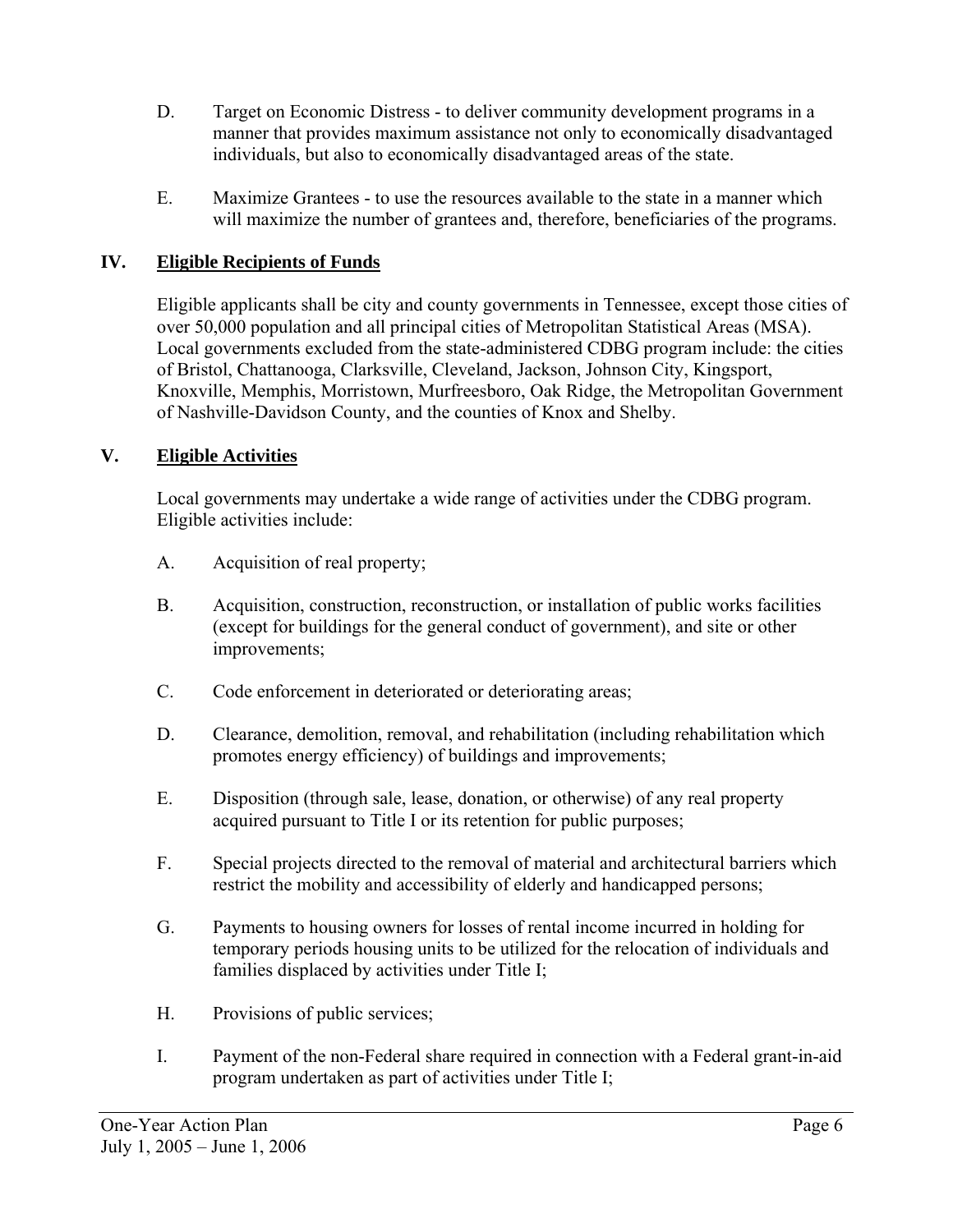- J. Payment of the cost of completing a project funded under Title I of the Housing Act of 1949;
- K. Relocation payments and assistance for displaced individuals, families, businesses, organizations, and farm operations, when determined by the grantee to be appropriate;
- L. Activities necessary to develop a comprehensive community development plan;
- M. Payment of reasonable administrative costs and carrying charges related to the planning and execution of community development and housing activities;
- N. Activities which are carried out by public or private non-profit entities;
- O. Assistance to neighborhood-based non-profit organizations, local development corporations, or entities organized under Section 301(d) of the Small Business Investment Act of 1958;
- P. Activities necessary to the development of a comprehensive community-wide energy use strategy;
- Q. Provision of assistance to private, for-profit entities, when the assistance is necessary or appropriate to carry out an economic development project;
- R. Rehabilitation or development of housing assistance under Section 17 of the United States Housing Act of 1937;
- S. Provision of assistance to facilitate substantial reconstruction of housing owned and occupied by LMI persons (1) where the need for the reconstruction was not determinable until after rehabilitation had already commenced, or (2) where the reconstruction is part of a neighborhood rehabilitation effort and the grantee (a) determines the housing is not suitable for rehabilitation, and (b) demonstrates that the cost of substantial reconstruction is significantly less than the cost of new construction and less than the fair market value of the property after substantial reconstruction;
- T. Assistance for the development, establishment, and operation for not to exceed two years after its establishment of a uniform emergency telephone number system if: (1) such system will contribute substantially to the safety of the residents of the area served by such system, (2) not less than 51 percent of the use of the system will be by persons of low and moderate income, and (3) other Federal funds received by the grantee are not available for the development, establishment, and operation of such system due to the insufficiency of the amount of such funds, the restrictions of the use of such funds, or the prior commitment of such funds for other purposes by the grantee;
- U. Homeownership assistance.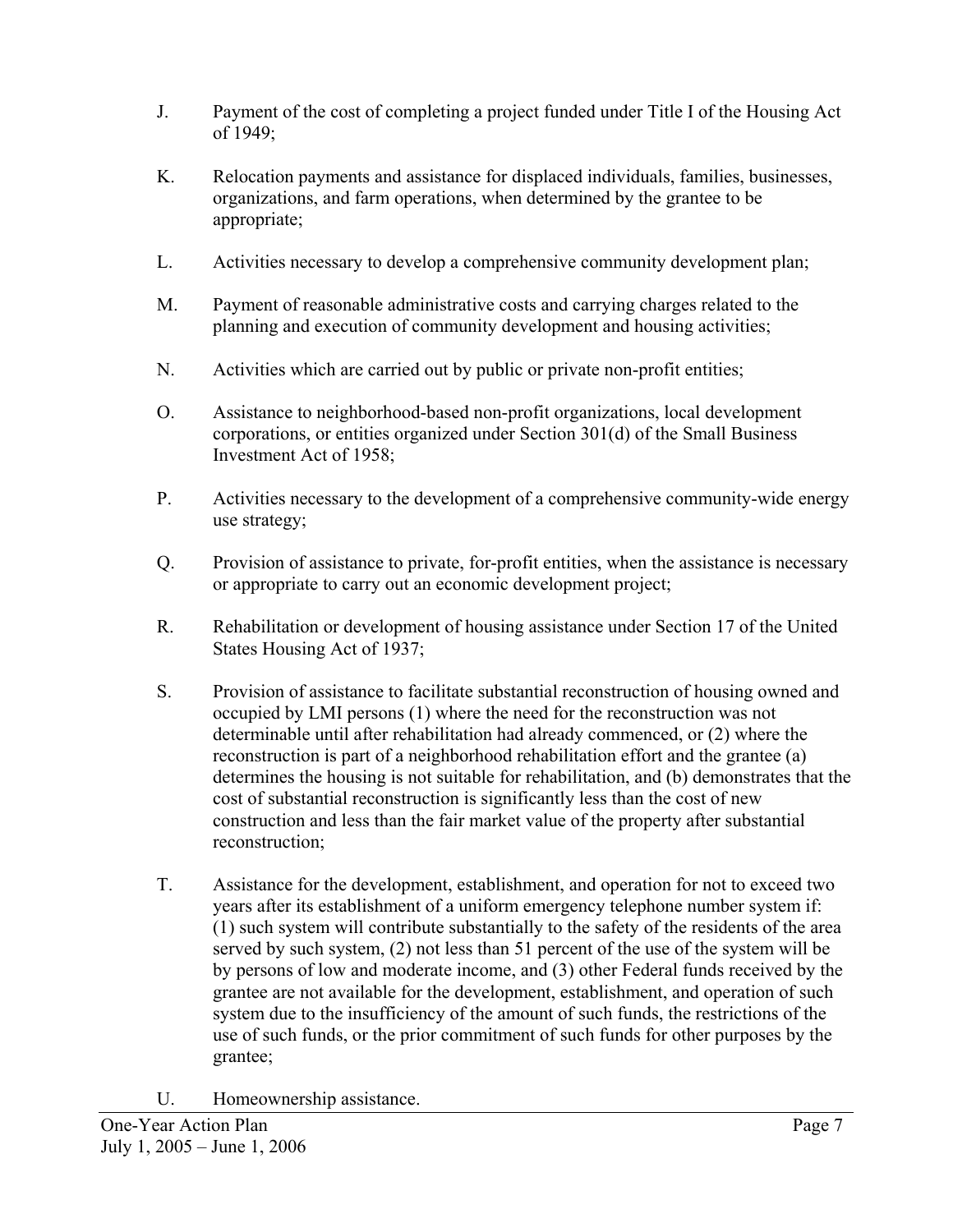#### **VI. Grant Categories**

For Fiscal Year 2005, applicants may apply for funding under four different program categories: Economic Development, Community Livability, Water/Sewer, and Housing Rehabilitation.

Economic Development projects include activities where a majority of funds are used to promote the creation or retention of jobs and enhance income through industrial locations and expansions where the funds are used as loans, and also to provide needed infrastructure to industries where funds are used as grants.

Water/Sewer project funds will be targeted at improving and extending water and sewer line systems, expanding water and wastewater treatment plant capacities, and addressing conditions detrimental to health, safety, or public welfare.

Housing Rehabilitation funds are targeted in communities with areas of substandard or dilapidated housing and community facilities in LMI neighborhoods.

Community Livability projects are activities designed to provide other community development services, particularly to benefit persons of low and moderate income.

Set-Aside funds may be used for projects with high project need scores but with other scores so low that the project did not rank high enough to be funded.

All funds awarded under the categories of Community Livability, Water/Sewer, and Housing Rehabilitation qualifying under the LMI objective must be spent in LMI target areas identified by the applicant unless the community is 100 percent eligible  $(51\% \text{ or more LMI}).$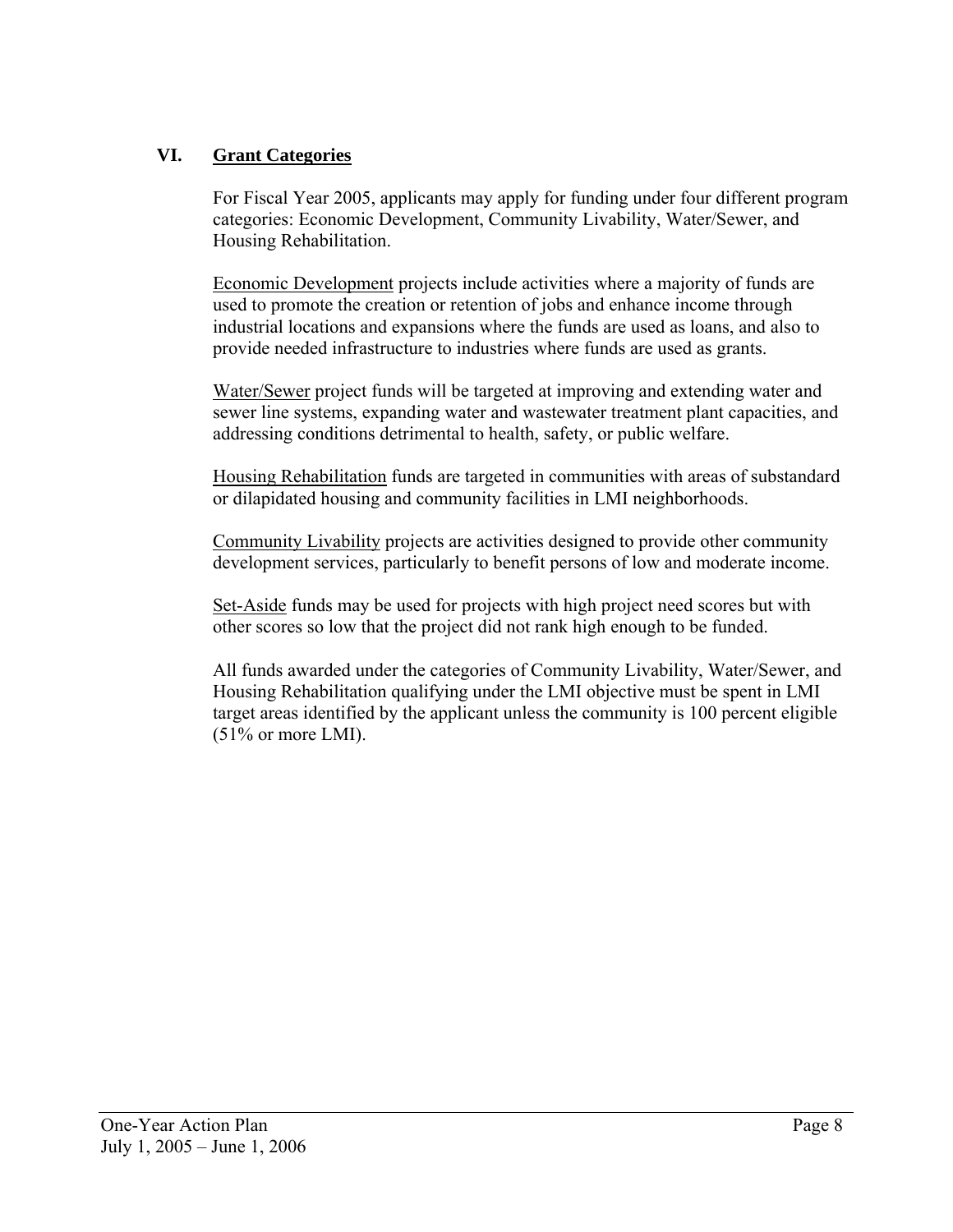#### **VII. Funding Levels**

**Shown below are the CDBG allocation and funding categories for Federal fiscal year 2005.** 

| Acquisition                                                               | \$<br>280,000 |
|---------------------------------------------------------------------------|---------------|
| <b>Public Facilities</b>                                                  | 23,508,661    |
| Clearance/Demolition                                                      | 52,000        |
| Relocation                                                                | 550,000       |
| Housing Rehabilitation                                                    | 1,500,000     |
| Economic Development For-Profits                                          | 3,000,000     |
| <b>Project Administration - Local Governments</b>                         | 1,600,000     |
| General Administration & Technical<br><b>Assistance- State Government</b> | 695,738       |
| Set-Aside Funds                                                           | 1,000,000     |
| TOTAL                                                                     | \$32,186,399  |

The Set-Aside is designed to permit funding for meritorious community livability, water, sewer, solid waste, or housing rehabilitation projects (those with high project need scores) but where other scores in the selection criteria are low and the total points earned are lower than required for funding. Set-Aside projects must meet all program requirements. Funds not utilized from the Set-Aside will be returned to other categories.

If approvable projects are not available in Economic Development in sufficient quantities to utilize the target allocation, the amounts not so utilized will be allocated to the other categories. A 50 percent reduction in any category will also be permitted to facilitate proper program management and allow administrative flexibility, and the funds so reduced shall be allocated to other categories.

For all years, program recoveries of both recaptured and reallocated funds shall be reappropriated to any categories and distributed in accordance with the 2005 Final Statement.

If additional funds become available, they will be allocated using the same percentages outlined above, with the State reserving the right to apply this 50 percent flexibility to any of the categories.

Under certain circumstances, the State may increase funding on economic development projects previously funded in order to protect the State's investment in the project.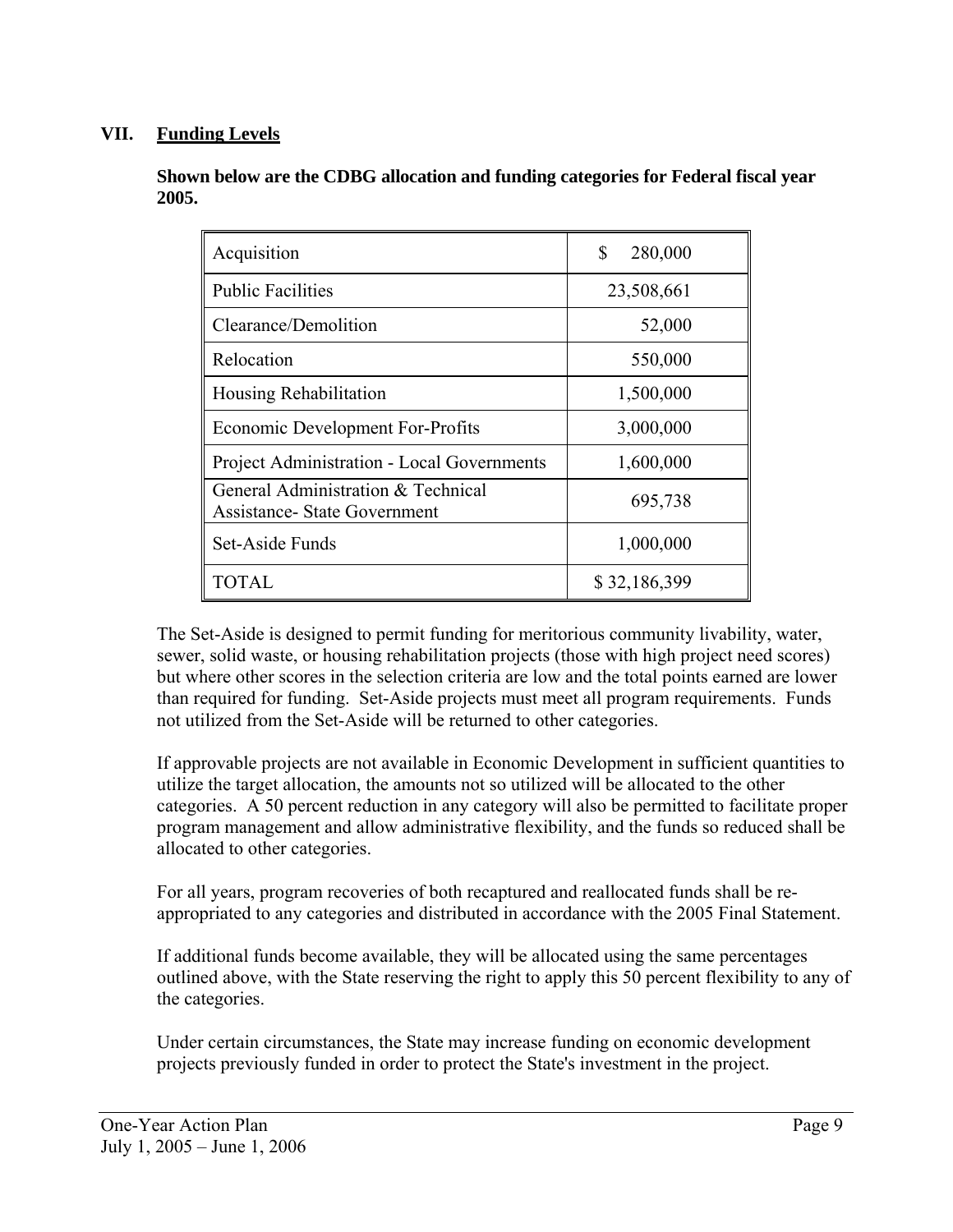Where grants to local governments are loaned to private for-profit business, the State requires loan repayments. These repayments will be returned to the State and will be used for CDBG eligible activities. Up to 2 percent of this program income can be used by the State for administration. In the event that program income is generated in a non-economic development project, the income will remain at the local level to be used for the same activity.

#### **VIII. Project Eligibility Criteria for Community Development Projects in the Annual Competition**

- A. Grant categories in the annual competition are the following:
	- 1. Water/Sewer;
	- 2. Housing Rehabilitation;
	- 3. Community Livability.
- B. Applications are due in the Program Management Office on February 28, 2005**.** If hand-delivered to the office, they must be brought in no later than February 28, 2005, 4:30 p.m. (CST). A postmark of February 28, 2005 is not acceptable. They must be in the program management office on February 28, 2005. Applications should be complete as no additional required application material will be accepted after the deadline. However, additional information may be requested. Deadline for Metro counties is March 28, 2005.
- C. All projects through 2004 must have their final budget revisions and change orders to ECD by February 1, 2005. The economic development projects will not count against the draw down restrictions.
- D. All projects through 2004 must have their final request for payment including supporting documentation and closeouts to ECD by March 28, 2005.
- E Only one application may be submitted by each governmental unit except metro governments.
- F. The level of CDBG assistance for individual projects shall be limited by the following factors:
	- 1. The grant ceiling for all applicants is \$500,000, except for the following: Economic development projects may exceed \$500,000 but not be more than \$750,000 provided the county meets the special enhancement county criteria as described in part IX of this section.
	- 2. Community livability projects have a maximum grant of \$300,000.
	- 3. Maximum grants to any applicant of \$750,000 in two successive years, except for economic development projects.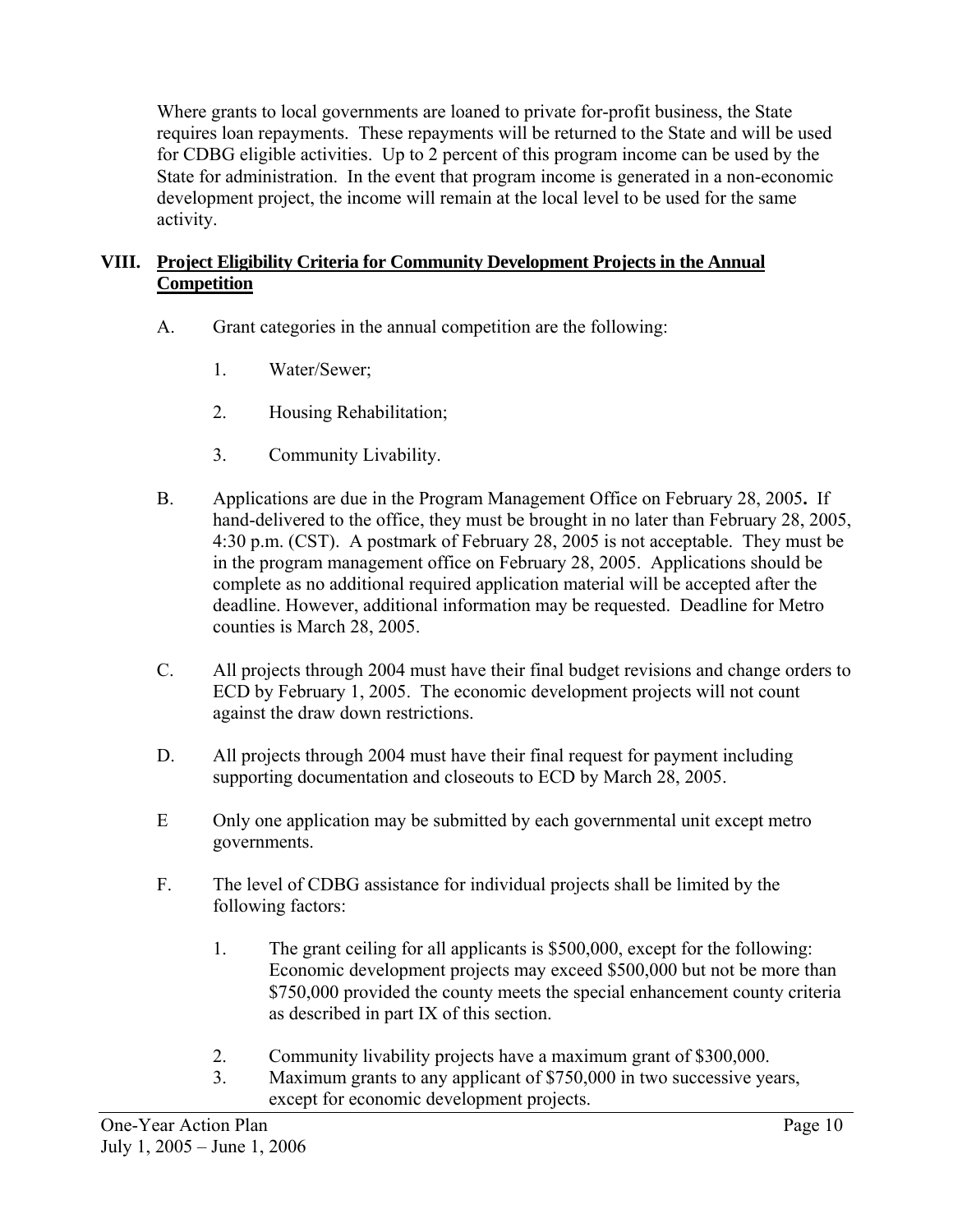- 4. The grantee's ability-to-pay (see Section XII for a description of ability-topay).
- 5. Higher grant levels (up to \$1,000,000) may be approved for regional projects.
- G. Funds are not available to cover cost overruns. Estimate project costs carefully.
- H. Local governments are required to hold two public meetings. These meetings must be advertised in the local newspaper at least one week prior to the date of the meeting. The advertisement must contain a statement of nondiscrimination and the name of a contact person for special accommodation required for persons with disabilities. All meeting places must be accessible to persons with disabilities.

 The first meeting is designed to solicit information about community needs and how CDBG funds can best address those needs. Communities are required to present information about how much money is available, what kinds of projects are being considered, and what activities are eligible. To ensure compliance with Title VI of the Civil Rights Act of 1964, applicants must make an additional effort to secure minority participation in this process. This meeting must be conducted 30 days before the application due date. The final date to have is January 28, 2005. The second meeting occurs after the project is completed and is to discuss the accomplishments of the project.

I. The target area survey documenting the low- and moderate-income benefit must be random in order to have an eligible application under the LMI National Objective. Surveys conducted for 2004 applications are acceptable for system wide projects. They must be compared to the new LMI threshold figures. Water line, sewer lines and housing projects can use the surveys conducted for 2004 applications if it is the exact application and no changes in the target area are proposed. The ECD form and randomness information distributed at the Application Workshop must be used. If another survey method is not specifically discussed in the survey procedure information presented in the application packet, please call Paula Lovett to discuss the survey method being proposed. Survey methods that are not described in the application information or are not pre-approved by Program Management may be considered unacceptable for the application process.

Census data is acceptable. It may be obtained from Program Management.

 The LMI threshold figures dated January 28, 2004 must be used to determine LMI%. These figures were distributed at the public hearings and at the Application Workshop. Additional copies may be obtained from Program Management. Appropriate response rates for communities/target areas are in the application package. A 100% survey is required for line extension projects.

J. Multi-target areas (line extension projects) must each meet the 51% LMI threshold.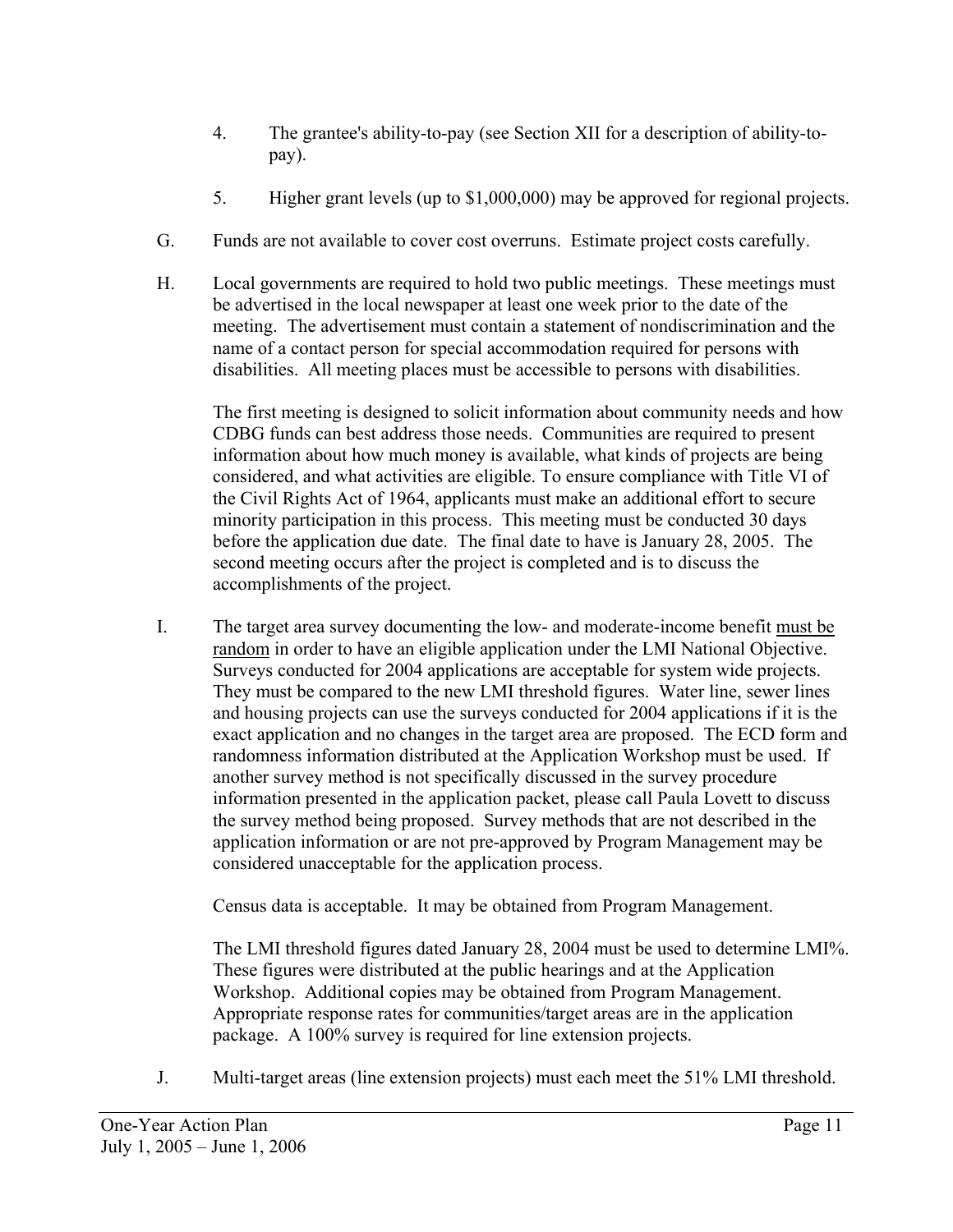- K. For line extension projects where a household indicates that they do not want the service, that household should not be calculated as a beneficiary. The house should be shown on the map and on the Map/Survey Form. Please code it as a household that does not want the service.
- L. The target area survey should be used to calculate target area per capita income for the community-need score. Instructions for calculating per capita income from the target area survey were explained at the Application Workshop and are included in the application.
- M. To submit a project under the national objective of Slums/Blight on an area basis, an activity must meet all of the following criteria:
	- 1. The area must be designated by the grantee and must meet a definition of a slum, blighted, deteriorated or deteriorating area under State or local law;
	- 2. There must be a substantial number of deteriorated or deteriorating buildings or public improvements throughout the area. As a "safe harbor," ECD will consider this criteria to have been met if either of the following conditions prevails in the area:
		- a. If State law does not specifically indicate the percentage of deteriorated or deteriorating buildings required to qualify the area, then at least one quarter of all the buildings in the area must be in a state of deterioration; or,
		- b. Public improvements throughout the area are in a general state of deterioration.

 It is insufficient for only one type of public improvement, such as a sewer system, to be in a state of deterioration; rather, the public improvements taken as a whole must clearly exhibit signs of deterioration.

- 3. Documentation must be maintained by the grantee on the boundaries of the area and the condition that qualified the area at the time of its designation;
- 4. The activity must address one or more of the conditions that contributed to the deterioration of the area.

If submitting a project under Slums/Blight, this information should be submitted to ECD by December 6, 2004, so that, if Slums/Blight is not approved, sufficient time remains to complete a target area survey.

N. To submit a project under the national objective of urgent need (or imminent threat), the following information must be provided: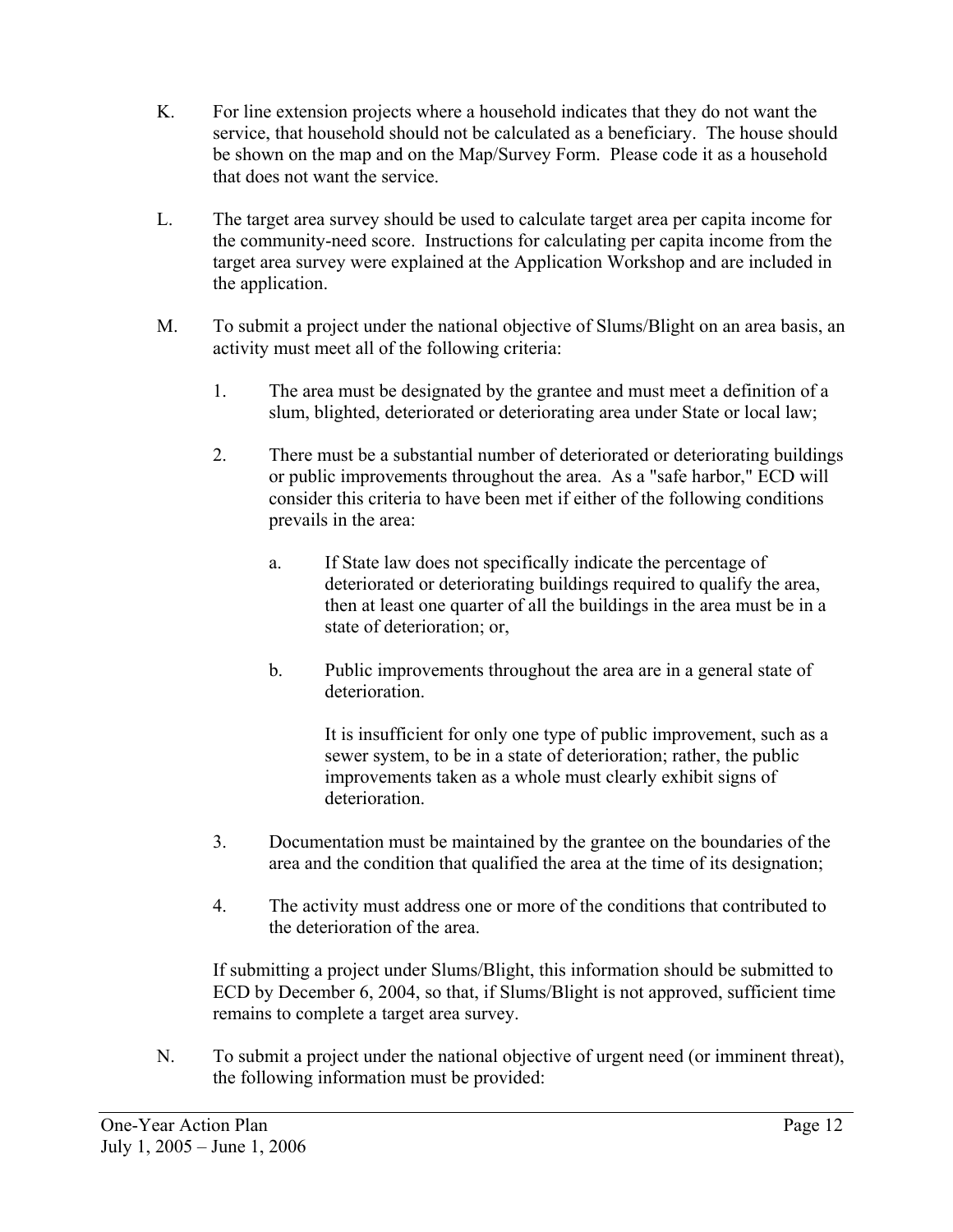- 1. Nature of problem/documentation;
- 2. How long problem has existed;
- 3. Explanation of why this problem is now so critical;
- 4. Any previous measures undertaken to correct problem;
- 5. Alternatives;
- 6. Projected date that problem must be corrected;
- 7. Why local and other funds are not available to correct the problem.

Imminent threat problems must be unique, unforeseen, and have developed to a critical stage in the last 18 months. Its continuation must represent a serious threat of loss of life.

The information will be reviewed and a determination will be made as to whether it meets the imminent threat national objective. A written determination will be provided.

Imminent threat projects will be received at any time. Threshold requirements will not count against the submittal of an application.

- O. Line Extension Projects
	- 1. A 100 percent survey is required including owners and current tenants of rental houses in the target area.
	- 2. All low and moderate income households must be provided free water/ sewer service. This includes tap fees, service lines and connection charges.
	- 3. If the property is rental and the homeowner is low and moderate- income then free service lines, taps and connections must be provided. The renter counts as the beneficiary.
	- 4. If the property is rental and the property owner is high income and pays for the service, then the renter can be counted as the beneficiary.
	- 5. People who only live in their house seasonally and receive service will count as a beneficiary. A survey or household verification form must be on file for them.
	- 6. If the seasonal homeowner is a low and moderate-income person, they are still entitled to free service. This includes tap fees, service lines and connection charges.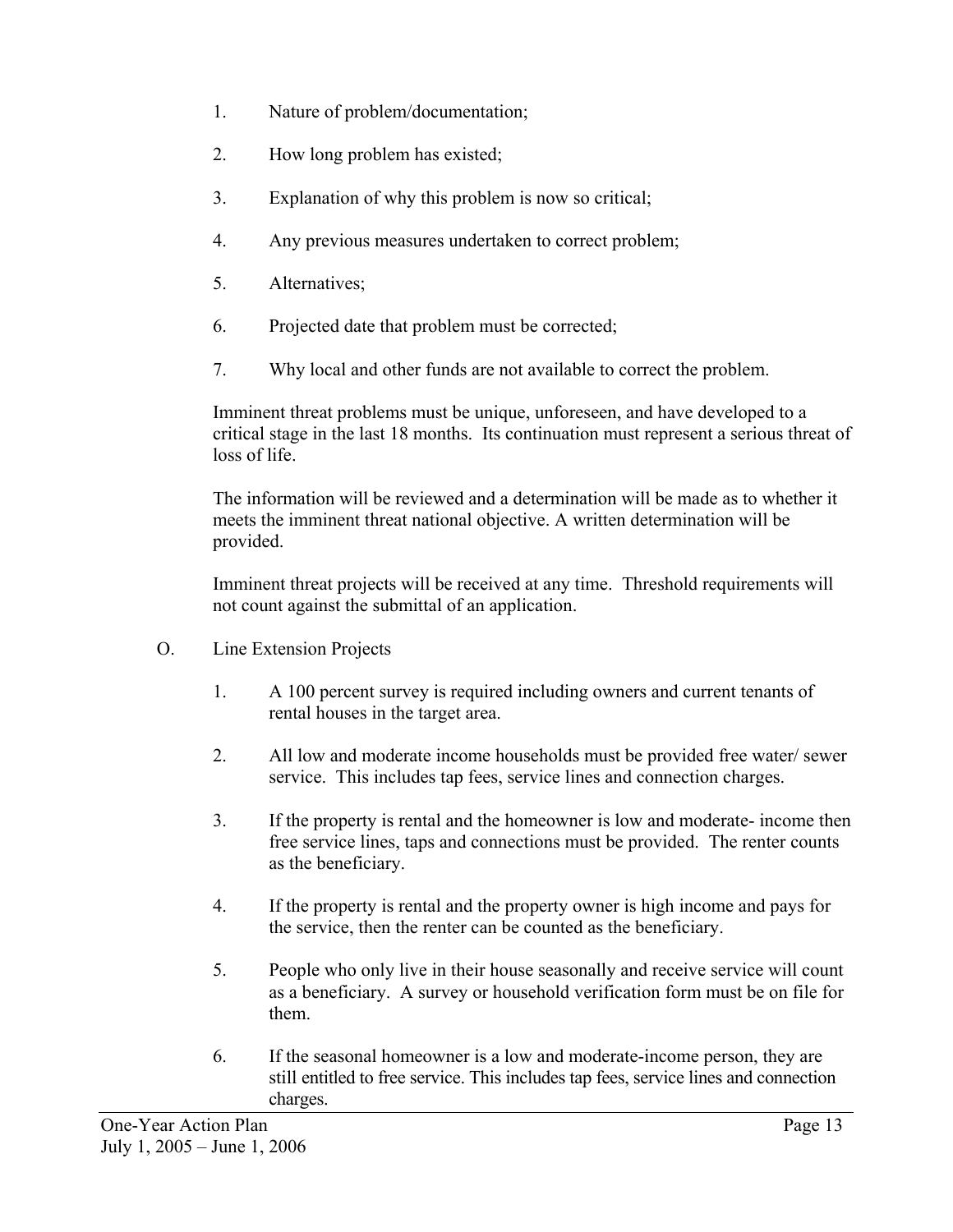- 7. If a household does not request the service, do not count as beneficiaries. If hook-up to the sewer system is mandatory, include a signed statement from the chief elected official plus a copy of the local ordinance and count all as beneficiaries.
- 8. Dry taps for purposes other than household use are not counted as beneficiaries. Dry taps for LMI are not paid for by CDBG funds.
- 9. The service must be run to the interior of the house, and must be utilized for domestic purposes. If service is not in the house, then they are not counted as beneficiaries.
- 10. If the service lines and connection charges are to be part of the construction bid then they must be included on the bid form.
- 11. If the service lines and connection charges for LMI are not going to be part of the construction bid, then approval from ECD must be obtained for the method of installation.
- P. Water Line Extensions
	- 1. All water quality sample collections for bacteria and minerals must be done by a qualified person. A qualified person is defined as anyone certified by the Tennessee Department of Environment and Conservation Board of Certification as a water operator, a local environmental specialist or a person employed by a water utility that has at least one year of experience in collecting water samples. A letter from the person collecting the water quality samples must include:
		- a. Number of samples collected for bacteria and/or mineral testing;
		- b. Date collected;
		- c. Date delivered to lab;
		- d. Name of testing lab;
		- e. Signature and title of sample collector.
		- f. License Number
	- 2. The samples must be sent to the lab within 24 hours of collection.
	- 3. All water quality testing must be done by a State approved lab. A list of approved labs is available from Program Management and was distributed at the Application Workshop.
	- 4. If the collection and testing for bacteria and minerals are not done by a qualified person and approved lab, the applicant will receive zero points in project need in the water category for bacteria and minerals.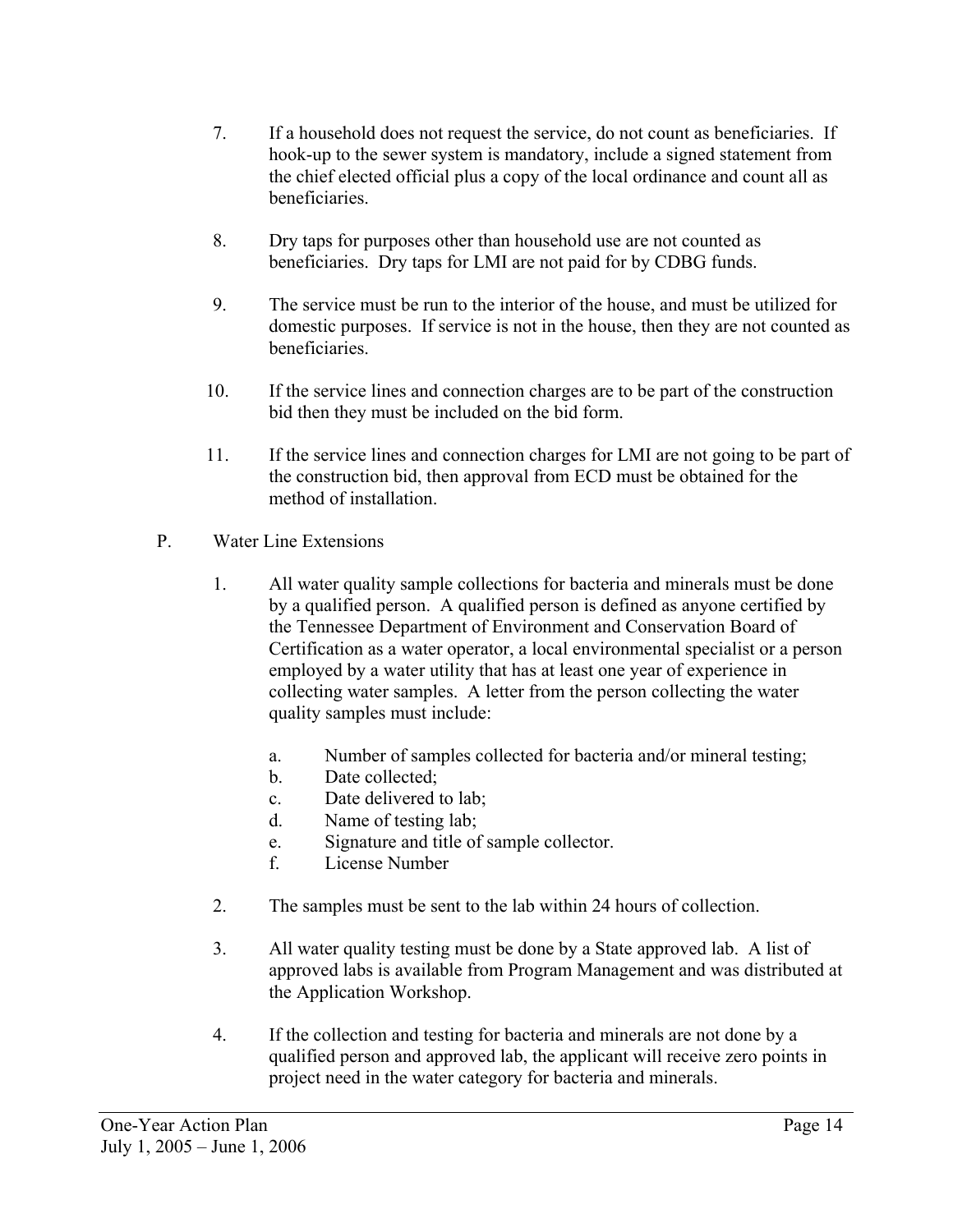- 5. Requirement for the maximum number of mineral tests is 10% of the number of houses in the target area. The minimum sampling is 2% of the houses in the target area. The tests must be random within the target area.
- 6. Requirements for the maximum number of bacteria tests are 35% of the number of houses in the target area. The minimum sampling is 10% of the houses in the target area. The tests must be random within the target area.
- 7. If your project involves a supply problem, then questions 15 and 16 of the target area survey must be completed.
- 8. The applicant will receive zero points in project need in the water category for bacteria and minerals if the test results are not submitted with the application on February 28, 2005**.**
- 9. Sampling must be random or applicant will receive zero (0) project need points.
- 10. Test results completed for 2004 applications are acceptable. Test results older than a year will not be acceptable.
- 11. Bacteria sampling must occur at the house.
- 12. Mineral sampling must occur at the source.
- 13. You must choose one problem to document for the project.
- Q. For water distribution projects documenting inadequate pressure, project need will be evaluated in terms of the percentage of residential hookups with measured pressures below 20 PSI. All pressure readings must be taken by a qualified person (as defined in 16a) or an engineer. The readings must be made at residential meters and recorded in static readings. The tests must be random within the target area or system. A letter from the person conducting the pressure readings must include:
	- 1. Address, date, and time of each pressure reading;
	- 2. Statement that pressure readings were taken under normal system operating conditions;
	- 3. Signature, title, and if certified, the certification status including license number of person conducting the pressure readings.
	- R. Sewer Projects: The testing for septic tank failure rates for sewer line extension projects must be done by the Tennessee Department of Environment and Conservation. TDEC have requested that they be given at least two months in which to do the test. It must be a 100 percent survey and form RDA 2403 must be used.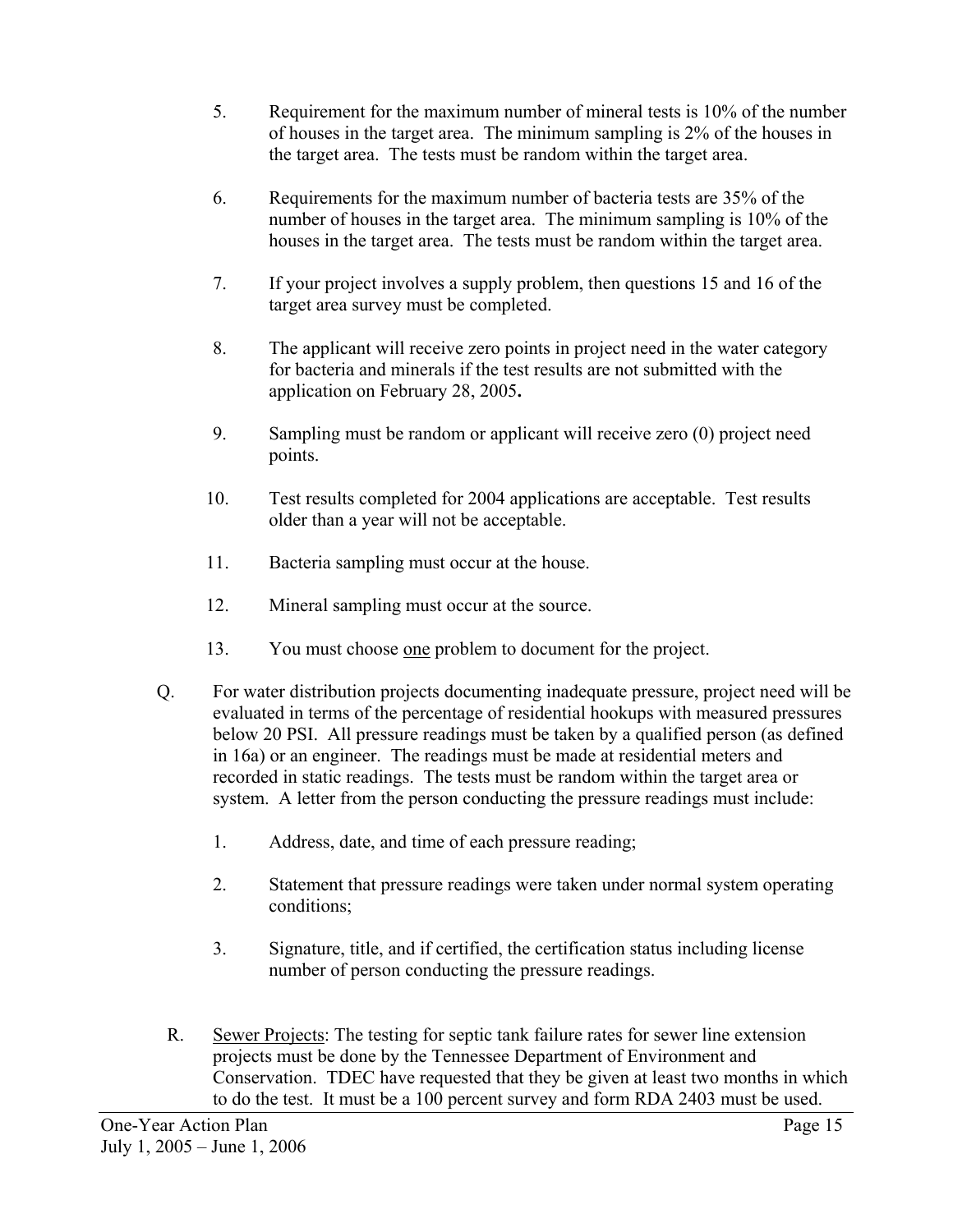Use the RDA 2403 form handed out at the application workshop. Gray water alone does not count as a failure. If the community has a sewer use ordinance, it should be included in the application appendix along with written assurance from the chief elected official that the ordinance is and will be enforced. Community sewer system projects must be listed on the TN. Dept. of Environment and Conservation, Division of Community Service 2004-2005 priority list. Requests should be submitted to that department no later than January 28, 2005, to meet the CDBG deadline. For more information contact the Tenn. Department Environment and Conservation, Division of Community Services, 401 Church St., Nashville, Tenn. 37243-1533, 615-532- 0445.

- S. Housing Rehabilitation
	- 1. In order for an application to be considered under "Housing," all activities in the application should be directly related to housing.
	- 2. CDBG funds will be limited to the renovation of owner occupied dwellings.
	- 3. CDBG funds will be limited to grants.
	- 4. CDBG funds used for rehabilitation will be dispersed only through competitive bids to private contractors, not through force account city work.
	- 5. The CDBG program is not to be used primarily as a new construction program or a relocation program. New construction should be minimal.
- T. Appropriate Applicant
	- 1. A county may apply for any project within the county.
	- 2. City applicants must provide the services or have a majority of the beneficiaries.

The objective is that the applicant should bear some logical relationship to the service area. If the project deviates from 1 or 2, contact Program Management for a determination of eligibility.

#### **IX. Project Eligibility Criteria for Economic Development Projects**

A. The only purpose of the CDBG economic development program is to generate employment opportunities for Low-Moderate Income persons. Each application must contain a commitment by a private business that it will locate or expand as a result of the CDBG assistance, and that at least 51 percent of the jobs to be created or retained will be taken by LMI persons.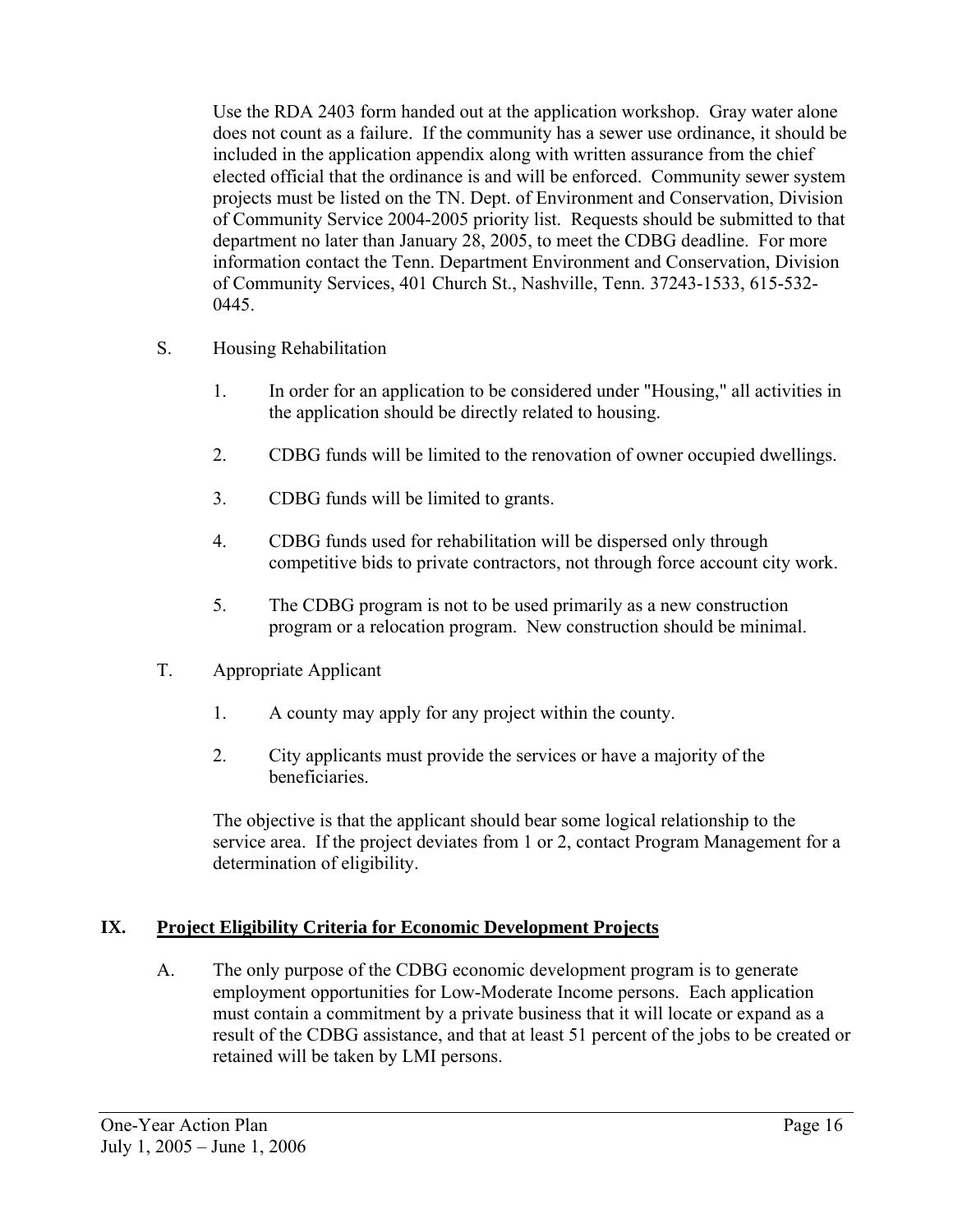- B. Only basic-type economic activities will be supported. These are businesses which export more than half of their products or services outside of Tennessee, generating income that supports the growth of the non-basic sector (retail, local services, etc.). Manufacturing is the classic basic economic activity, but businesses other than manufacturing will be considered if they can meet the test for a basic economic activity.
- C. Applications are reviewed on a first-come, first-serve basis and need not be submitted on any particular date. *Applications submitted must be complete.* Incomplete applications will be returned to the applicant community with a copy of the transmittal letter to the company and the application preparer. Once the complete application is received, it will be reviewed as a new application and will not assume its former position in the order of review.
- D. Local governments are required to hold two public meetings. The first meeting, which must be advertised in a local public paper at least one week prior to the date of the meeting, is designed to solicit information about the community needs and how CDBG funds can best be used to address these needs. Communities are required to present information about how much money is available, what types of projects are being considered, and what activities are eligible. After the grant is awarded, a second public hearing must be held to discuss the impact/accomplishments of the project.
- E. The maximum loan or grant any community/company may receive is \$500,000, except in Economically Distressed Counties which meet threshold tests for income, unemployment, and poverty and therefore may receive up to \$750,000. The amount of financing is negotiated with the company and is usually less than the maximum amounts available depending on the location of the project. The maximum term of a loan for equipment is seven years for any project. Special economic development incentives are provided for economically distressed counties. These are increasing the loan amount limits, extending the term of industrial buildings, and reducing the interest rates in economically distressed counties. Economically Distressed Counties (EDC) are those which are among the 10 worst counties for each of the following: unemployment, income, and poverty. The Commissioner of Economic and Community Development may designate additional counties as EDC if they exhibit substantial characteristics of economic distress such as major loss of employment, recent high unemployment rates, traditionally low levels of family incomes, high levels of poverty, and high concentrations of employment in declining industries.
- F. All federal requirements that apply to the community development projects in the annual competition apply to the economic development program.
- G. Interest rates have been established which fluctuate as the prime rate fluctuates. The prime rate will be established quarterly on the first day of the following months: January, April, July and October as quoted in the Wall Street Journal. The base prime rate will be for the quarter in which the loan is approved by ECD Loan and Grant Committee. Once the base prime rate is established, it will be in effect for the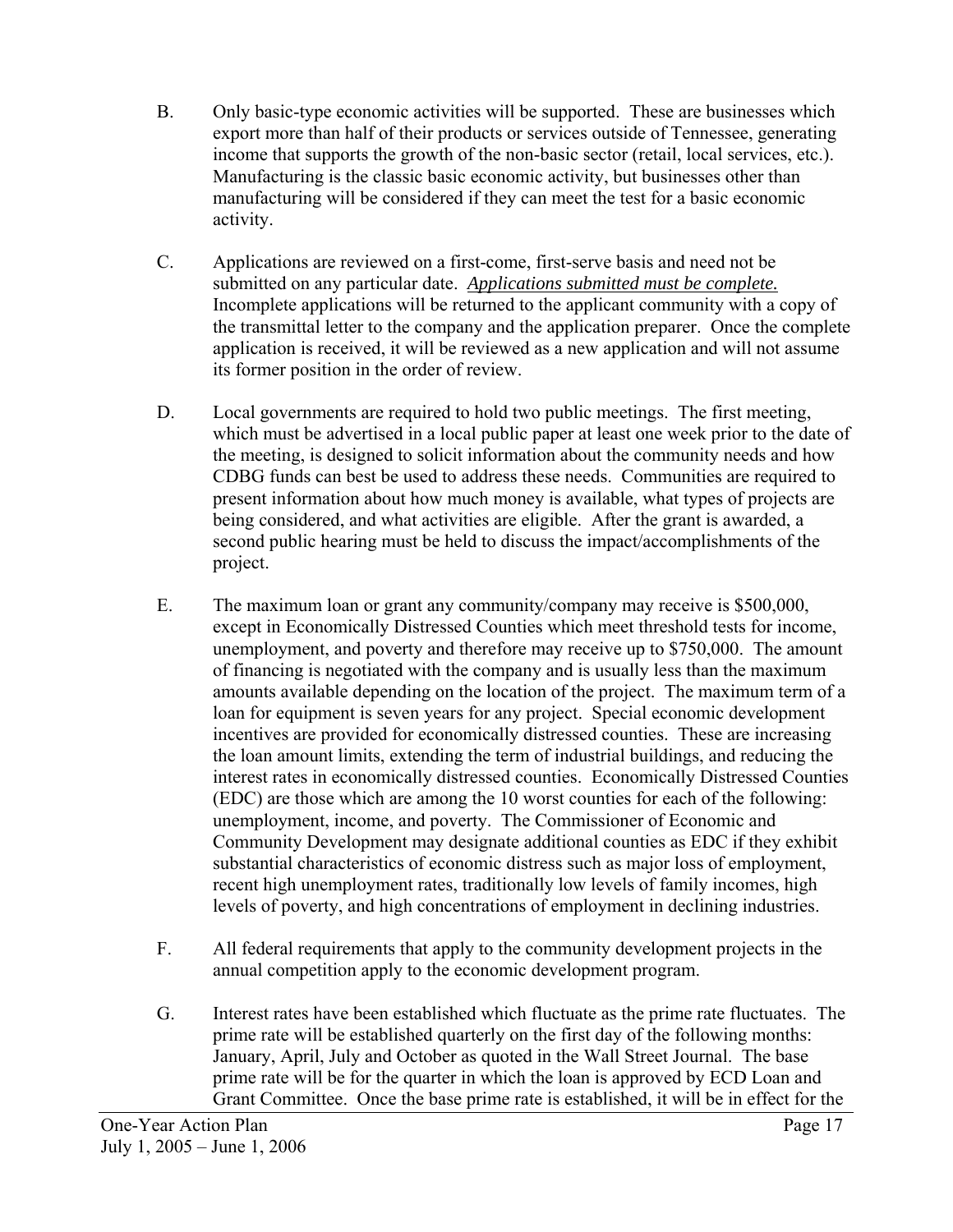life of the loan. The only adjustments to the loan's interest rate will be the adjustment made every five years, but this will not change the base rate set at the time the loan was approved by ECD Loan and Grant Committee, only the points below the set prime rate.

| <b>PROVISION</b>                         | <b>Enhancement</b><br><b>Counties</b> | <b>Other</b><br><b>Counties</b> |  |
|------------------------------------------|---------------------------------------|---------------------------------|--|
| Maximum Loan/Grant                       | \$750,000                             | \$500,000                       |  |
| Maximum Term on Building                 | 20 Years                              | 15 Years                        |  |
| Maximum Term on Equipment                | 7 Years                               | 7 Years                         |  |
| Minimum Interest Rate:                   |                                       |                                 |  |
| Years 1-5                                | 5 PBP                                 | 3 PBP                           |  |
| Years $6-10$                             | 4 PBP                                 | 2 PBP                           |  |
| <b>Years</b> 11-20                       | 3 PBP                                 | 1 PBP                           |  |
| PBP means percentage points below prime. |                                       |                                 |  |

Loan terms and rates are presented on the following chart. Note that in no case shall the effective rate of interest charged on CDBG loans be less than One Percent.

- H. Applicants for start-up funding must have 20 percent equity and at least 30 percent of project financing must come from private sources. Any start-up applicant must have not only adequate working capital based on reasonable project success, but the potential for a second line of working capital should business conditions require it. Applications for start-up businesses will take approximately one month longer than other applications to review and make recommendations.
- I. A pre-application meeting is required for all economic development projects. This is to provide advice and give companies and communities the opportunity to ask questions.
- J. Companies applying for CDBG loan assistance must demonstrate their ability to ensure loan repayment. The state will determine the adequacy of public benefit by comparing the amount of loan funds requested, the number of jobs being generated, and the economic conditions in the country in which the loan will be made.

# **X. Project Selection Criteria for Community Development Projects in the Annual Competition**

A. The allocation of funds for community development projects in the annual competition will be on a competitive basis because the demand for funds far exceeds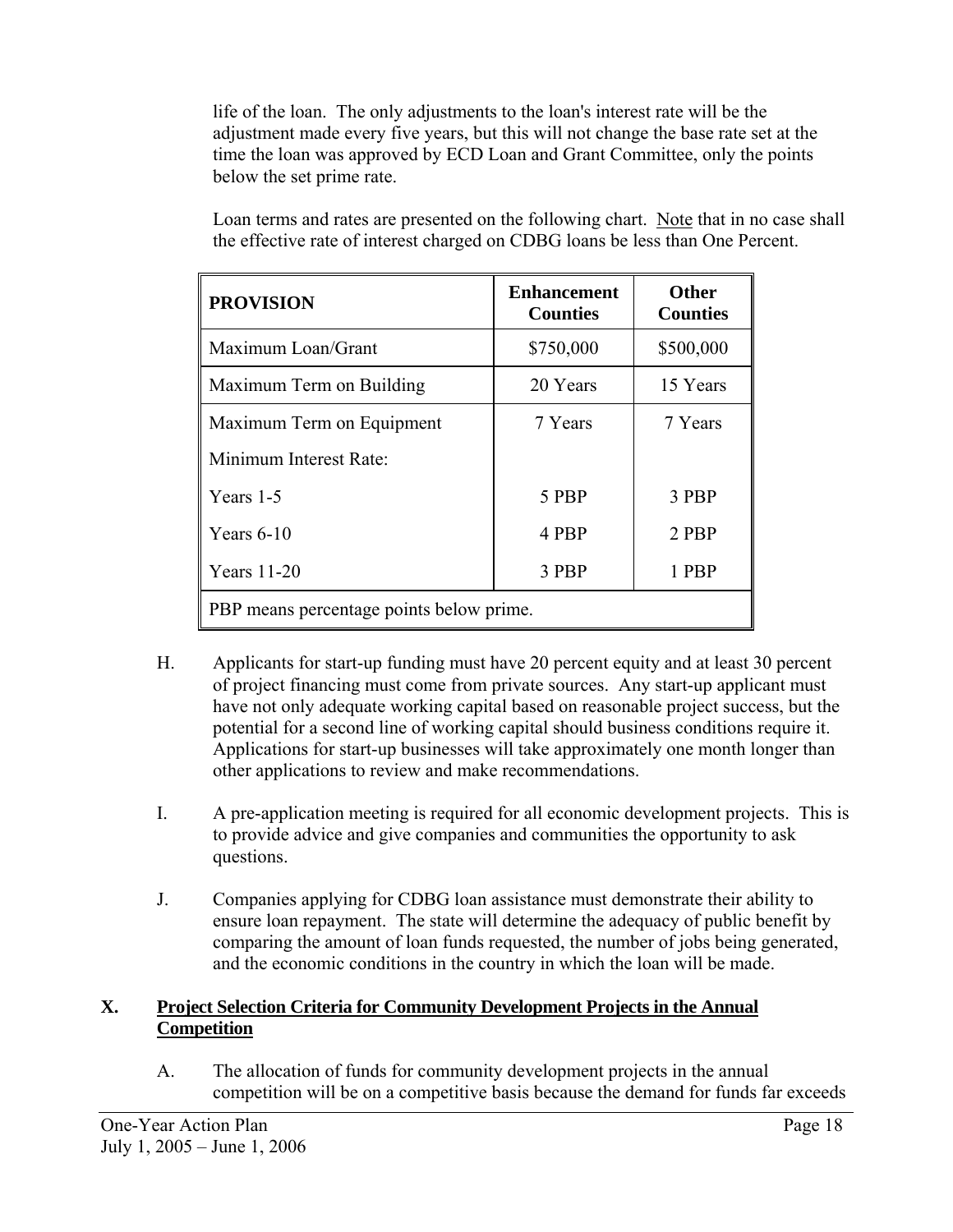the amounts available. ECD will utilize an annual grant cycle for Community Livability, Water/Sewer and Housing Rehabilitation grants. Units of local government will submit applications to ECD by the aforementioned deadline using the CDBG application package made available to them.

Selection Criteria for projects in the annual competition shall be objective and quantitative, and shall be based on project need, project feasibility, project impact, community need and project essentialness (for Community Livability only).

Points for projects in the annual competition in various categories will be rated by staff evaluation with maximum points as shown below:

|                              | Community<br>Need | Project<br>Need | Project<br>Feasibility | Project<br>Impact | Project<br>Essentialness |
|------------------------------|-------------------|-----------------|------------------------|-------------------|--------------------------|
| Water, Sewer,<br>Solid Waste | 100               | 100             | Threshold              | 100               | 0                        |
| Community<br>Livability      | 100               | 50              | 50                     | 50                | 50                       |
| Housing<br>Rehabilitation    | 100               | 50              | 50                     | 50                | 0                        |

The points for each criteria (community need, project need, etc.) will be totaled and the individual projects will be ranked from highest to lowest based on the total number of points earned. Projects in one category will not compete against projects in another category (water/sewer projects will not compete in the housing category). Projects will be approved in each category based on the total number of points earned, subject to the amount of money allocated to that category.

The selection criteria for Set-Aside projects will not be quantitative. The Set-Aside category was established to allow the state the flexibility to address situations where the selection criteria failed to operate as envisioned, and meritorious projects did not score enough total points to be approved. Therefore, the approval of Set-Aside projects must necessarily be subjective. Nevertheless, there are certain factors that will be considered when approving projects under the Set-Aside category.

Principal among these is the following:

- The project need points earned;
- The ability of the applicant to finance the project locally;
- The potential loss of other funding that has been committed;
- The number and percentage of LMI residents.

Project application materials will be supplemented, as appropriate, by site visits and by informed opinions of state agencies knowledgeable about particular projects.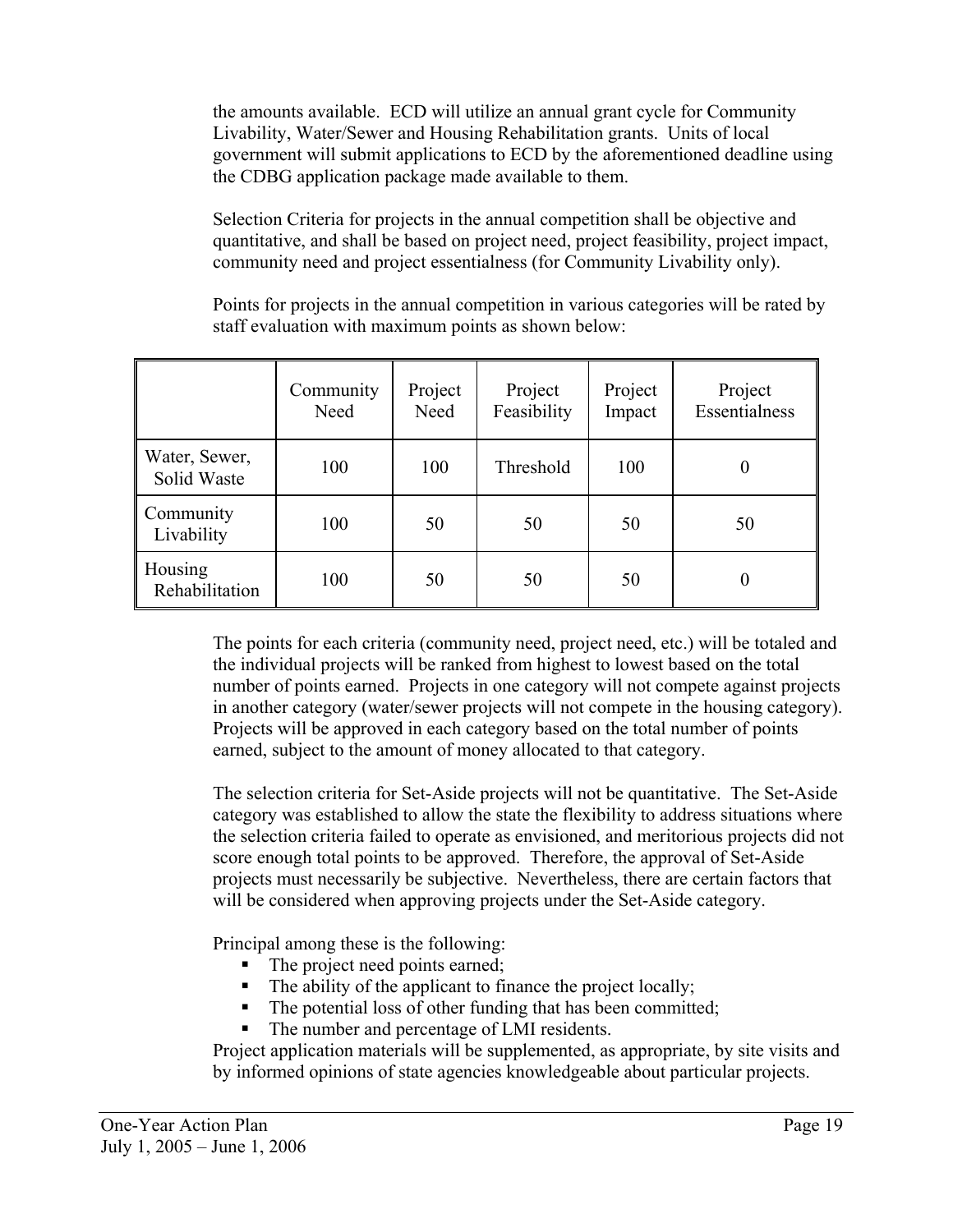- B. Imminent threat projects (those meeting the national objective of imminent threat) will be automatically approved if all selection criteria and thresholds are met. Applications are accepted any time.
- C. Community Need Points

Community need is a measure of economic distress based on unemployment and income, and is calculated as follows:

- Latest annual county unemployment rate
- Target area per capita income
- <sup>1994-2003</sup> average county unemployment rate
- 1999 per capita income
- D. Project Need Points

Project need points measure the degree to which there is a need for the project (no existing facilities or existing facilities are inadequate). Because of the different types of projects, project need points must be structured differently for different types of projects. Listed below are the methods of calculating project need points for water, wastewater, and community livability projects.

1. Water Line Extensions

Project need for water line extensions relates to deficiencies with private sources (wells, springs, etc.) and is based upon a) water quantity problems which are measured by days of water shortage or b) water quality problems as measured by bacteria content or c) water quality problems as measured by mineral content. Water testing is required to document bacteria and mineral problems.

2. Water Treatment Plants

Project need for water treatment plants is based on the ability of the existing plant to provide the quantity and quality of water required to meet customer needs and standards of TDEC. Quantity problems are evaluated based on the percent of the existing capacity being utilized. Quality problems are evaluated by engineers in TDEC.

3. Water Distribution Facilities

Water distribution problems relate to deficiencies in existing distribution facilities and are based upon a) lack of water storage, b) pressure problems, c) water loss. The adequacy of storage is measured against TDEC's requirement for storage capacity equal to 24 hours average usage. Pressure problems are documented by pressure tests. Water loss is calculated based on the difference between water produced and water sold.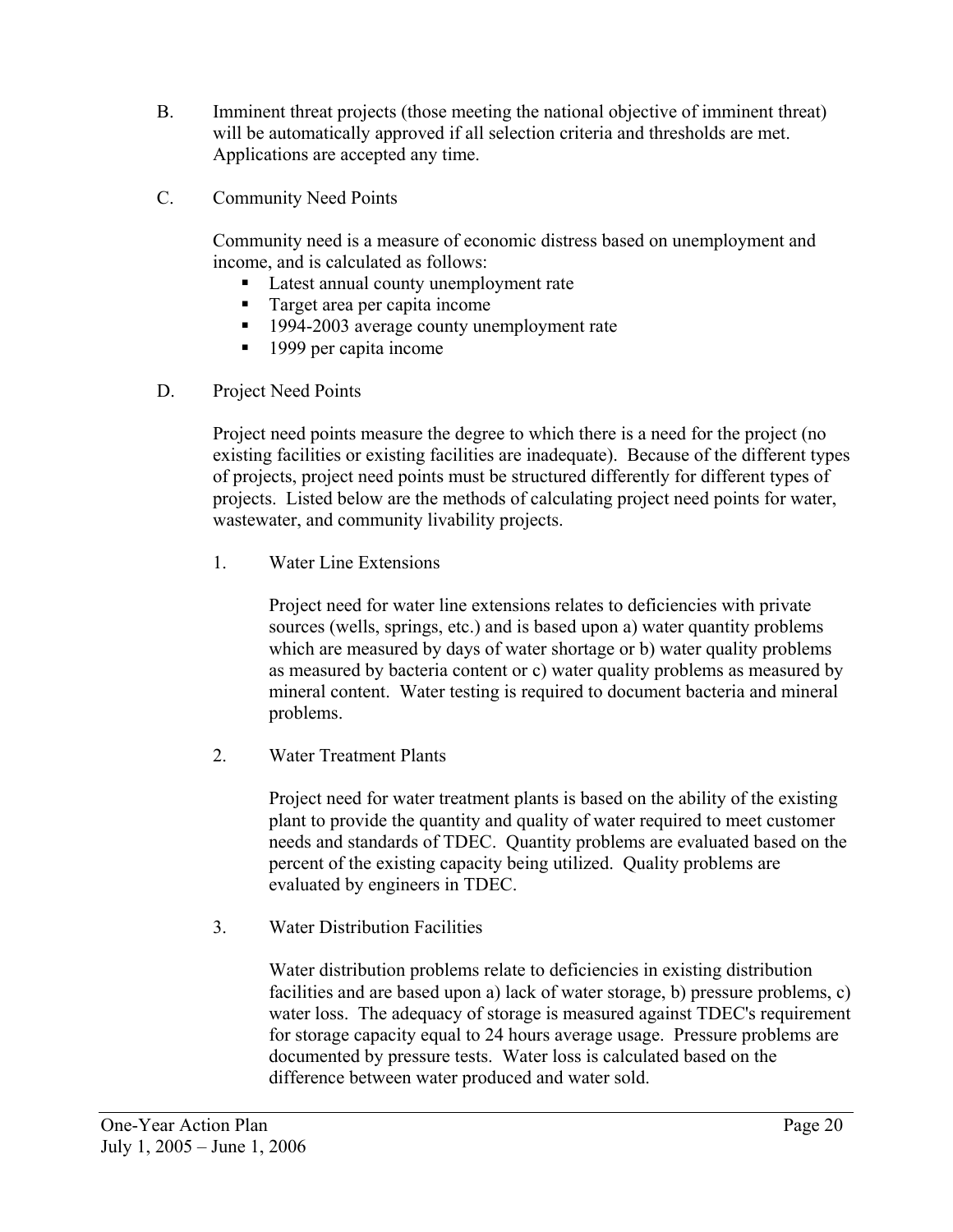4. Water Source Development

Water source problems are documented by the ability of the current source to meet projected demands for quantity or quality of water.

5. Sewer System Projects

Sewer system projects are those eligible for Federal funding from the Environmental Protection Agency (EPA). The CDBG evaluation system is based upon the points assigned by the TDEC for the EPA priority list plus 100 points for new treatment plants, SAWS and innovative alternatives, 75 points for sewer plant rehabilitation, upgrade, and/or additional plant, 50 points for line rehabilitation, and 25 points for interceptors.

6. Sewer Line Extensions

Project need for sewer line extensions is based upon septic tank failure rates. Testing of all septic tanks in the target area is required. Gray water problems alone do not count as septic tank failures.

7. Community Livability

Project need points for community livability projects are subjective because of the wide variety of projects that may be submitted under the community livability category. Project need points reflect the degree to which there is a need for the project. The adequacy of documentation to substantiate the nature and magnitude of the problem is very important.

8. Housing Rehabilitation

Project need points for housing applications will be based on two factors as follows:

- a. Percent of substandard houses to be rehabilitated with CDBG funds in the target area;
- b. Percentage of residents who are 62 years of age or above, and/or female head of household, and/or handicapped.
- E. Project Feasibility
	- 1. Water/Sewer

Project feasibility for water and sewer projects is a threshold. All projects will be reviewed for technical feasibility by the Department of Environment and Conservation engineers. If they do not meet this threshold, they will not be allowed to compete for funding.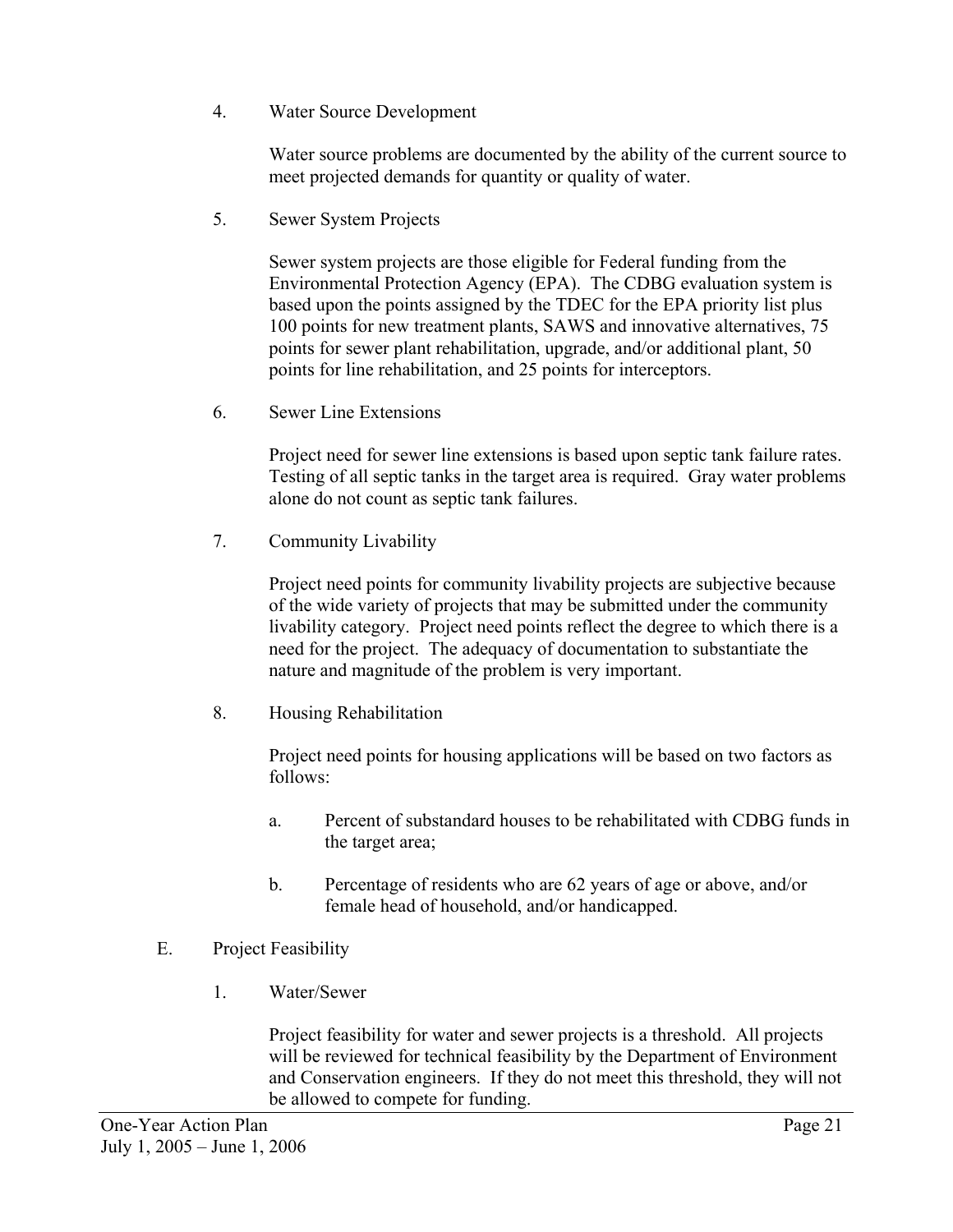2. Community Livability

Project feasibility points for community livability projects will be based upon the following considerations:

- a. Quality of design compared to accepted standards;
- b. Cost effectiveness, designed to create greatest benefit for least cost;
- c. Alternatives examined;
- d. Adequacy of operating budget;
- e. Quality of documentation that the project will solve the problem.
- 3. Housing Rehabilitation

Project feasibility points for housing applications will be based on the following considerations:

- a. A total of 25 points based on an assessment of whether the work proposed in the application can be accomplished with the funds available (including CDBG and other funds);
- b. A total of 25 points based on the relative magnitude of the problems identified in each application based on observations made on site visits.

#### F. Project Impact

1. Water/Sewer

Project impact points for water and sewer projects will be calculated as follows:

| a.             | CDBG cost per person;     | 25 Points  |
|----------------|---------------------------|------------|
| b.             | CDBG cost per LMI person; | 25 Points  |
| $\mathbf{c}$ . | LMI percent;              | 30 Points  |
| d.             | Rate factor;              | 20 Points  |
|                | Monthly bill 5000 gals.   |            |
|                | <b>TAS PCI</b>            |            |
|                |                           | 100 Points |
|                |                           |            |

2. Community Livability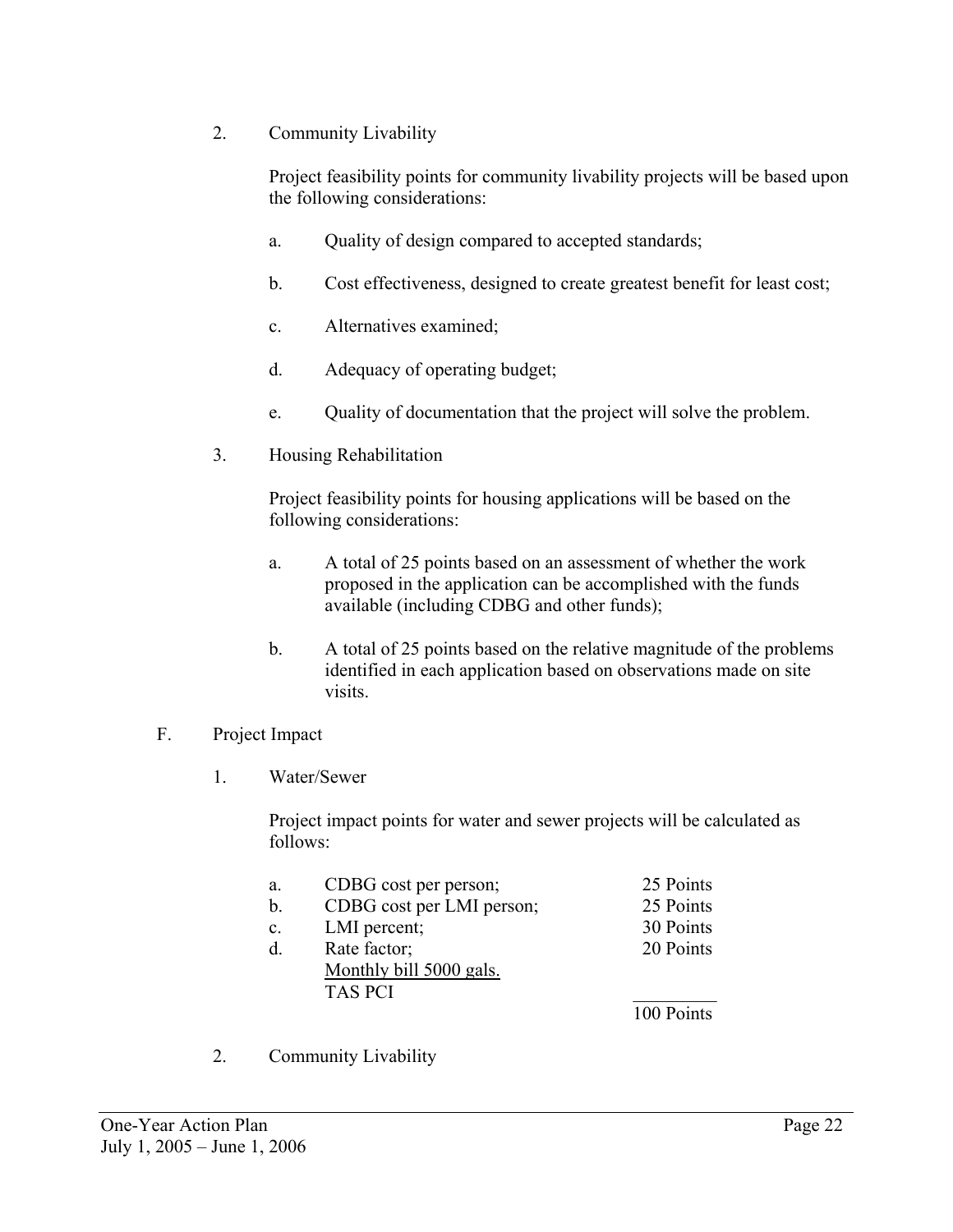Again, because of the variety of community livability projects that may be submitted, the calculation of project impact points must be able to be used for a variety of projects. Therefore, project impact points will be assigned as follows:

| a. | CDBG cost per LMI person; | 25 Points |
|----|---------------------------|-----------|
|    | CDBG cost per LMI person; | 25 Points |
|    |                           | 50 Points |

#### 3. Housing Rehabilitation

Project impact points for housing applications will be based on the following considerations:

| a.          | LMI Percentage;      | 25 Points |
|-------------|----------------------|-----------|
| $\mathbf b$ | Cost per LMI person; | 25 Points |
|             |                      | 50 Points |

#### G. Project Essentialness

Project essentialness points apply only to community livability projects, and are designed to assess the degree to which the project is essential for the maintenance of safe and tolerable living conditions. Project essentialness points are subjective and are assigned as follows:

- 1. Extremely critical restricted to life threatening situations; 50 Points
- 2. Critical related to solving health and safety problems; 30 Points
- 3. Important improves living conditions, quality of life; 20 Points
- 4. Needed removes inconvenience, improves quantity or 10 Points quality of public services;
- 5. Not Needed does not address current problem 0 Points

#### **XI. Project Selection Process for Economic Development Projects**

Unlike the community development projects in the annual competition, it is not possible to use a point system to select economic development projects for funding. Because of this, the economic development program operates very much like a bank, with loan officers gathering as much information about a project as possible, analyzing this information and making a recommendation regarding funding, with the final decision regarding funding being the responsibility of the Department of Economic and Community Development's Loan/Grant Committee.

In making a funding decision on economic development projects, the Loan/Grant Committee shall give consideration to the following: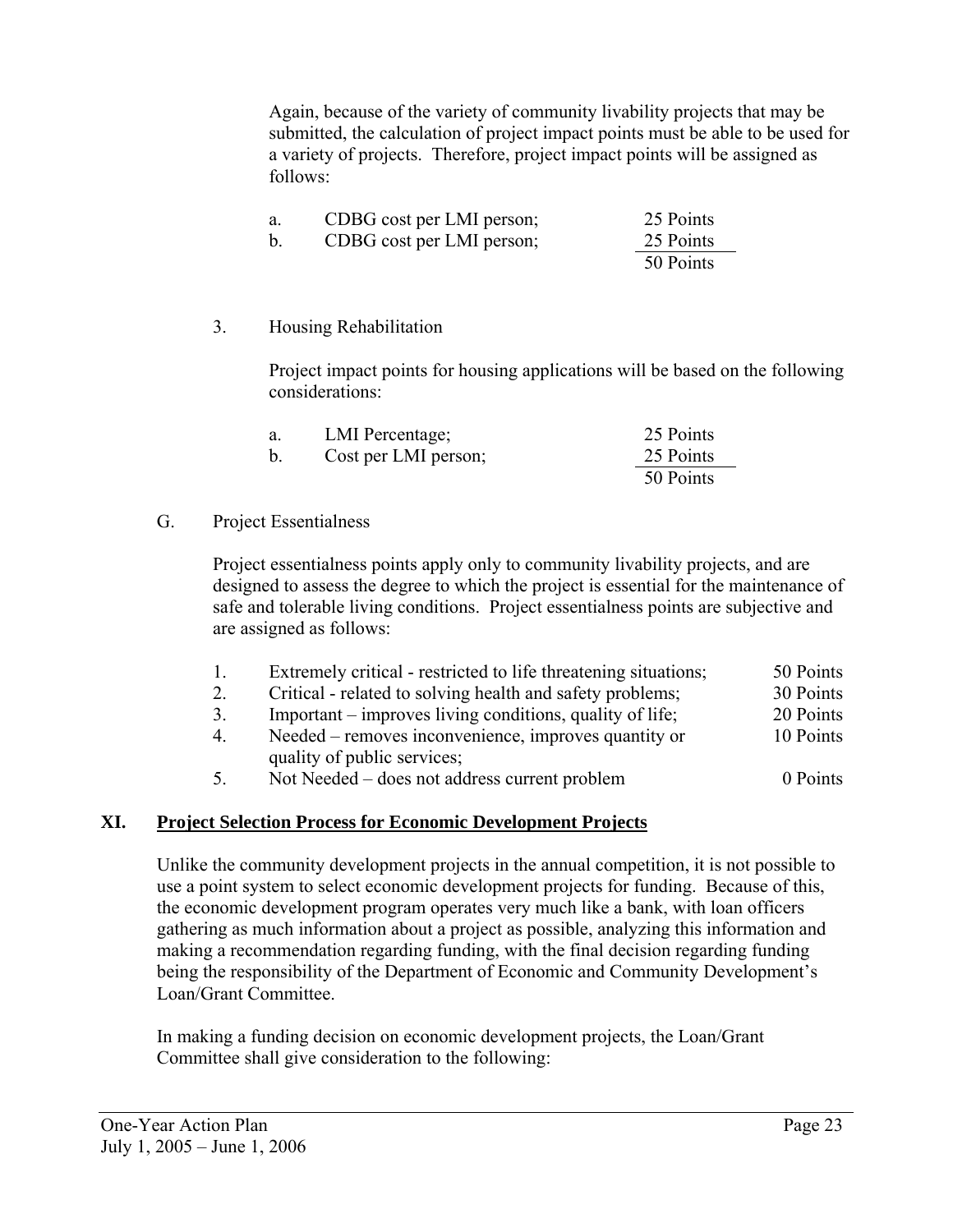- A. Economic development projects must create and/or retain jobs. The creation of private investment without the creation and/or retention of jobs will not qualify a project for CDBG assistance. Of the jobs created and/or retained, 51 percent must go to individuals who, prior to employment in the assisted business, were classified as having low or moderate income. Subsection I provides additional information regarding public benefit issues related to jobs created and/or retained compared to CDBG investments.
- B. The project costs of activities assisted with CDBG funds must be reasonable. For construction projects, reasonableness will be determined by competitive bidding, including the use of Davis-Bacon wage rates. For the acquisition of equipment, reasonableness will be determined by industry standards. For the acquisition of used equipment, industry standards will be determined through the appraisal of equipment to be purchased, with the asking price of the equipment being compared to the appraisal. For new equipment, industry standards will be based on recent experience with similar equipment. The borrower also has a vested interest in obtaining reasonable costs since the equipment loan must be repaid. The state will retain the final determination of reasonableness which will be based on cost comparison with recently funded similar projects.
- C. To the extent practicable, reasonable financial support must be committed for project activities from non-federal sources prior to the disbursement of federal funds.
- D. To the extent practicable, any grant funds to be provided for project activities must not substantially reduce the amount of non-federal financial support for the activities.
- E. Project activities must be financially feasible. Non-CDBG funds in a project must be sufficient to complete the project as proposed. When an infrastructure grant is involved, the assisted business must demonstrate a high expectation of success and long-term employment of low and moderate income individuals. When a building or equipment loan is involved, the business must demonstrate a high expectation of success and repayment of the federal funds.
- F. In determining a high expectation of success which includes the long-term employment of low and moderate income individuals and the repayment of federal funds, the Committee will consider the following:
	- 1. Historical financial statements.
	- 2. Projected financial statements.
	- 3. Dun and Bradstreet and/or business credit reports on the company.
	- 4. Marketing plan.
	- 5. Resumes of management to document operational expertise of the company.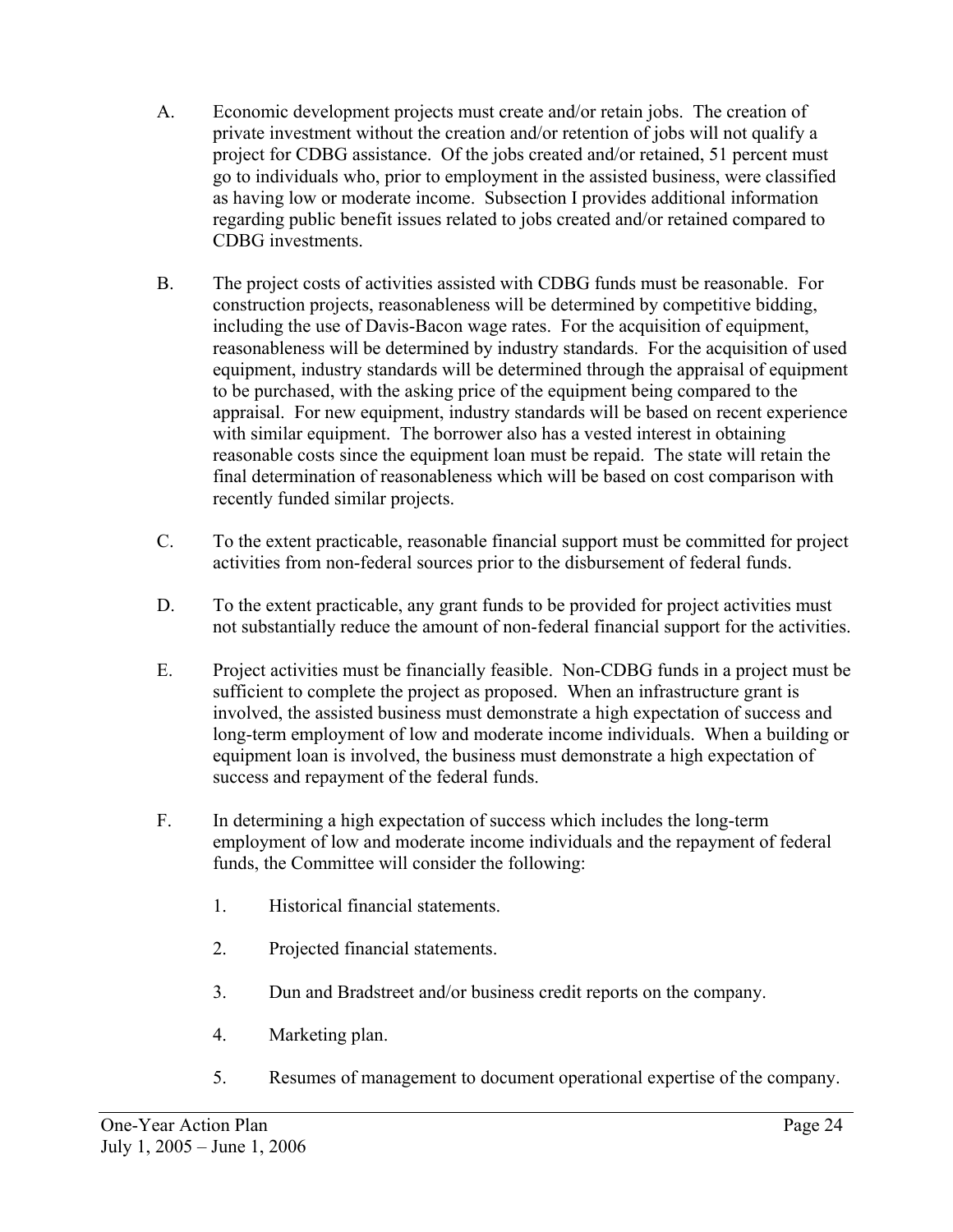6. Financial strength of the owner(s) of the company, including personal credit bureau reports.

 In analyzing the historical and projected financial statements, comparisons are made to industry standards such as those contained in the Robert Morris Associates Annual Statement Studies (including debt to assets, profit to assets, profit to net worth, receivables, inventory, payables, etc.). Significant deviations from industry standards will result in a more in-depth review.

 Dun and Bradstreet and business credit bureau reports are reviewed to identify any recent problems the company may have had.

 Marketing plans are reviewed to assess current and future customers, and their continued interest in purchasing goods and services from the company.

 Management expertise is reviewed to determine the level of experience in the industry and the management skills of who will operate the company.

 The financial strength of the owner(s) of the company is assessed to ensure their ability to provide additional funding to the company if necessary. This may include discussion and verification of personal assets with owners' bankers.

- G. To the extent practicable, project activities assisted with CDBG funds must not provide more than a reasonable return on investment to the owner. The reasonableness of return on investment will take into consideration industry standards such as those contained in the Robert Morris Associates Annual Statement Studies. Projects which, as a result of the CDBG assistance, will have an unreasonably high return on investment will not be considered for assistance.
- H. To the extent practicable, grant amounts used for the costs of project activities will be disbursed on a pro-rata basis with the amounts of other sources.
- I. The public benefit provided by the project activities must be appropriate relative to the amount of assistance provided by grant funds. In determining appropriateness, the Committee will consider such factors as the number of jobs being created, the number of jobs being created for low and moderate income individuals, unemployment rates, income levels, poverty rates, recent plant closings, reliance on declining industries, isolation from centers of population and inadequate transportation facilities, labor force characteristics, and the amount of CDBG funds per full time equivalent job to be created or retained. HUD's threshold test of public benefit regardless of location is the creation or retention of at least one full-time equivalent permanent job per \$35,000 of CDBG funds used. Historically, Tennessee grants have created one job for each \$7,500, and rarely have exceeded one job per \$12,000, and the state would expect that trend to continue. There may be exceptional cases, however, where it is appropriate for the cost per job to exceed \$12,000. These grants will be looked at on a case by case basis, considering the factors listed above that determine the appropriateness of the funding level.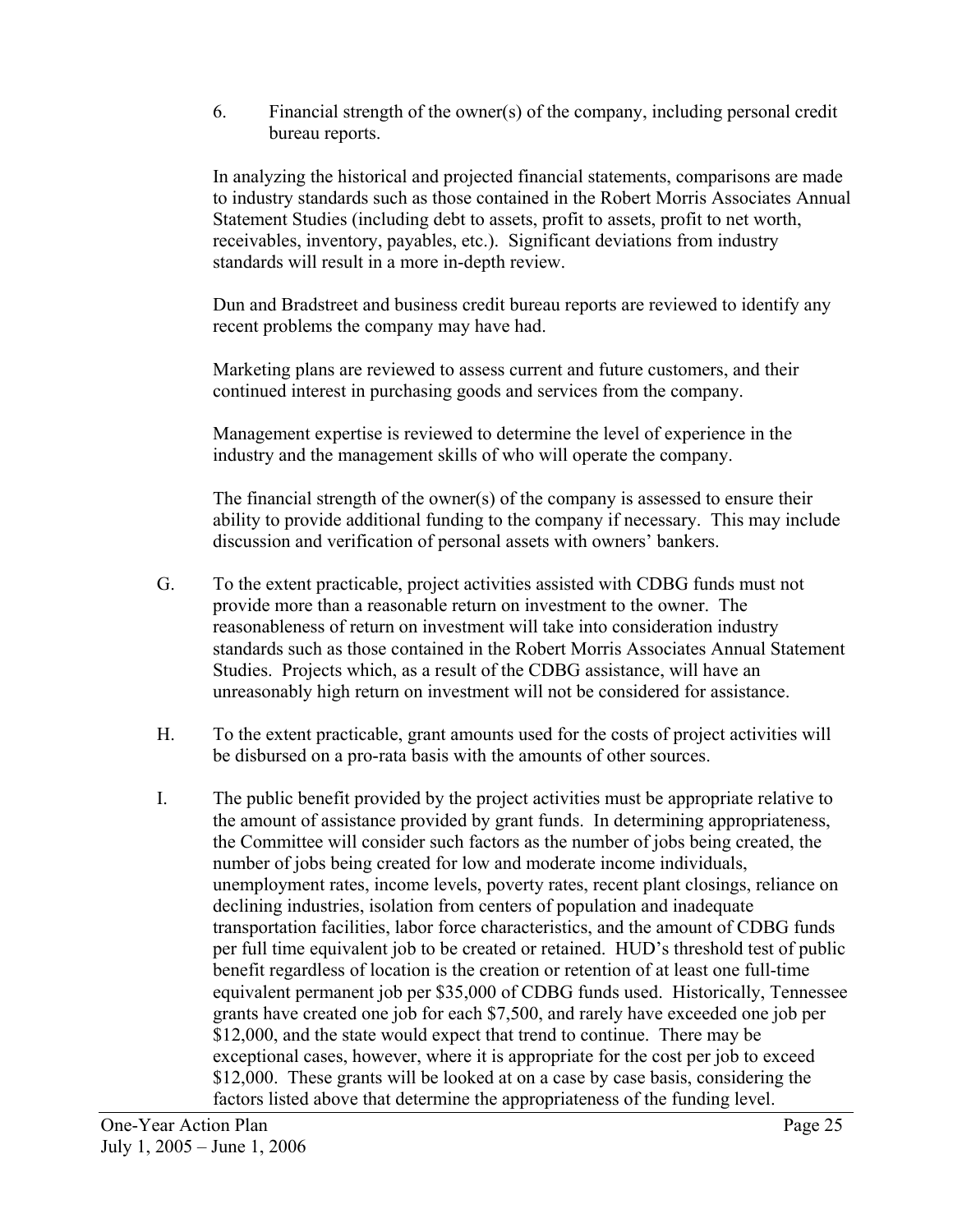However, in no case will the state fund a project in excess of the HUD threshold of \$35,000 per job.

Grant and loan requests are presented to the ECD Loan/Grant Committee which consists of 1) the Commissioner of ECD, 2) the Deputy Commissioner of ECD; 3) the Assistant Commissioner of Community Development in ECD, 4) the Assistant Commissioner of Business Services in ECD, 5) the Assistant Commissioner of Business Development in ECD, and 6) the Assistant Commissioner for Administration and Policy in ECD. The final disposition of the grant or loan request may be approval, denial, approval with conditions, or re-negotiation based on these same criteria.

The final decision on the loan or grant will be made by the Committee based on the following considerations:

- A. Does the project meet the basic federal requirements (especially LMI and public benefit test)?
- B. Is the level of risk acceptable? Based on the analysis of the business plan, marketing plan, historical and projected financial statements, and the organizational structure and expertise of the management of the company, does it appear that the company will remain in production for a significant period of time meeting its employment obligations, and if a loan is involved that the loan will be repaid.

The funding decision for economic development is necessarily subjective by the Committee, but it is based on specific criteria which are designed to identify those companies which hold promise for long-term success and continued employment of LMI persons.

Unlike the community development projects in the annual competition, it is not possible to use a point system to select economic development projects for funding. Because of this, the economic development program operates very much like a bank, with loan officers gathering as much information about a project as possible, analyzing this information and making a recommendation regarding funding, with the final decision regarding funding being the responsibility of a Loan/Grant Committee.

Each business requesting CDBG assistance is required to provide the following information:

Business plan; Marketing plan; Historical financial statements; Projections; Resumes.

This information is thoroughly analyzed and verified. This involves checking with customers, suppliers, banking references, and others that may provide information on the business and the principals in the business.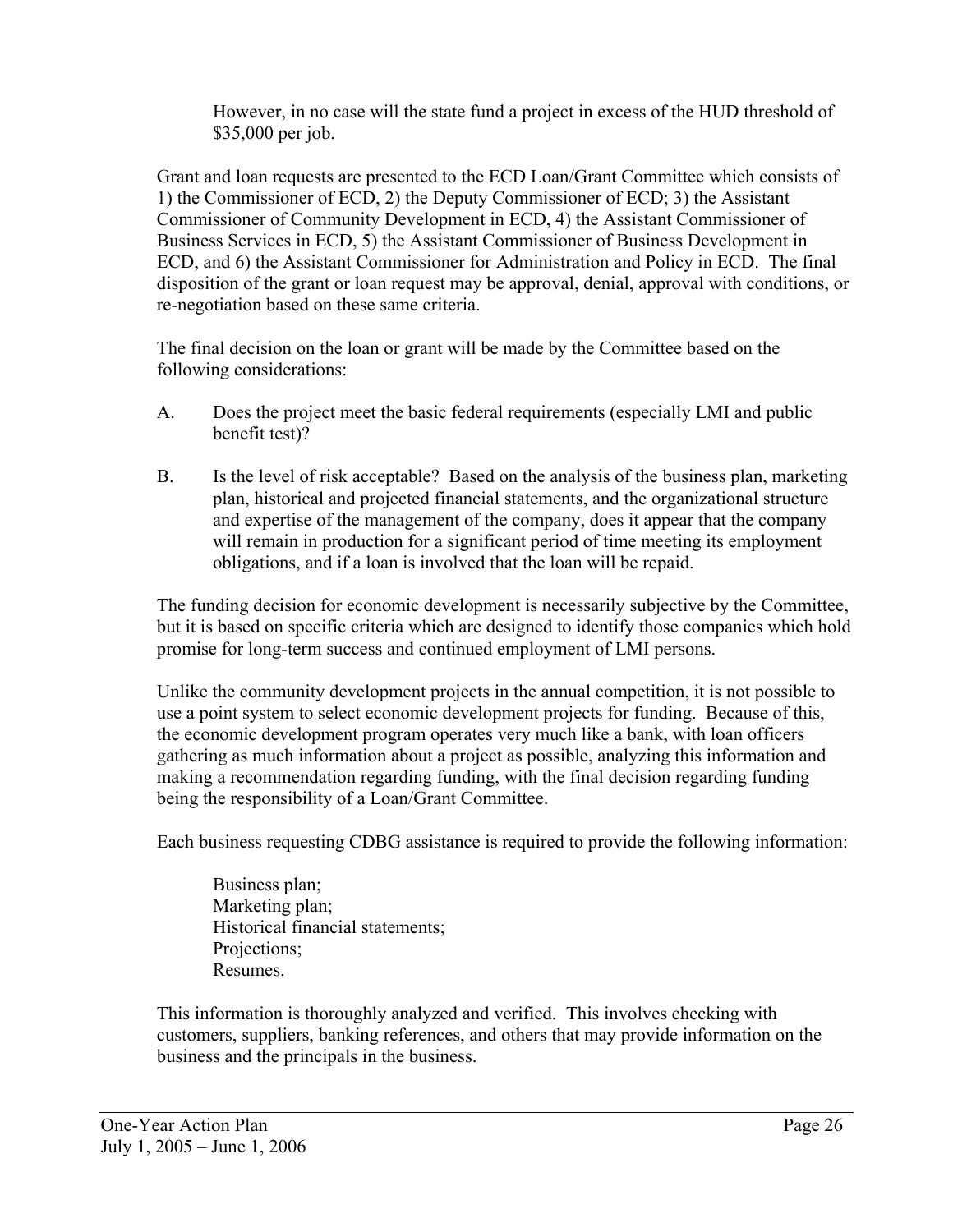The grant or loan request is presented to a Loan/Grant Committee which consists of the Commissioner of ECD, the Deputy Commissioner of ECD, and the Assistant Commissioners of the Department as described above in Part XI. The final disposition of the grant or loan request may be approval, denial, approval with conditions, or renegotiation based on these same criteria.

The final decision on the loan or grant request is based on the following:

- 1. Does the project meet the federal requirements of LMI especially and public benefit?
- 2. Are the number and type of jobs to be generated appropriate for the amount of assistance being requested?
- 3. Is the level of risk acceptable?

#### **XII. Ability to Pay**

Each CDBG grant (not loan), except for housing, is based upon an ability-to-pay calculation that determines the level of local financial contribution that is required. This ability-to-pay determination includes per capita income, the value of taxable property, and the value of taxable sales.

User-financed projects are based on per capita income only. Tax financed projects are based on per capita income, property values, and sales.

Depending on the service area of the project, ability-to-pay is calculated for municipalities only, rural county only, and the county as a whole. The correct application of these different indices is as follows:

- A. For county applications where 75 percent of the beneficiaries are located in the county, use the county rural rate;
- B. For county applications where 75 percent of the beneficiaries are located in an incorporated area, use the city rate;
- C. For county applications that do not have 75 percent of the beneficiaries located in either the county or city, use the county aggregate rate;
- D. For city applications, use the city rate;
- E. For economic development applications, use the tax financed rate;
- F. For county economic development applications, use the county aggregate rate. Grant rates range from 60 to 100 percent for economic development projects and 70 to 100 percent for community development projects.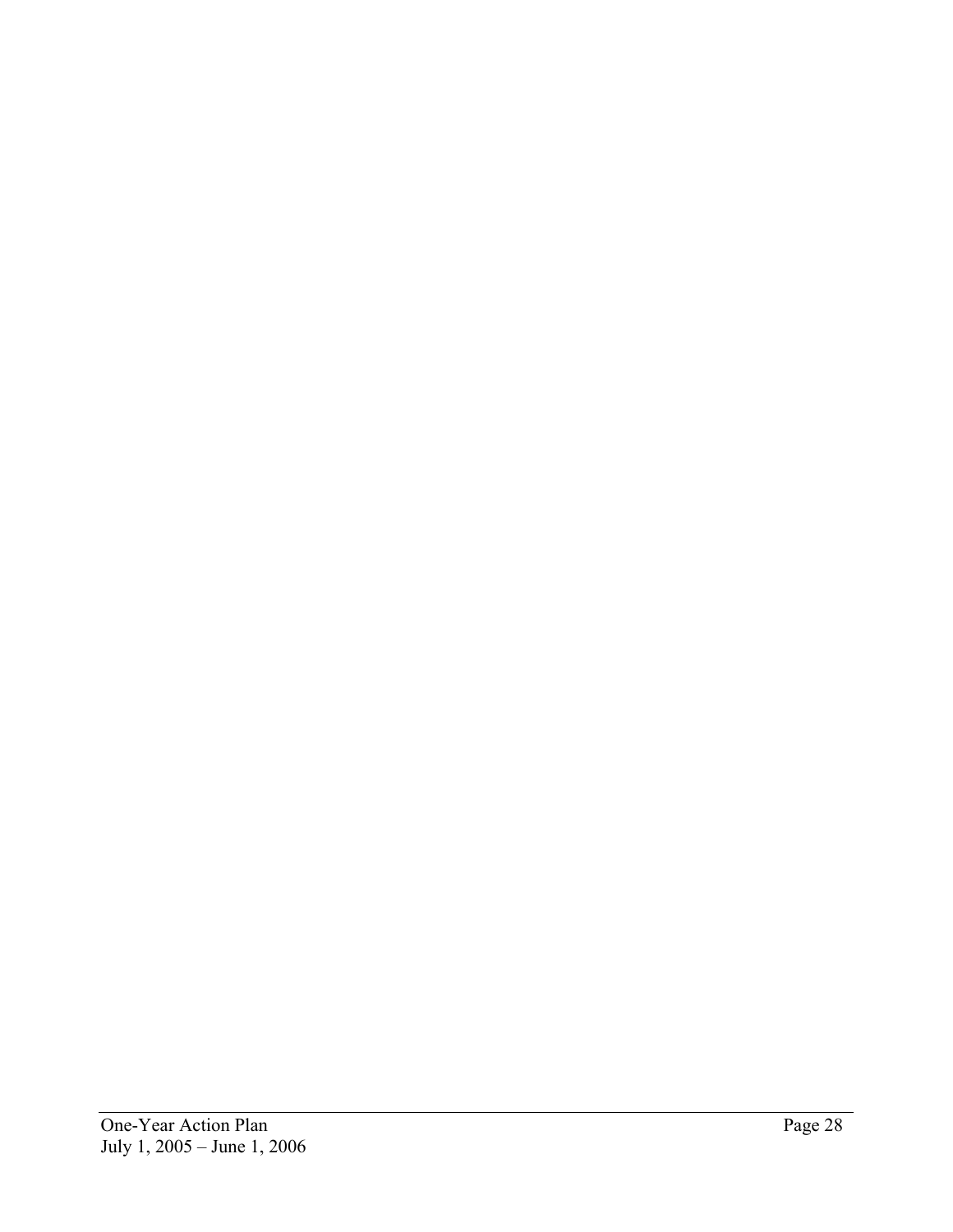# **Method of Distribution HOME Program for Fiscal Year 2005**

The Tennessee Housing Development Agency (THDA) administers the federally funded HOME program to promote the production, preservation and rehabilitation of housing for low-income households. The purpose of this Program Description is to explain the requirements and the application process of the HOME program.

HOME funds are awarded through a competitive application process to cities, counties and nonprofit organizations outside local participating jurisdictions. Local participating jurisdictions (PJs) are those local governments in Tennessee that receive HOME funds directly from the Department of Housing and Urban Development. The Local PJs are Clarksville, Chattanooga, Jackson, Knoxville, Memphis, Nashville-Davidson County, Knox County, Shelby County and the Northeast Tennessee/Virginia Consortium (the cities of Bristol, Kingsport, Johnson City, Bluff City, and Sullivan and Washington counties). CHDOs and non-profit organizations located in a local participating jurisdiction may apply for projects located outside the local participating jurisdictions. An applicant must apply for at least \$100,000 and may apply for a maximum HOME grant of \$500,000. There is a \$500,000 limit on the amount of HOME funds that can be awarded to any one county.

Applications for the HOME program must be received by THDA on or before Thursday, March 24, 2005. THDA anticipates notifying successful applicants by the end of May, 2005. HOME contracts will begin July 1, 2005 and will end June 30, 2008.

The program description is followed by the application package. The program description and pdffillable application is also available at www.tennessee.gov/thda. Once at the THDA website, click on GRANTS. There will be links on the left side of the Grants page for the program description, the application and the application attachments. If you have questions, call (615) 741-3007.

#### **The HOME Program**

This program is governed by Title 24 Code of Federal Regulations, Part 92. Those regulations are incorporated by reference in this Program Description. The federal regulations take precedence over this program description in cases of conflicting requirements.

#### **A. ELIGIBLE APPLICANTS**

The State of Tennessee, through THDA, will accept applications for the HOME program from cities, counties, and private, non-profit organizations.

To be eligible the non-profit organization must:

1. Be organized under Tennessee law, as evidenced by a Certificate of Existence from the Tennessee Secretary of State dated within twelve months of the application due date;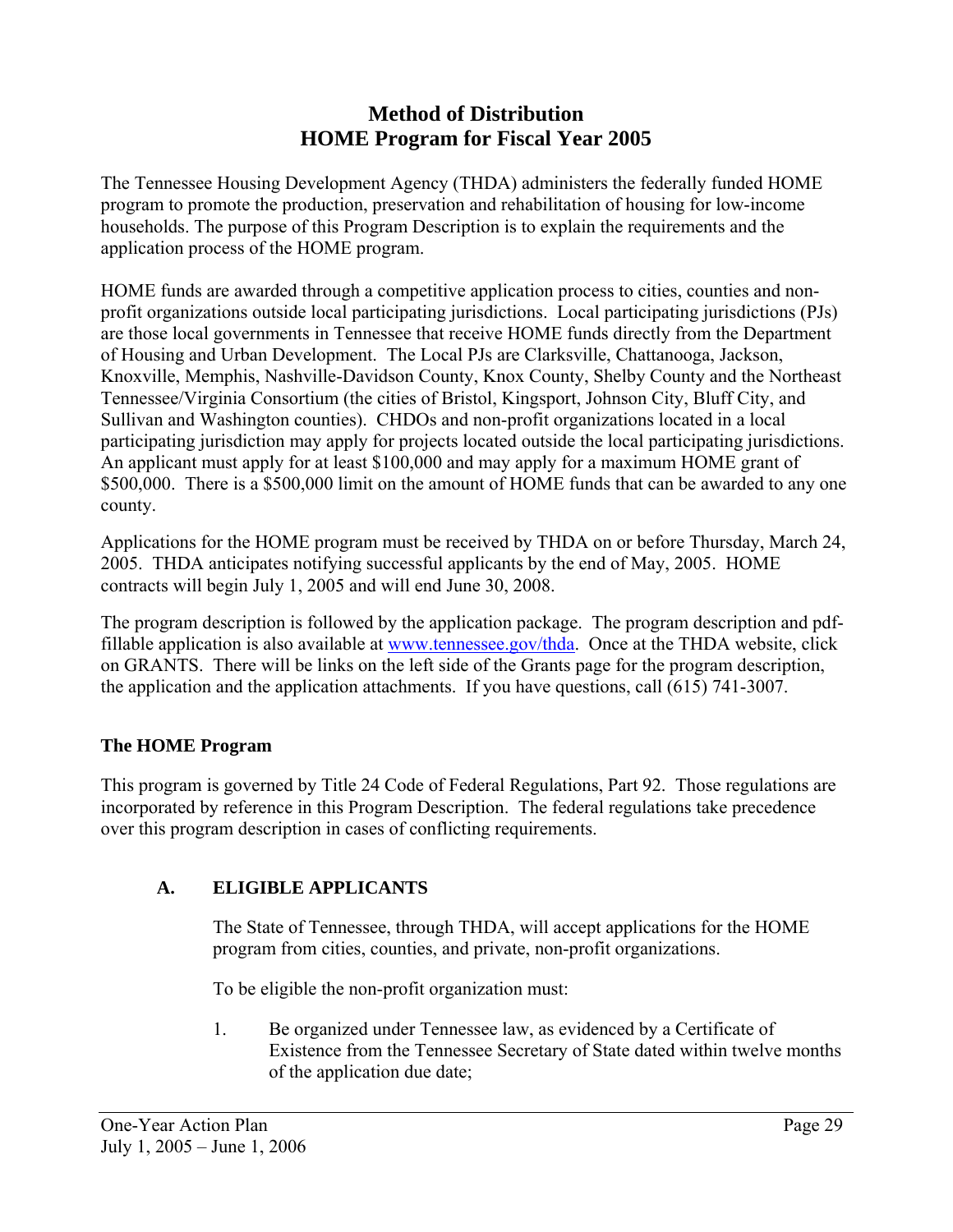- 2. Have no part of its net earnings inuring to the benefit of any member, founder, contributor or individual;
- 3. Have among its purposes the provision of decent housing that is affordable to low-income and moderate-income persons, as evidenced in its charter, articles of incorporation, resolutions or by-laws, and experience in the provision of housing to low income households;
- 4. Have standards of financial accountability that conform to 24 CFR 84.21, *Standards of Financial Management Systems*; and
- 5. Have an IRS designation under Section 501(c)(3) of the tax code. *Non-profit applicants may not submit an application until they have received their 501(c)(3) designation from the IRS.*

THDA will also accept HOME applications from community housing development organizations (CHDOs). A CHDO is a private, non-profit organization that meets all the requirements for a non-profit listed above, plus the following additional requirements:

- 1. Is neither controlled by, or under the direction of, individuals or entities seeking to derive profit or gain from the organization. A CHDO may be sponsored or created by a for-profit entity, but
	- a. The for-profit entity may not be an entity whose primary purpose is the development or management of housing, such as a builder, developer or real estate management firm;
	- b. The for-profit entity may not have the right to appoint more than onethird of the membership of the organization's governing body. Board members appointed by the for-profit entity may not appoint the remaining two-thirds of the board members; and
	- c. The CHDO must be free to contract for goods and services from vendors of its own choosing.
- 2. Does not include a public body (including the participating jurisdiction). An organization that is State or locally chartered may qualify as a CHDO; however, the State or local government may not have the right to appoint more than one-third of the membership of the organization's governing body and no more than one-third of the board members may be public officials or employees of the participating jurisdiction or State Recipient. Board members appointed by the State or local government may not appoint the remaining two thirds of the board members;
- 3. Maintains accountability to low income community residents by: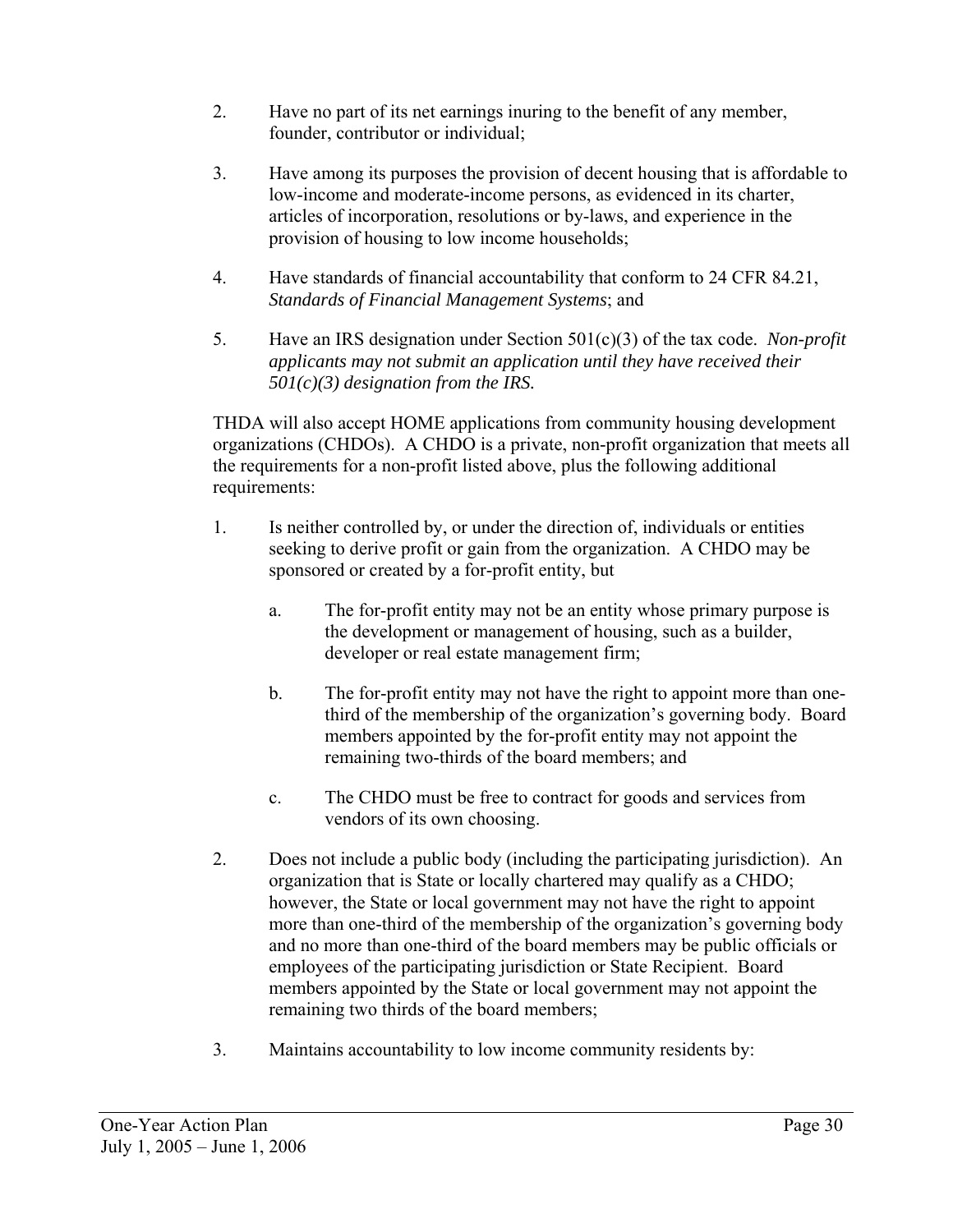- a. Maintaining at least one-third of its governing board's membership for residents of low-income neighborhoods, other low-income community residents, or elected representatives of low-income neighborhood organizations. For urban areas, "community" may be a neighborhood or neighborhoods, city, county or metropolitan area; for rural areas, it may be a neighborhood or neighborhoods, town, village, county, or multi-county area (but not the entire State); and
- b. Providing a formal process for low-income program beneficiaries to advise the organization in its decisions regarding the design, site selection, development, and management of affordable housing.
- 4. Has a demonstrated capacity for carrying out activities assisted with HOME funds. An organization may satisfy this requirement by hiring experienced key staff members who have successfully completed similar projects, or a consultant with the same type of experience and a plan to train appropriate key staff members of the organization; and
- 5. Has a history of serving the community within which the housing to be assisted with HOME funds is to be located. In general, an organization must be able to show one year of serving the community before HOME funds are reserved for the organization. However, a newly created CHDO formed by local churches, service organizations, or neighborhood organizations may meet this requirement by demonstrating that its parent organization has at least a year of serving the community.

CHDOs may only apply for HOME funding for projects in which the CHDO is the owner, sponsor or developer. CHDO applicants must submit the Non-Profit Checklist/CHDO Designation with supporting documentation signed by the applicant's counsel. With their permission, unsuccessful CHDO applicants will be referred to the HUD Technical Assistance provider to develop capacity.

Applicants with prior HOME grants must also have *requested* (submitted an official Request for Payment Form with supporting documentation) the following percentages of their grants by February 28, 2005 to be eligible for the 2005 HOME program:

| <b>HOME GRANT YEAR</b> | <b>SPEND DOWN REQUIREMENT</b> |
|------------------------|-------------------------------|
| $1992 - 2001$          | 100%                          |
| 2002                   | 75%                           |
| 2003                   | 50%                           |
| 2004                   | 25%                           |

These spending requirements also apply to applications from CHDOs. In addition, CHDOs that were funded for homeownership programs that generate CHDO proceeds will have to demonstrate a need for additional HOME funds to be eligible for the 2005 HOME program.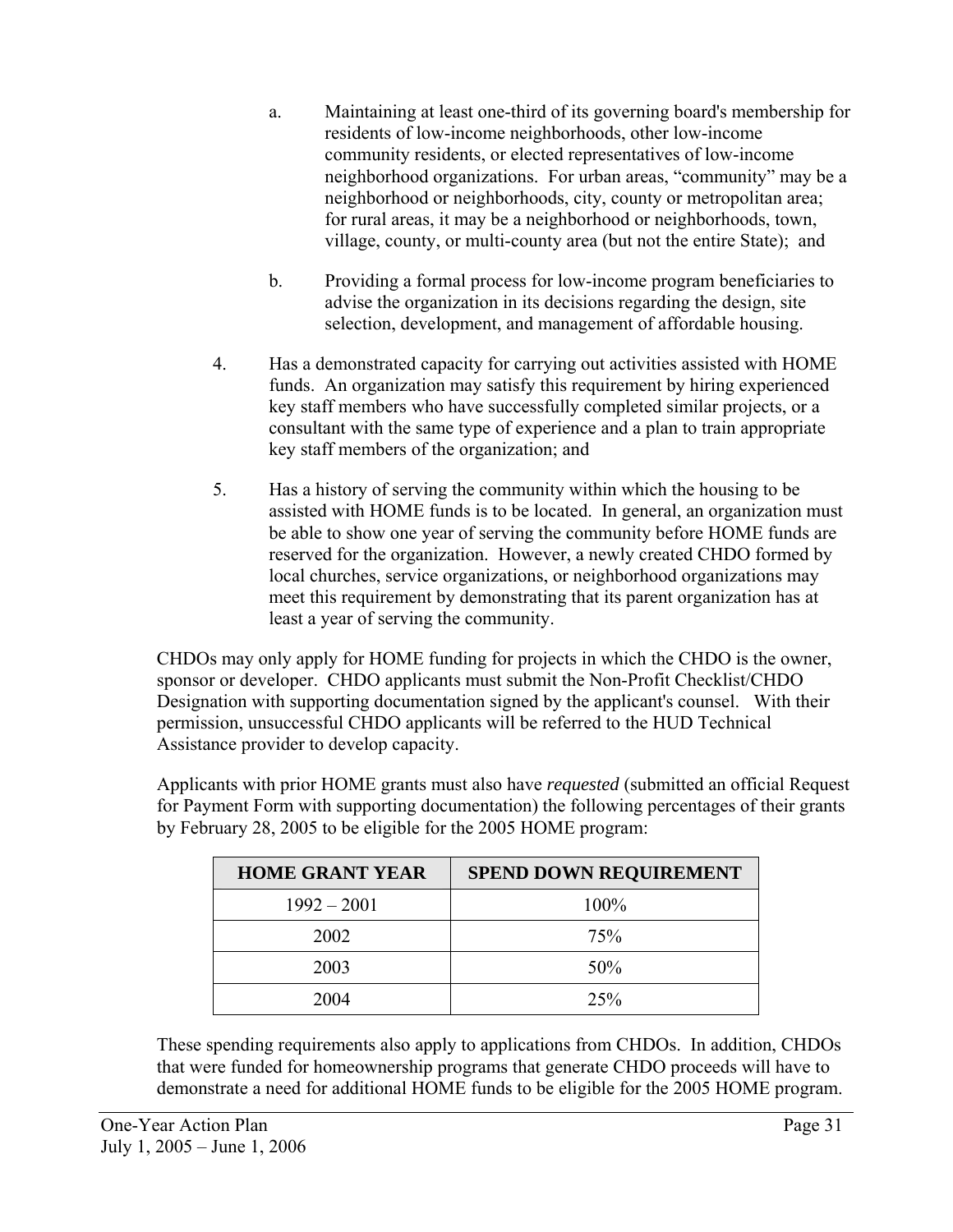Subject to review by the Grants Committee of the THDA Board of Directors, applicants who have not submitted required documentation to close a prior grant or applicants found in material non-compliance with THDA rules are disqualified.

# **B. ALLOCATION OF FUNDS**

HOME funds committed to the State of Tennessee, through THDA, will be allocated as promulgated in the State of Tennessee's Consolidated Plan, as amended. THDA will spend up to ten percent of its HOME allocation for administrative and planning expenses. THDA will use three percent of these funds for its own administrative expenses. The remaining seven-percent is available to pay the administrative costs of local governments and non-profit grant recipients. The balance of THDA's FY 2005 HOME allocation will be divided as follows:

**CHDO Set-aside**. Fifteen percent (15%) of the total allocation will be reserved for eligible applications from CHDO's outside the local participating jurisdictions or from CHDOs located in local participating jurisdictions, but proposing projects outside the local participating jurisdictions. THDA may spend up to seven percent of the CHDO set-aside for CHDO operating expenses. Funds not committed to CHDO's within 24 months will be recaptured by HUD. If in the opinion of THDA, the applications submitted do not represent CHDOs with viable proposals or with the organizational potential to comply with all HOME affordability requirements, THDA may choose not to award all of the FY 2005 CHDO funds in the current application round.

**Special Needs Set-aside**. Ten percent (10%) of the total allocation will be reserved for eligible applicants proposing special needs projects. Special needs projects include, but are not limited to, housing designed for persons with an unusual need due to a condition that can be either a permanent or temporary disability. In a mixed project, over one half of the units must be targeted to special needs households to be considered a special needs project. Projects targeted to the elderly are not considered special needs projects. Special needs projects will be scored and ranked on a separate special needs matrix. See *Eligible Activities,-Section C, Special Needs-Housing* for additional information. If there are not enough applicants for the Special Needs Set-aside, the remaining funds will be combined with the funds in the Regional Allocation.

**Regional Allocation**. The remaining 65% of the HOME funds will be allocated regionally, based upon the percentage of low-income households outside the local participating jurisdictions. See Regional Allocation Plan. Counties will be grouped in regions that correspond to the existing nine development districts across the state with three regions in each Grand Division. There will be a matrix for each region and the applicants will be scored, ranked and funded until the funds are used. There will be a \$500,000 maximum grant per county in each region, and grants will be reduced proportionately should there be multiple successful applicants from the same county. In the event that a region was not able to utilize it's total allocation, the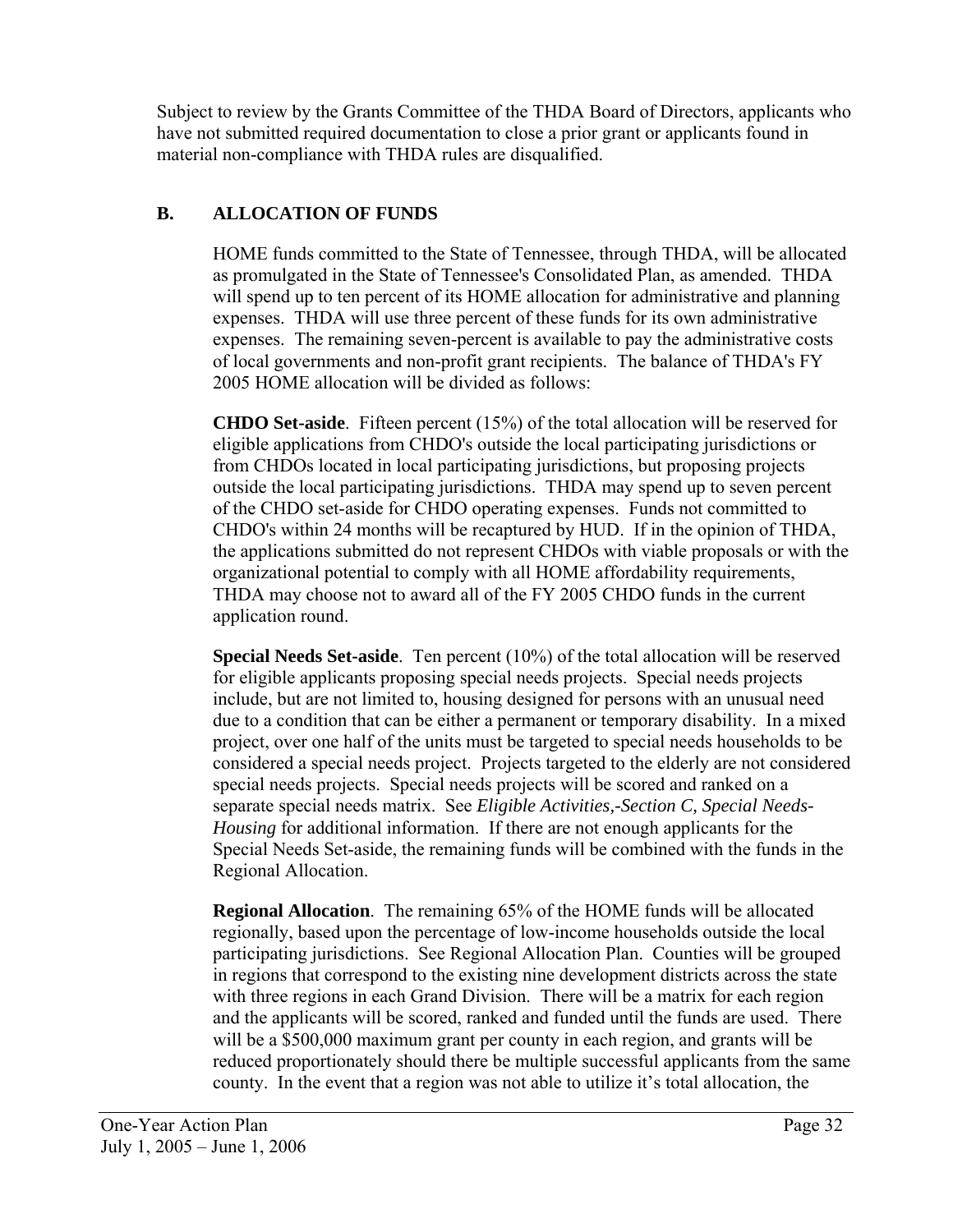funds would be reallocated within the Grand Division, and the unfunded applicants from the other two regions would compete for the remaining funds in a Grand Division matrix.

HOME awards will be in the form of a grant. There is, however, an exception for rental housing projects. For small rental projects (those with less than 12 units) the HOME funds awarded to a successful applicant can be in the form of a loan or grant. For rental projects of 12 or more units, HOME funds will be awarded to successful applicants only in the form of a loan, subject to terms and conditions approved by THDA.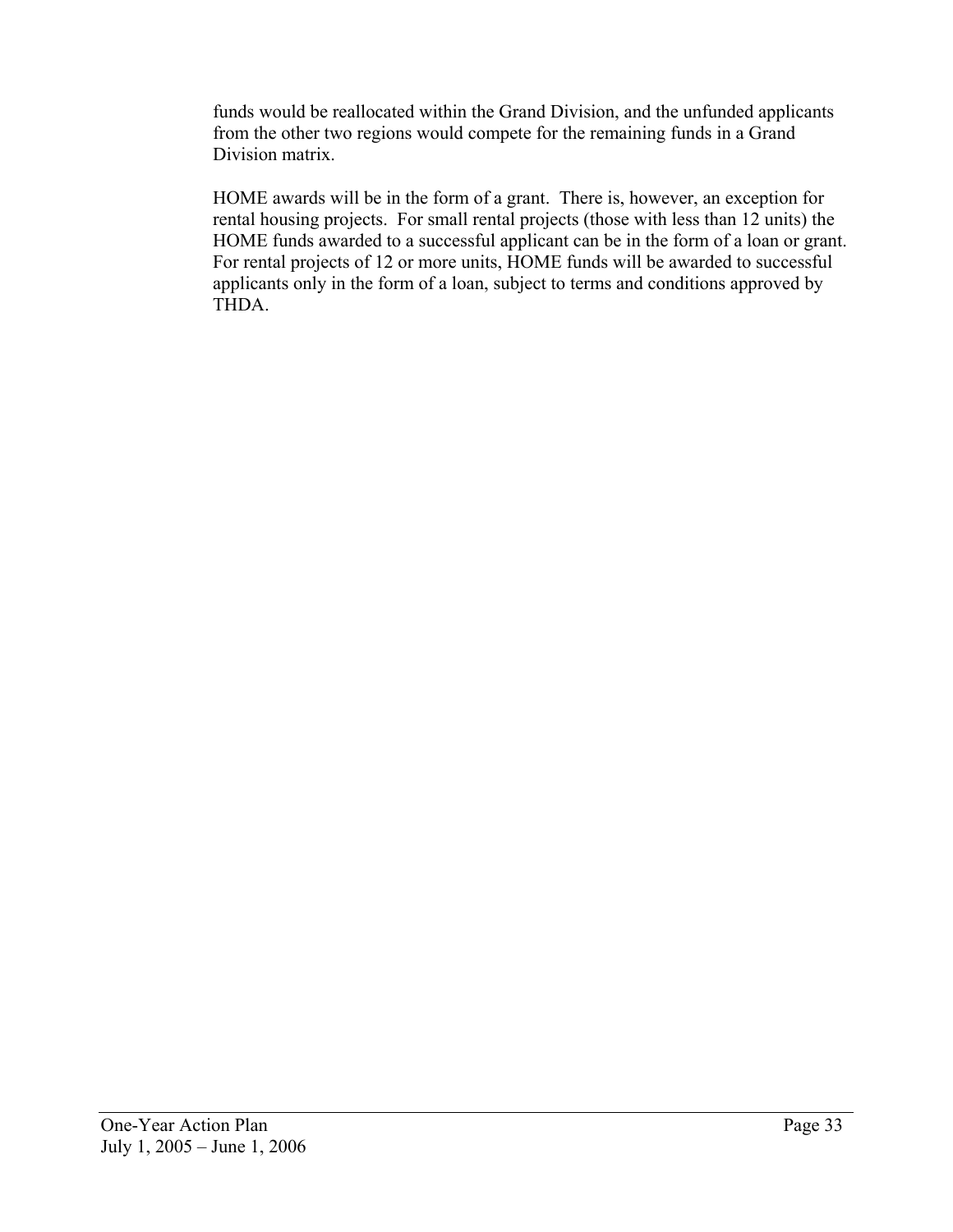| <b>REGION</b><br>(Excluding Local PJs)                                                                                                                     | 2005<br><b>ALLOCATION</b> | <b>GRAND</b><br><b>DIVISION</b> | \$PER<br><b>GRAND</b><br><b>DIVISION</b> |
|------------------------------------------------------------------------------------------------------------------------------------------------------------|---------------------------|---------------------------------|------------------------------------------|
| <b>FIRST TN</b><br>Carter, Greene, Johnson, Hancock, Hawkins,<br>Unicoi                                                                                    | \$1,292,786               |                                 | \$7,151,149                              |
| <b>EAST TN</b><br>Anderson, Blount, Campbell, Claiborne, Cocke,<br>Grainger, Hamblen, Jefferson, Loudon, Monroe,<br>Morgan, Roane, Scott, Sevier, Union    | \$3,839,235               | <b>EAST</b>                     |                                          |
| <b>SOUTHEAST TN</b><br>Bledsoe, Bradley, Grundy, Hamilton, Marion,<br>McMinn, Meigs, Polk, Rhea, Sequatchie                                                | \$2,019,128               |                                 |                                          |
| <b>UPPER CUMBERLAND</b><br>Cannon, Clay, Cumberland, DeKalb, Fentress,<br>Jackson, Macon, Overton, Pickett, Putnam, Smith,<br>Van Buren, Warren, White     | \$1,736,756               |                                 |                                          |
| <b>GREATER NASHVILLE</b><br>Cheatham, Dickson, Houston, Humphreys,<br>Montgomery, Robertson, Rutherford, Stewart,<br>Sumner, Trousdale, Williamson, Wilson | \$3,211,553               | <b>MIDDLE</b><br>\$6,919,808    |                                          |
| <b>SOUTH CENTRAL TN</b><br>Bedford, Coffee, Franklin, Giles, Hickman,<br>Lawrence, Lewis, Lincoln, Marshall, Maury,<br>Moore, Perry, Wayne                 | \$1,971,499               |                                 |                                          |
| NORTHWEST TN<br>Benton, Carroll, Crockett, Dyer, Gibson, Henry,<br>Lake, Obion, Weakley                                                                    | \$1,410,158               |                                 |                                          |
| <b>SOUTHWEST TN</b><br>Chester, Decatur, Hardeman, Hardin, Haywood,<br>Henderson, Madison, McNairy                                                         | \$1,001,910               | <b>WEST</b>                     | \$2,939,389                              |
| <b>MEMPHIS-DELTA</b><br>Fayette, Lauderdale, Tipton                                                                                                        | \$527,321                 |                                 |                                          |

# **2005 REGIONAL ALLOCATION PLAN**

# **C. ELIGIBLE ACTIVITIES**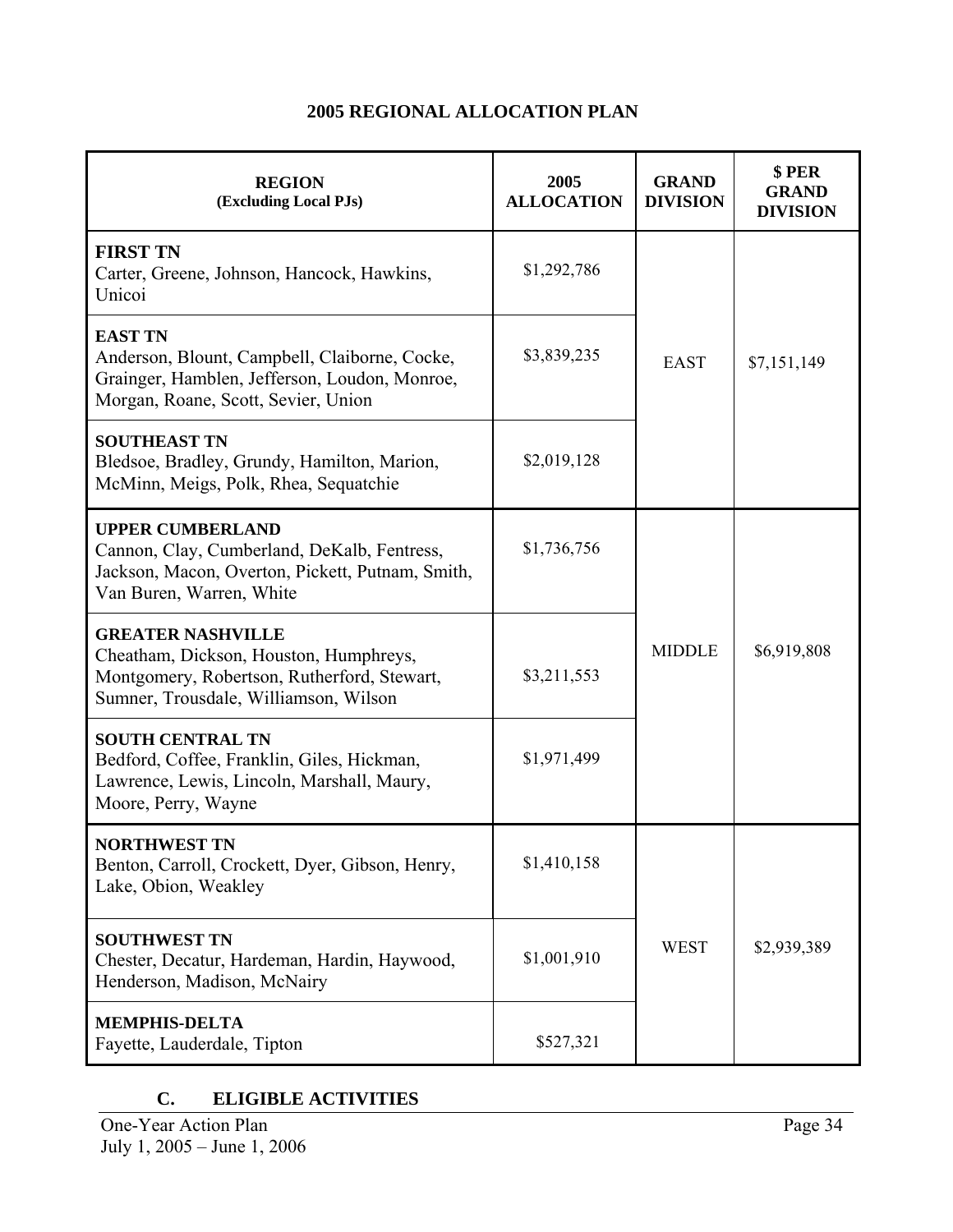There are specific eligible activities under the HOME Program that must address the housing needs of low-income households. Housing includes manufactured housing and manufactured housing lots, permanent housing for disabled homeless persons, transitional housing, single-room occupancy housing and group homes. Housing does not include emergency shelters (including shelters for disaster victims) or facilities such as nursing homes, convalescent homes, hospitals, residential treatment facilities, correctional facilities and student dormitories. Eligible housing activities include:

### **1. Homeowner rehabilitation programs.**

- *Reconstruction*. For the purposes of the HOME program, rehabilitation includes the demolition and rebuilding or reconstruction of substandard housing. Reconstruction is defined as the rebuilding, on the same lot, of housing standing on a site at the time of project commitment. The number of housing units on the lot may not be decreased or increased as part of a reconstruction project. However, the number of rooms per unit may be increased or decreased depending upon the needs and the size of the household. The reconstructed housing must be substantially similar (i.e., single- or multi-family housing) to the original housing. Reconstruction also includes replacing an existing substandard unit of manufactured housing with a new or standard unit of manufactured housing. All reconstructed units will have a compliance period of 15 years.
- *New Construction without acquisition*. Based upon approval by THDA, replacement of a manufactured housing unit with a stick-built unit is considered new construction. It can be considered an eligible activity as long as all of the requirements for homeownership, including the affordability period and the resale/recapture provisions, are met.
- *Conversion.* Under the HOME program, rehabilitation also includes the conversion of an existing structure from an alternative use to affordable, residential housing. If conversion involves additional units beyond the walls of an existing structure, the project will be deemed new construction. Conversion of a structure to commercial use is not an eligible use of HOME funds.
- *Manufactured Housing*. For purposes of this program description, the definition of manufactured housing contained in the Code of Federal Regulations and used by HUD is adopted. Manufactured housing is transportable in one or more sections, which in the traveling mode is eight feet or more in width, or forty feet or more in length, or when erected on site, is 320 or more square feet in size; is built on a permanent chassis to assure the initial and continued transportability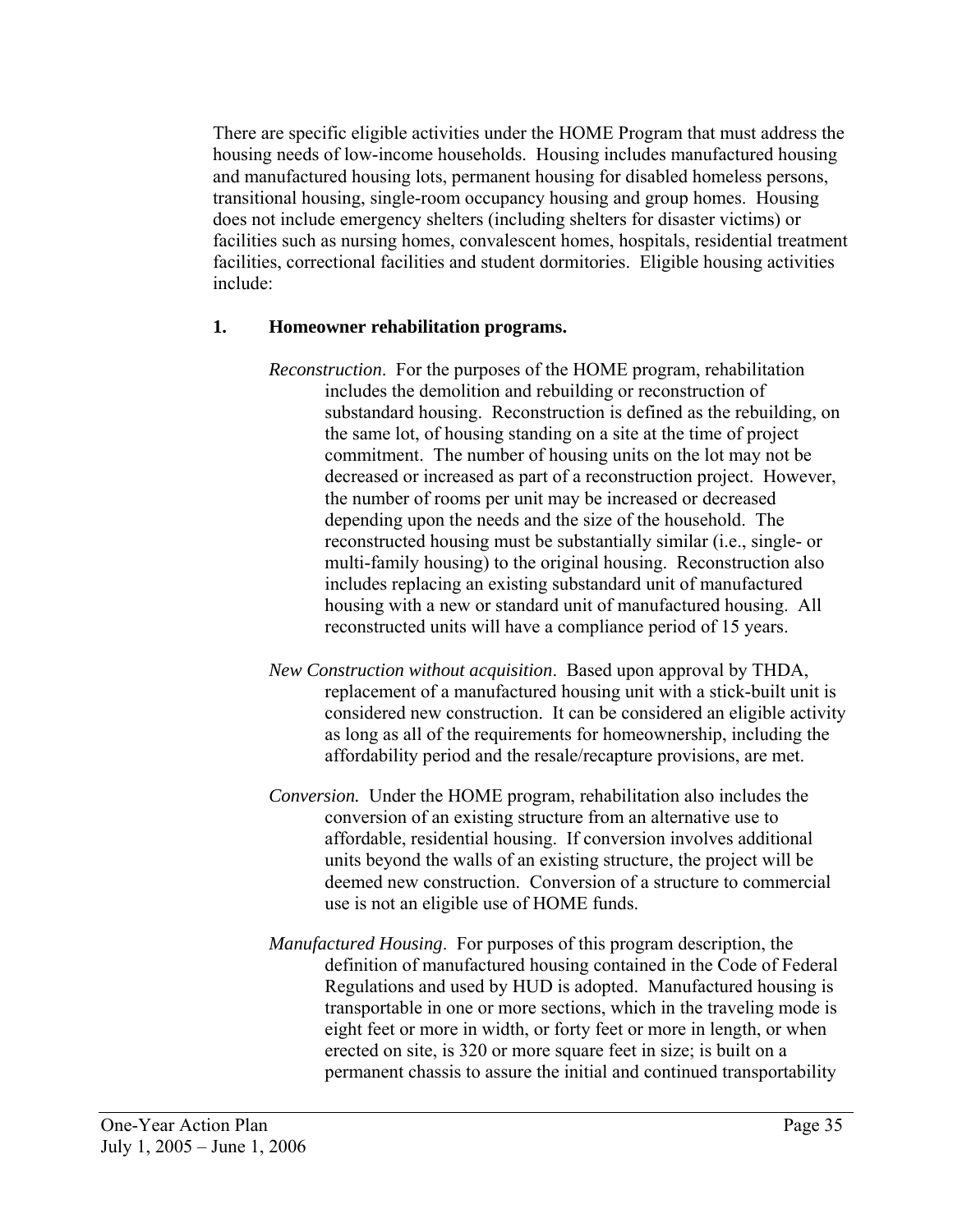of the structure; and is designed to be used as a dwelling with or without a permanent foundation.

Under limited circumstances, HOME funds may be used to renovate existing manufactured housing, but the HOME assistance will be limited to a maximum of \$10,000 for single-wide units. Multiplewidth units will be evaluated and pre-approved by THDA on a case by case basis. The \$10,000 limit does not apply to the replacement of substandard manufactured housing units under reconstruction; however, replacement must also be pre-approved by THDA.

To receive assistance, the owner of the manufactured home must also own the land on which the home is located or have a 99-year lease.

*Housing Rehabilitation and Lead-based Paint*. Rehabilitation subsidies are capped at \$25,000 per unit for all rehabilitation hard costs. The \$25,000 cap does not include the hard costs required to treat lead paint hazards. The costs for lead-based paint inspections, risk assessments and clearance testing are project soft costs, as are the costs for work write-ups and inspections. Soft costs are not included in the \$25,000 cap on rehabilitation. The cap does not apply to instances of reconstruction.

> If a risk assessment indicates that there is no lead present in a given house, THDA will consider a request to exceed the \$25,000 limit on the cost of the rehabilitation of the unit. If a risk assessment indicates the presence of lead, THDA will consider a request on a case by case basis to exceed the \$25,000 limit which will require abatement.

# **2. Homeownership Programs.**

*CHDOS*. Construction financing or acquisition/rehabilitation to provide applicants an up front source of funds (without interest costs) to build affordable new single-family units. The CHDO must be the owner, sponsor or developer of the project. At the time of permanent financing the HOME funds are repaid to the CHDO as CHDO proceeds and are used for additional single-family units under homeownership. A CHDO must allow up to \$14,999 of HOME funds to remain with the unit as a soft second mortgage necessary to qualify the family for permanent financing. THDA requires that a subsidy remain in the financing when the unit is sold so affordability is based on the less restrictive recapture provision of the HOME rule.

*Cities, counties and non-profit organizations (non-CHDO).* Homeownership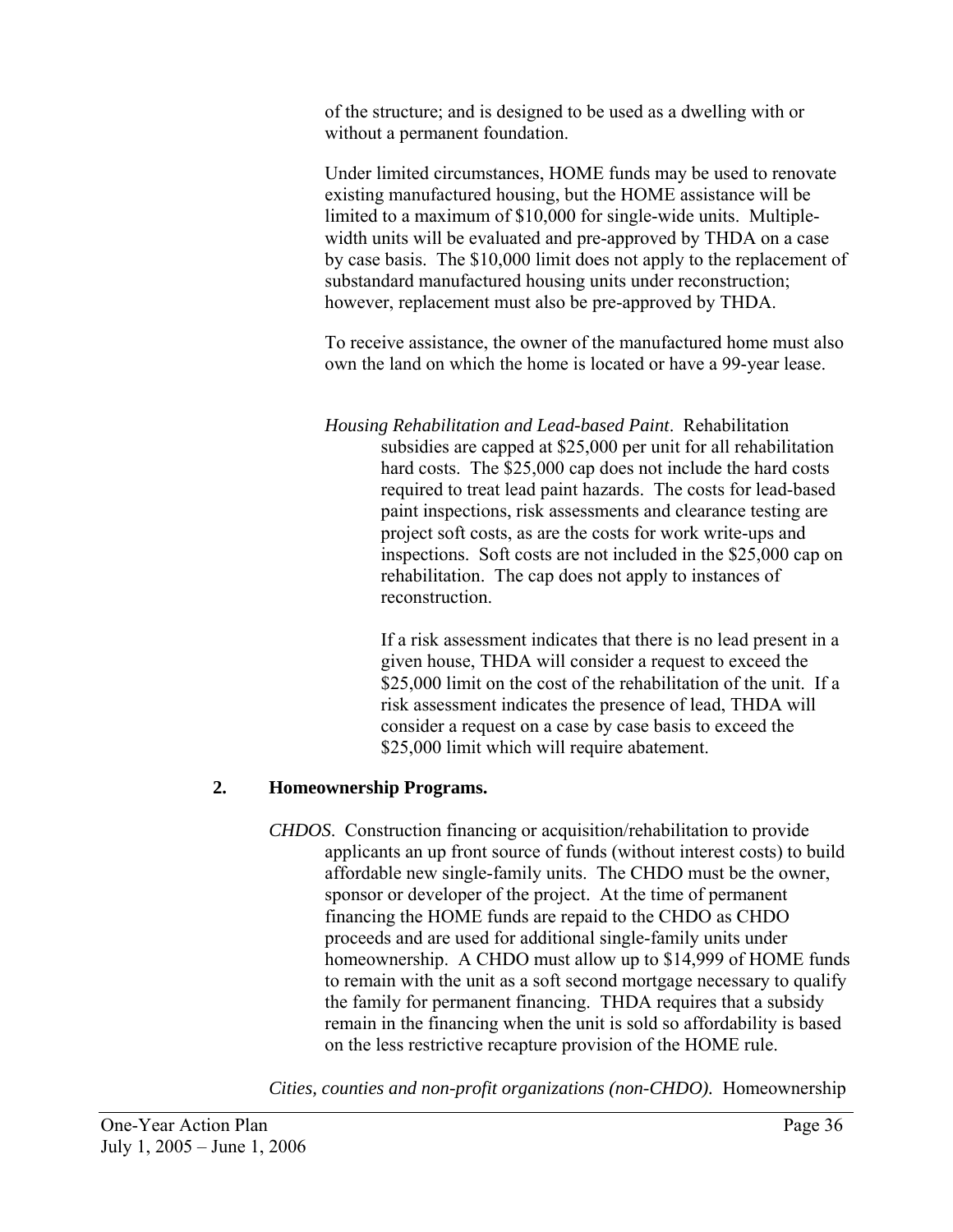programs are restricted to a soft second mortgage necessary to qualify the family for permanent financing.

*Soft second mortgages.* Any HOME funds used for a soft second mortgage in homeownership programs are limited to a maximum subsidy of \$14,999 per household with a five-year affordability period forgiven at the end of the fifth year.

**Under homeownership programs, THDA encourages the use of THDA mortgages or comparable financing whenever possible. The proposed permanent financing must be at an interest rate which does not exceed the prevailing THDA Great Rate by more than two percentage points. All loans must have a fixed interest rate fully amortizing over the term of the loan. There can be no pre-payment penalty for early payoffs.** 

**Before construction or acquisition and rehabilitation can begin under homeownership, all units must have qualified buyers pre-approved for a permanent loan. No speculative construction or acquisition is allowed. However, lease purchase is permitted if necessary. In addition, all buyers must complete a homebuyer education program prior to purchase. The sales price limits for homeownership programs are the same as the property value limits for homeowner rehabilitation programs.** 

### **3. Rental Housing Programs.**

New construction of rental housing units.

Acquisition and/or rehabilitation of rental housing units.

*Special Needs Housing*. New Construction, acquisition and/or rehabilitation of special needs housing, including transitional housing, single-room occupancy housing and group homes, for persons with a physical, emotional or mental disability.

A *person with disabilities* means a household composed of one or more persons, at least one of who is an adult, who has a disability. A person is considered to have a disability if the person has a physical, mental or emotional impairment that is expected to be of longcontinued and indefinite duration; substantially impedes his or her ability to live independently; and is of such a nature that such ability could be improved by more suitable housing.

A person will also be considered to have a disability if he or she has a developmental disability, which is a severe, chronic disability that is attributable to a mental or physical impairment or combination of mental and physical impairments; is manifested before the person attains age 22; is likely to continue indefinitely; results in substantial functional limitations in three or more of the following areas of major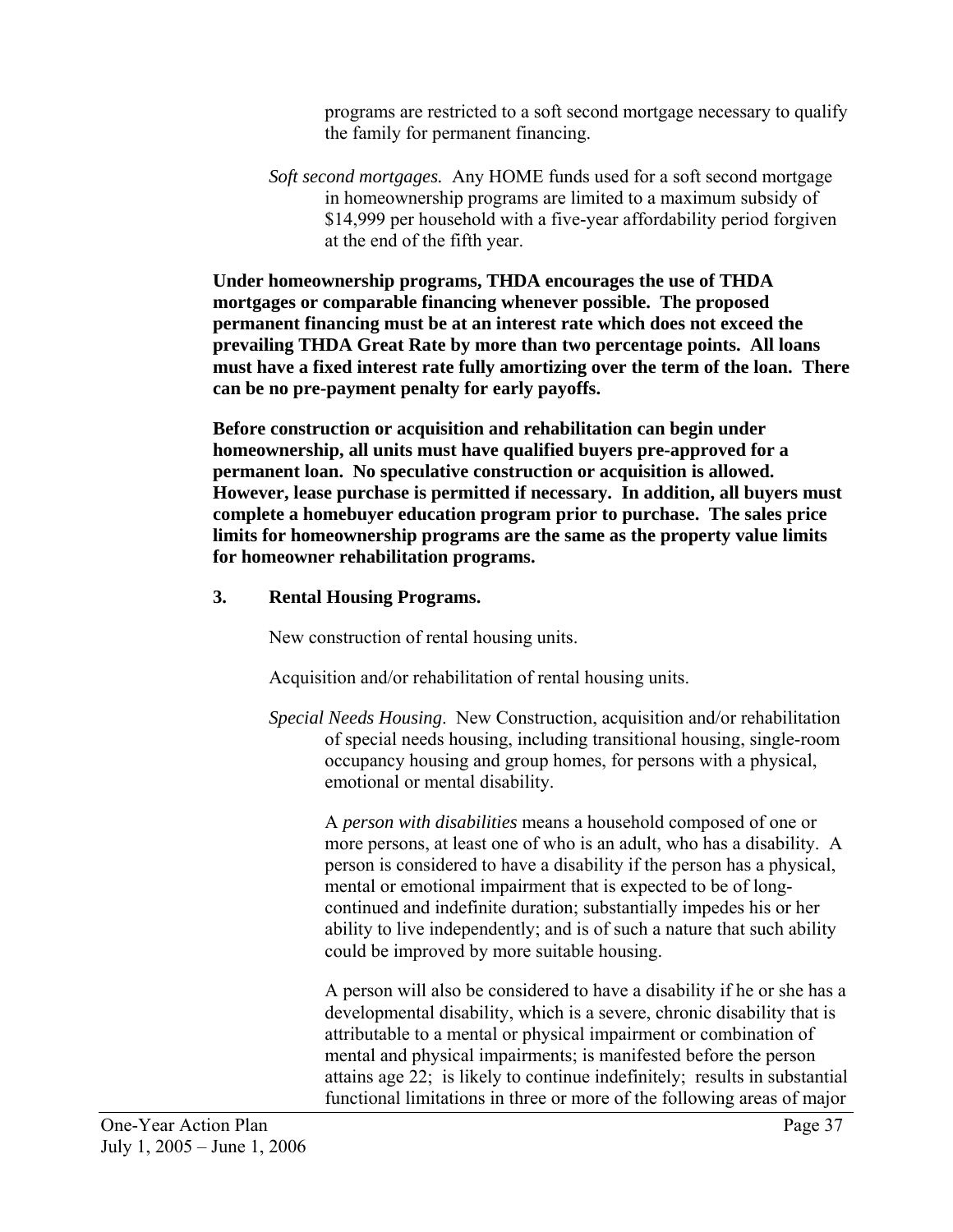life activity: self-care, receptive and expressive language, learning, mobility, self-direction, capacity for independent living, and economic self-sufficiency; and reflects the person's need for a combination and sequence of special interdisciplinary, or generic care, treatment, or other services that are of lifelong or extended duration and are individually planned and coordinated.

- *Transitional housing* means housing that is designed to provide housing and appropriate support services to persons, including (but not limited to) deinstitutionalized individuals with disabilities, homeless individuals with disabilities, and homeless families with children; and has as its purpose facilitating the movement of individuals and families to independent living within a time period that is set by the grantee or project owner before occupancy.
- *Group Home* means housing occupied by two or more single persons or families consisting of common space and/or facilities for group use by the occupants of the unit, and (except in the case of shared onebedroom units) separate private space for each household. Supportive services may be provided. A group home is generally a large singlefamily unit, and is considered a one-unit project.

The subsidy limit is based upon the number of bedrooms in the unit, including bedrooms occupied by resident support service providers.

Rents for HOME-assisted group homes are based upon the number of bedrooms in the unit, excluding bedrooms occupied by live-in support service providers, with each household paying its proportionate share of the total unit rent.

*Single Room Occupancy (SRO)* housing means housing consisting of clearly identifiable separate dwelling units that is the primary residence of its occupant or occupants. The unit must contain either food preparation or sanitary facilities (and may contain both) if the project consists of new construction, conversion of non-residential space, or reconstruction. For acquisition or rehabilitation of an existing residential structure or hotel, neither food preparation nor sanitary facilities are required to be in the unit. If the units do not contain sanitary facilities, the building must contain sanitary facilities that are shared by the tenants.

The maximum per unit subsidy is the subsidy for zero-bedroom units times the number of HOME-assisted units in the structure. However, in no event may the maximum subsidy exceed the actual development cost of the HOME-assisted units based on their proportionate share of the total development cost.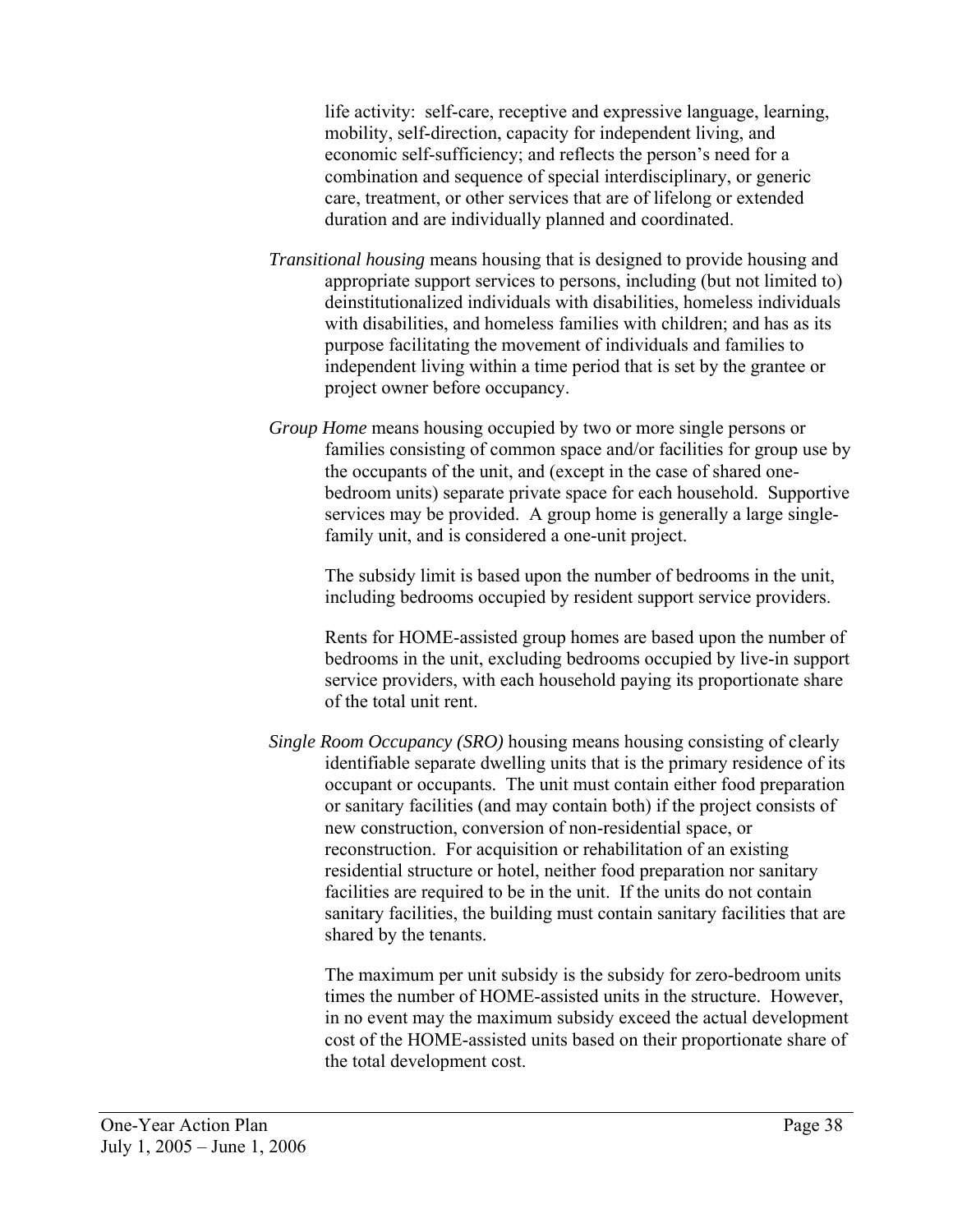If the HOME-assisted SRO unit has neither food preparation nor sanitary facilities, or only one, the rent may not exceed 75% of the FMR for a zero bedroom unit.

If the HOME-assisted SRO unit has both food preparation and sanitary facilities in the unit, the High and Low HOME rent requirements of the HOME program apply.

Applicants proposing rental housing programs will need to complete Rental Housing Feasibility Worksheet. HOME funds are used as gap financing, and the applicant must demonstrate a need for the HOME funds. If the project development costs require additional financing, documentation must be provided that the other financing has been secured. If the project can support a debt, other financing will be a threshold requirement. Projects which propose assistance to private, for-profit rental property owners will be required to provide a one to one match for the HOME dollars as a threshold requirement.

# **4. CHDO Operating Expenses, Developer's Fees and CHDO Proceeds.**

- *CHDO Operating Expenses.* CHDO may request up to 7% of the grant as CHDO operating expenses to help with the administrative costs of operating a housing program. Operating expenses are separate from project funds.
- *Developers Fee*s. A CHDO may also request an 8% developer's fee if the CHDO is acting as a developer of housing. The developer's fee is 8% of the HOME funds used to construct or acquire and rehabilitate the unit. The developer's fee is a project soft cost and counts against the maximum per unit subsidy limit.
- *CHDO Proceeds*. CHDO proceeds are the HOME funds returned to a CHDO upon the sale of a unit developed by the CHDO from the buyer's permanent financing. The CHDO must use its CHDO proceeds to develop more housing. A CHDO may use 15% of the CHDO proceeds for operating expenses, 7% for administration and 8% for developer's fees. Once the CHDO proceeds are used a second time to develop more housing, the HOME restrictions on the use of proceeds are eliminated. There is, however, a cap of 25% on the amount of CHDO proceeds that can be used for operating or administrative expenses and a CHDO must submit audited financial statements annually that the 25% cap has not been exceeded. (This policy applies retroactively to existing CHDO proceeds as well as the 2005 and future HOME programs.)

# **5. Project Soft Costs.**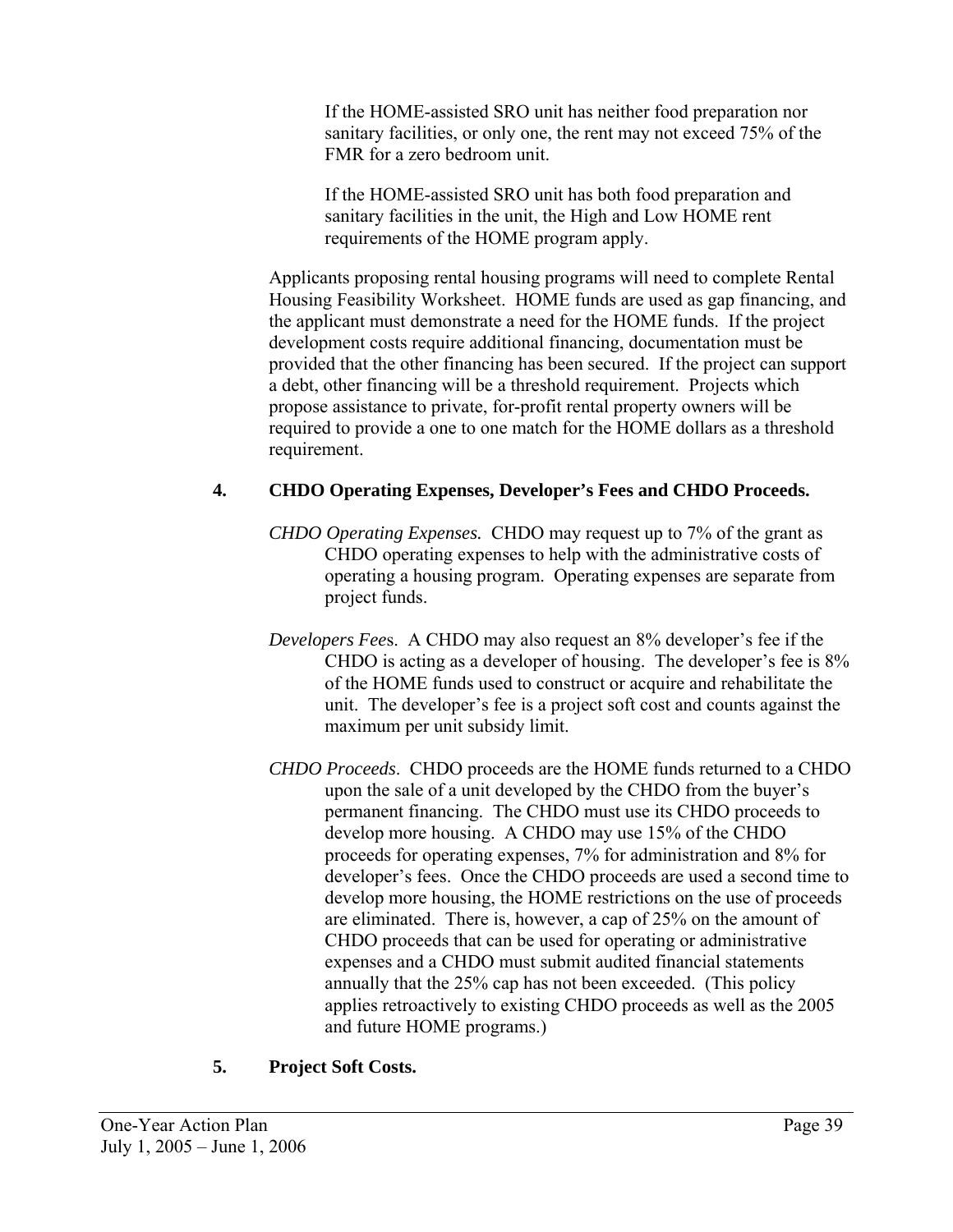In planning their programs, applicants may include as a project soft cost the costs for inspections and work write-ups. There is a limit to these costs of 5% of the hard costs of the rehabilitation or construction, not to exceed \$1,800 or be less than \$500. In addition to the costs for inspections and work write-ups, the costs for lead-based paint inspections, risk assessments and clearance testing are also paid as project soft costs. All project soft costs are not included in the \$25,000 cap on rehabilitation, but they do count toward the maximum per unit subsidy limit.

# **D. PROHIBITED ACTIVITIES**

- 1. Provide project reserve accounts, or operating subsidies;
- 2. Provide tenant-based rental assistance for the special purposes of the existing Section 8 program, in accordance with Section 212(d) of the Act;
- 3. Provide non-federal matching contributions required under any other Federal program;
- 4. Provide assistance authorized under Section 9 of the 1937 Act (annual contributions for operation of public housing);
- 5. Carry out activities authorized under 24 CFR Part 968 (Public Housing Modernization);
- 6. Provide assistance to eligible low-income housing under 24 CFR Part 248 (Prepayment of Low Income Housing Mortgages;
- 7. Provide assistance (other than assistance to a homebuyer to acquire housing previously assisted with HOME funds) to a project previously assisted with HOME funds during the period of affordability established by HUD and THDA in the written agreement. However, additional HOME funds may be committed to a project up to one year after project completion, but the amount of HOME funds in the project may not exceed the maximum per-unit subsidy amount;
- 8. Pay for any cost that is not eligible under 24 CFR 92.206 through 92.209; and
- 9. Homeowner rehabilitation projects are not an eligible activity for a CHDO. A CHDO can only participate in the HOME program if they are the owner, sponsor or developer of a project.

# **E. LAYERING**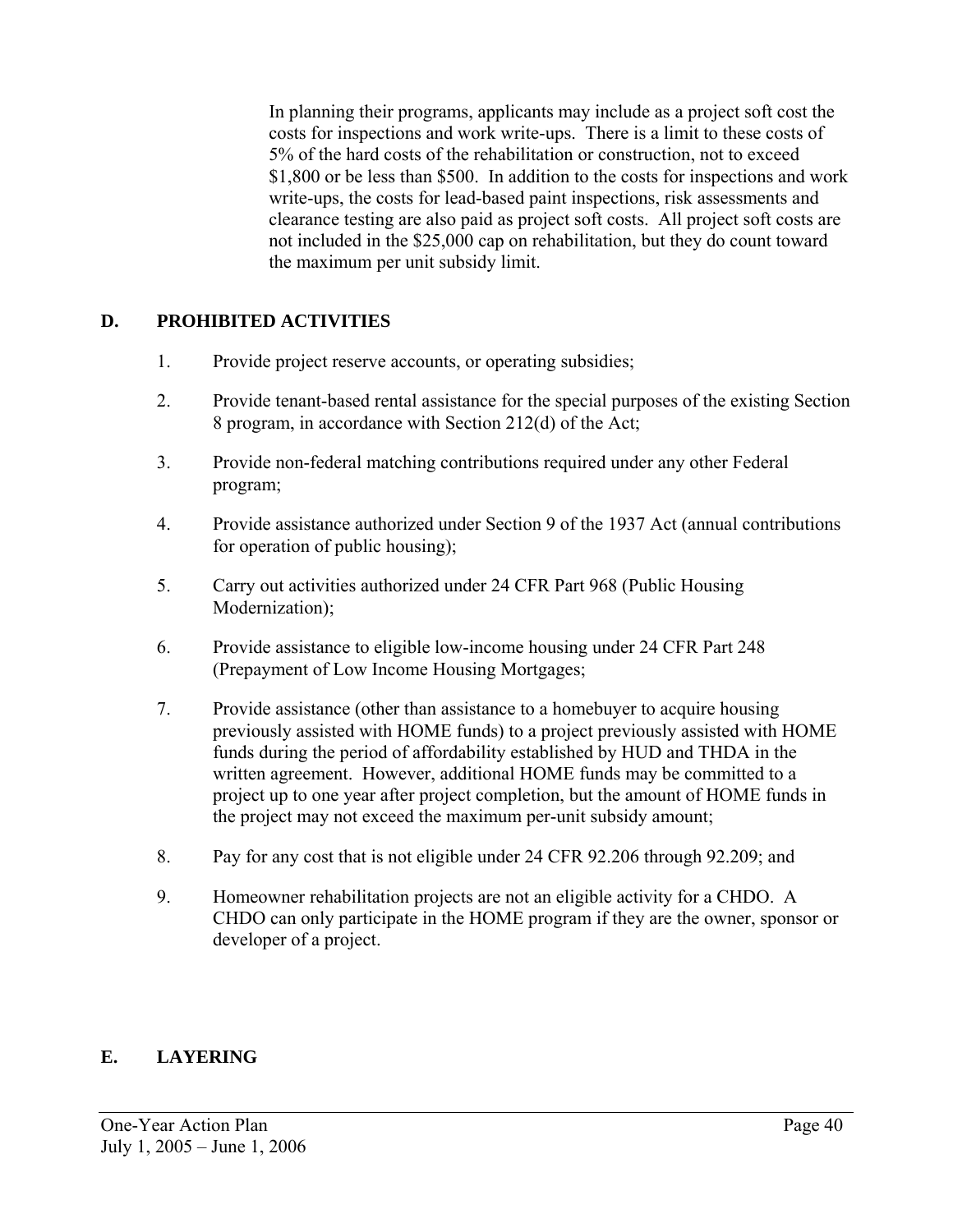Layering is the combining of other federal resources on a HOME-assisted project that results in an excessive amount of subsidy for the project. Such activity is prohibited. Grantees will analyze each project to insure that only the minimum amount of assistance is allocated to the project. In no case may the amount of HOME funds exceed the Maximum Per Unit Subsidy Limit.

# **F. MATCH AND LEVERAGE**

For the FY 2005 HOME program, THDA will continue to provide the required federal match. Although, no local match is required from applicants, THDA will count toward its matching requirement any non-federal project funds that qualify as match under the HOME rule.

Leverage as been eliminated from the scoring criteria, but projects which leverage other funds are awarded points under innovation in the scoring matrix. In addition, for rental projects, HOME funds are to be used a gap funding, and the applicant must demonstrate a need for the HOME funds. If development costs require other financing, documentation must be provided that the other financing has been secured. If a rental project can support a debt, other financing will be a threshold requirement. For projects that provide assistance to private, for-profit owners of rental property, a dollar for dollar match of the HOME funds will be required as threshold.

# **G. HOME PROGRAM REQUIREMENTS**

# **1. INCOME LIMITS**

HOME funds may be used to benefit only low-income or very low-income households. "Low income households" means an individual or family unit whose income does not exceed 80% of the area median income, adjusted for family size. "Very low income household" means an individual or family unit whose income does not exceed 50% of the area median income, adjusted for family size.

For rental property, the income limits apply to the incomes of the tenants, not to the owners of the property. At initial occupancy 90% of the tenant households must have incomes below 60% of the area median income, adjusted for family size. (Refer to *Section H - Additional Requirements for HOME Rental Programs*.)

The income of the household to be reported for purposes of eligibility is the sum of the annual gross income of the beneficiary, the beneficiary's spouse, and any other family member residing in the home or rental unit. Annual gross income is "anticipated" for the next 12 months, based upon current circumstances or known upcoming changes, minus certain income exclusions.

Current limits are in Income Limits for the HOME Program. Median income for an area or the state shall be that median income estimate made by the Department of Housing and Urban Development. Median incomes change when HUD makes revised estimates.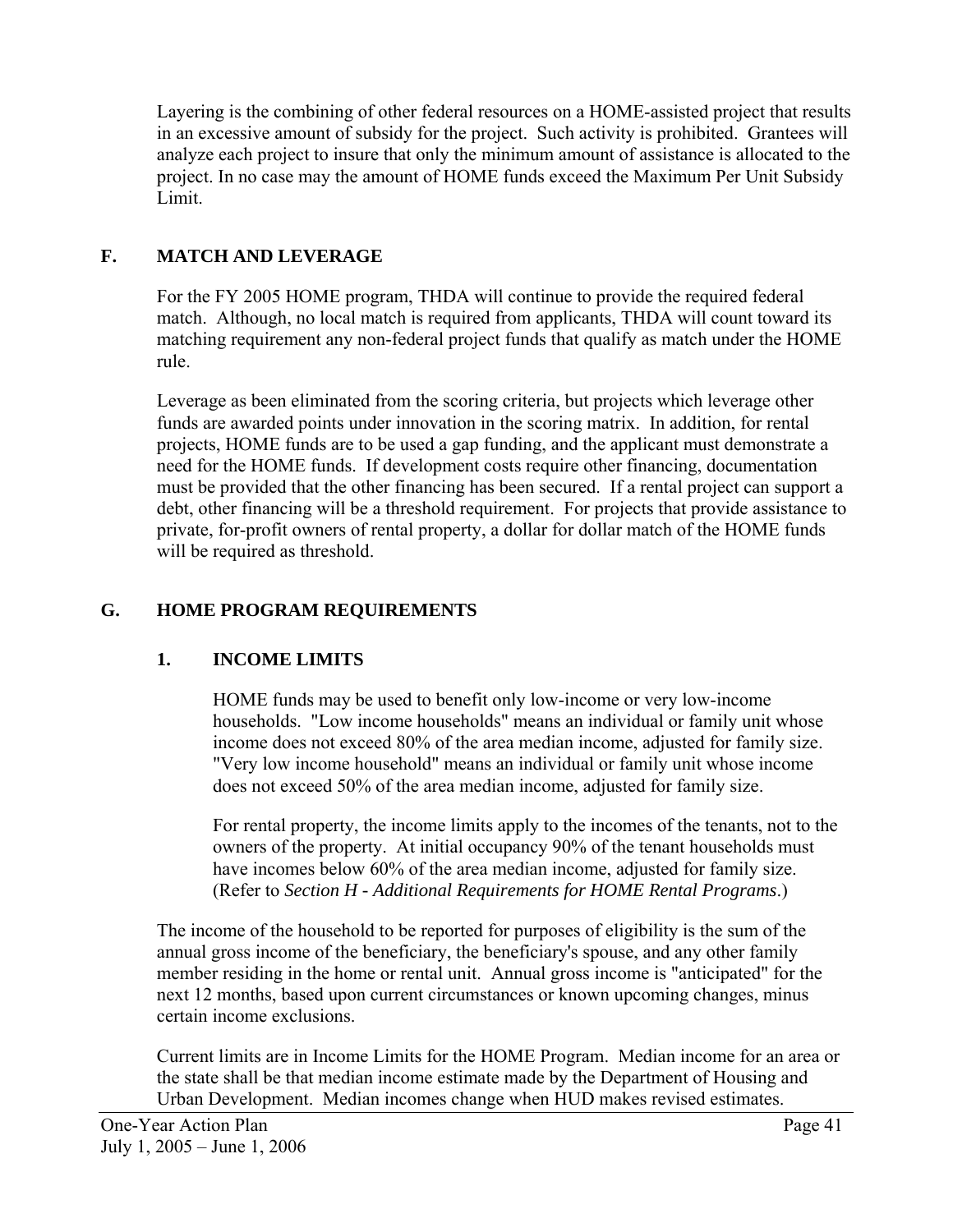### **2. FORMS OF ASSISTANCE**

- *Homeowner rehabilitation and rental housing programs*. Assistance from grant recipients to program beneficiaries will be limited to forgivable grants that are completely forgiven after a specified period of time as long as the beneficiary adheres to the conditions of the grant.
- *Homeownership programs*. Assistance from grant recipients to program beneficiaries as soft second mortgages will be limited to loans which are forgiven at the end of 5 years.
- *Rental programs.* For small rental projects (those with less than 12 units) the HOME funds awarded to a successful applicant can be in the form of a loan or grant. For rental projects of 12 or more units, HOME funds will be awarded to successful applicants only in the form of a loan, subject to terms and conditions approved by THDA.

Applicants may request approval from THDA to provide loans which generate program income. During the time the HOME grant is active, drawn requests must be reduced by accumulated program income before drawing down "new" HOME funds. Once a HOME grant is closed out, program income must be accounted for and reported to THDA at least quarterly. A Grantee may also elect to return accumulated program income to THDA on a quarterly basis.

# **3. COMPLIANCE PERIOD**

- *Homeowner rehabilitation without reconstruction*.Grants for homeowner rehabilitation projects that do not involve reconstruction shall have a compliance period of at least five years with a forgiveness feature of 20% annually. In order to enforce the compliance period, THDA will require that homeowners sign both a grant note and a deed of trust.
- *Homeowner rehabilitation with reconstruction.* Grants for homeowner rehabilitation projects involving reconstruction of substandard units will have a compliance period of 15 years with a forgiveness feature of 6.66% annually. In order to enforce the compliance period, THDA will require that homeowners sign both a grant note and a deed of trust.

If the homeowner of a property that has been rehabilitated or reconstructed dies during the compliance period and the property is inherited by heirs, the property may be rented without repaying the unforgiven portion of the HOME subsidy to THDA. However, if the house is sold by the heirs during the affordability period, the remaining unforgiven portion must be repaid to THDA. (This policy may be applied retroactively to prior HOME projects as needed.)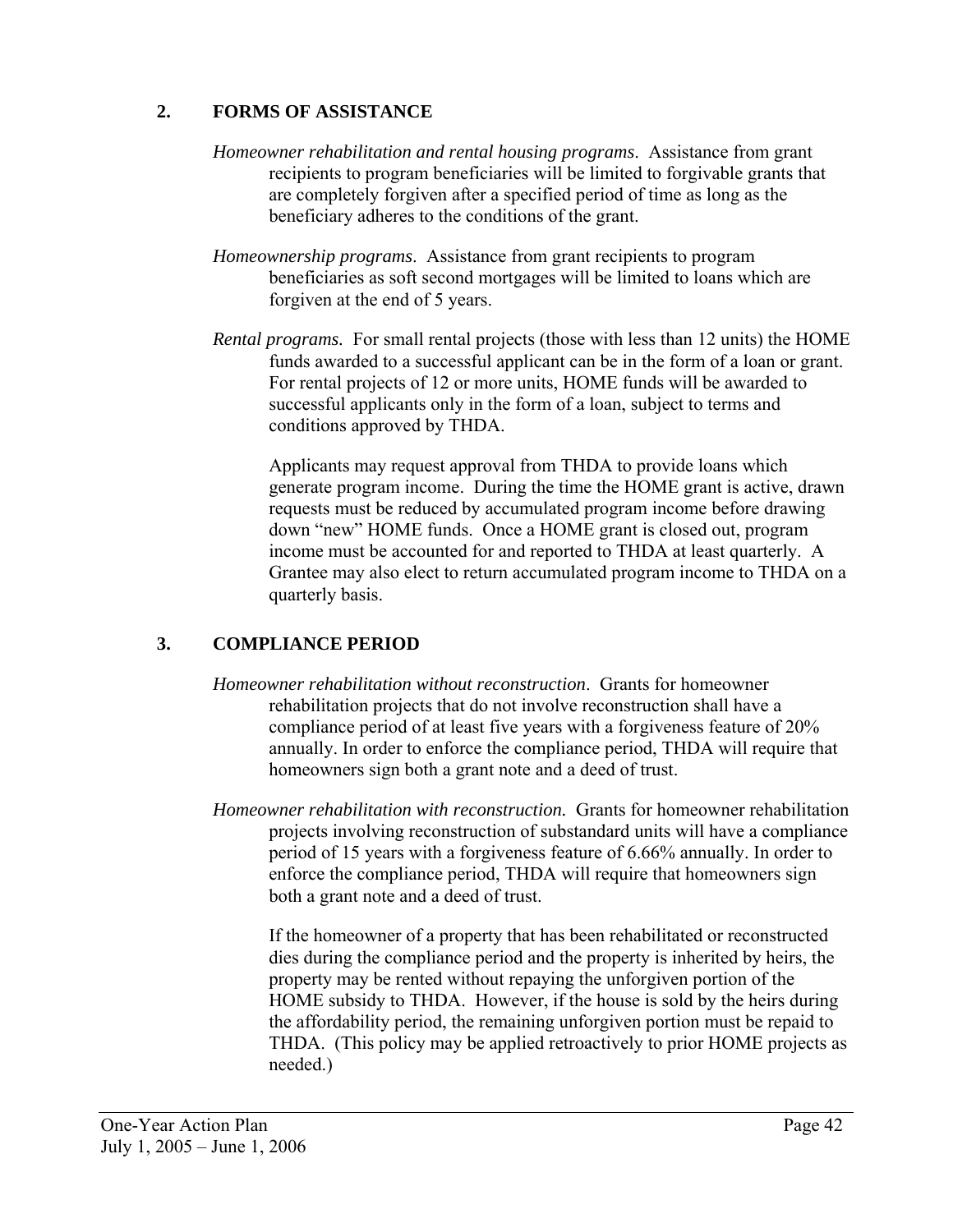*Homeownership Programs***.** A CHDO must leave up to \$14,999 of HOME funds in the unit as a soft second mortgage necessary to qualify a household for permanent financing. There will be an affordability period of five years which is forgiven at the end of the  $5<sup>th</sup>$  year if the unit remains in compliance, i.e., remains the primary residence of the initial homebuyer and is not leased. If the unit remains in compliance but is sold during the affordability period, the amount of the HOME subsidy subject to recapture will be reduced by 20% per year. In order to enforce the compliance period, THDA will require that the homebuyer sign both a note and a deed of trust.

Under construction financing, the per unit amount of HOME funds and the affordability period they trigger are based upon the amount of HOME funding invested in the unit. In order to enforce the provisions of the Working Agreement, THDA will require that a restrictive covenant be recorded against the property.

| <b>HOMEOWNERSHIP</b><br><b>ASSISTANCE</b><br><b>HOME SUBSIDY PER UNIT</b> | <b>MINIMUM PERIOD OF</b><br><b>AFFORDABILITY</b> |
|---------------------------------------------------------------------------|--------------------------------------------------|
| Under \$15,000                                                            | 5 Years                                          |
| $$15,000 - $40,000$                                                       | 10 Years                                         |
| Over \$40,000                                                             | 15 Years                                         |

*Rental Housing Projects.* Grants for rental housing projects will be subject to affordability requirements based upon the project type and the amount of HOME subsidy per unit. See *Section H-4, Affordability Terms For Rental Projects*. Prior to drawing down HOME funds, owners of rental projects will be required to sign a grant note, deed of trust and restrictive covenant to enforce the HOME affordability period.

# **4. LEVEL OF SUBSIDY**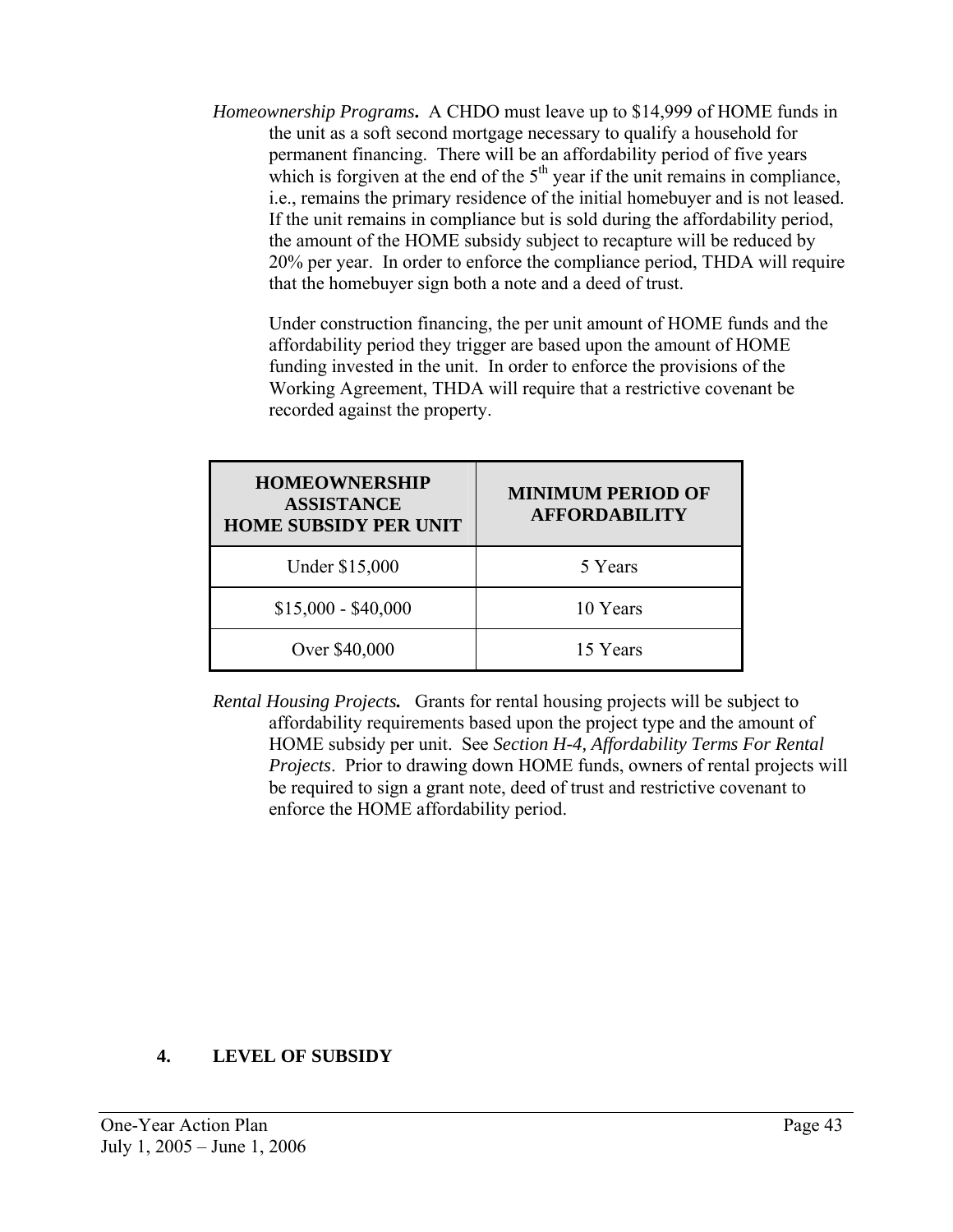| <b>MINIMUM HOME DOLLARS</b>           | \$1,000  | PER UNIT                     |
|---------------------------------------|----------|------------------------------|
| <b>MAXIMUM HOME</b><br><b>DOLLARS</b> | \$45,232 | 0-BEDROOM (EFFICIENCY) LIMIT |
|                                       | \$51,849 | 1-BEDROOM LIMIT              |
|                                       | \$63,049 | 2-BEDROOM LIMIT              |
|                                       | \$81,563 | 3-BEDROOM LIMIT              |
|                                       | \$89,531 | 4-BEDROOM OR MORE LIMIT      |

### **5. PROPERTY STANDARDS**

Minimal property standards must be met when HOME funds are used for a project. Any housing constructed or rehabilitated with THDA grant funds under the HOME program must meet all applicable local codes, rehabilitation standards, and zoning ordinances at the time of project completion.

In the absence of a local code, new construction of multi-family apartments of 3 or more units must meet the 2003 International Building Code; new construction or reconstruction of single-family units or duplexes must meet the 2003 International Residential Code for One- and Two-Family Dwellings; and rehabilitation of rental units or existing homeowner units must meet the 2003 International Property Maintenance Code. In addition, rental units must, at a minimum, continue to meet Section 8 Housing Quality Standards (HQS) on an annual basis.

The International Code books are available from:

| <b>International Code Council</b> |                                   |  |  |
|-----------------------------------|-----------------------------------|--|--|
| 4051 W. Flossmore Road            |                                   |  |  |
|                                   | Country Club Hills, IL 60478-5795 |  |  |
|                                   | Telephone: (800) 786-4452         |  |  |
| Fax:                              | $(866) 891 - 1695$                |  |  |
| Website:                          | www.iccsafe.org                   |  |  |

*Energy Code*. New construction projects must meet the 2003 International Energy Conservation Code. Copies of the Energy Code may also be obtained from the International Code Council at the address listed above.

*Section 504.* Section 504 of the Rehabilitation Act of 1973 prohibits discrimination in federally assisted activities and programs on the basis of handicap, and imposes requirements to ensure that qualified individuals with handicaps have access to these programs and activities.

For new construction of multi-family projects (five or more units), a minimum of 5% of the units in the project (but not less than one unit) must be accessible to individuals with mobility impairments, and an additional 2%, at a minimum, of the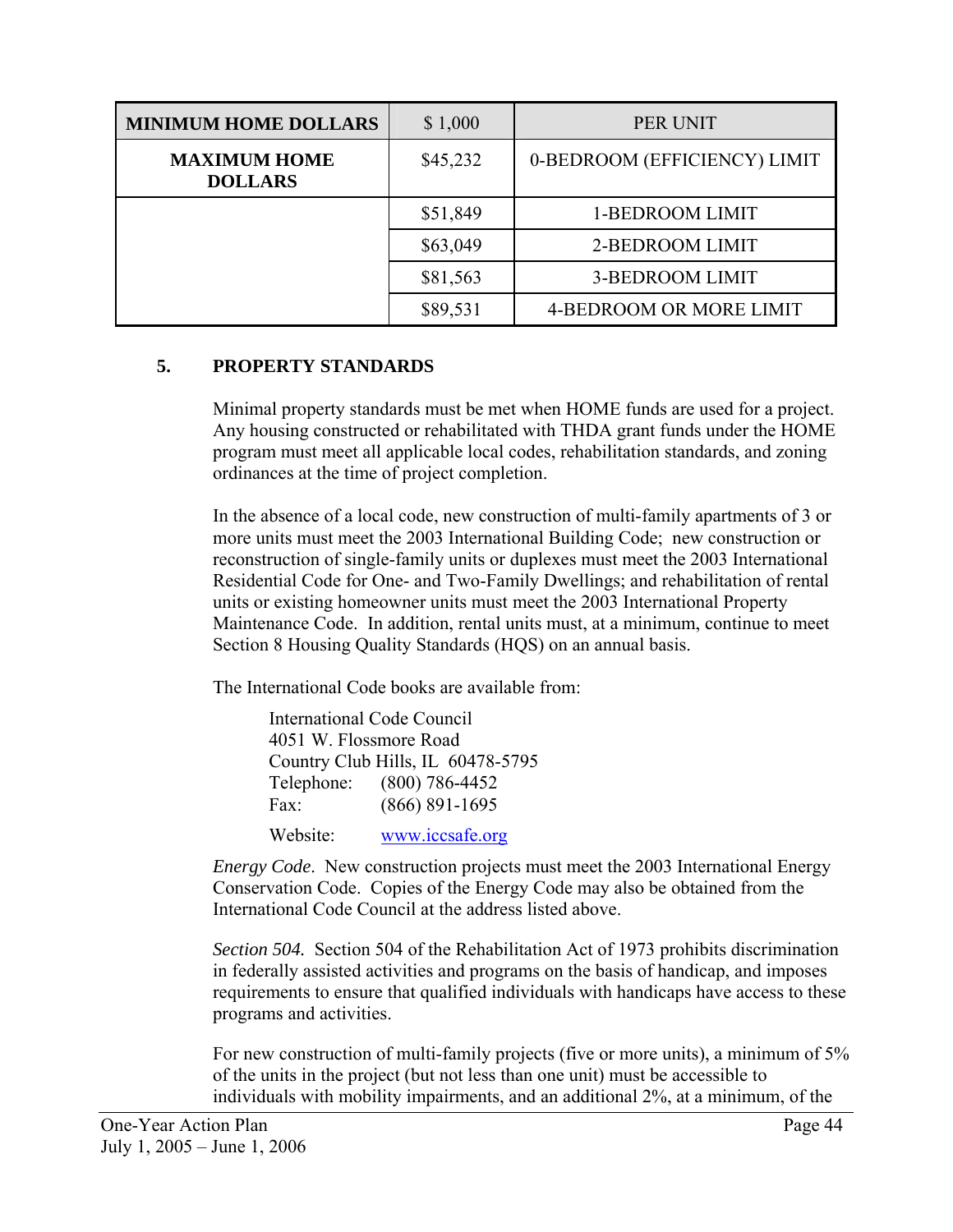units (but not less than one unit) must be accessible to individuals with sensory impairments. The total number of units in a HOME-assisted project, regardless of whether they are all HOME-assisted, is used as the basis for determining the minimum number of accessible units. Also, in a project where not all the units are HOME-assisted, the accessible units may be either HOME-assisted or non-HOMEassisted.

The Section 504 definition of substantial rehabilitation for multi-family projects includes construction in a project with 15 or more units for which the rehabilitation costs will be 75% or more of the replacement cost. In such developments, a minimum of 5% of the units in the project (but not less than one unit) must be accessible to individuals with mobility impairments, and an additional 2%, at a minimum, (but not less than one unit) must be accessible to individuals with sensory impairments. As in the case of new construction, the total number of units in a HOME-assisted, regardless of whether they are all HOME-assisted, is used as the basis for determining the minimum number of accessible units, and, in a project where not all of the units are HOME-assisted, the accessible units may be either HOME-assisted or non-HOME-assisted.

When rehabilitation less extensive than substantial rehabilitation is undertaken in projects of 15 or more units, alterations must, to the maximum extent feasible, make the units accessible to and usable by individuals with handicaps, until a minimum of 5% of the units (but not less than one unit) are accessible to people with mobility impairments. For this category of rehabilitation, the additional 2% of units requirement for individuals with sensory impairments does not apply. Alterations to common spaces must, to the maximum extent feasible, make those areas accessible.

# **6. AFTER REHABILITATION PROPERTY VALUE**

F*or homeowner rehabilitation projects*, the maximum after rehabilitation value permitted for the type of single-family housing (1-4 family residence, condominium, cooperative unit, combination manufactured home and lot) shall not exceed 95% of the median purchase price for the area as established by HUD. The after rehabilitation value is determined by adding the appraised value of the land and improvements from the county assessor's office and the cost of the rehabilitation (construction hard costs plus project soft costs). See Property Value Limits. These limits are also the sales price limits for homeownership programs.

# **H. ADDITIONAL REQUIREMENTS FOR HOME RENTAL HOUSING PROGRAMS**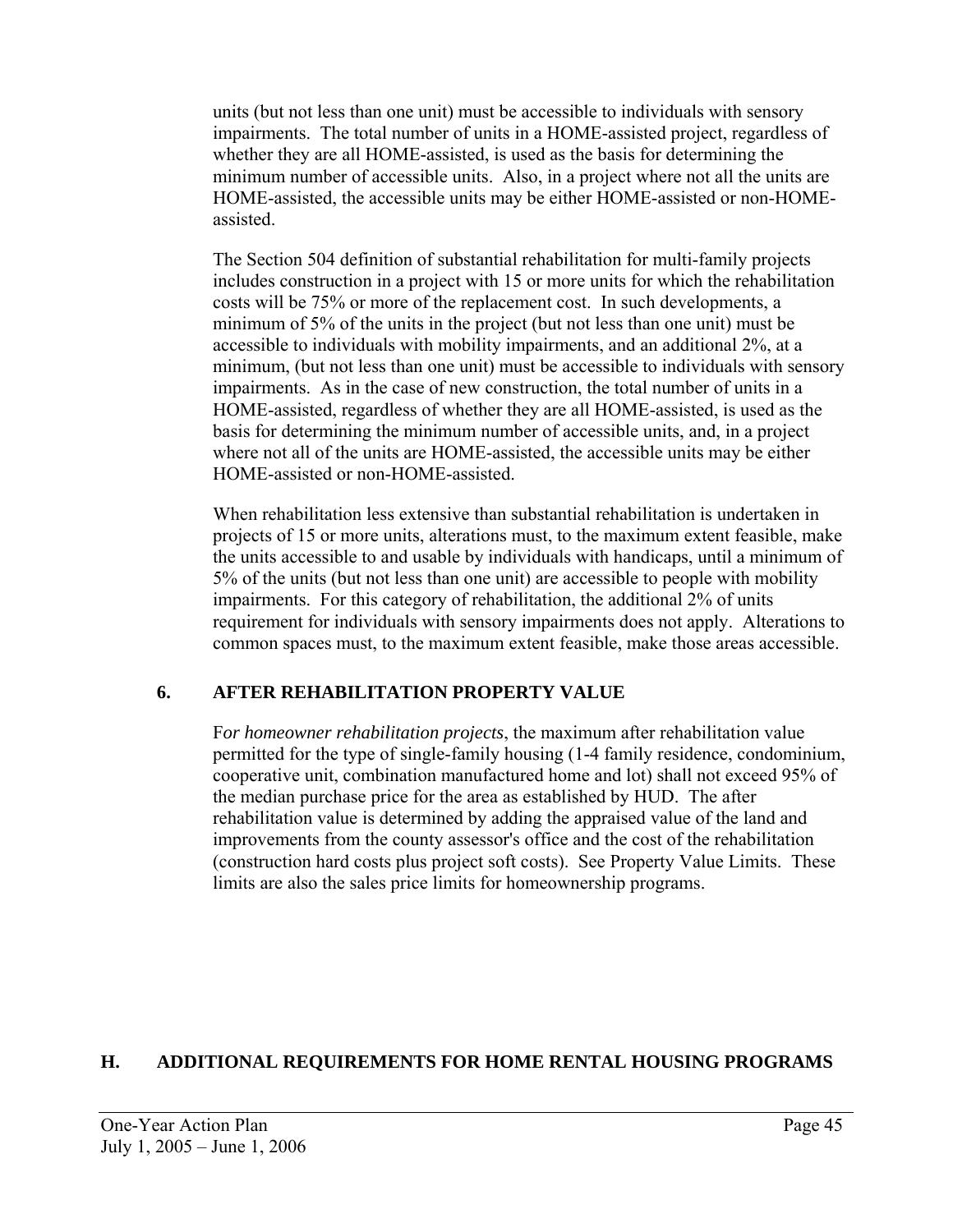#### **1. INCOME AND RENT REQUIREMENTS FOR HOME TENANTS AT INITIAL OCCUPANCY**

Rental housing will qualify as affordable only if, INITIALLY, the income composition is as follows:

*Five or more units.* In the case of projects with five or more rental units or in the case of an owner of multiple one or two unit projects with a total of five or more rental units:

20% of the HOME-assisted rental units must be occupied by tenants who have annual incomes that are 50% or less of median income, adjusted for family size, and must pay the Low HOME rents;

70% of the HOME-assisted rental units must be occupied by tenants who have annual incomes that are 60% or less of median, adjusted for family size, and may pay the High HOME rents. (60% of median income is computed by multiplying the family income at 50% of the median, adjusted for family size, by 120%); and

The remaining 10% of the HOME-assisted rental units must be occupied by tenants who have annual incomes that are 80% or less of median income, adjusted for family size, and may pay the High HOME rents.

*Four or less units.* If the five or more unit rule does not apply to your project, then the tenants may pay the High HOME rents and the income composition *at initial occupancy is:* 

10% of the HOME-assisted rental units must be occupied by tenants who have annual incomes that are 80% or less of median income, adjusted for family size; and

90% of the HOME-assisted rental units must be occupied by tenants who have annual incomes that are 60% or less of median income, adjusted for family size.

# **2. LONG TERM OCCUPANCY REQUIREMENTS FOR HOME TENANTS**

Owners of rental property are required to maintain occupancy of units by low income and very low income persons for an affordability period ranging from 5 to 20 years.

*Five or more units*. In the case of projects with five or more rental units or in the case of an owner of multiple one or two unit projects with a total of five or more rental units:

During the applicable affordability period, 80 percent of the HOME-assisted units must be occupied by persons with incomes at or below 80 percent of median income, adjusted for family size, and may pay the High HOME rents;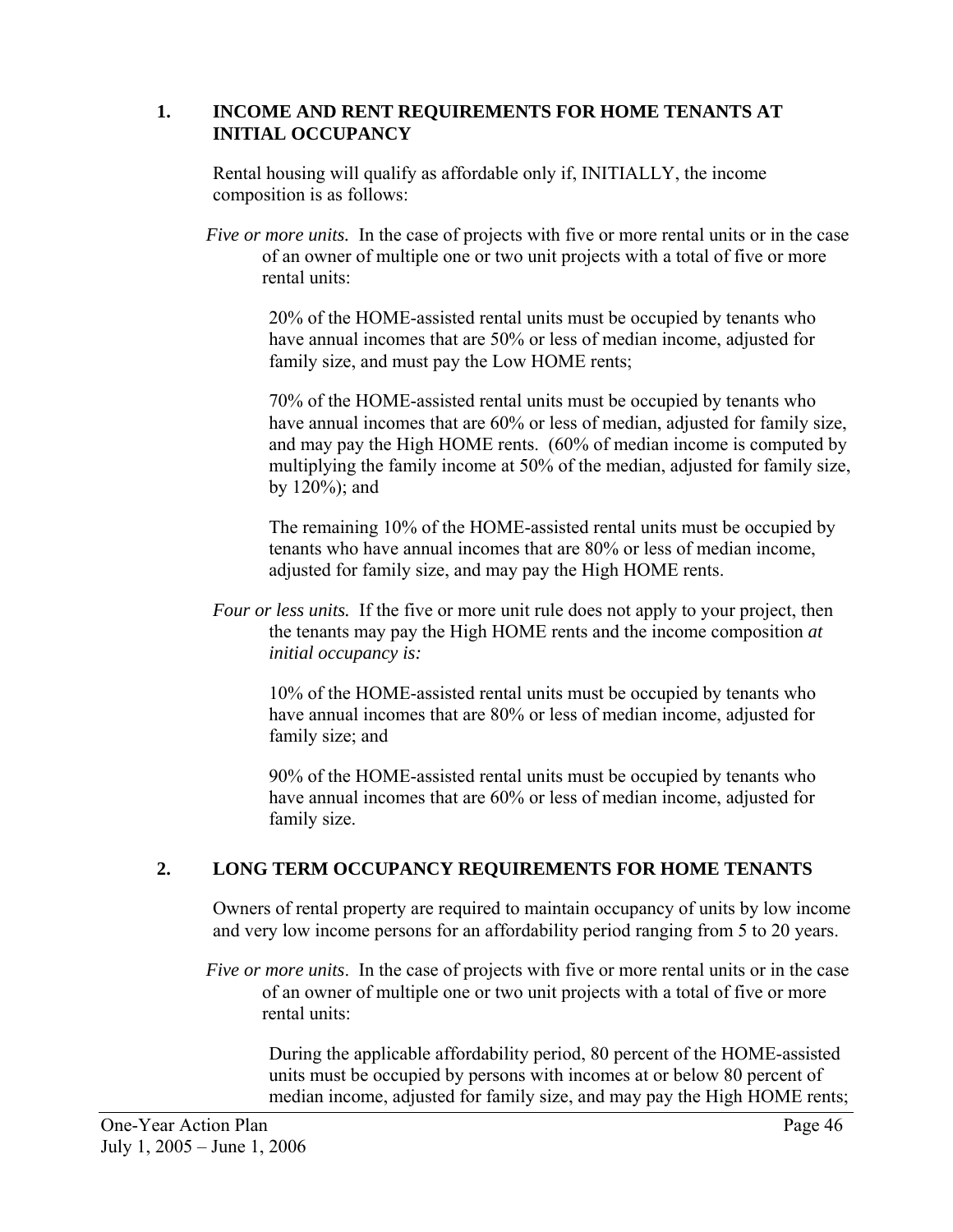20 percent of the HOME-assisted units must be occupied by households with incomes at or below 50 percent of median income, adjusted for family size, and pay the Low HOME rents.

*Four or less units.* In the case of projects with less than five rental units, all of the tenants may pay the High HOME rents and have incomes at or below 80 percent of area median income, adjusted for family size.

Tenants whose annual incomes increase to over 80 percent of median may remain in occupancy but must pay no less than 30 percent of their adjusted monthly income for rent and utilities.

HOME-assisted units retain their HOME designation for the entire period of affordability. However, units that are designated as Low HOME rent units and High HOME rent units can, but are not required to, "float" within the HOME-assisted units to maintain compliance with long-term occupancy requirements.

The owner shall make every effort to keep the project in compliance during the affordability period by leasing the next available unit to an individual at the income level needed for compliance.

# **3. RENT LEVELS**

Every HOME assisted unit is subject to rent controls designed to make sure that rents are affordable to low or very low-income households. These maximum rents may be referred to as HOME rents. See HOME Program Rents.

Rents are controlled for the length of the applicable affordability period. These rents are determined on an annual basis by HUD. The owner will be provided with these rents, which include all utilities. *The cost of utilities paid by tenants must be subtracted (using applicable utility allowances) from the published HOME rents to determine the maximum allowable rents.* HOME rents are not necessarily representative of market conditions and HOME rents may increase or decrease from year to year. Regardless of changes in fair market rents and in median income over time, the HOME rents for a project are not required to be lower than the HOME rents for the project in effect at the time of project commitment.HOME rents represent the following:

*HIGH HOME RENTS.* The *LESSER* of Fair Market Rents for existing units as determined by HUD *OR* 30% of 65% of median income, adjusted for family size.

*LOW HOME RENTS*. This rent is equal to 30% of 50% of median income, adjusted for family size.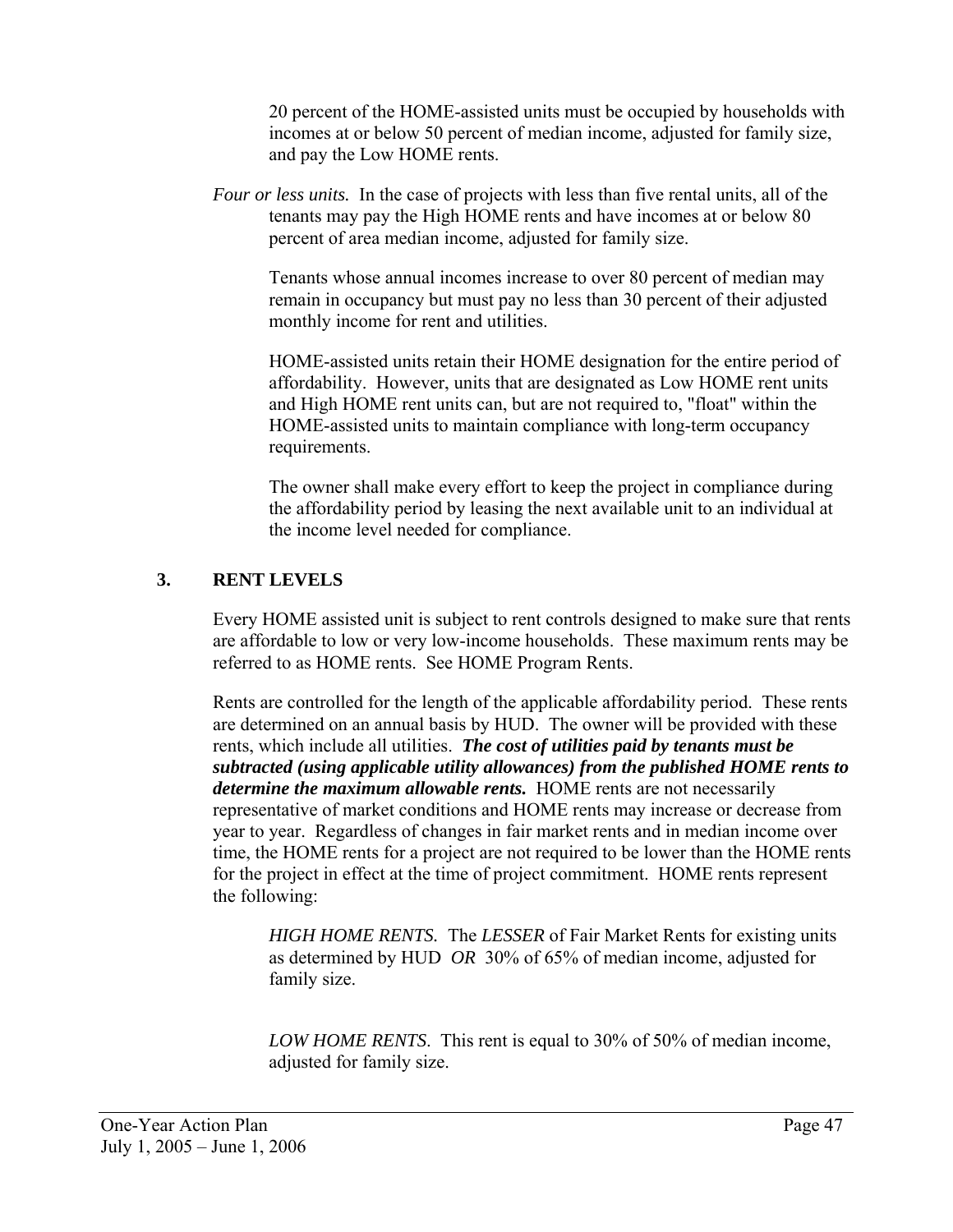Each Grantee should be aware of the market conditions of the area in which the project is located. The High HOME rents and Low HOME rents are maximum rents which can be charged. Each project should show market feasibility not based upon the High and Low HOME rents, but rather upon area housing markets and HOME occupancy requirements which demand occupancy by low-income persons. Rents shall not exceed the published High and Low HOME rents, adjusted for utility arrangements and bedroom size. However, because these rents must also be attractive to lower income tenants, actual rents may be lower than the High and Low HOME rents. Programs should be designed so they take into consideration the market feasibility of projects funded.

# **4. AFFORDABILITY TERMS FOR RENTAL PROJECTS**

| <b>ACTIVITY</b>                                                                                 | <b>\$ PER HOME</b><br><b>UNIT</b> | <b>AFFORDABILITY</b><br><b>PERIOD</b> |
|-------------------------------------------------------------------------------------------------|-----------------------------------|---------------------------------------|
| Rehabilitation or Acquisition of existing<br>housing                                            | Less than $$14,999$               | 5 years                               |
| Rehabilitation or Acquisition of existing<br>housing                                            | $$15,000 - $40,000$               | 10 years                              |
| Rehabilitation or Acquisition of existing<br>housing or rehabilitation involving<br>refinancing | Over \$40,000                     | 15 years                              |
| New Construction or Acquisition of New<br>Housing                                               |                                   | 20 years                              |

 HOME assisted Rental units are rent and income controlled for varying lengths of time depending upon the average amount of HOME funds invested per unit:

# **5. GRANTEE'S ON-GOING OBLIGATIONS FOR RENTAL PROPERTY**

 After the project is officially closed out by letter to the Grantee, the record will be transferred to the Internal Audit Division of THDA for long-term compliance monitoring. The Internal Audit Division will provide Grantees with information on HOME Long Term Compliance. Each Grantee will be monitored annually to determine each project's compliance with the HOME Rules and Regulations. Each Grantee will also be monitored for adherence to its contract with THDA.

The rental housing long term monitoring requirements are the responsibility of the Grantees. They are responsible for:

- a. Annual income certification of tenants;
- b. Adherence to the HOME rent and income composition guidelines;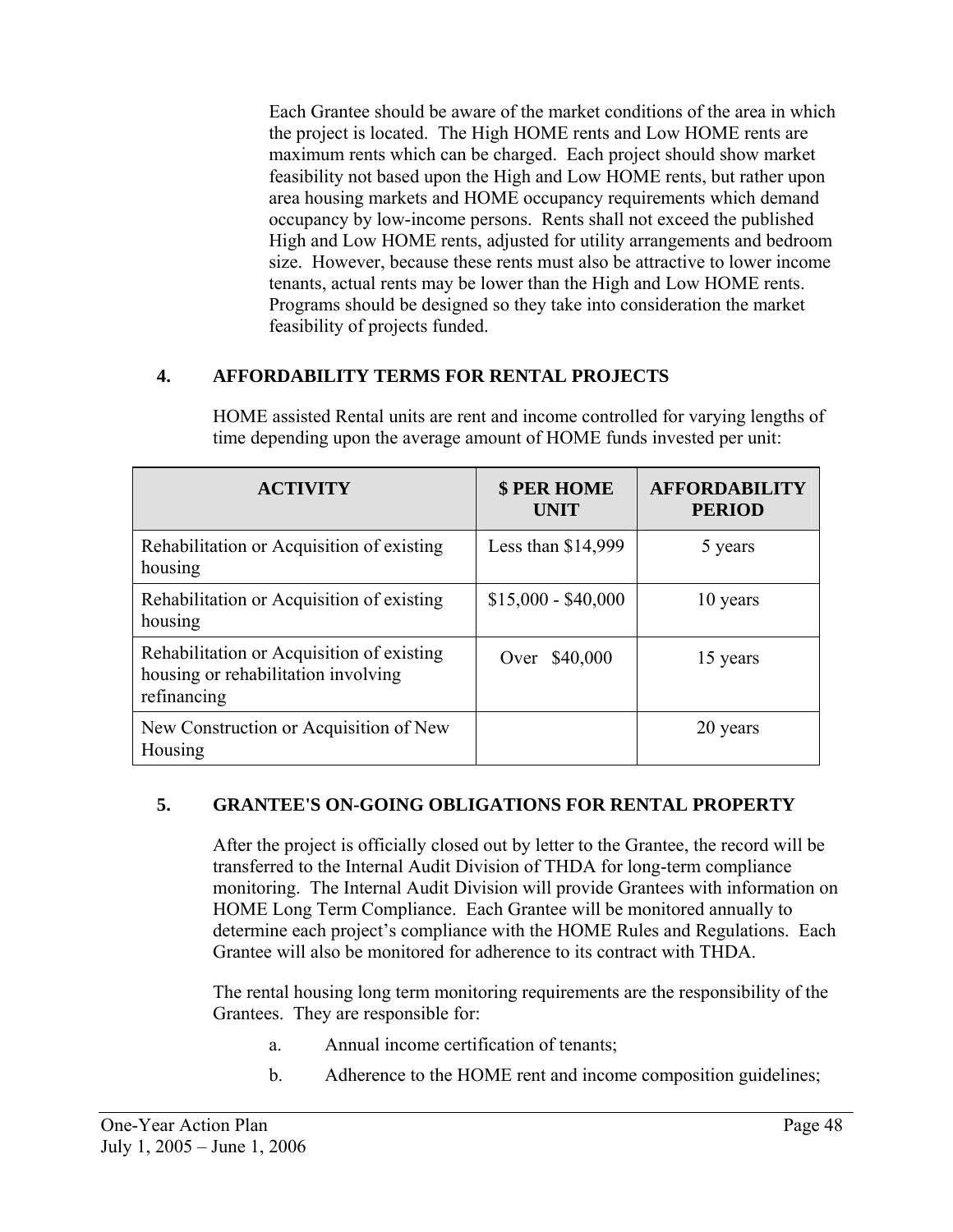- c. Compliance with the Standard Housing Codes or Section 8 Housing Quality Standards;
- d. Reporting to THDA.

# **I. HOME RELOCATION REQUIREMENTS**

#### *THDA DISCOURAGES PROJECTS INVOLVING DISPLACEMENT OR RELOCATION. PRIOR TO APPLICATION, CONTACT THDA IF YOU ARE PLANNING ANY PROJECT THAT MAY INVOLVE DISPLACEMENT OR RELOCATION.*

The Uniform Relocation Assistance and Real Property Acquisition Policies Act of 1970 (Uniform Act), and its implementing regulations, 49 CFR Part 24 requires relocation assistance where acquisition has occurred under the Uniform Act. In addition, the Uniform Act coverage was expanded in 1987 amendments to cover displacement of individuals resulting from rehabilitation, demolition or private acquisition carried out under a federally assisted project or program.

Section 104(d) of the Housing and Community Development Act ("The Barney Frank Amendments") and HUD's Residential Anti-Displacement and Relocation Assistance Plan include additional relocation requirements. This extra level of relocation protection may be triggered for low-income households when units are converted or demolished with CDBG, UDAG, or HOME funds. In addition, when Section 104(d) is triggered, jurisdictions may need to replace any low/moderate income dwelling units that are lost due to the conversion or demolition. This section refers only to residential relocation. If non-residential (commercial/industrial) relocation is involved, contact THDA.

Understanding how relocation requirements are triggered, alternate ways of meeting them, and the costs of the alternatives is essential in making HOME program decisions. Concerns about relocation may cause an administrator to consider establishing a preference for vacant buildings. However, administrators should also consider that vacant buildings are often very deteriorated. Rehabilitating an occupied building even with the cost of assisting tenants to remain or relocate, may be less costly than rehabilitating a vacant building. In occupied buildings, program administrators must consider whether occupants will be able to return after rehabilitation and whether Section 8 assistance is available to help meet relocation costs. Selecting vacant projects does not relieve all relocation concerns. Vacant buildings in good condition may have been recently occupied. If so, the program administrator must consider whether the owner removed the tenants in order to apply for HOME assistance for a vacant building. If so, these tenants are displaced persons.

Skilled staff can save the local program money and build goodwill with owners and tenants. Failure to understand and follow relocation requirements can result in unnecessary costs for the local program. It is possible for uninformed owners and staff to take steps that would obligate the local program to provide significant relocation benefits and services. Early briefings for owners and program staff on relocation rules are essential. Handbook 1378, Tenant Assistance, Relocation and Real Property Acquisition consolidates relocation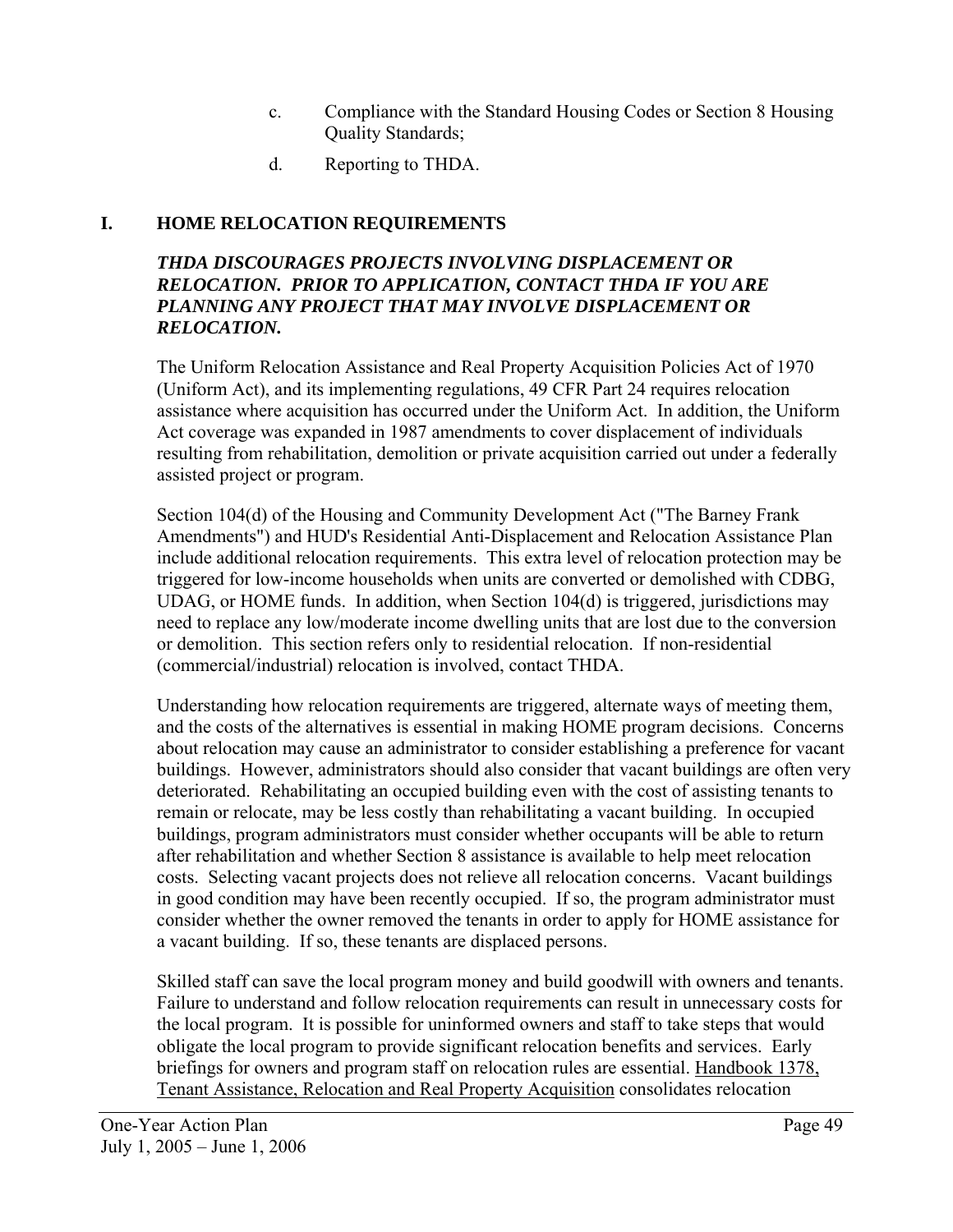requirements for HOME and other HUD programs in one document. It is available from HUD Field Offices or by contacting THDA. HUD informational booklets for persons who are displaced or whose property is to be acquired are also available from HUD Field Offices or from THDA.

URA requirements are triggered at the time the application is being prepared, and additional requirements are triggered at the time the working agreement is signed between the owner and the grantee and when rehabilitation is completed. Treatment of displaced persons depends upon whether the displaced person is (1) a tenant or owner; (2) a business or family; (3) has income above or below the Section 8 Lower Income Limit.

**WHO IS A DISPLACED PERSON? -** Any person (family, individual, business, farm, or non-profit organization) that moves from the real property, permanently, as a direct result of rehabilitation, demolition, or acquisition for a project assisted with HOME funds. Relocation requirements apply to all occupants of a project/site for which HOME assistance is sought even if less than 100% of the units are HOME assisted.

**WHO IS NOT A DISPLACED PERSON?** - A tenant evicted for cause, assuming the eviction was not undertaken to evade URA obligations. A person with no legal right to occupy the property under State or local law (e.g., squatter). A tenant who moved in after the application was submitted but before signing a lease and commencing occupancy, was provided written notice of the planned project, its possible impact on the person (e.g., the person may be displaced, temporarily relocated, or experience a rent increase), and the fact that the person would not qualify as a "displaced person" (or for any assistance under URA) as a result of the project. A person, after being fully informed of their rights, waives them by signing a Waiver Form.

# **HOW IS DISPLACEMENT TRIGGERED?**

*Before Application.* A tenant moves permanently from the property before the owner submits an application for HOME assistance **if** THDA or HUD determines that the displacement was a direct result of the rehabilitation, demolition, or acquisition for the HOME project. (e.g., THDA determines that the owner displaced tenants in order to propose a vacant building for HOME assistance.)

*After Application.* A tenant moves permanently from the property after submission of the application, or, if the applicant does not have site control, the date THDA or the local program administrator approves the site because: (1) the owner requires the tenant to move permanently; or (2) the owner fails to provide timely required notices to the tenant; or (3) the tenant is required to move temporarily and the owner does not pay all actual, reasonable out-of-pocket expenses or because the conditions of the move are unreasonable.

*After Execution of Agreement.* A tenant moves permanently from the project after execution of the agreement covering the acquisition, rehabilitation or demolition because the tenant is not provided the opportunity to lease a suitable, affordable unit in the project.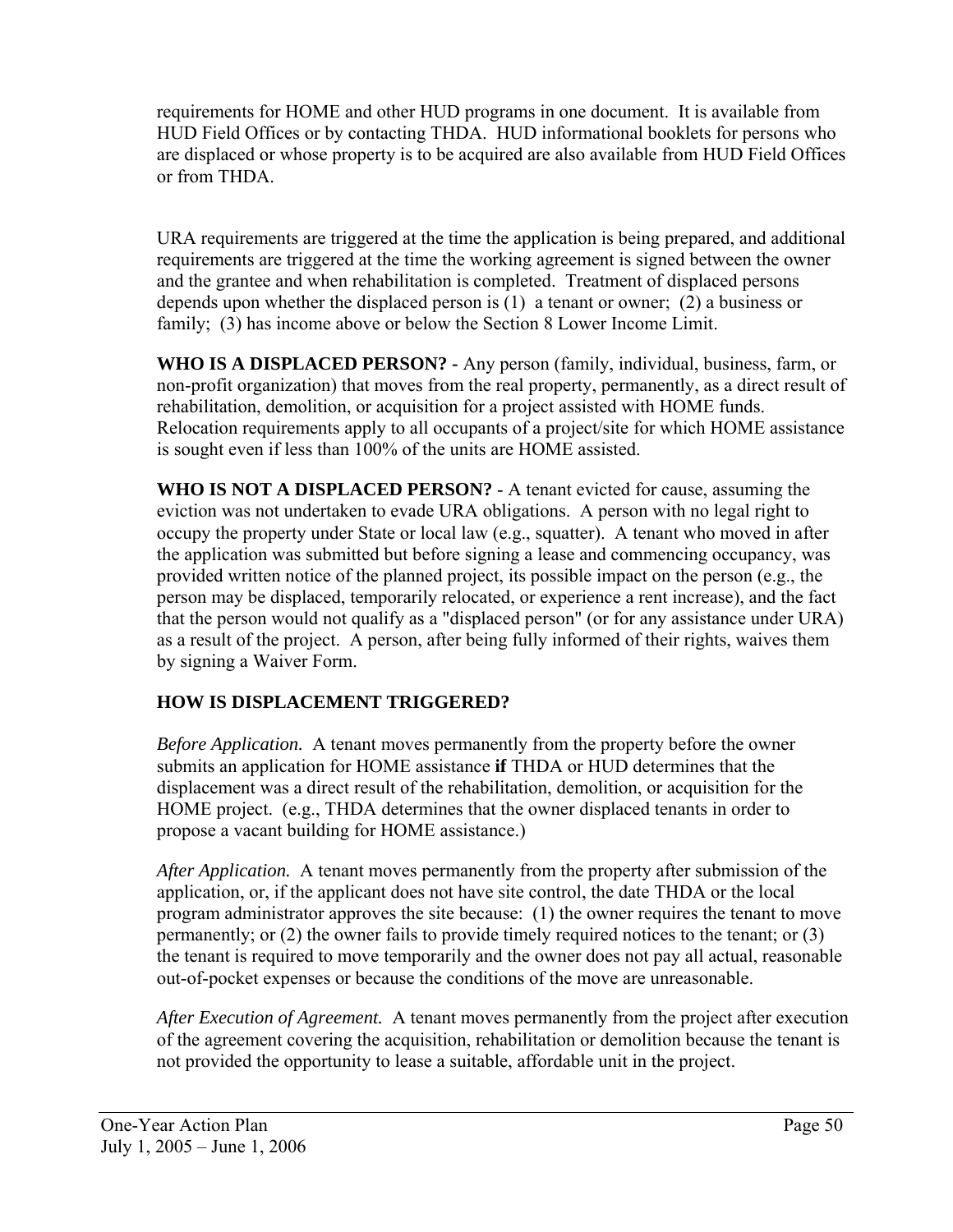# **J. HOME RESIDENTIAL ANTI-DISPLACEMENT AND RELOCATION ASSISTANCE PLAN**

The Tennessee Housing Development Agency will replace all occupied and vacant occupiable lower income housing demolished or converted to a use other than as lower income housing in connection with a project assisted with funds provided under the HOME Investment Partnership Act.

All replacement housing will be provided within three years after the commencement of the demolition or conversion. Before entering into a working agreement committing Tennessee Housing Development Agency to provide funds for a project that will directly result in the demolition or conversion, the Tennessee Housing Development Agency will make public by and submit to HUD, Knoxville HOME coordinator certain information. Each applicant proposing demolition or any reduction in lower income housing units must submit the following information to THDA:

- 1. A description of the proposed assisted project;
- 2. The address, number of bedrooms, and location on a map of lower income housing that will be demolished or converted to a use other than as lower income housing as a result of an assisted project;
- 3. A time schedule for the commencement and completion of the demolition or conversion;
- 4. To the extent known, the address, number of bedrooms and location on a map of the replacement housing that has been or will be provided;
- 5. The source of funding and a time schedule for the provision of the replacement housing;
- 6. The basis for concluding that the replacement housing will remain lower income housing for at least 10 years from the date of initial occupancy; and
- 7. Information demonstrating that any proposed replacement of housing units with smaller dwelling units (e.g., a 2-bedroom unit with two 1-bedroom units), or any proposed replacement of efficiency or single-room occupancy (SRO) units with units of a different size, is appropriate and consistent with the housing needs and priorities identified in the approved Consolidated Plan.

# **K. EQUAL OPPORTUNITY AND FAIR HOUSING**

No person in the United States shall on the grounds of race, color, national origin, religion or sex be excluded from participation, denied benefits or subjected to discrimination under any program funded in whole or in part by HOME funds. The following Federal requirements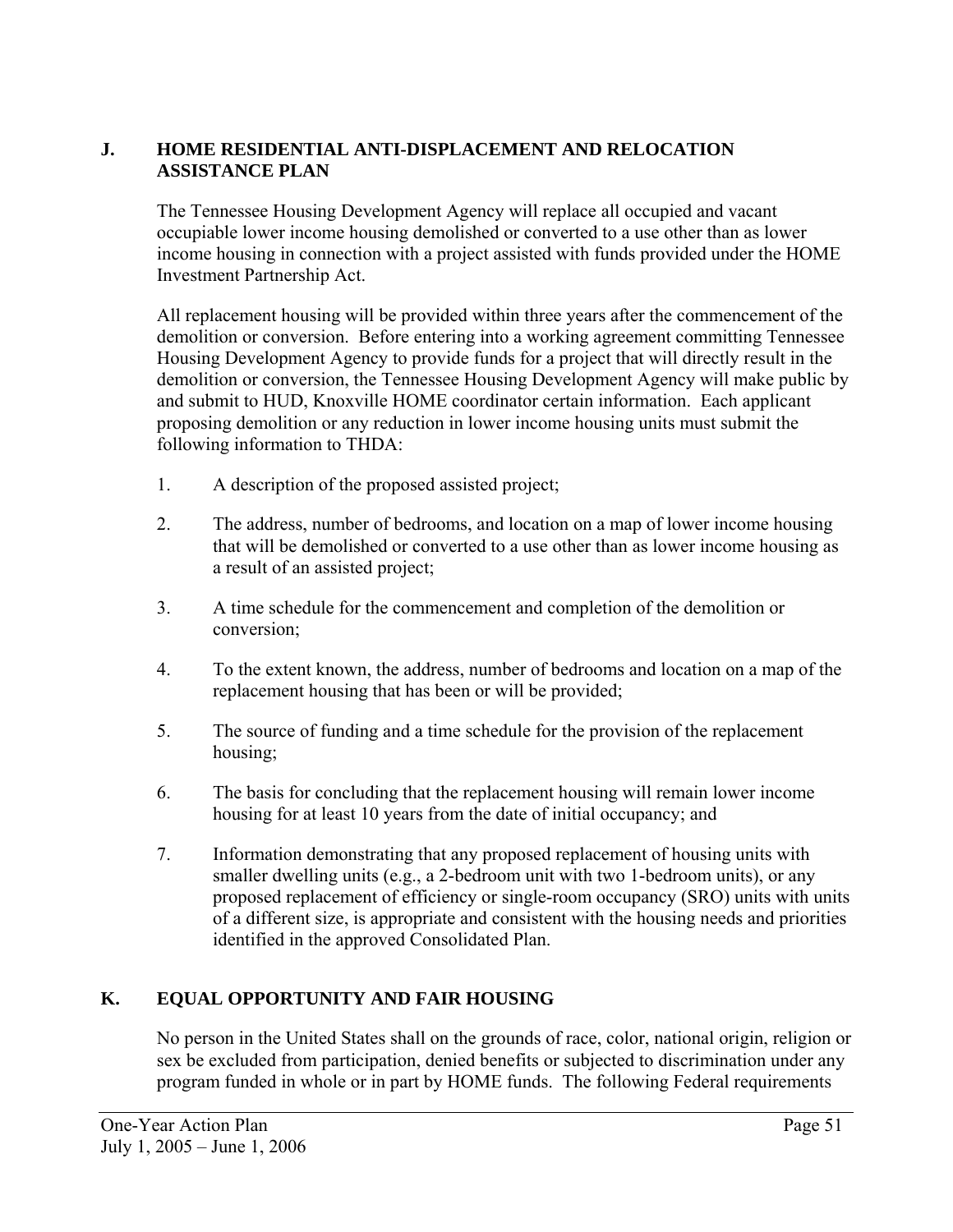as set forth in 24 CFR 5.105(a), Nondiscrimination and equal opportunity, are applicable to HOME projects:

# **Fair Housing Act 24 CFR 100**

 Executive Order 11063, as amended 24 CFR 107 (Equal Opportunity in Housing)

 Title VI of the Civil Rights Act of 1964 24 CFR 1 (Nondiscrimination in Federal programs)

Age Discrimination Act of 1975 24 CFR 146

Section 504 of the Rehabilitation Act of 1973 24 CFR 8

 Executive Order 11246, as amended 41 CFR 60 (Equal Employment Opportunity Programs)

Section 3 of the Housing & Urban Development Act of 1968 24 CFR 135

 Section 3 requires that the employment and other economic opportunities generated by Federal financial assistance for housing and community development programs shall, to the greatest extent feasible, be directed toward low-income persons, particularly those who are recipients of government assistance for housing.

Executive Order 11625, as amended (Minority Business Enterprises)

Executive Order 12432, as amended (Minority Business Enterprise Development)

Executive Order 12138, as amended (Women's Business Enterprise)

 Executive Orders 11625, 12432, and 12138 (Minority/Women's Business Enterprise) require that PJs and local programs must prescribe procedures acceptable to HUD for a minority outreach program to ensure the inclusion, to the maximum extent possible, of minorities and women and entities owned by minorities and women in all contracts. Local programs must also develop acceptable policies and procedures if their application is approved by THDA.

In addition to the above requirements, the PJ and local programs must assure that its Equal Opportunity and Fair Housing policies in the HOME Program are consistent with its current Consolidated Plan.

# **L. SITE AND NEIGHBORHOOD STANDARDS**

*General.* Housing provided through the HOME program must be suitable from the standpoint of facilitating and furthering full compliance with the applicable provisions of Title VI of the Civil Rights Act of 1964, the Fair Housing Act, Executive Order 11063, and HUD regulations issued pursuant thereto; and promotes greater choice of housing opportunities.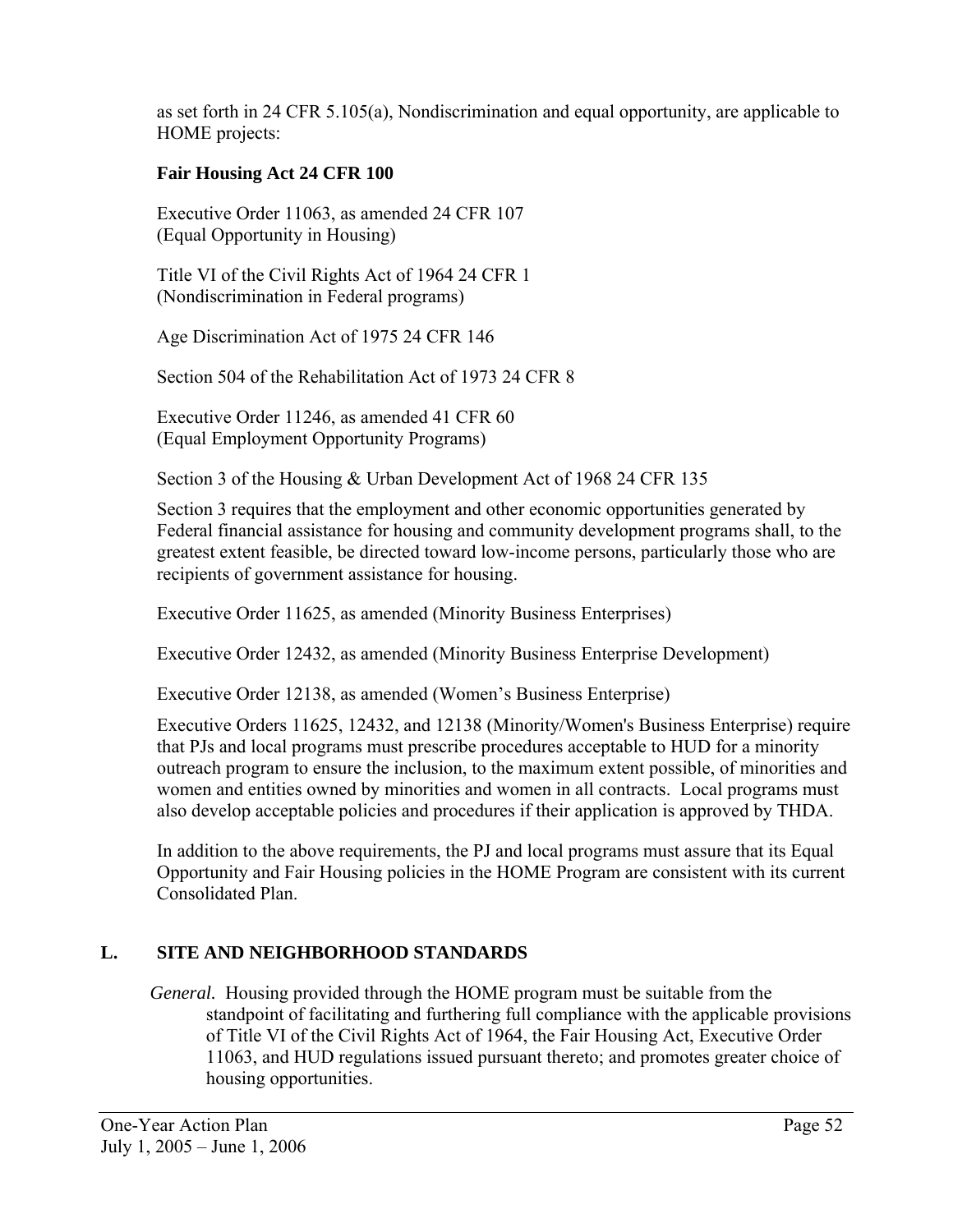*New rental housing.* In carrying out the site and neighborhood requirements with respect to new construction of rental housing, the grantee is responsible for making the determination that proposed sites for new construction meet the requirements in 24 CFR 983.6(b) which places limiting conditions on building in areas of "minority concentration" and "racially mixed" areas.

These rules are complex and subject to interpretation. Several common sense actions will help in deciding on projects. Avoid action which would ultimately increase the racial segregation in your communities. Review rental new construction plans with your HUD field office. Try to get input from the Fair Housing person and the program person. Identify and address community concerns about projects to the greatest extent possible before committing funds.

# **M. AFFIRMATIVE MARKETING**

Local programs must adopt affirmative marketing procedures and requirements for all HOME rental housing with five or more units. These must be approved by THDA prior to any HOME funds being committed to a project. Requirements and procedures must include:

- 1. Methods for informing the public, owners and potential tenants about fair housing laws and the local program's policies;
- 2. A description of what owners and/or the program administrator will do to affirmatively market housing assisted with HOME funds;
- 3. A description of what owners and/or the program administrator will do to inform persons not likely to apply for housing without special outreach;
- 4. Maintenance of records to document actions taken to affirmatively market HOMEassisted units and to assess marketing effectiveness; and
- 5. Description of how efforts will be assessed and what corrective actions will be taken where requirements are not met.

# **N. ENVIRONMENTAL REVIEW**

In implementing the HOME program, the environmental effects of each activity must be assessed in accordance with the provisions of the National Environment Policy Act of 1969 (NEPA) and the related authorities listed in HUD's regulations at 24 CFR Parts 50 and 58.

THDA as the Participating Jurisdiction and the units of local government funded by THDA will be responsible for carrying out environmental reviews. THDA will approve the release of funds for local governments and must request the release of funds from HUD for any projects of CHDOs or non-profit organizations. The CHDOs and non-profit organizations will be responsible for gathering the information required for the environmental reviews. HOME funds cannot be committed until the environmental review process has been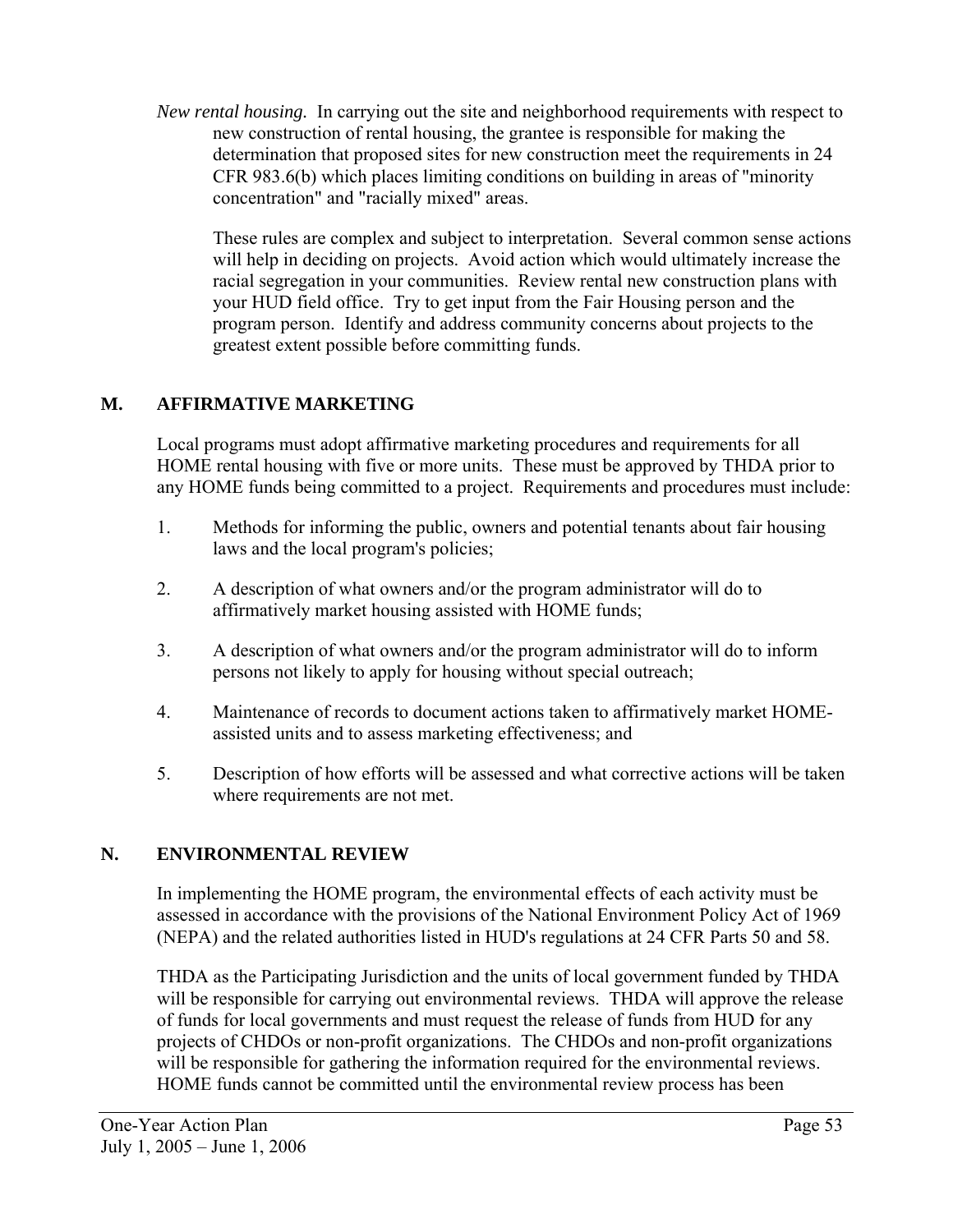completed. Commitments for expenditures made prior to the approval of the environmental review cannot be reimbursed with HOME funds.

# **O. LEAD-BASED PAINT**

Housing assisted with HOME funds is subject to the Lead-Based Paint Poisoning Prevention Act (42 U.S.C. 4821 et seq.) and 24 CFR Part 35, Subparts C through M. The lead-based paint provisions of 982.401(j) also apply, irrespective of the applicable property standard under 24 CFR 92.251. The Lead-Based Paint regulations are available at www.hud.gov/lea or by contacting 1-800-424-LEAD (5323). In a rental project in which not all units are assisted with HOME funds, the lead-based paint requirements apply to all units and common areas in the project.

# **P. LABOR STANDARDS**

Davis-Bacon wage compliance and other Federal laws and regulations pertaining to labor standards apply to all contracts for rehabilitating or constructing 12 or more units assisted with HOME funds. The contract for construction must contain the applicable wage provisions and labor standards. Davis-Bacon does not apply to projects using volunteer labor or to sweat equity projects.

# **Q. DEBARMENT AND SUSPENSION**

Local programs must require participants in lower-tier transactions covered by 24 CFR 24 to certify that neither it nor its principals are presently debarred, suspended, proposed for debarment, declared ineligible or voluntarily excluded from the covered transaction.

# **R. FLOOD PLAINS**

HOME funds may generally not be invested in housing located in an area identified by the Federal Emergency Management Agency as having special flood hazards. THDA discourages projects located in special flood hazard areas, but in a few instances and with written permission from THDA, houses located in a floodplain may be assisted. The community must be participating in the National Flood Insurance Program and flood insurance must be obtained on the units.

# **S. CONFLICT OF INTEREST**

In the procurement of property and services, the conflict of interest provisions in 24 CFR 85.36 and 24 CFR 84.42, respectively, apply. In all cases not governed by 24 CFR 85.36 and 24 CFR 84.42 the conflict of interest provisions of the HOME Rule apply.

The conflict of interest provisions of the HOME program are more strict than those of other federal programs. The HOME conflict of interest provisions apply to any person who is an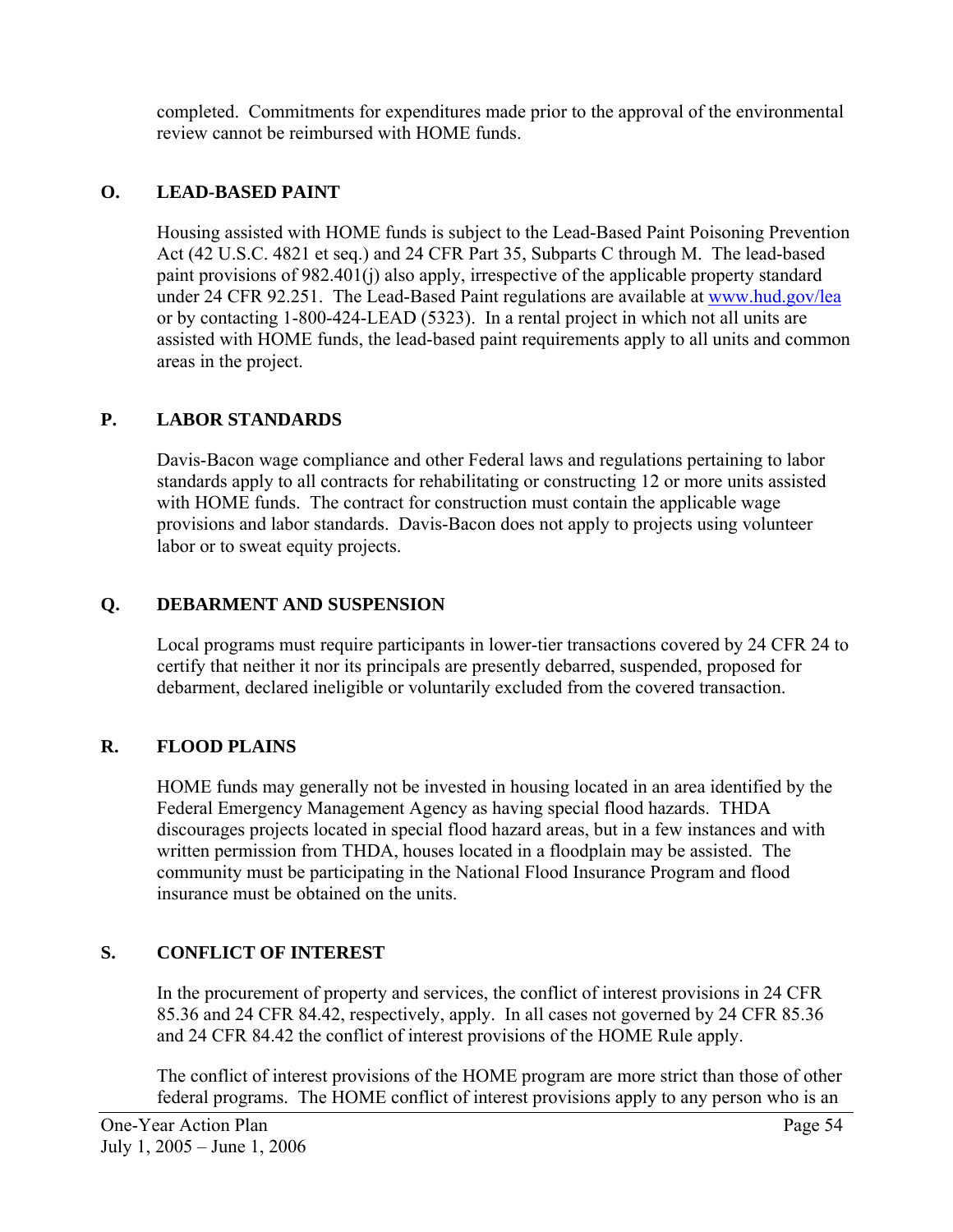employee, agent, consultant, officer, elected official or appointed official of THDA, a State recipient or subrecipient receiving HOME funds. No person listed above who exercises or has exercised any functions or responsibilities with respect to activities assisted with HOME funds or who is in a position to participate in a decision-making process or gain inside information with regard to these activities may obtain a financial interest or benefit from a HOME-assisted activity, or have an interest in any contract, subcontract or agreement with respect thereto, or the proceeds thereunder, either for themselves or those with whom they have family or business ties, during their tenure or for one year thereafter.

No owner, developer or sponsor of a project assisted with HOME funds (or officer, employee, agent or consultant of the owner, developer or sponsor) whether private, for profit or non-profit (including a CHDO when acting as an owner, developer or sponsor) may occupy a HOME-assisted affordable housing unit in a project. This provision does not apply to an owner-occupant of single-family housing or to an employee or agent of the owner or developer of a rental housing project who occupies a HOME-assisted unit as the project manager or maintenance worker.

THDA no longer routinely considers requesting exceptions to the conflict of interest provisions from HUD.

# **T. PROCUREMENT**

It is important to keep the solicitation of bids for goods and services as well as professional services contracts open and competitive. Cities, counties and non-profit organizations must follow their procurement policies and meet state and federal requirements. At a minimum, cities and counties must comply with 24 CFR 85.36 and non-profits (including CHDOS) must comply with 24 CFR 84.40 – 84.48.

Applicants should obtain 3 to 5 bids using formal advertising or requests for proposals for the procurement of professional services such as grant administration, inspections and work write-ups. There must be an established selection procedure and a written rationale for selecting the successful bid or proposal.

# **U. APPLICATION AND EVALUATION PROCEDURE**

THDA will evaluate each application to determine if the proposal meets threshold criteria. Threshold criteria includes: submission of a complete application; proposal of an eligible activity; proposal of a project that in the opinion of THDA is physically, financially and administratively feasible; proposal of a project that meets the requirements of 24 CFR Part 92, as amended; and documentation of an approved growth plan and the formation of a Joint Economic and Community Development Board (JECDB) prior to the submission of the 2005 HOME application. Threshold requirements for special needs applications includes documentation that funding for support services for program beneficiaries has been secured.

Additional requirements for non-profit organizations, including CHDOs, are listed on Non-Profit Checklist/CHDO Designation. Documentation must be submitted along with the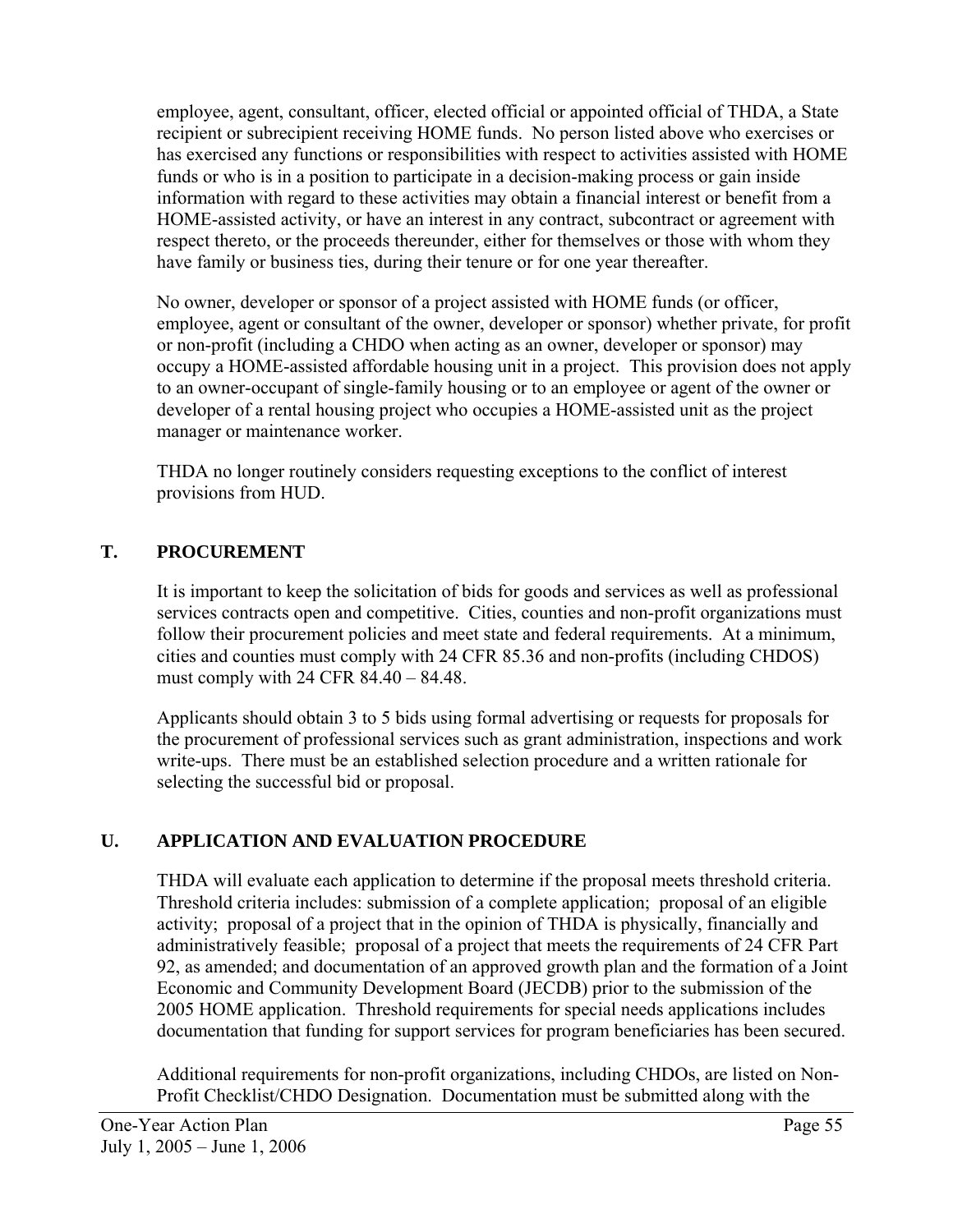completed Checklist to demonstrate that the organization meets threshold requirements and has the capacity to provide affordable housing for low income households, including the administration of the proposed project.

Applications meeting the threshold criteria will be scored and ranked in descending numerical order within the nine regional rounds, the special needs round or the CHDO round, based on the following categories:

|    |                       | REGIONAL AND SPECIAL NEEDS MATRICES                                                                                                                                                                                         | Up to 170 Points  |
|----|-----------------------|-----------------------------------------------------------------------------------------------------------------------------------------------------------------------------------------------------------------------------|-------------------|
| 1. |                       | <b>CAPABILITY</b>                                                                                                                                                                                                           | Up to 50 points   |
|    | $\blacktriangleright$ | The proposed program demonstrates exceptional planning,<br>readiness and administrative capability.                                                                                                                         | Up to 20 points   |
|    |                       | The program design is complete and all necessary components<br>$\bullet$<br>to accomplish the project are identified in the application.                                                                                    |                   |
|    |                       | Program administrators have been identified.<br>$\bullet$                                                                                                                                                                   |                   |
|    |                       | Individuals/firms providing architectural, construction<br>$\bullet$<br>management and/or inspection services have been identified.                                                                                         |                   |
|    |                       | Local government is involved in the administration of the project.<br>$\bullet$                                                                                                                                             |                   |
|    |                       | The lead inspector/risk assessor has been identified, if applicable.<br>$\bullet$                                                                                                                                           |                   |
|    |                       | For rental projects, potential sites have been identified.<br>$\bullet$                                                                                                                                                     |                   |
|    |                       | For rental projects, there is a demonstrated capability to secure<br>$\bullet$<br>financial arrangements which exceeds threshold requirements.                                                                              |                   |
|    | $\blacktriangleright$ | THDA assessment of the qualifications, training and previous<br>performance of the consultant, applicant (if administering own<br>project) and the inspector.                                                               | Up to 20 points   |
|    |                       | General knowledge of grants administration.                                                                                                                                                                                 |                   |
|    |                       | Ability to administer housing programs.<br>$\bullet$                                                                                                                                                                        |                   |
|    |                       | Number of projects underway.<br>$\Box$                                                                                                                                                                                      |                   |
|    |                       | Number of successfully completed projects.<br>$\Box$                                                                                                                                                                        |                   |
|    |                       | Qualifications of the individual or firm completing<br>$\bullet$<br>the work write-ups and inspections.                                                                                                                     |                   |
|    |                       | Available resources and staff to assist in the administration<br>of the project.                                                                                                                                            |                   |
|    | $\blacktriangleright$ | Amount of program administrator's relevant experience.                                                                                                                                                                      | Up to $10$ points |
|    |                       | If previous experience under HOUSE or HOME, the ability<br>$\bullet$<br>to draw down funds; the ability to complete a project<br>in a timely manner; monitoring findings; and<br>response to client concerns or complaints. |                   |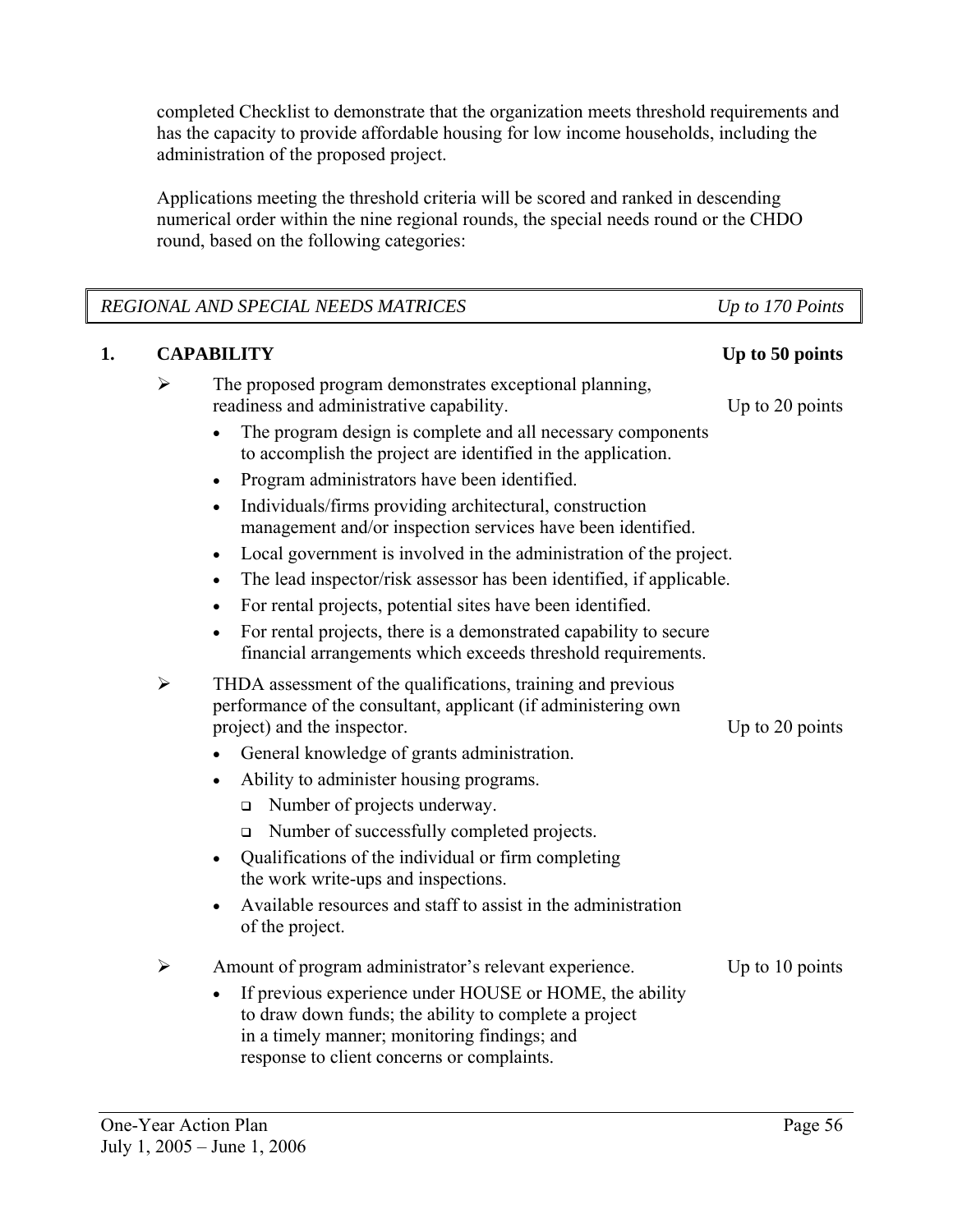- If no previous experience under HOUSE or HOME, relevant training, partnerships or mentoring arrangements with experienced administrators
- Oversight of rental housing programs.

#### **2. NEED Up to 50 points**

 THDA has calculated need factors using housing statistics for counties. Factors are based on percentages rather than absolute numbers. For homeowner projects, the need factors used are the percentage of owner households that are low income; the percentage of low income owner households with cost burden or other problems; and the percent of affordable owner units built before 1960. Scores to be used in the evaluations are shown in **2005 HOME Need Scores for Homeowner Projects.** 

For rental projects, the county need factors used are the number of affordable units per 100 low income households; the percentage of low income households with cost burden or other problems; and the percentage of affordable units built before 1960. Scores to be used in the evaluation of rental projects are shown in **2005 HOME Need Scores for Rental Projects**.

For multi-county projects, the need score is calculated proportionately according to the number of units proposed for each county.

#### 3. NOT PROPORTIONALLY SERVED Up to 50 points

THDA shall award up to 50 additional points to applications submitted from areas where the amount of THDA and HOME funding is below the state average. The formula for awarding these points is based on the percentage of 2002, 2003 and 2004 HOME dollars awarded in each county. These calculations are shown in HOME Program Not Proportionally Served. For multi-county projects, this score is calculated proportionately according to the number of units in each county.

#### **4. DISASTER AREAS. 10 points**

 THDA shall award 10 additional points to applications for projects located in counties that have been declared a presidential disaster area under the Robert T. Stafford Disaster Relief and Emergency Assistance Act in the year prior to the application due date. See Disaster Counties for the current disaster areas.

#### **5. INNOVATION. Up to 10 points**

THDA shall award up to 10 additional points to applications that contain new approaches in the production of affordable housing or forge new or different partnerships. This might include involving program beneficiaries in contractor selection and program evaluation, training in home maintenance, or leveraging of other funds.

#### *CHDO MATRIX Up to 170 Points*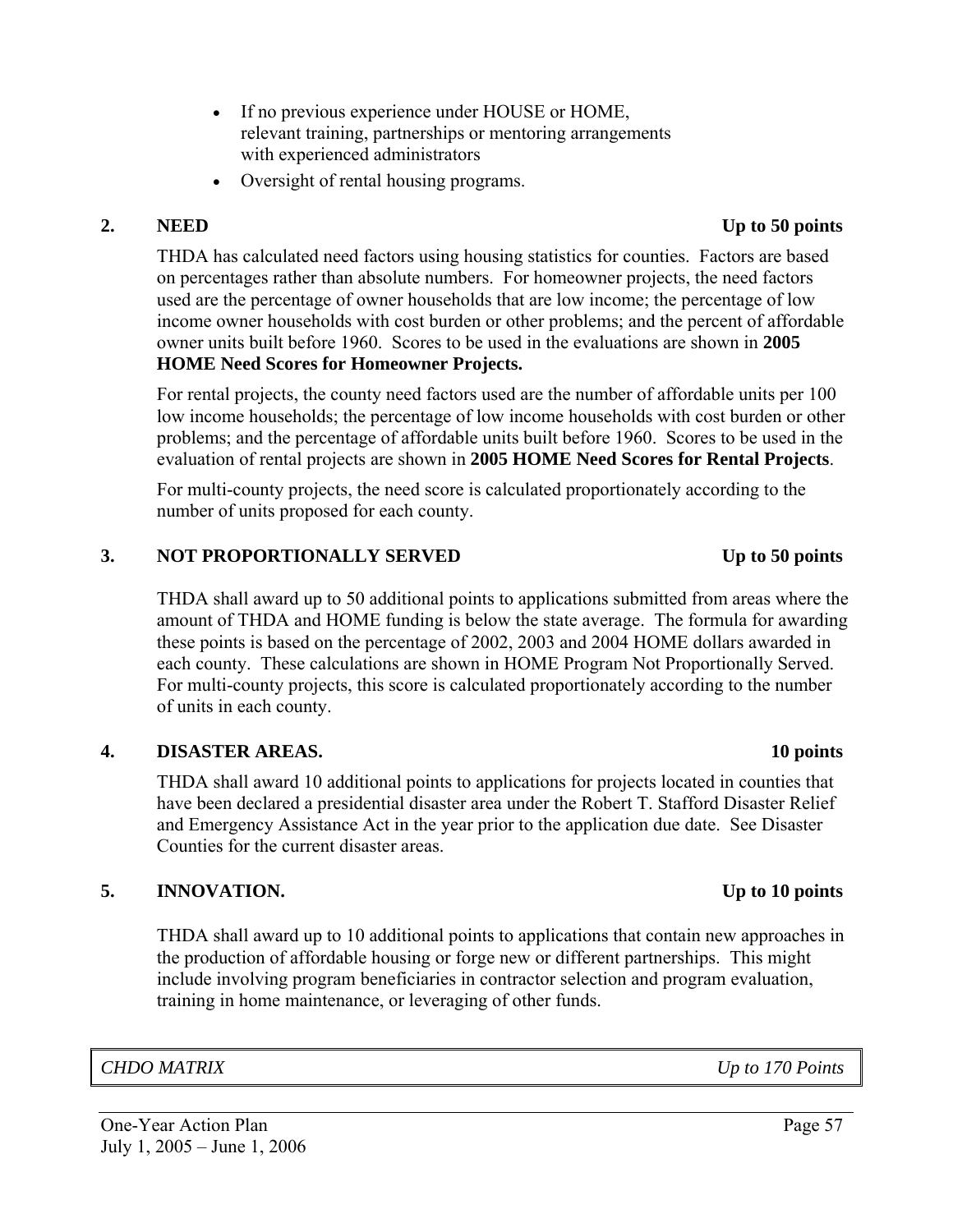# **1. CAPABILITY Up to 50 points**

The proposed project demonstrates exceptional

planning and readiness. Up to 25 points

- The program design is complete and all necessary components to accomplish the project are identified in the application.
- Sites have been identified and CHDO has site control.
- Feasibility worksheet is complete and demonstrates need for HOME funds.
- CHDO has the capacity to secure other funding for the project. Commitment letters are included in the application.
- $\triangleright$  The organization demonstrates sufficient capacity beyond threshold. Up to 25 points
	- The organization has produced successful affordable housing projects.
	- The organization has a demonstrated capacity to manage rental or homeownership programs, if applicable.
	- The agency's budget reflects multiple sources of funding.
	- If previous experience under HOUSE or HOME, the ability to draw down funds; the ability to complete a project in a timely manner; monitoring findings; and response to client concerns or complaints.

# **2. NEED Up to 50 points**

 THDA has calculated need factors using housing statistics for counties. Factors are based on percentages rather than absolute numbers. For homeowner projects, the need factors used are percentage of owner households that are low income; the percentage of low income owner households with cost burden or other problems; and the percent of affordable owner units built before 1960. Scores to be used in the evaluations are shown in **2005 HOME Need Scores for Homeowner Projects.** 

For rental projects, the county need factors used are the number of affordable units per 100 low income households; the percentage of low income households with cost burden or other problems; and the percentage of affordable units built before 1960. Scores to be used in the evaluation of rental projects are shown in **2005 HOME Need Scores for Rental Projects**.

For multi-county projects, the need score is calculated proportionately according to the number of units proposed for each county.

# 3. NOT PROPORTIONALLY SERVED Up to 50 points

THDA shall award up to 50 additional points to applications submitted from areas where the amount of THDA and HOME funding is below the state average. The formula for awarding these points is based on the percentage of 2002, 2003 and 2004 HOME dollars awarded in each county. These calculations are shown in **HOME Program Not Proportionally**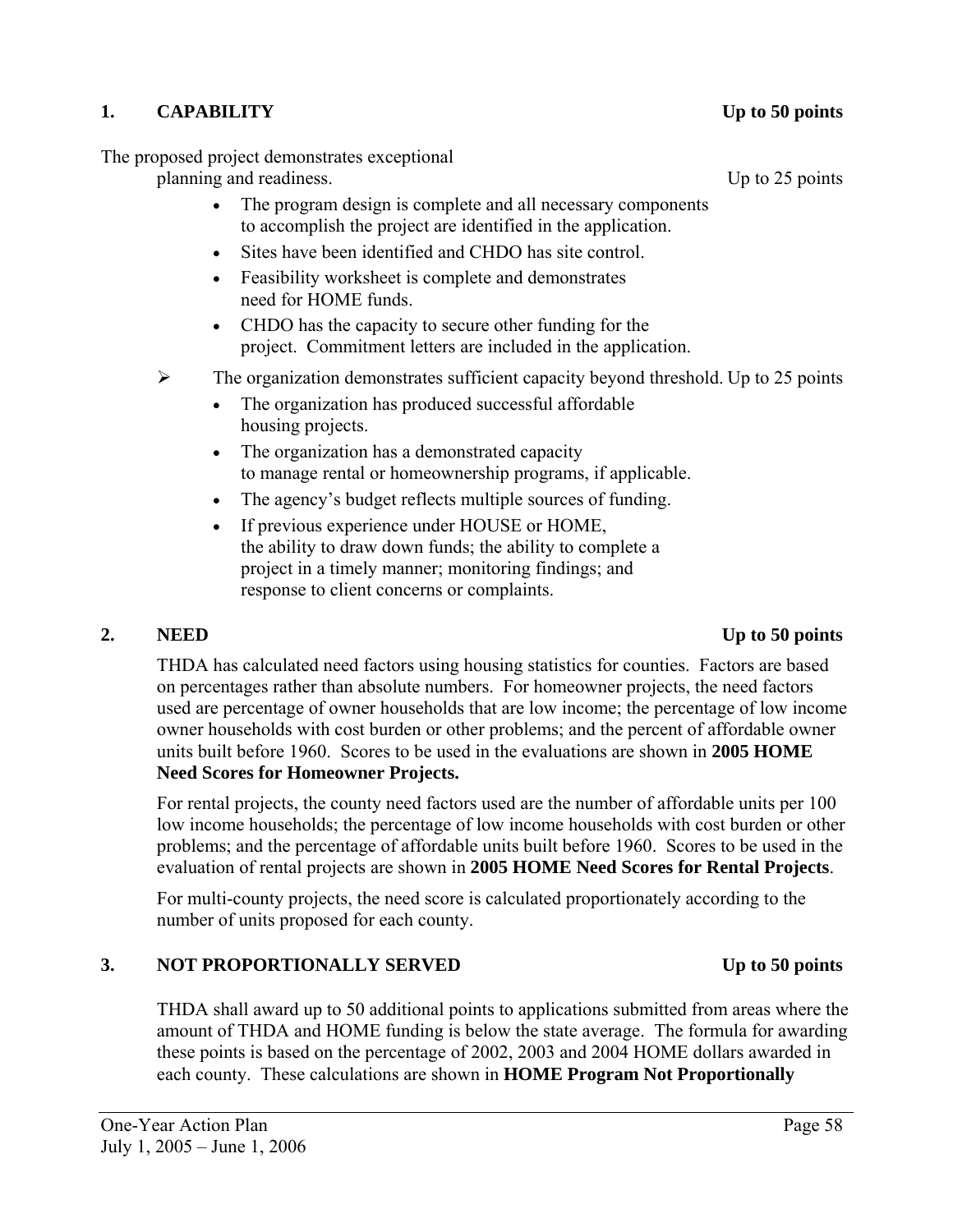**Served**. For multi-county projects, this score is calculated proportionately according to the number of units in each county.

# **4. DISASTER AREAS. 10 points**

THDA shall award 10 additional points to applications for projects located in counties that have been declared a presidential disaster area under the Robert T. Stafford Disaster Relief and Emergency Assistance Act in the year prior to the application due date. See **Disaster Counties** for the current disaster areas.

# **5. INNOVATION. Up to 10 points**

THDA shall award up to 10 additional points to applications that contain new approaches in the production of affordable housing or forge new or different partnerships.

# One-Year Action Plan Page 59 July 1, 2005 – June 1, 2006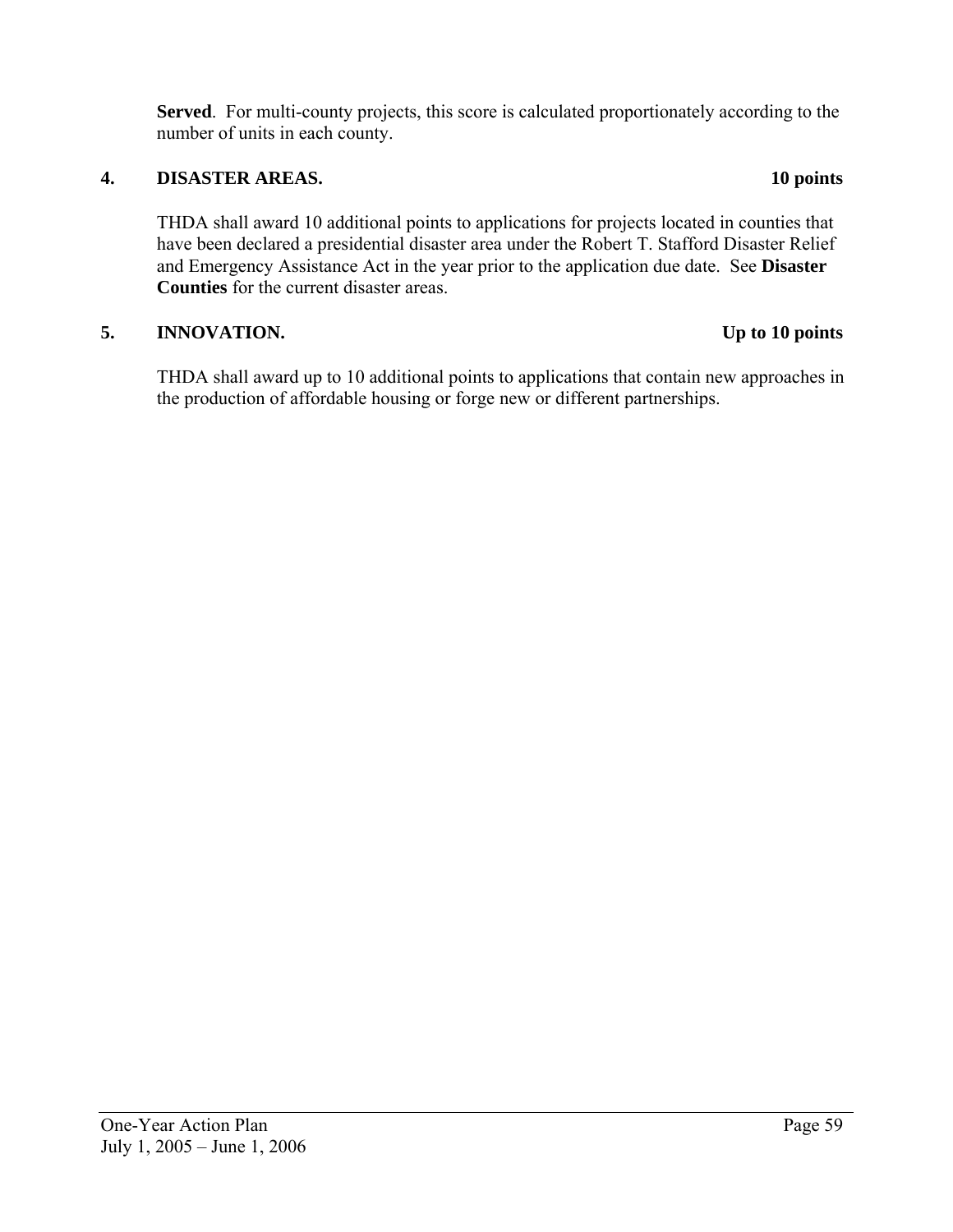| <b>REGION</b><br>(Excluding Local PJs)                                                                                                                     | 2005<br><b>ALLOCATION</b> | <b>GRAND</b><br><b>DIVISION</b> | \$PER<br><b>GRAND</b><br><b>DIVISION</b> |
|------------------------------------------------------------------------------------------------------------------------------------------------------------|---------------------------|---------------------------------|------------------------------------------|
| <b>FIRST TN</b><br>Carter, Greene, Johnson, Hancock, Hawkins,<br>Unicoi                                                                                    | \$1,292,786               |                                 |                                          |
| <b>EAST TN</b><br>Anderson, Blount, Campbell, Claiborne, Cocke,<br>Grainger, Hamblen, Jefferson, Loudon, Monroe,<br>Morgan, Roane, Scott, Sevier, Union    | \$3,839,235               | <b>EAST</b>                     | \$7,151,149                              |
| <b>SOUTHEAST TN</b><br>Bledsoe, Bradley, Grundy, Hamilton, Marion,<br>McMinn, Meigs, Polk, Rhea, Sequatchie                                                | \$2,019,128               |                                 |                                          |
| <b>UPPER CUMBERLAND</b><br>Cannon, Clay, Cumberland, DeKalb, Fentress,<br>Jackson, Macon, Overton, Pickett, Putnam, Smith,<br>Van Buren, Warren, White     | \$1,736,756               |                                 |                                          |
| <b>GREATER NASHVILLE</b><br>Cheatham, Dickson, Houston, Humphreys,<br>Montgomery, Robertson, Rutherford, Stewart,<br>Sumner, Trousdale, Williamson, Wilson | \$3,211,553               | <b>MIDDLE</b>                   | \$6,919,808                              |
| <b>SOUTH CENTRAL TN</b><br>Bedford, Coffee, Franklin, Giles, Hickman,<br>Lawrence, Lewis, Lincoln, Marshall, Maury,<br>Moore, Perry, Wayne                 | \$1,971,499               |                                 |                                          |
| <b>NORTHWEST TN</b><br>Benton, Carroll, Crockett, Dyer, Gibson, Henry,<br>Lake, Obion, Weakley                                                             | \$1,410,158               |                                 |                                          |
| <b>SOUTHWEST TN</b><br>Chester, Decatur, Hardeman, Hardin, Haywood,<br>Henderson, Madison, McNairy                                                         | \$1,001,910               | <b>WEST</b>                     | \$2,939,389                              |
| <b>MEMPHIS-DELTA</b><br>Fayette, Lauderdale, Tipton                                                                                                        | \$527,321                 |                                 |                                          |

# **2005 REGIONAL ALLOCATION PLAN**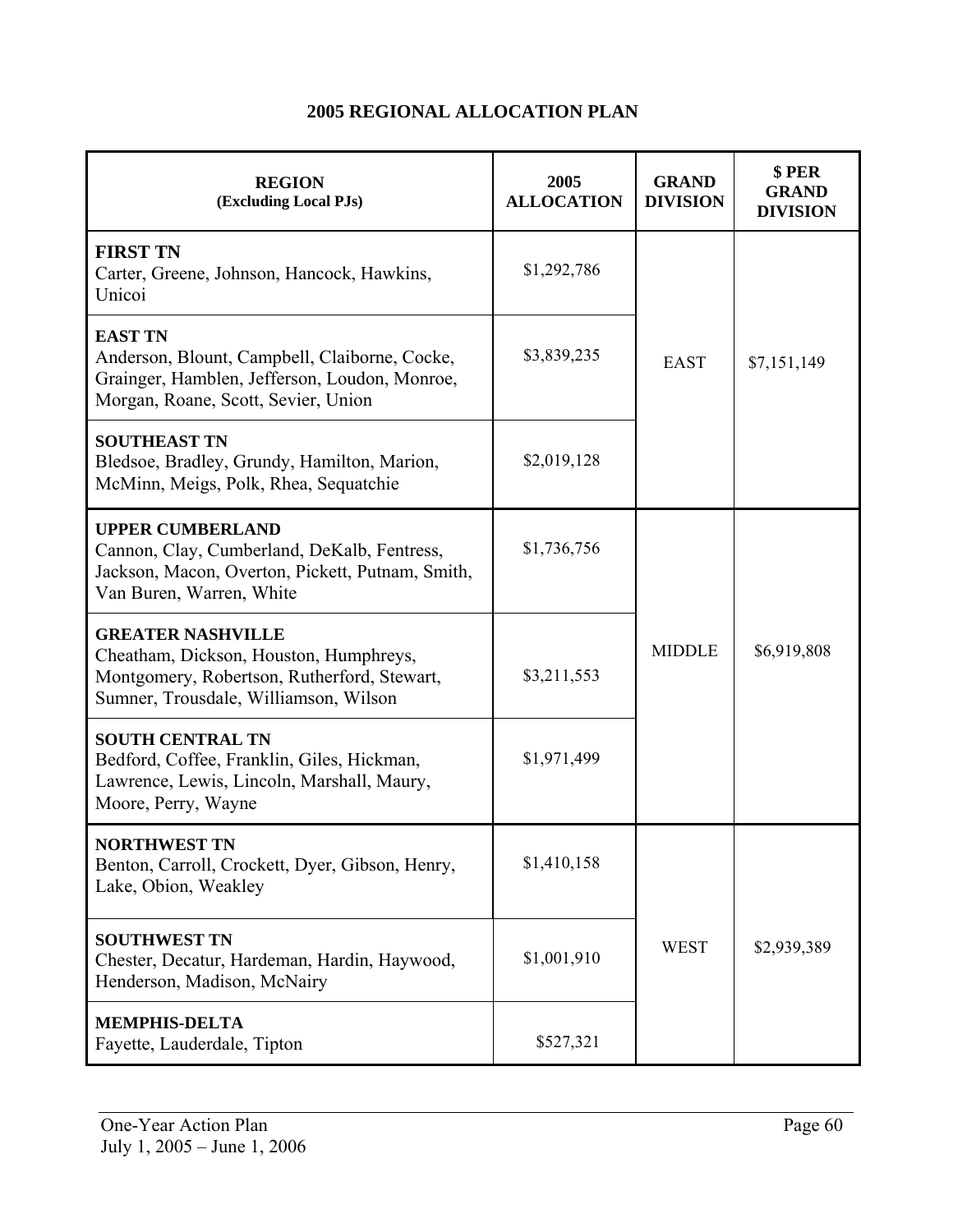# **TENNESSEE HOUSING DEVELOPMENT AGENCY THE AMERICAN DREAM DOWNPAYMENT INITIATIVE (ADDI)**

# INTRODUCTION

THDA will make \$1 million available to assist 200 first-time home buyers with down payment and closing cost assistance effective July 5, 2005. THDA ADDI funds will be available to eligible applicants who are purchasing homes in areas outside the local participating jurisdictions of Memphis, Knoxville, Chattanooga, Shelby County, Knox County, Nashville-Davidson County, and the Northeast Consortium of Bristol, Johnson City, Bluff City, Kingsport, Sullivan County and Washington County (excluding the City of Jonesborough). These participating jurisdictions receive their own ADDI funds directly from HUD. The goal of ADDI is to increase homeownership rates, especially among lower income and underserved populations, and to revitalize and stabilize communities.

# PARTNER AGENCIES AND APPLYING FOR ADDI FUNDS

In partnership with non-profit agencies, public housing agencies and other public agencies, the Tennessee Housing Development Agency will provide \$5,000 for downpayment and closing cost assistance directly to eligible applicants for the purchase of single-family housing. THDA continues to invite new partner agencies to submit their Intent to Participate to THDA. A list of current participating partner agencies is available on the THDA website. (Current ADDI partner agencies need not resubmit an Intent to Participate.) THDA reserves the right to request documentation of the agency's status as a qualifying partner in the ADDI program.

The partner agencies can apply to THDA, on behalf of qualified applicants, to reserve ADDI funds for up to 120 days prior to closing. THDA will provide and maintain on its website an indicator, updated weekly, of the available, uncommitted balance of ADDI funds.

In preparation for closing, the partner agencies will submit required documentation to THDA. Upon review and approval by THDA, a check for ADDI funds and the required legal documents securing the homebuyer's obligations will be sent to the closing attorney.

# ADDI PRIORITY STATUS FOR PROGRAM MARKETING

All persons residing in the identified THDA jurisdiction, who meet the income and first-time homebuyer requirements, are eligible to apply for ADDI assistance. However, THDA recognizes that there are persons who are in critical need of downpayment assistance in order to achieve homeownership. THDA will directly market the ADDI program to these populations who will be encouraged to contact the partner agencies to assist with obtaining ADDI assistance through THDA. The priority target populations are as follows:

- Section 8 Homeownership Voucher participants;
- Tenants in Public Housing or manufactured homes;
- Families transitioning from Public Housing to Homeownership; and
- Special Needs populations (the developmentally disabled; the mentally ill; and the physically disabled.)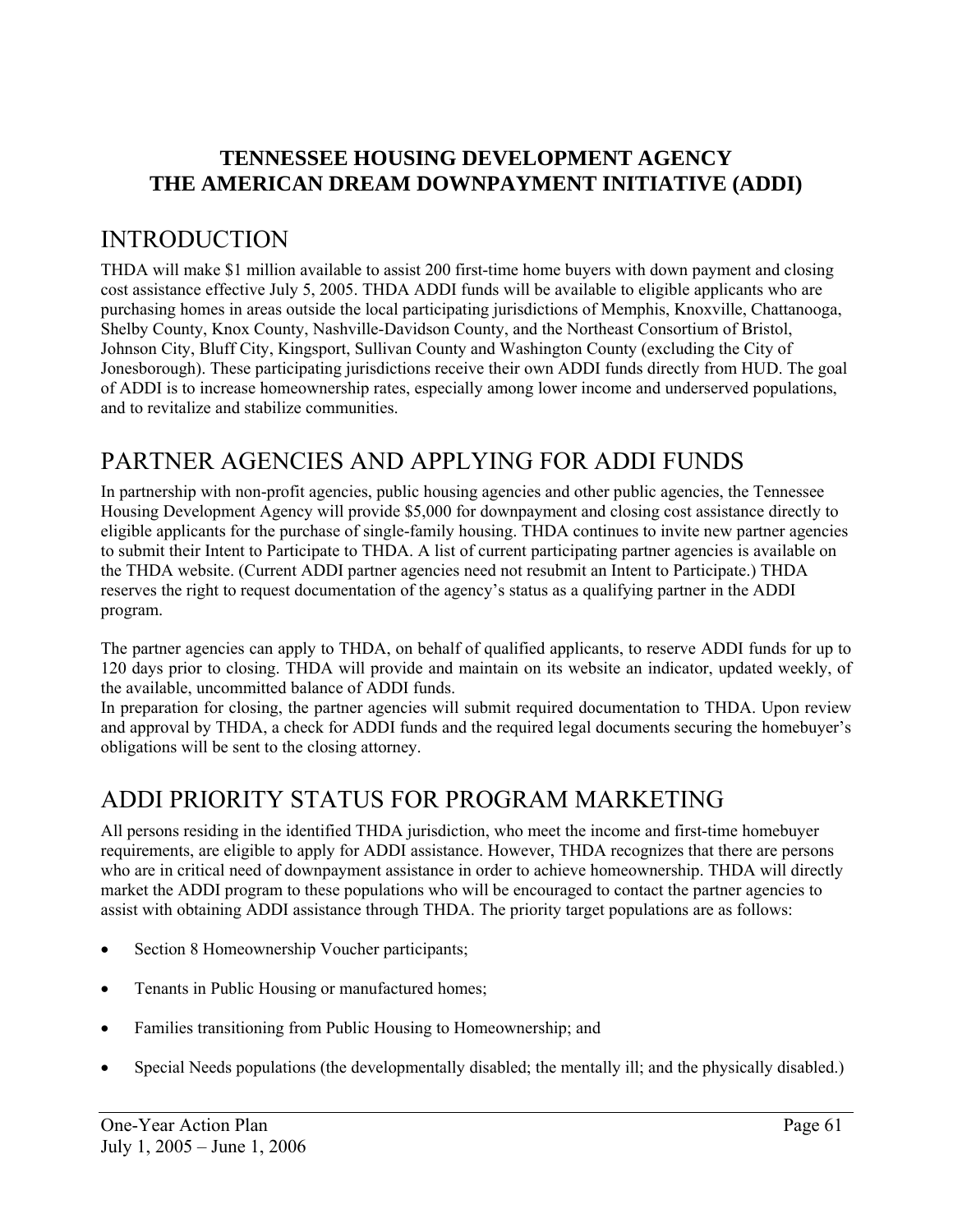# HOMEBUYER ELIGIBILITY

Applicants must meet all of the following requirements:

- The family income must be at or below 80% of area median income as defined by the Section 8 Rental Assistance Program (see Attachment I: Income Determination and Attachment II: 2005 Income Limits).
- The family must be a first-time homebuyer (not having owned a home within the past three (3) years).
- The family must occupy the property as his/her principal residence.
- The family must complete a THDA approved homeownership education program prior to closing.
- The family must obtain fee simple title to the property.

# PROPERTY REQUIREMENTS

Property to be purchased using ADDI funds must meet all of the following requirements:

- The property must be a single-family (1-4 family residence, condominium unit, or combination manufactured home and lot).
- Homes that are tenant-occupied are not eligible properties (unless the tenan is the buyer).
- The sales price may not exceed the ADDI sales price limits (see Attachment III: Property Value Limits).
- The property being purchased must meet local codes, or in the absence of local codes, newly constructed units must meet the 2003 International Residential Code for One- and Two-Family Dwellings, and existing units must meet the 2003 International Property Maintenance Code.
- All homes built before 1978 must pass a visual lead-based paint assessment. Under HUD's lead-based paint regulations (24 CFR Part 35, et seq.), there must be no deteriorated paint in the dwelling at the time of the visual lead-based paint assessment (i.e., chipping, cracking, chalking, damaged, separated from substrate). The property being purchased must receive a passing lead-based visual assessment by a housing professional who has at a minimum completed HUD's Lead Based Paint Visual Assessment Training Course. This one hour course may be completed on HUD's web-site at http://www.hud.gov/offices/lead/training/visualassessment/h00200.htm.
- Should a home fail a visual assessment, it would be the responsibility of a willing seller to bring the home into compliance with all HUD lead based paint regulations using approved methods, workers, and clearance testing as more fully detailed under (24 CFR Part 35, et seq.) if the transaction were to proceed utilizing ADDI funds. ADDI funds cannot be used to pay for any rehabilitation activities.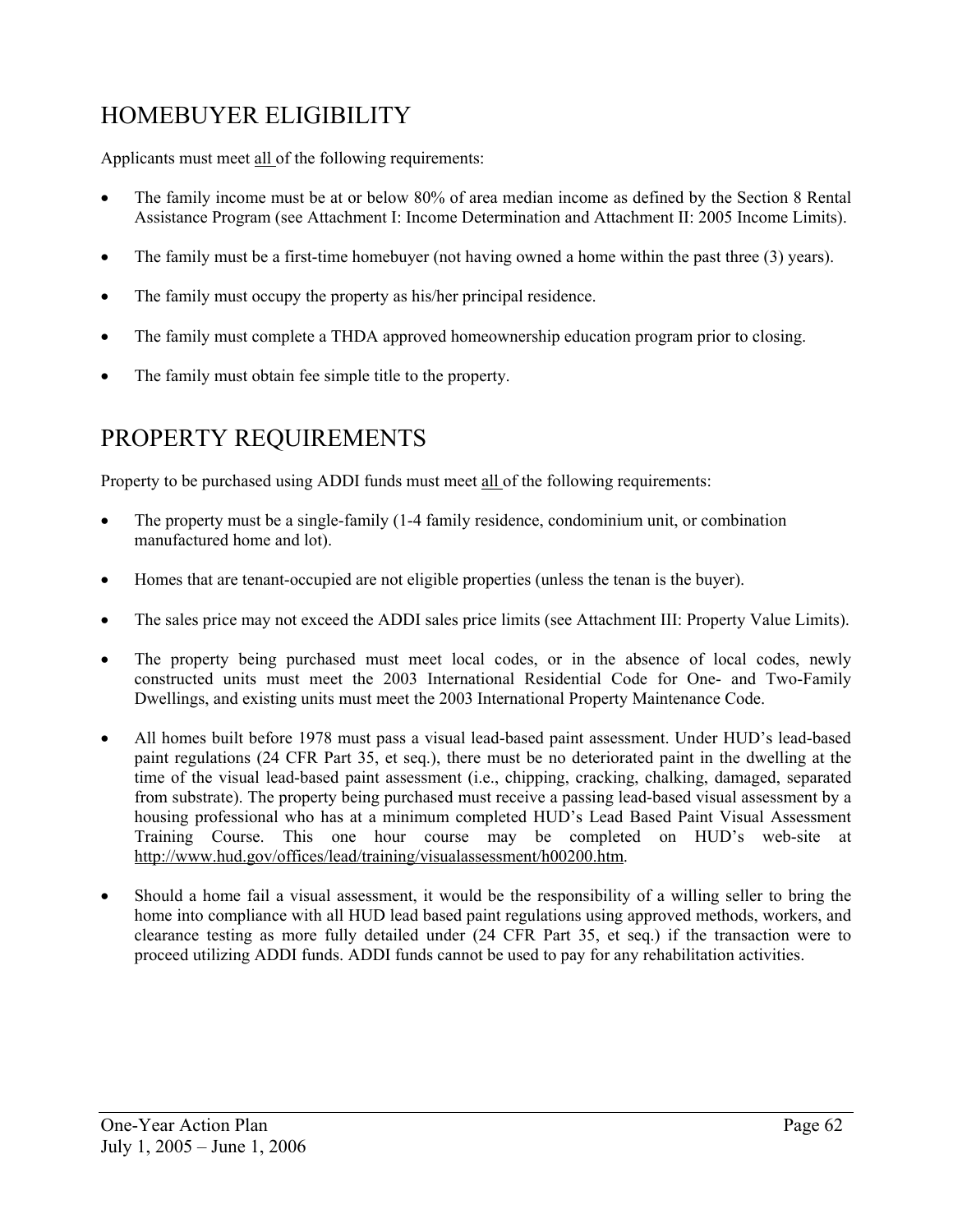# ADDI HOME PROGRAM REQUIREMENTS

- THDA ADDI funds cannot be combined with other HOME funds.
- UNIFORM RELOCATION AND PROPERTY ACOUISITION. Under the Uniform Act, the seller of the property to be acquired with ADDI funds must be informed of the fair market value of the property. The seller must also be informed that the power of condemnation or eminent domain is not being utilized in the purchase of the property.
- CONFLICT OF INTEREST. The strict conflict of interest provisions of the HOME program apply to employees or other persons related to THDA.
- ENVIRONMENTAL REVIEW. A limited Environmental Review covering flood plains, airport clear zones or runway clear zones of civil or military airports is required.

# ADDI ASSISTANCE

- \$5,000 per household which may be applied as follows:
	- $\triangleright$  ADDI funds can be applied to the downpayment, closing costs (as specified below) and to reduce the principal balance of the loan.
	- $\triangleright$  The closing costs and prepaids charged to the borrower must not exceed 5% of the purchase price of the property.
	- $\triangleright$  THDA reserves the right to evaluate the appropriateness of any Partner Agency fees charged to the borrower. Complex and time intensive transactions which advance homeownership for priority target populations, i.e. Section 8 homeownership voucher participants, may merit additional closing costs.
	- ¾ Homebuyer Education reimbursement to the partner agency will be limited to \$150 per ADDI household.
	- $\triangleright$  Closing costs may include a \$100 processing fee for the partner agencies working directly with the applicant who receives the ADDI assistance.
	- $\triangleright$  Closing costs of \$100 per ADDI recipient may be included for lead-based paint visual assessment, if required.
	- ¾ No funds shall be disbursed to the borrower at closing. If a settlement statement inadvertently shows any amounts to be paid to the borrower, such amounts must, instead, be applied as a prepayment of principal for the permanent loan.
- ADDI funds cannot be used for rehabilitation or repair work.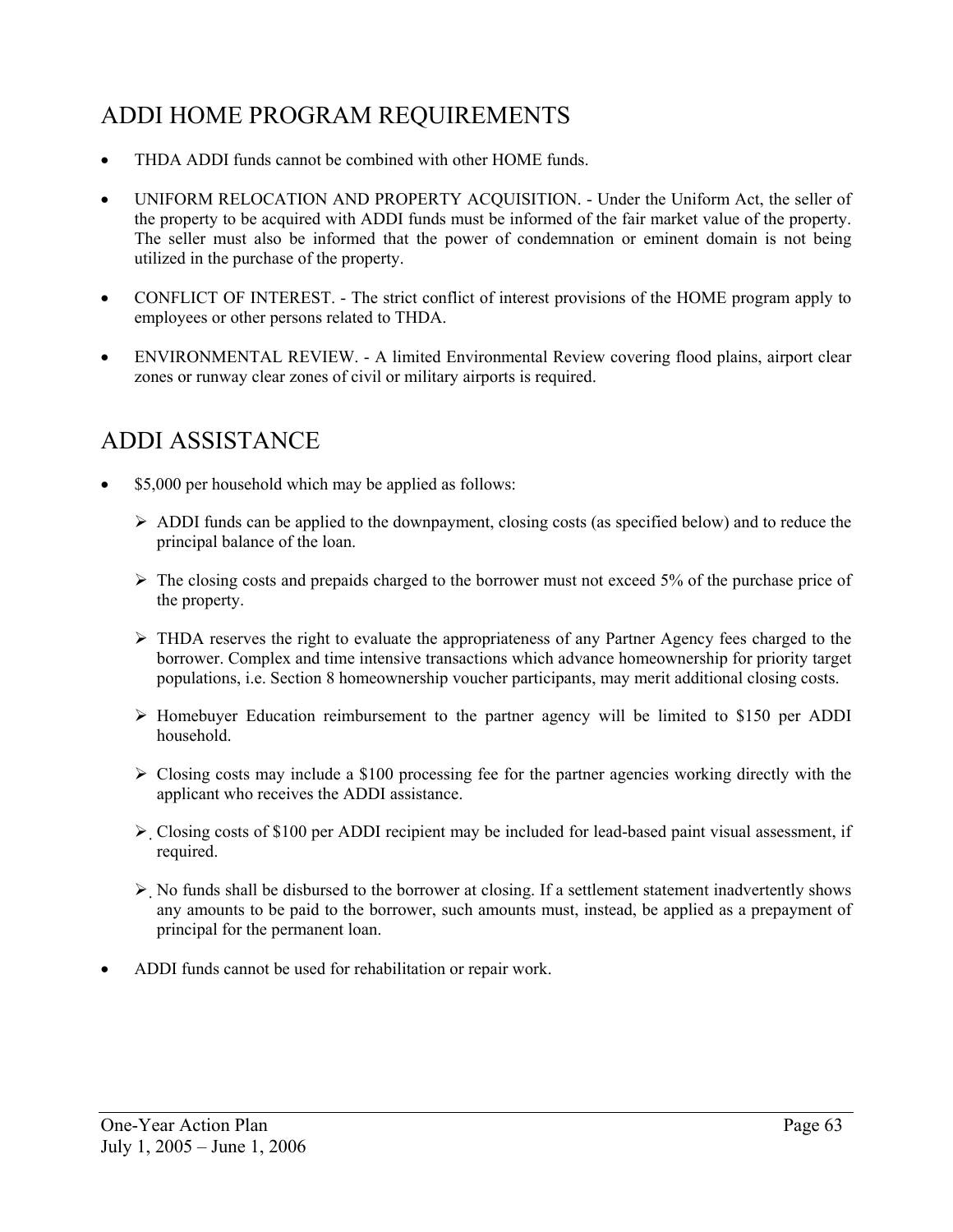- To ensure that mortgage loans used in conjunction with ADDI go through sound underwriting procedures with appropriate predatory lending safeguards and that borrowers obtain lower than market interest rates, all 2005 ADDI mortgage loans must be either THDA Great Rate loans, or direct USDA Rural Development loans.
- The HOME recapture regulations apply to downpayment assistance provided under ADDI.
	- $\triangleright$  If the property stays in compliance with the HOME regulations, i.e. it remains the principal residence of the purchasing household for five years, the amount of the ADDI grant is forgiven at the end of the five year period. If the property is rented or otherwise does not remain the principal residence of the purchasing household during the five year period, the full amount of the ADDI grant must be repaid. If the property is sold within the five-year term, the amount of the ADDI grant is reduced by 20% per year and net proceeds are shared.
	- $\triangleright$  Net proceeds of the sale are the sales price minus closing costs and any non-HOME/ADDI loan repayments.
	- $\triangleright$  All recaptured funds are returned to THDA.
- Refinancing the first mortgage at any time during the ADDI five year compliance period will require repayment of the full \$5,000 of ADDI funds to THDA.

### **DOCUMENTATION REQUIRED TO RESERVE ADDI FUNDS**

- THDA Application for ADDI funds from prospective homebuyer.
- ADDI Partner Agency Certification of the following:
	- $\triangleright$  The purchase of the property is a voluntary transaction between the buyer and seller, and the seller is the owner-occupant of the property; and
	- $\triangleright$  The unit was not occupied by a tenant at the time the offer to purchase the property was made (unless the tenant is the buyer); and
	- $\triangleright$  The prospective homebuyer is a first-time homebuyer and is income eligible; and
	- ¾ The Good Faith Estimate does not include closing costs and prepaids charged to the borrower in excess of 5% of the purchase price of the property; and
	- $\triangleright$  The permanent financing is a THDA Great Rate loan or a direct Rural Development loan; and Certification that home buyer has made a 1% out of pocket contribution toward the purchase price of the property. (This amount may include earnest money, credit report, and appraisal fee.)
- Copy of the signed contract for Sale of Real Estate.
- Copy of the signed Eminent Domain Disclosure to the Seller.
- Copy of Commitment Letter from lender for permanent financing.
- Copy of Environmental Review.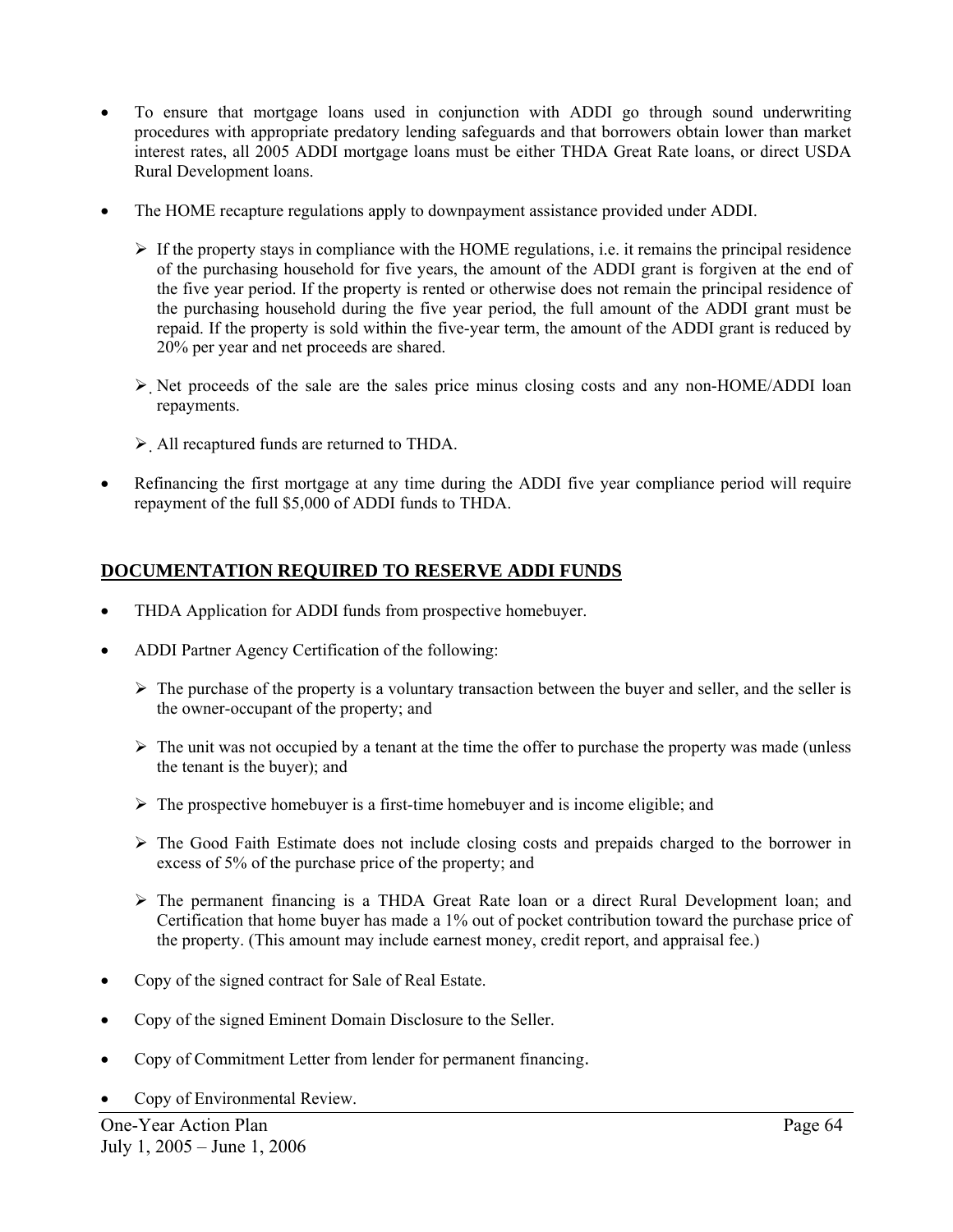# **DOCUMENTATION REQUIRED TO DRAW DOWN ADDI FUNDS**

- The ADDI Invoice for Payment with the following required supporting documentation shall be received by THDA no later than five (5) working days prior to the desired closing date:
	- $\triangleright$  Name, address and telephone number of the closing agent;
	- $\triangleright$  A copy of the property appraisal;
	- $\triangleright$  Date of the scheduled closing;
	- $\triangleright$  Certification of visual lead-based paint assessment and supporting invoice for \$100, if required;
	- $\triangleright$  Certification of codes compliance;
	- $\triangleright$  Copy of the Homebuyer Education Certificate and supporting invoice for \$150 for homebuyers education counseling; and
	- ¾ Invoice for Partner Agency processing fee of \$100.
- Upon approval by THDA, a copy of the ADDI Invoice, the check for the ADDI funds, and the Note and Deed of Trust will be sent to the closing agent.

#### **DOCUMENTATION REQUIRED POST CLOSING**

- The Partner Agency will ensure that the closing agent forwards the following documents to THDA following the closing:
	- $\triangleright$  Fully executed Note and Settlement Statement, and
	- $\triangleright$  Fully executed and recorded Deed of Trust to THDA.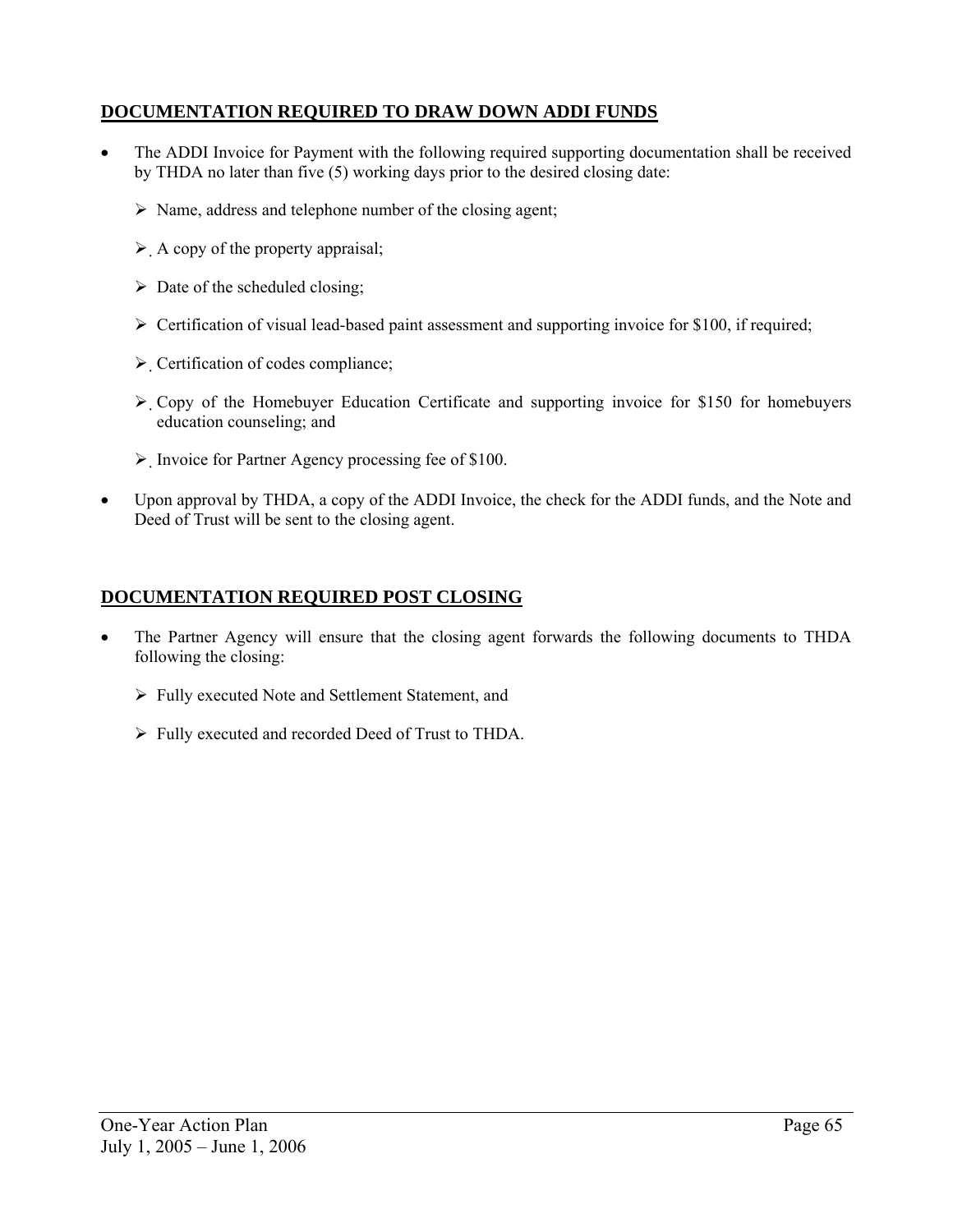#### **Method of Distribution of Funds and Program Description Emergency Shelter Grant (ESG) Program 2005-2006**

The State of Tennessee has been allocated \$1,412,983 from HUD for the State Fiscal Year 2005- 2006 ESG program. Funds will be allocated through small cities set-aside, statewide prevention, and statewide competition mechanisms.

Core activities for the year are focused on helping meet the operational expenses of emergency homeless shelters and programs in under-served areas of the State. The State is particularly interested in developing and expanding shelter programs in rural areas that lack ready access to other homeless funds.

The state proposes to review and rank applications, and make final awards, based on:

- 1. The final award to the state;
- 2. The rating instrument contained in the application;
- 3. Development of new homeless shelters in un-served areas of the State;
- 4. Provision of services to the most critically homeless populations; and
- 5. Provision of services to prevent utility cut-offs and eviction resulting in homelessness.
- 6. An assessment of other resources available to the applicant to support the activities for which ESG funds are requested.

The State will use the rating instrument contained in the Department of Human Services (DHS) application package to establish threshold criteria for consideration for funding. Final funding decisions will be based on a review of the other areas of consideration noted above.

Those awarded funds must meet the following requirements:

- the scope of allowable activities includes the provision of certain prevention activities, certain essential services, certain renovation activities, and the payment of certain costs of operation;
- recipients must maintain assisted shelters for either a three or ten year period (if renovation activities are undertaken) while providing on-going assistance to homeless clients.
- recipients must provide an amount of local funds or allowable in-kind contributions equal to the ESGP funds requested, to meet the match requirement for the program.
- local government recipients may distribute all or parts of their grant amounts to eligible private, nonprofit organizations for allowable ESGP activities within 180 days; and
- recipients must execute an ESGP agreement with the State for the period of July 1, 2005 through June 30, 2006; and,
- recipients will be reimbursed for eligible activities conducted during this period.

Other allocation considerations include:

1. The State will allocate \$343,000 on a formula basis to the seven CDBG entitlement cities that do not receive ESG formula funds, but are expected to address homelessness through the "Continuum of Care" described in their Consolidated Plans.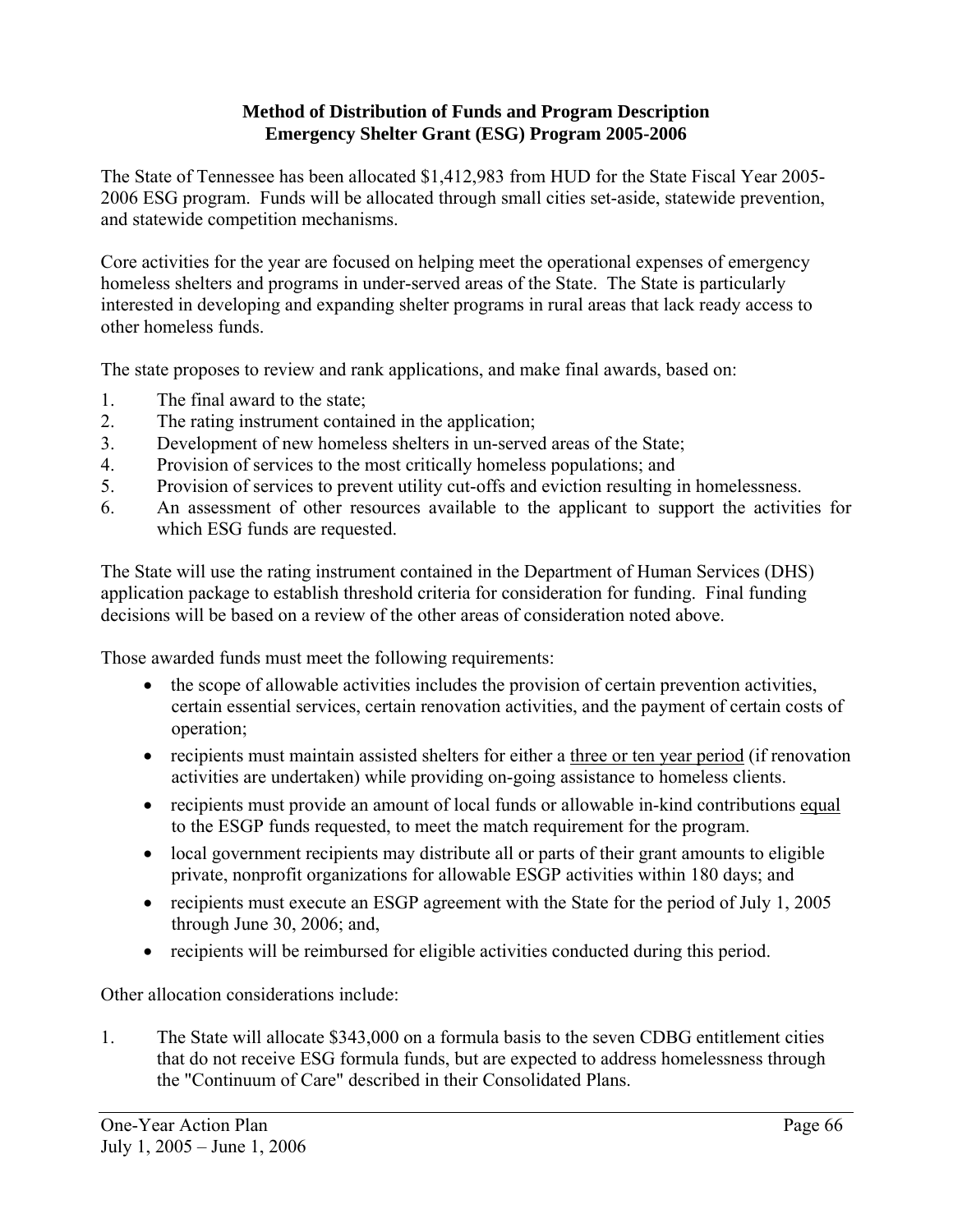- 2. The State of Tennessee Department of Human Services is committed to ensuring that State funded shelters offer guests a safe, clean environment, with committed staff, sensitive to the special needs of homeless persons. DHS will make every effort to fund activities that support voluntary compliance with the Emergency Shelter Standards included in the ESG State Plan. These standards are adapted from the considerable efforts of the Nashville Coalition for the Homeless, who conducted a national review of available homeless shelter standards.
- 3. The state will use the \$100,000 unmatched portion of ESG funds for a statewide Prevention project to provide housing assistance for persons being discharged from mental health facilities and/or other intuitions with no subsequent housing plan identified.

| <b>Available for Competitive Applications</b> | \$899,334 |             |
|-----------------------------------------------|-----------|-------------|
| Small Cities Set-aside <sup>1</sup>           |           |             |
| <b>Bristol</b>                                | \$37,000  |             |
| Clarksville                                   | \$78,000  |             |
| Jackson                                       | \$67,000  |             |
| Johnson City                                  | \$48,000  |             |
| Kingsport                                     | \$43,000  |             |
| Murfreesboro                                  | \$46,000  |             |
| Oak Ridge                                     | \$24,000  |             |
| <b>Total Small City Set-aside</b>             |           | \$343,000   |
| <b>Prevention Discretionary Project</b>       |           | \$100,000   |
| State Administration (5%)                     |           | \$70,649    |
| TOTAL                                         |           | \$1,412,983 |

#### **Emergency Shelter Grants Program 2005-2006**

Program Performance:

- 1. The State will begin the process of working with subgrantees to develop specific benchmarks for measuring program outcomes.
- 2. The State will assist subgrantees in accessing their own internal processes to support the establishment of program performance indictors.
- 3. The State will develop a process of identification of unmet needs by collecting data from subgrantees on services requested but not provided.
- 4. The State will facilitate the process of communication and networking between its office and the local continuums across the State.

l <sup>1</sup> No setaside is available for Memphis, Chattanooga, Knoxville, or Nashville as they receive direct ESGP formula funds. Setaside formula is based on population, poverty rate, unemployment, and number of homeless described in most recent Consolidated Plan.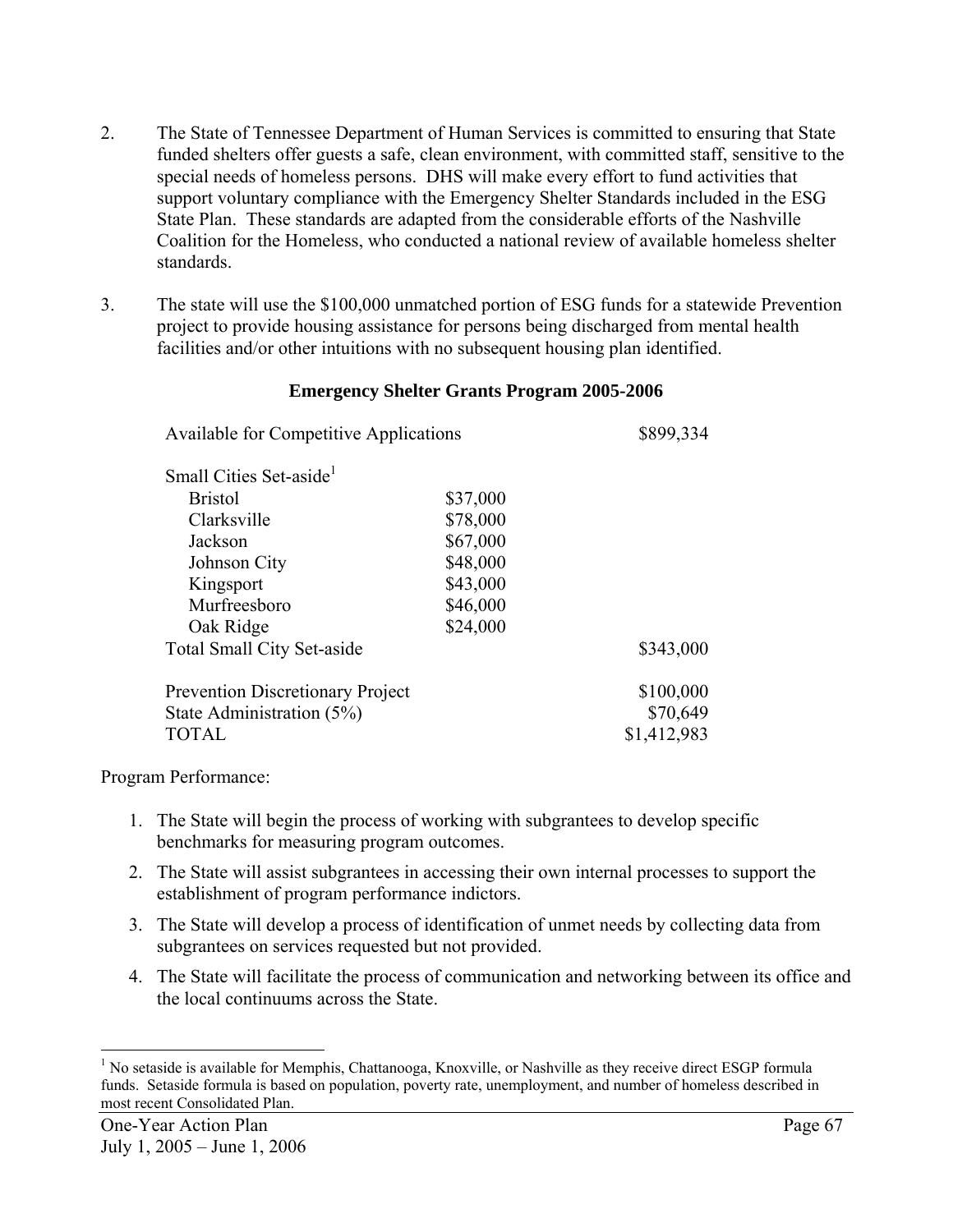#### **Method of Distribution of Funds and Program Description Housing Opportunities for Persons with Aids Program (HOPWA) Fiscal Year 2005-2006**

#### **I. Introduction**

The State of Tennessee has been allocated \$718,000 in federal funds for the Housing Opportunities for Persons with AIDS (HOPWA) program in FY 05-06. Two metropolitan areas of the state receive direct HOPWA funds from HUD. The state will administer funds to the remainder of Tennessee. No more than 3% of the State's award will be retained by the Department of Health, HIV/AIDS/STD Section for administrative costs. The remaining 97% will be contracted using a request for grant proposal (RFGP) process for not-for-profit, AIDS Community-Based Organizations (CBOs).

During the 1996 grant year, the State was notified that two of its metropolitan regions (Memphis and Nashville) qualified as eligible metropolitan statistical areas (EMSAs) for HOPWA formula allocations beginning in FY1997. At that time, the State revised the geographic breakdown for HOPWA into seven regions, which include every county in the state not included in the two EMSAs. Each of the seven (7) regions has one CBO that is the project sponsor for HOPWA for that region. The CBOs were selected using the RFGP process.

In the winter of 2003 OMB released an update to service areas and HOPWA formula jurisdictions based on the 2000 Census. Counties cut from the State's service area include Cannon, Hickman, Macon, Smith and Trousdale. All of these counties went to the metropolitan statistical area of Nashville, thereby changing the State's responsibility to these counties but having very little impact. Each of these counties have small numbers of AIDS cases reported therefore this change does not impact the percentage formula in the State award process.

The RFGP process for HOPWA is based on a five-year cycle. Once an RFGP is issued and project sponsors are selected, the contracts for these agencies are renewed annually for five years. The State reserves the right to cancel contracts based on the performance of the project sponsors and solicit new agency proposals.

The Department of Health will contract with established not-for-profit agencies showing both the plan and the ability to provide direct intervention and housing assistance to eligible individuals and their families. Recommended minimum or maximum requests will not be given. Each proposal is evaluated on the scope of the proposed activities and the amount of funding required. Funding of the initial RFGP was awarded as available to agencies that submitted proposals that best met the required criteria and provided a detailed budget.

In preparation for the development of the new RFGP, the HIV/AIDS/STD Section staff reviewed the previous RFGP and incorporated revisions and changes that have occurred since the original submission. The RFGP proposes to use the HOPWA funds for projects that address needs in these areas: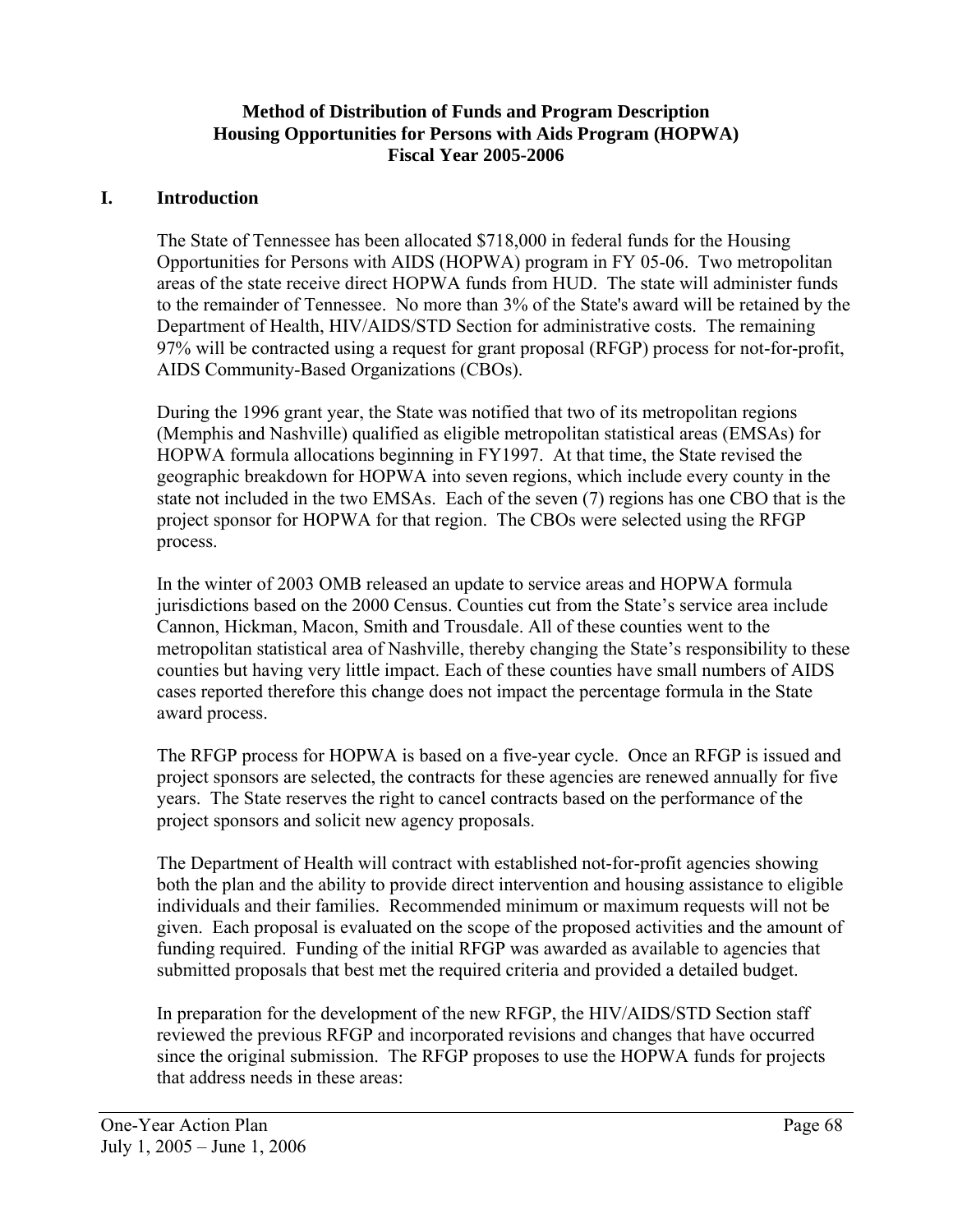- A. Housing information services including, but not limited to, counseling, information, and referral services to help eligible individuals to locate, acquire, finance, and maintain housing. This may also include fair housing counseling for eligible beneficiaries who may encounter discrimination based on race, color, religion, sex, age, national origin, familial status, or disability.
- B. Short-term rent, mortgage, and utility payments to prevent homelessness of the tenant or mortgagor of a dwelling.
- C. Supportive services including, but not limited to, health, mental health, assessment, permanent housing placement, drug and alcohol abuse treatment and counseling, day care, nutritional services, intensive care when required, and assistance in gaining access in local, state, and federal government benefits and services, except that health services may only be provided to individuals with AIDS or related diseases and not to family members of these individuals.

The AIDS Program will issue an RFP for the three named activities; encouraging the maximum use of HOPWA funds for HIV infected individuals and their family members threatened with homelessness. Proposals will be reviewed by a panel of persons with expertise in AIDS health care, housing, and homelessness issues. Evaluators will adhere to all aspects of the federal regulations governing HOPWA. Additional evidence to be considered includes the level of local or regional networking among area HIV service organizations; plans to identify HIV positive persons who are homeless but not part of any HIV support system; plans to serve both rural and urban residents; and the development of emergency housing plans for HIV positive persons.

# **II. Program Plan**

# A. Background and Need

Each plan includes a "background and need" section that: (a) identifies the applicant's HIV-specific program to date, concentrating heavily on specific clientrelated service, (b) analyzes the applicant's client caseload, concentrating specifically on data to show the need for HIV housing related services and activities, (c) documents how other HIV specific agencies have been consulted to decide local needs for housing related services, (d) for previous HOPWA grant recipients, a demographic breakdown of HOPWA clients, including the three low income categories, will be detailed.

# B. Program Plan

Based upon the information identified in the "Background and Need" section, each proposal provides a "program plan" that identifies each activity selected for inclusion in the proposal and an estimate of the number of individuals expected to be served. The program plan outlines procedures expected to be initiated within each selected activity: (a) initial client referral; (b) intake and determination of eligibility; (c)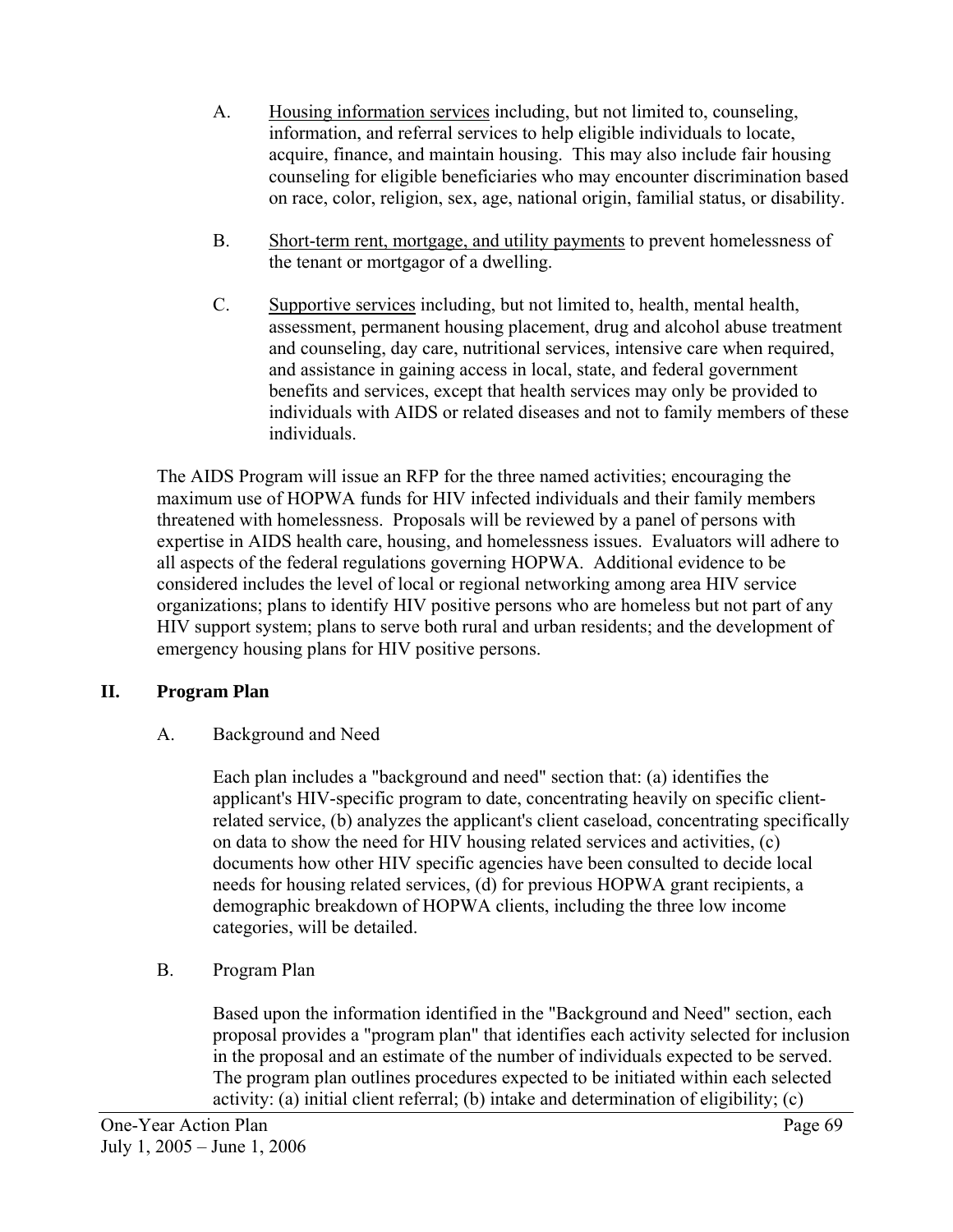provision of services; (d) reviews of client situation for additional needs and/or continuation of assistance and; (e) discharge from the program.

### C. Outreach and Networking

Each plan includes a means through which potentially eligible applicants and recipients are notified of the availability of housing assistance. The plan also addresses individuals in need in the surrounding rural areas, as appropriate, as well as individuals who may be HIV infected and homeless, but not part of any existing HIV support system.

Each applicant includes a local and/or regional networking plan involving agencies that provide HIV related services that will be used for service referrals. Organizations participating in this network included local and regional health department AIDS programs, other HIV-related community-based organizations, alcohol and drug abuse HIV outreach agencies, HIV specific clinics, counseling and testing sites, homeless shelters and soup kitchens, local social service agencies, local Red Cross and Planned Parenthood organizations, and other agencies involved in a specific area.

All plans develop and describe procedures for interagency referral and follow-up documentation to ensure other needed services are discussed and information on application for such services is made available to clients in need.

D. Definition of "Family Member"

HUD defines "family" as a household composed of two or more related persons. The term "family" also includes one or more eligible persons living with another person or persons who are determined to be important to their care or well being, and the surviving member or members of any family described in this definition who are living in a unit, helped under the HOPWA program, with the person with AIDS at the time of his or her death. This definition gives consideration to relationships outside traditional marriage between opposite sexes, but is specific enough to prevent situations where an individual receives housing assistance and subsequently provides a place to live for one or more friends or acquaintances.

E. Geographic Target Area

The geographic target area to be covered under funds awarded is detailed by each applicant. In the event the target area was limited to a metropolitan city, the plan addresses how needs/inquiries from individuals in surrounding rural areas would be handled. All Tennessee counties not served by HOPWA EMSAs will be served by the State HOPWA program in FY 2005-2006.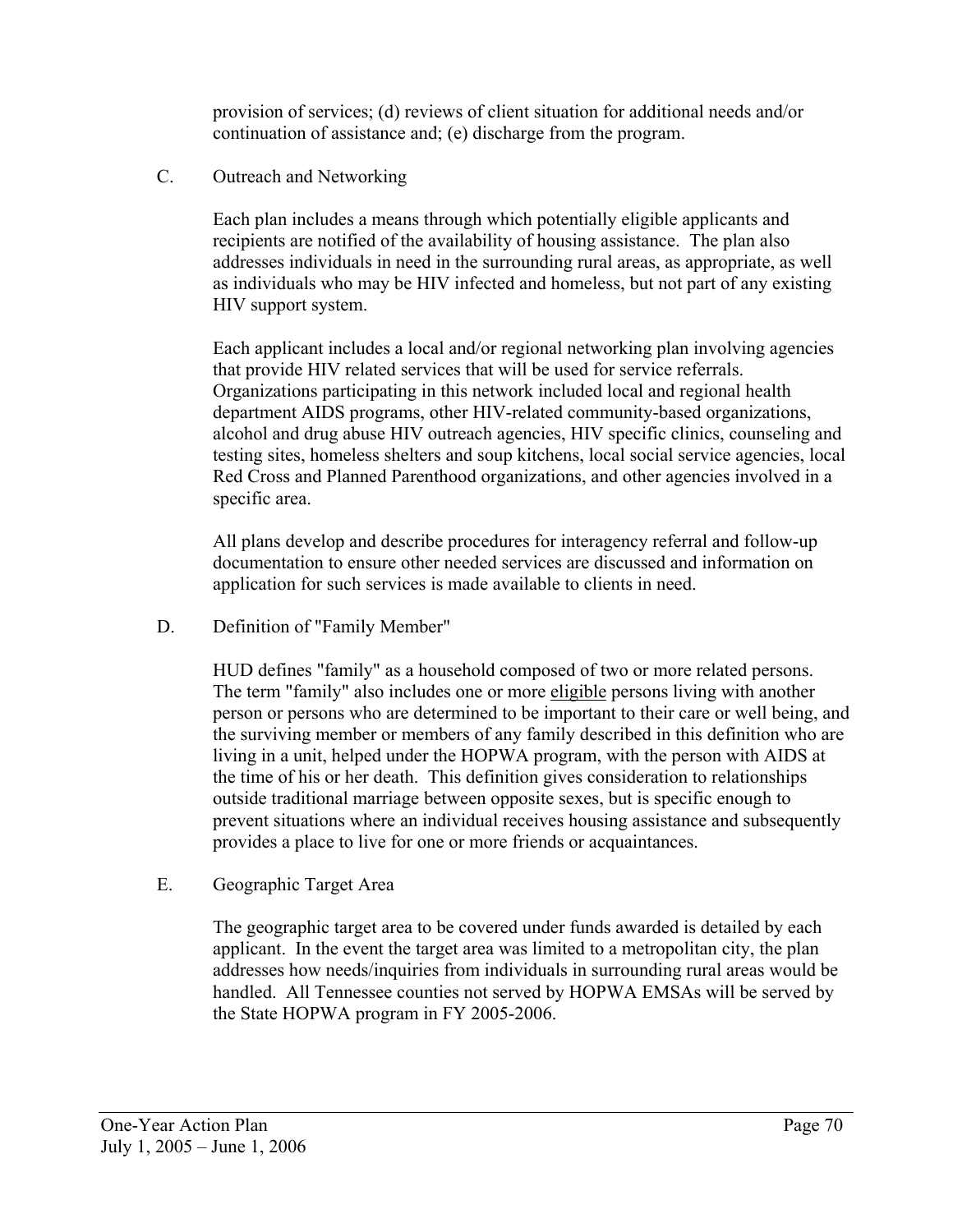#### **HOPWA Methodology for Formula Distribution**

For the HOPWA program, the State is divided into seven regions. Sponsors wishing to receive HOPWA funds may submit applications to the HOPWA program when an RFGP is released. Total funding awards will not exceed the amount available for distribution within the region.

The formula for regional distribution of funds was determined by the ratio of HIV/AIDS cases reported in each region to the total cases reported statewide. Prior to regional distribution, \$25,000 is set aside to assist sponsors in the Upper Cumberland and South Central regions in the provision of a full time case manager in each of these two extreme rural regions, previously without case management. Although each of these two regions contains less than 10% of Tennessee's HIV/AIDS population, access to benefits must be available in over 10 extremely rural counties in each region. The remaining funds were then distributed for housing and support services in accordance with the funding formula. Total funding awards will not exceed the amount available for distribution within the region. Funding is distributed as follows:

| Access to Benefits Extreme Rural      |        | \$25,000  |
|---------------------------------------|--------|-----------|
| <b>Upper Cumberland/South Central</b> |        |           |
| Regional Distribution:                |        |           |
| <b>East Tennessee</b>                 | 30%    | \$201,400 |
| <b>Northeast Tennessee</b>            | $11\%$ | \$73,900  |
| <b>Upper Cumberland</b>               | 6%     | \$40,300  |
| Mid Cumberland                        | $4\%$  | \$26,900  |
| (Houston, Humphreys,                  |        |           |
| Montgomery, Stewart Counties)         |        |           |
| <b>South Central Tennessee</b>        | $7\%$  | \$47,000  |
| <b>Southeast Tennessee</b>            | 26%    | \$174,600 |
| West Tennessee                        | 16%    | \$107,400 |
| <b>Total Regional Distribution</b>    | 100%   | \$696,500 |
|                                       |        |           |
|                                       |        |           |
|                                       |        |           |
| Grantee Administration                |        | \$21,500  |
|                                       |        |           |
| <b>TOTAL</b>                          |        | \$718,000 |

Percentages of incidence have changed slightly due to the movement of service areas and jurisdictions based on the OMB designations and changing disease incidence by region. The new RFGP has been revised to reflect these changes in percentage. Adjustments in the contract amounts will be made each year to reflect changes in the percentage of AIDS cases in each region.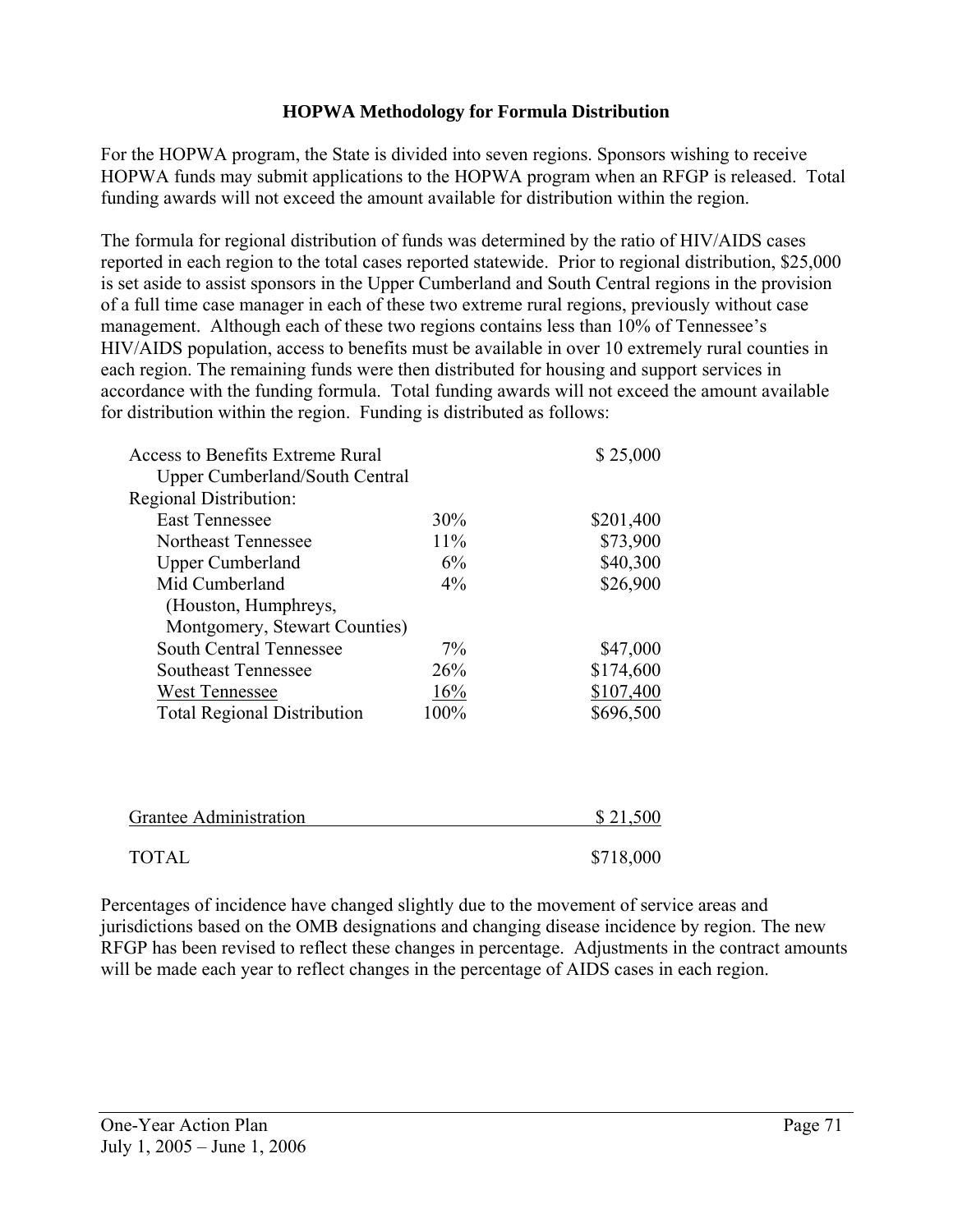## **Method of Distribution of Funds Other Federal and Non-Federal Resources**

# **HUD Section 8 Tenant-Based and Project-Based Rental Assistance Program**

While several agencies throughout the State administer the Section 8 Tenant Based program, the THDA program is authorized to operate in all counties, and is administered through nine Field Offices located in Cookeville, Covington, Erin, Knoxville, Lewisburg, Milan, Nashville, Selmer, and Tullahoma. Each Field Office serves area counties, maintains a waiting list of potential recipients, and receives an allocation of vouchers based on the area served. Issuing of Section 8 vouchers is a continual process and occurs throughout the year.

Since 2000, the THDA Contract Administration division has had the responsibility for administration of Section 8 Project Based contracts throughout the state. As of the end of calendar year 2004, the Division has 394 contracts representing 29,213 units, and monthly Housing Assistance Payments (HAP) averaged approximately \$9.0 million per month. The Division expects the number of contracts, number of units, and amount of HAPs per month to be the similar for calendar year 2005.

# **Low Income Housing Tax Credit Program**

As tax credit authority is made available to the State from the Internal Revenue Service, tax credits are offered on a competitive basis to eligible applicants throughout the State. THDA administers this program and offers one or more application cycles based on level of tax credit authority, demand, and quality of applications submitted. Ten percent of the total state authority is reserved for qualified nonprofit applicants. Scoring criteria for tax credit applications gives preference to developments that:

- $\bullet$  have marketing plans, lease-up plans, or operating policies and procedures which will give a priority to persons on current Public Housing waiting lists or to persons with Section 8 Housing Choice Vouchers in counties with high Section 8 voucher turnover;
- ♦ plan to develop housing designed for large families, elderly, persons with disabilities, or single-room occupancy;
- ♦ include extended use restrictions for low income occupancy beyond 15 years; or
- $\bullet$  elect to set aside a minimum of 20% of the units for households with income no higher than 50% of area median income.

# **THDA Homeownership Program**

Through the issuance of tax exempt mortgage revenue bonds, THDA makes homeownership funds available for first-time, low- and moderate-income homebuyers. THDA does not serve as a direct lender, but works with approximately 130 originating agents throughout the state. The originating agents prepare and package the application along with other required documentation. The package is then sent to THDA for underwriting. THDA then issues a commitment of funding, usually within one to two weeks, to the originating agent, and the loan goes to closing. Each time a bond issue occurs, the agency notifies originating agents as well as Realtors.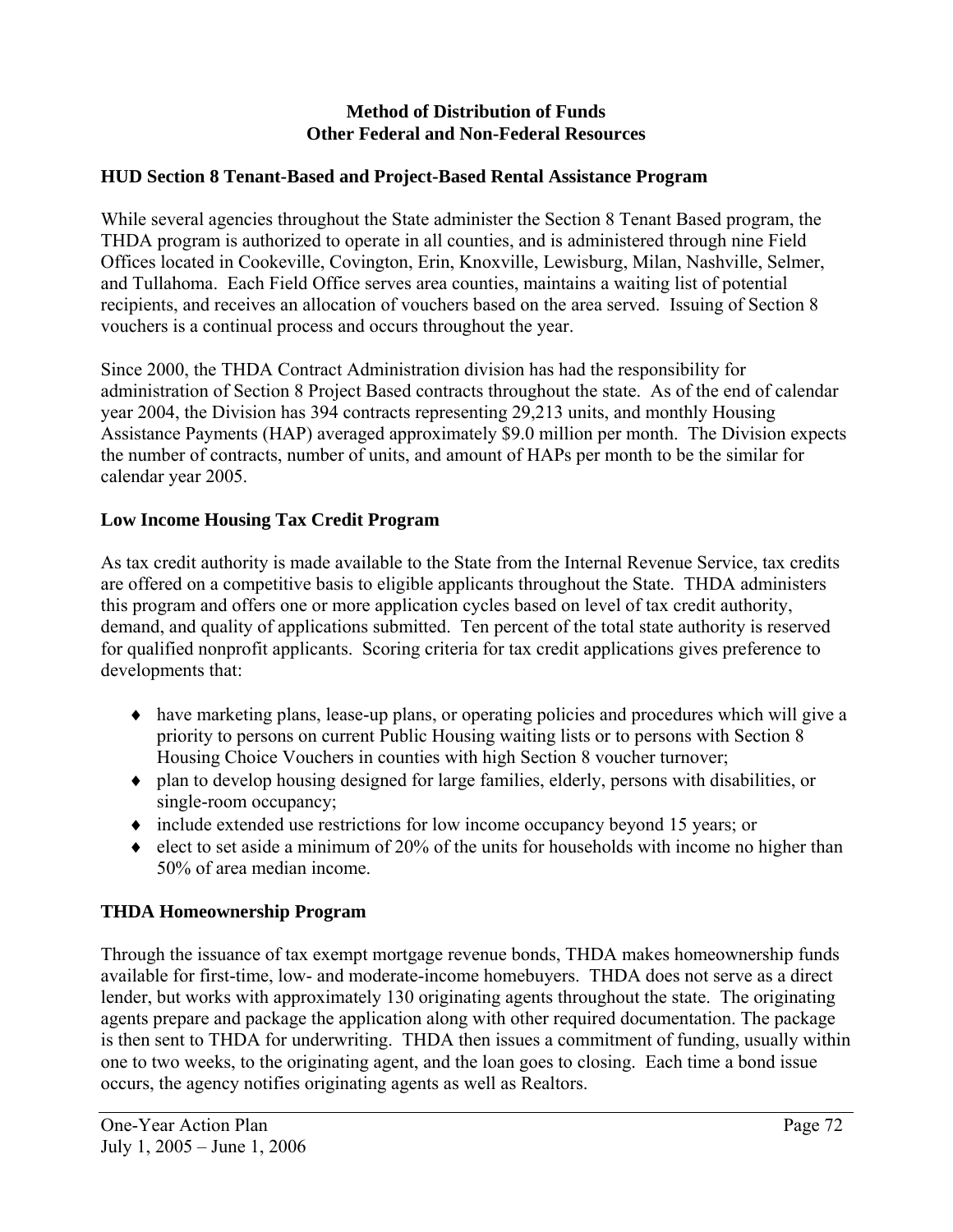At present, the agency has three Homeownership programs. Income limits and acquisition limits apply to each. In the Great Rate program, income limits vary by county and by household size. The lowest household income rates, which occurs in the rural non-metro counties, are \$50,300 for a household of one or two persons and \$57,800 for a household of three or more persons. The highest household income rates occur in Nashville MSA counties and are \$61,500 for households of one or two persons, and \$70,800 for households of three or more persons. Acquisition cost limits are \$172,632 for all counties except those in the Nashville MSA, where the limit is \$226,100. Income and acquisition cost limits are subject to change.

Great Start offers a 4% down payment and closing cost assistance to qualified buyers. To help the new home buyer avoid delinquent payments or foreclosure, homebuyer education or counseling is required. The income and acquisition cost limits of the Great Rate program apply to Great Start program also.

The New Start 0% Mortgage Loan Program is designed to promote the construction of new homes for very low-income Tennesseans. The New Start 0% Mortgage Loan Program is delivered through non-profit organizations with established programs for the construction of single family housing for low and very low income households. The non-profit is responsible for selecting the homebuyer, determining eligibility, constructing the home, providing homebuyer education, originating the New Start 0% Mortgage Loan, and servicing the New Start 0% Mortgage Loan. The income limit for New Start is \$25,350 and the maximum loan amount is \$60,000.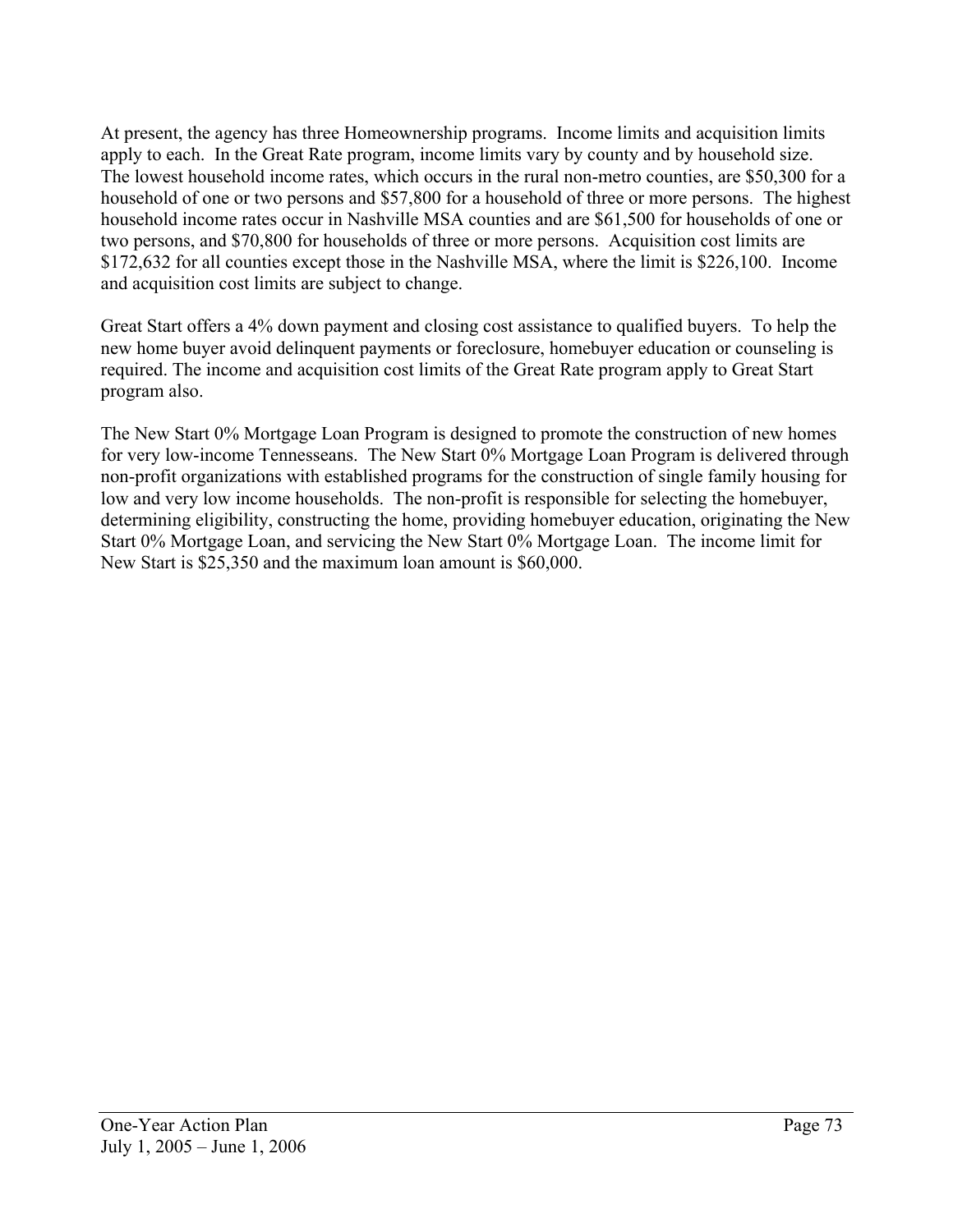# **Method of Distribution**

| <b>CDBG</b>                       |                |              |
|-----------------------------------|----------------|--------------|
|                                   |                |              |
|                                   | Min Amt.       | Max Amt.     |
| Competitive                       | 30,490,661     | 30,490,661   |
| Formula                           | 0              | O            |
| Retained for State Project        | 0              | 0            |
| Non-Competitive                   | 1,000,000      | 1,000,000    |
| State Administration of Program   | 695,738        | 695,738      |
| <b>Total</b>                      | \$32,186,399   | \$32,186,399 |
|                                   |                |              |
| <b>ESG</b>                        |                |              |
|                                   | Min Amt.       | Max Amt.     |
| Competitive                       | 899,334        | 899,334      |
| Formula                           | 343,000        | 343,000      |
| Retained for State Project        | $\overline{0}$ | $\theta$     |
| Non-Competitive                   | 100,000        | 100,000      |
| State Administration of Program   | 70,649         | 70,649       |
|                                   |                |              |
| <b>Total</b>                      | \$1,412,983    | \$1,412,983  |
| <b>HOME</b>                       |                |              |
|                                   | Min Amt.       | Max Amt.     |
| Competitive                       | 16,500,036     | 16,500,036   |
| Formula                           | 0              | O            |
| <b>Retained for State Project</b> | 0              |              |
| Non-Competitive ADDI              | 469,604        | 469,604      |
| State Administration of Program   | 510,310        | 510,310      |
|                                   |                |              |
| <b>Total</b>                      | \$17,479,950   | \$17,479,950 |
| <b>HOPWA</b>                      |                |              |
|                                   | Min Amt.       | Max Amt.     |
| Competitive                       |                |              |
| Formula                           | 696,500        | 696,500      |
| Retained for State Project        | 0              | $\theta$     |
| Non-Competitive                   | 0              |              |
| State Administration of Program   | 21,500         | 21,500       |
|                                   |                |              |
| <b>Total</b>                      | \$718,000      | \$718,000    |

One-Year Action Plan Page 74 July 1, 2005 – June 1, 2006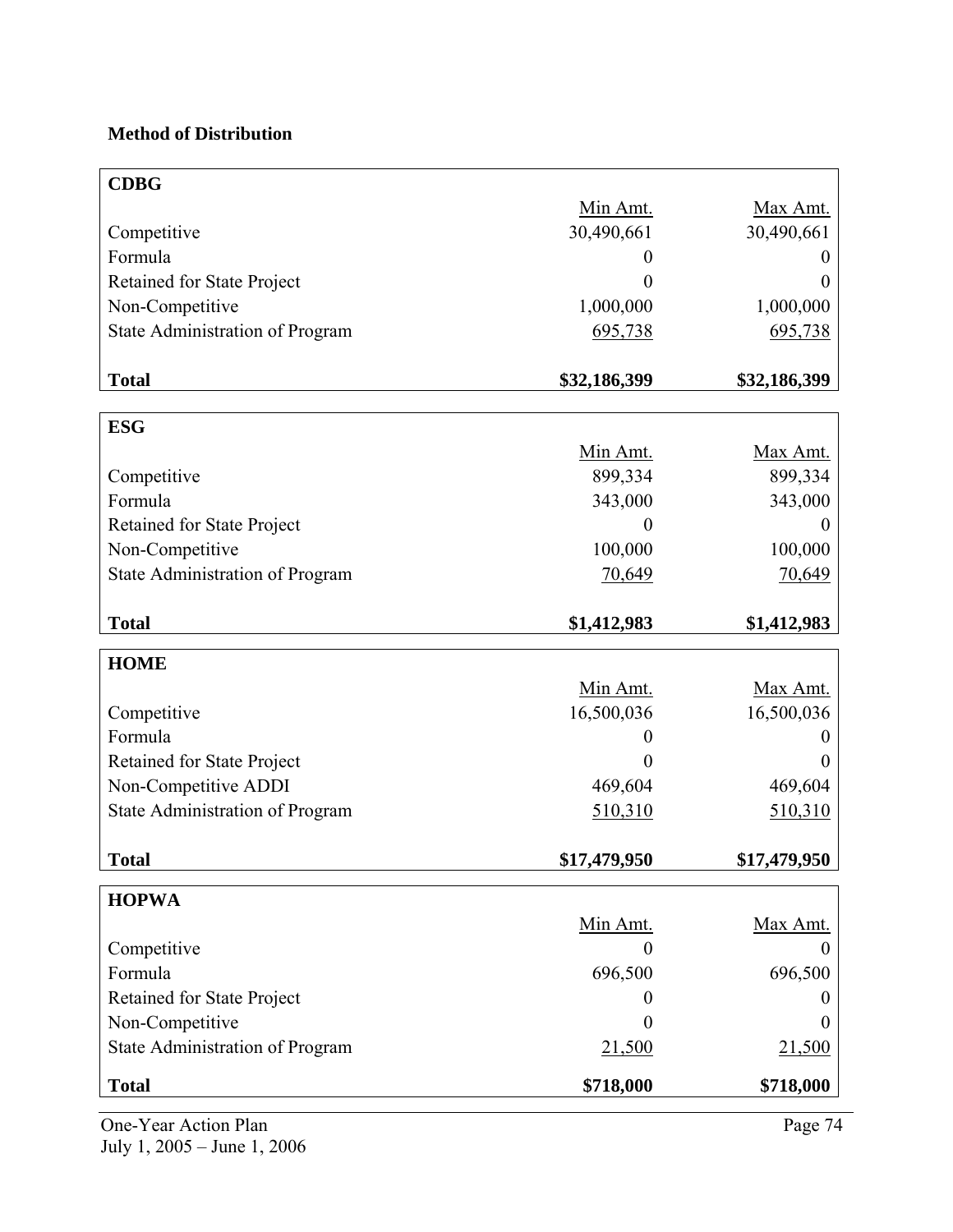# **HOW THE PROPOSED DISTRIBUTION OF FUNDS WILL ADDRESS THE PRIORITY NEEDS AND SPECIFIC OBJECTIVES DESCRIBED IN THE CONSOLIDATED PLAN**

The Consolidated Plan established the following Priorities:

#### **Housing**

#### **Increase the Amount of Affordable Housing and Preserve the Affordable Housing Stock.**

#### Action Steps

- ♦ Preserve affordable housing stock through housing rehabilitation targeted toward low- very lowand moderate-income populations in the state.
- ♦ Encourage the production of multifamily housing to serve low-income individuals in the state.
- ♦ Target funds toward housing for elderly in the state with emphasis on handicapped accessibility.
- ♦ Encourage the preservation of 2-3 bedroom affordable housing for low-income families in the state.
- ♦ Increase/Maintain the number of housing facilities in the state for homeless individuals.
- ♦ Increase the homeownership rates, especially among lower income and minority households,

#### **Non-Housing Community Development Needs**

#### **Provide for the viability of communities through insuring infrastructure, community livability, health and safety, and economic development.**

Action Steps

- ♦ Provide for the safety and well-being of low- and moderate-income families in the state by improving the quality and quantity of water in areas which do not have safe, reliable water sources.owater and sewer-related services to under served areas of the state
- ♦ Provide safe, reliable wastwater services to low- and moderate-income families in underserved areas of the state.
- ♦ Provide economic development opportunities through infrastructure development, industrial buildings and equipment.
- ♦ Provide economic development opportunities through the financing of infrastructure development, manufacturing facilities, and equipment, that support job creation for low and moderate income people.
- ♦ General enhancement of quality of life in low- and moderate-income neighborhoods throughout the state.

#### **Provide for the housing and supportive services needs of homeless individuals and other special needs populations.**

#### Action Steps

- ♦ Support the acquisition or rehabilitation of facilities to house homeless persons.
- ♦ Provide funds to assist persons at risk for homelessness.
- ♦ Encourage the development of resource directories to assist homeless persons.
- ♦ Increase the amount of services provided to mentally ill homeless.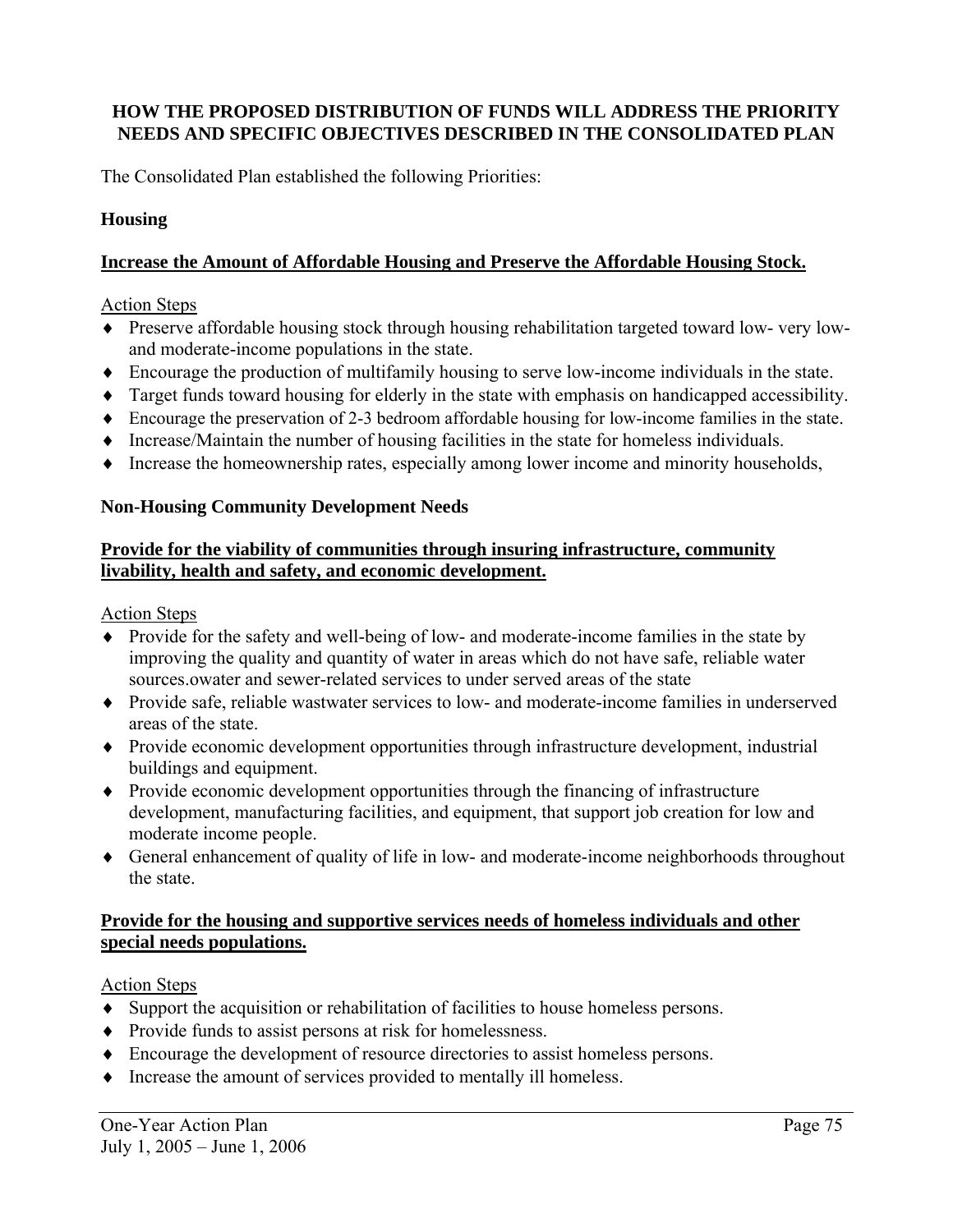- ♦ Encourage programs to support children in homeless facilities to receive preventive and emergency medical care as well as other developmental or cognitive services.
- ♦ Provide supportive services and housing-related services for persons diagnosed with HIV/AIDS.

# **Affirmatively further fair housing and assure access to business opportunities in the state for women and minority owned business .**

Action Steps

- ♦ Convene fair housing workshops in the state for local governments, grantees, housing providers, advocates, and citizens
- ♦ Provide public service announcements to the media throughout the state informing citizens of their housing rights
- ♦ Encourage reporting of fair housing violations by making citizens aware of their rights and providing information on access to fair housing advocates and organizations in the state

This One-Year Action Plan includes a Listing of Proposed Projects at the end of this section that details each funding category within each of the four HUD programs. By regulation, the State is not required to establish quantitative goals for these projects.

The funding categories shown in the Listing of Proposed Projects are very general but encompass all of the Priorities listed by the state. CDBG will be used to fund Acquisition, Public Facilities, Clearance and Demolition, Relocation, Housing Rehabilitation, and Economic Development. HOME funds will be used to fund Acquisition, New Construction, and Housing Rehabilitation. HOME American Dream Downpayment Initiative (ADDI) funds are used to assist first time homebuyers purchase a home. HOPWA funds will be used to fund Operating Costs of programs for persons with AIDS, and ESG funds will be used to fund Homeless Facilities and Operating Costs of Homeless programs. Other federal and non-federal funding sources also add to the accomplishment of the goals.

CDBG and HOME Program funds will be used to provide housing rehabilitation in 2005-2006 by preserving the affordable housing stock and revitalizing deteriorated neighborhoods. CDBG funds will be used for Public Facilities projects by providing water and sewer services to low-income areas, thereby improving the safety and livability of neighborhoods and communities. Economic Development activities will be funded with CDBG to increase access to capital for economic development activities, and to increase the accessibility to jobs.

HOME funds will be used for new construction of both single-family units and multifamily units. Tax credits will be used for other projects that incorporate other federal, local, and private funding sources outside of those administered by the State. The program will address the issue of providing multifamily affordable housing, preserving the affordable housing stock, increasing the supply of supportive housing for persons with special needs, and revitalizing deteriorating neighborhoods and communities.

The HOPWA and ESG programs will fund services for AIDS patients, homeless persons, and persons at risk of becoming homeless. HOPWA provides numerous housing services including counseling, information and referral, resource identification, short terms rent, mortgage, and utility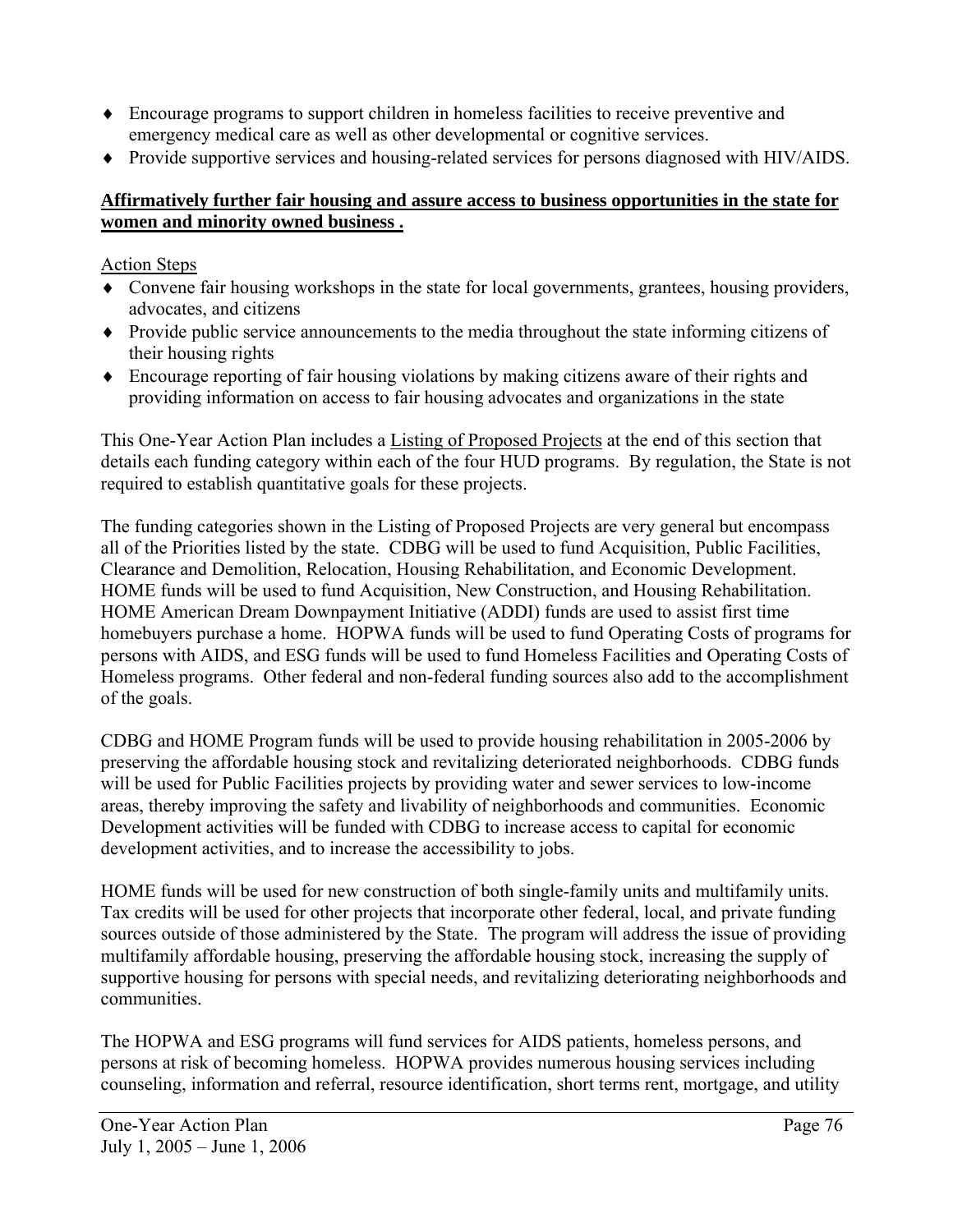payments, and supportive services relating to health, mental health, permanent housing placement, drug and alcohol abuse treatment and counseling, day care, nutritional services, and assistance in accessing other benefits and services. ESG will fund renovations or expansions of homeless facilities, as well as services relating to homelessness. These activities address priorities related to decent housing and a suitable living environment, helping homeless persons and persons at risk of becoming homeless to obtain appropriate housing, and increasing the supply of supportive housing for persons with special needs.

The Section 8 program provides rental assistance and incorporates the Family Self-Sufficiency program into its operations. Family Self-Sufficiency provides for a five-year plan for Section 8 tenants that helps direct them to the skills, services, and jobs they need to eventually reduce or eliminate the need for public assistance. The Section 8 to Homeownership program allows eligible voucher participants to utilized the voucher to pay a portion of their mortgage.

The THDA Homeownership program provides low interest loans to low- and moderate-income borrowers. This activity increases the availability of affordable housing and makes mortgage financing available at reasonable rates.

The THDA Homebuyer Education Initiative (HBEI) provides training into areas of the state where homebuyer educational resources are limited or non-existent. THDA has provided Train the Trainer sessions and serves as a clearinghouse for homebuyer education resources and information. THDA has added a mentoring program to the HBEI designed to provide HBEI providers an opportunity to received direct training and technical assistance on homebuyer education program marketing, implementation and sustaining program viability. The program brings together successful providers directly with those providers who are either initially starting or require additional technical assistance.

The Governor's Interagency Council on Homelessness, created by Executive Order in December 2004, brings together a number of state agencies including THDA, the Departments of Human Services, Health, Mental Health, and other state agencies dealing with children, corrections, education, persons with disabilities, mental health, veterans affairs, to "develop a long term plan to effectively address the homelessness challenge in Tennessee." The first report to the Governor will be made by the end of May 2005.

The Tennessee Reentry Collaborative (TREC) was created in the fall of 2004 to provide a continuum of services for all offenders reentering society. Lead by the Tennessee Department of Corrections and the Tennessee Board of Probation and Parole, the collaborative includes state agencies involved in housing, mental health, human services, veterans affairs, education, finance, workforce development, safety. Three non-profit, community based organizations are also involved. The collaborative intends to enhance public safety through improving the successful transition of offenders from prison to community and family through a collaborative effort of state agencies, community resources and the offender.

The Wealth Building Task Force of the Tennessee Legislative Black Caucus has a primary goal of increasing minority homeownership. THDA participates in this initiative.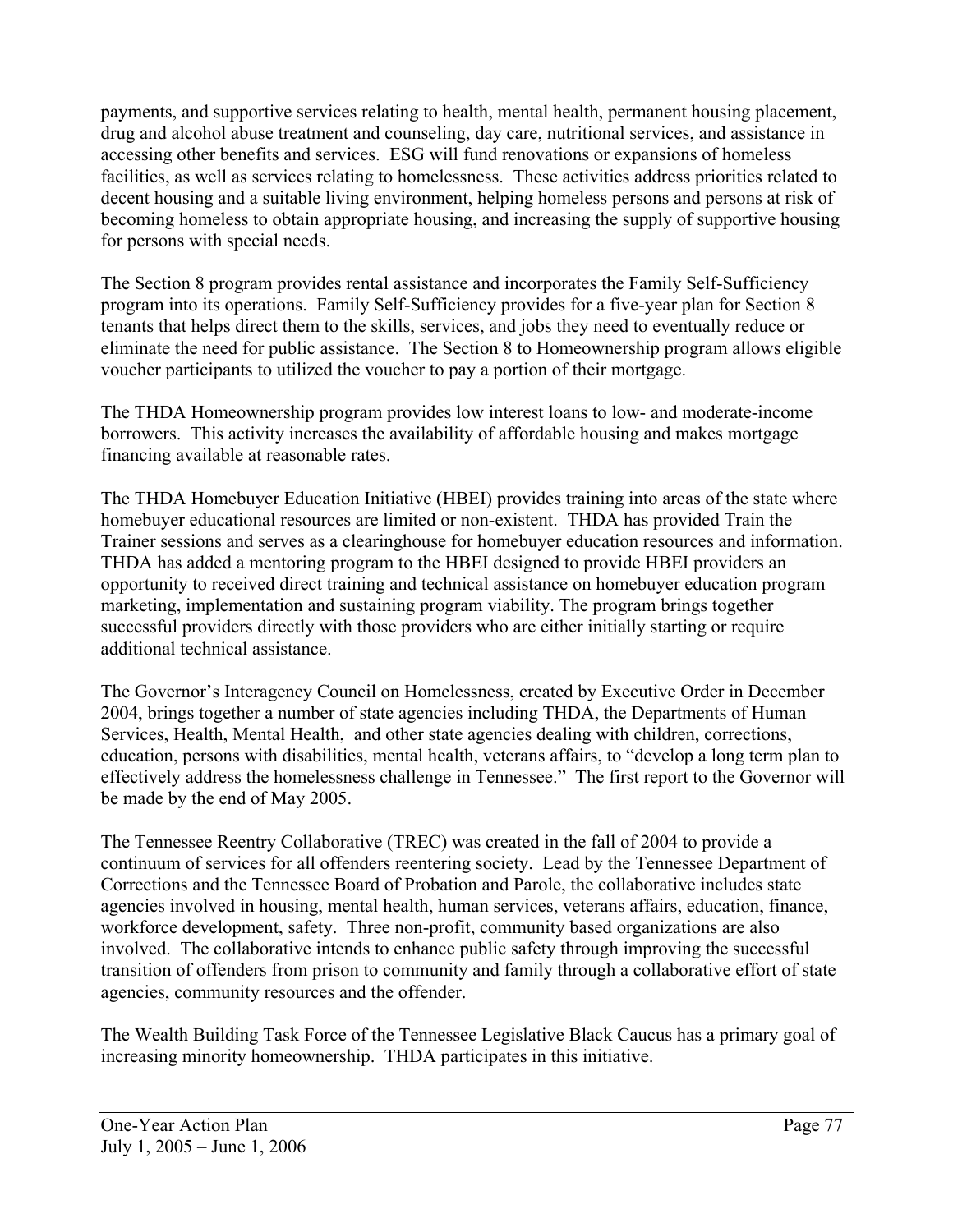## **GEOGRAPHIC DISTRIBUTION**

The programs described in this One-Year Action Plan reach all areas of the State of Tennessee, and specific targeting of HUD funds is to non-entitlement areas. There are, however, some exceptions to statewide distribution. Each program's geographic distribution is explained below:

## **CDBG**

The State CDBG program is competitive for all city and county governments in Tennessee except for those CDBG entitlement cities which receive funding from HUD. Local governments excluded from the state-administered CDBG program include: the cities of Bristol, Chattanooga, Clarksville, Cleveland, Jackson, Johnson City, Kingsport, Knoxville, Memphis, Morristown, Murfreesboro, Oak Ridge, the Metropolitan Government of Nashville-Davidson County, and the counties of Knox and Shelby.

#### **ESG**

The State ESG program makes funds available on a formula basis to seven CDBG entitlement cities that do not receive ESG funding directly from HUD. The remaining State ESG funds are made available to all non-entitlement local governments and eligible nonprofits on a competitive basis. The State will use the unmatched portion of ESG funds for Prevention activities.

## **HOME**

The State HOME program is competitive within certain categories. As explained in the method of distribution narrative, HOME funds are made available for competition as follows: 15% to CHDO Set-aside, 10% to Special Needs set-aside, and 65% allocated regionally based upon the percentage of low-income households in the non-entitlement areas. Any funds allocated to a specific region and not fully utilized may be reallocated within that grand division, and un-funded applicants from the other two regions may compete for the remaining funds in that grand division. ADDI funds will be awarded across the state to eligible applicants with consideration to Section 8 to Homeownership participants, Special Needs clients, and minorities.

#### **HOPWA**

The State HOPWA program allocates funds by region in the state. Providers may apply for those regional funds as part of a competitive application process. The regions cover all counties in the State not covered by the HOPWA entitlements.

#### **OTHER PROGRAMS**

The remaining programs, including Section 8, Homeownership, and LIHTC, are all available statewide.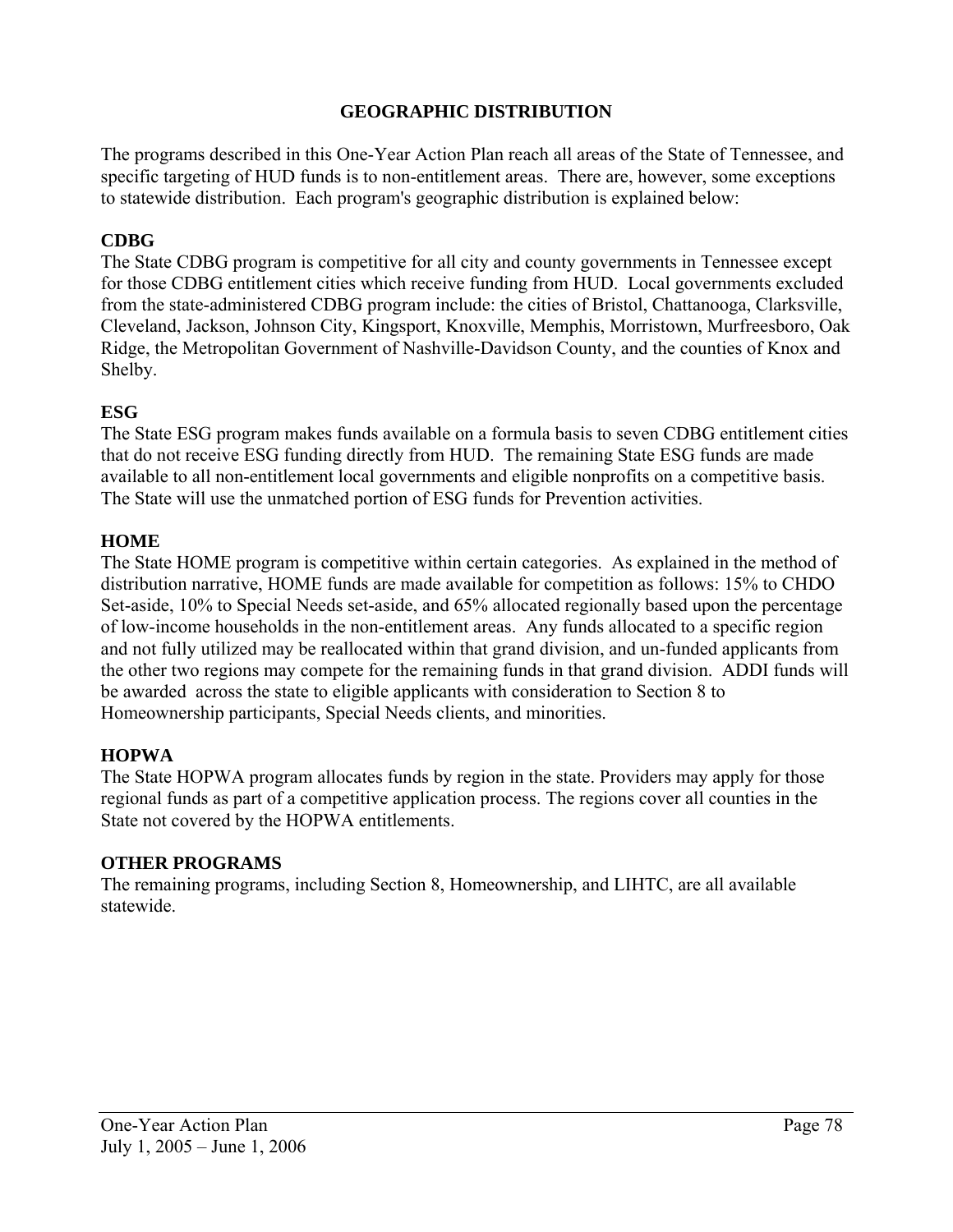# **HOMELESS AND OTHER SPECIAL NEEDS ACTIVITIES**

There are several activities mentioned in the previous section which address homeless and other special needs activities. The ESG program will provide funds to local governments and nonprofits to renovate, expand, or convert structures for use as homeless shelters. In most cases, these shelters serve as transitional housing for homeless individuals and families due to the services that are also provided. The services offered also help homeless persons make the transition to independent living.

HOPWA is a homeless prevention program for low income individuals who are HIV positive or have AIDS, and their families, through assistance with rent, mortgage, and utility payments. In addition, the HOPWA program addresses the special needs of persons who are not homeless by providing counseling and supportive services including health, mental health, drug and alcohol abuse counseling and treatment, day care, nutritional services, intensive care, and assistance in gaining access to other local, state, and federal benefits and services. HOPWA also provides assistance with permanent housing placement.

THDA recognizes special needs populations through the HOME program. Ten percent of the total allocation will be reserved for eligible Applicants proposing special need projects. These projects include, but are not limited to, housing designed for persons with an unusual need due to a condition that can either be permanent or temporary. Permanent conditions may include a physical, emotional or mental impairment that substantially limits one or more major life activities, such as walking, caring for oneself, learning or working. Temporary conditions may include homelessness, recovering from addiction or alcoholism, battered spouses, or teens referred by the court.

#### **OTHER ACTIONS**

#### **Lead Based Paint**

The State of Tennessee addresses hazards of lead based paint in the state through the following programs/initiatives:

The Tennessee Department of Health, Childhood Lead Poisoning Prevention Program, provides lead poisoning facts such as lead sources and prevention tips for parents and health care professional. The Prevention Programs requires TennCare, the state health system for uninsured persons, to test children enrolled in the program. The department links with the Tennessee Department of Environment and Conservation's information on lead assessment and abatement programs.

In May 1999, by state legislation, the Tennessee Department of Environment and Conservation (TDEC) was given the necessary authority to have lead-based paint training in the state. The legislation also gave TDEC the authority to monitor lead abatement in the state to assure that contractors and owners of units comply with applicable laws. The division of solid waste management of TDEC received authorization from the Environmental Protection Agency (EPA) on January 17,2001, to administer the program in the state. The state has established guidelines for training of lead-abatement contractors and their workers in the state.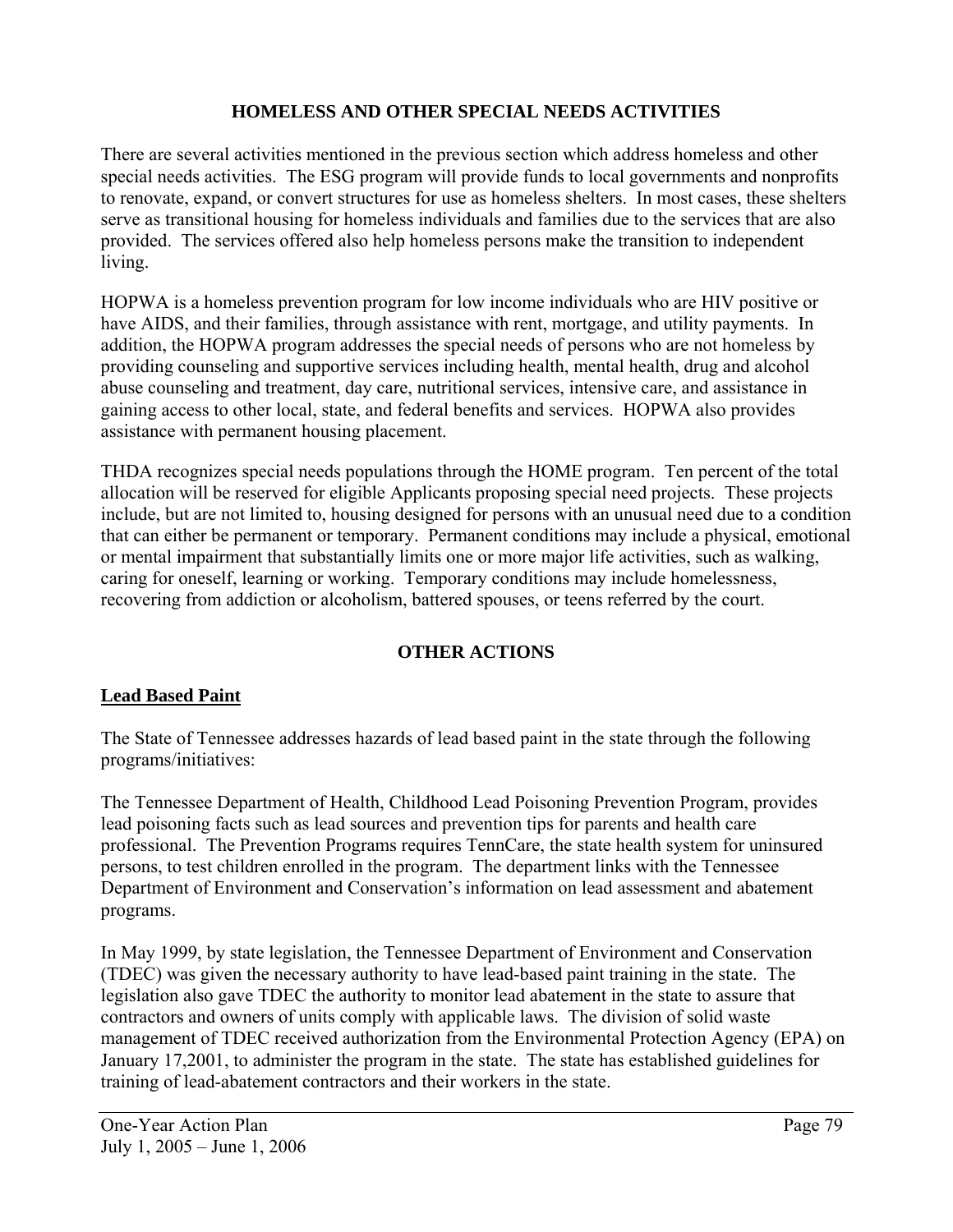Lead-based paint policies are also in effect for the CDBG and HOME programs in the state. Specifically, grantees must give participants notice of possible lead hazards within the unit when the house is pre-1978, informing them of possible lead dangers.

For families with children under age seven, grantees must inspect units that might have lead contamination and provide the necessary abatement or encapsulation activities. Families must be given a federally approved pamphlet on lead poisoning prevention.

# **Low Income Housing Tax Credits**

The Low-Income Housing Tax Credit (LIHTC) program is administered by THDA. The tax credits are allocated through an application cycle that includes a selection process, determination of credit amounts, reservations, and carry-over allocation. Ten percent of the total state authority is reserved for qualified not-for-profit applicants. The goal of the allocation strategy is to utilize the tax credits allocated to Tennessee to the fullest extent possible to create, maintain, and preserve affordable rental housing for low-income households.

The specific strategy for coordinating the LIHTC program with the development of housing affordable to low-and moderate-income families consists of the following:

- 1. Develop rental units affordable to households with as low an income as possible and for the longest time period possible.
- 2. Encourage the construction or rehabilitation of rental units in the areas of Tennessee with the greatest need for affordable housing.
- 3. Encourage the development of appropriate housing units for persons with special needs, including the elderly and persons who are homeless or have disabilities.
- 4. Discourage allocation of tax credits to developments for which tax credits are not necessary to create, improve or preserve rental housing for low-income persons.
- 5. Allocate only the minimum amount of tax credits necessary to make a development financially feasible and to ensure its viability as a qualified low –income development throughout the credit period.
- 6. Encourage non-profit entities to develop rental housing for low-income households.
- 7. Encourage energy efficient construction and rehabilitation.
- 8. Encourage fair distribution of Tax Credits amoung counties and developers or related parties.
- 9. Improve distribution among developments of varying sizes to ensure that developments with a smaller number of housing units receive fair consideration.
- 10. Allocate Tax Credits fairly.

# **Public Housing Resident Initiatives**

The state, through the Section 8 Rental Assistance program, encourages public housing residents to become involved in management and participate in homeownership.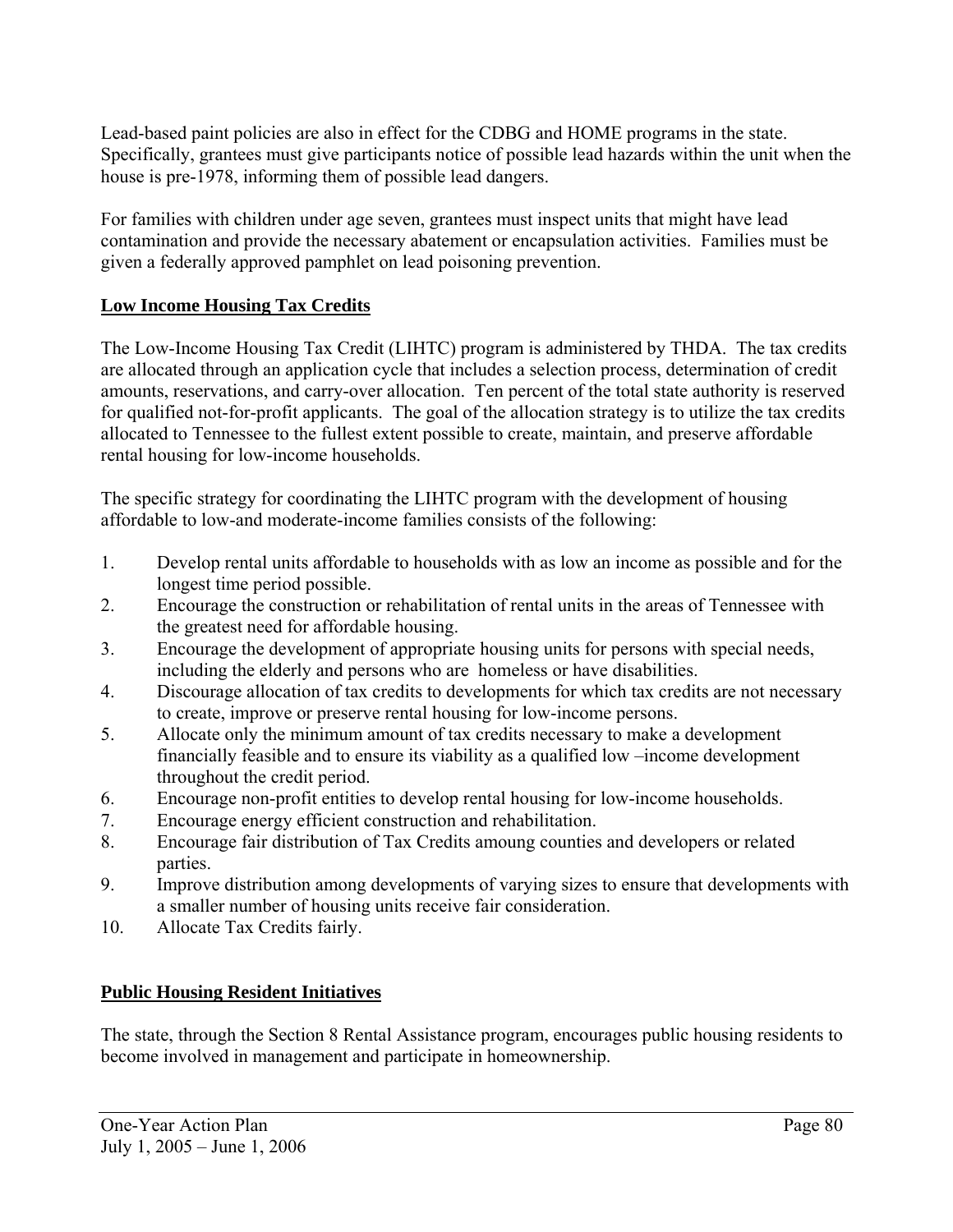The THDA Section 8 to Homeownership Program offers a mortgage subsidy to low income families that are not able to afford a mortgage payment for a home in the area where they reside without some financial assistance. In the Housing Choice Voucher program, families typically pay 30% of their monthly-adjusted income (or the family's Total Tenant Payment) toward homeownership expenses, and THDA pays the difference between the family's Total Tenant Payment and the actual monthly mortgage payment. The mortgage assistance payment must be paid directly to the lender or loan servicing company, and not to the family.

With the passage of the Quality Work Responsibility Act and the requirement of the Public Housing Authorities (PHA) to develop a five-year plan has altered the relationship between the state and the public housing authorities. In some cases, we continue to search for a delicate balance between the priorities and regulations governing public housing and the affordable housing issues facing the state, especially lower income residents of the state.

The state is currently required to sign off on the Public Housing Authority five-year plan and attempts to support PHAs by streamlining the review process. The state also tries to assure that residents have been informed of the impact that such plans have on them. Of special concern are those instances when Public Housing Authorities request to tear down viable public housing units. The state recognizes that in some cases demolition of units is necessary in order to have safe and financially viable public housing. The state, however, does not provide a "rubber stamp" approach to such requests for demolition. In an effort to minimize loss of much needed affordable housing the state has specified guidelines in place for proposals to demolish or reduce public housing units. These guidelines give public housing authorities flexibility to demolish units in extreme circumstances, but also give the state the needed flexibility to request additional information. A determination can then be made by the state regarding whether the specific request is consistent with the Consolidated Plan. A copy of the guidelines for the consistency with the state's plan is located in Appendix 4 of the Plan and on line at www.state.tn.us/thda click on the Research and Planning Section to view the guidelines.

The state supports local PHA initiatives that provide self-sufficiency assistance to residents, encourages literacy, and provides safe places for children of public housing. The state further supports initiatives that serve the elderly and those with disabilities in public housing. The state does not assign priority to these populations over other poor families, rather the local PHAs assess their community needs and assign priorities.

# **Affirmatively Furthering Fair Housing**

As the state enters the new five year Consolidated Plan cycle, an analysis of impediments will be conducted and will be used to help determine actions that can overcome the effects of identified impediments. Actions to be taken are as follows:

- Education about fair housing rights and responsibilities through workshops for local government officials, grantees, housing providers, advocates, and consumers;
- Provide Public Service Announcements to the media throughout the state informing citizens of their housing rights;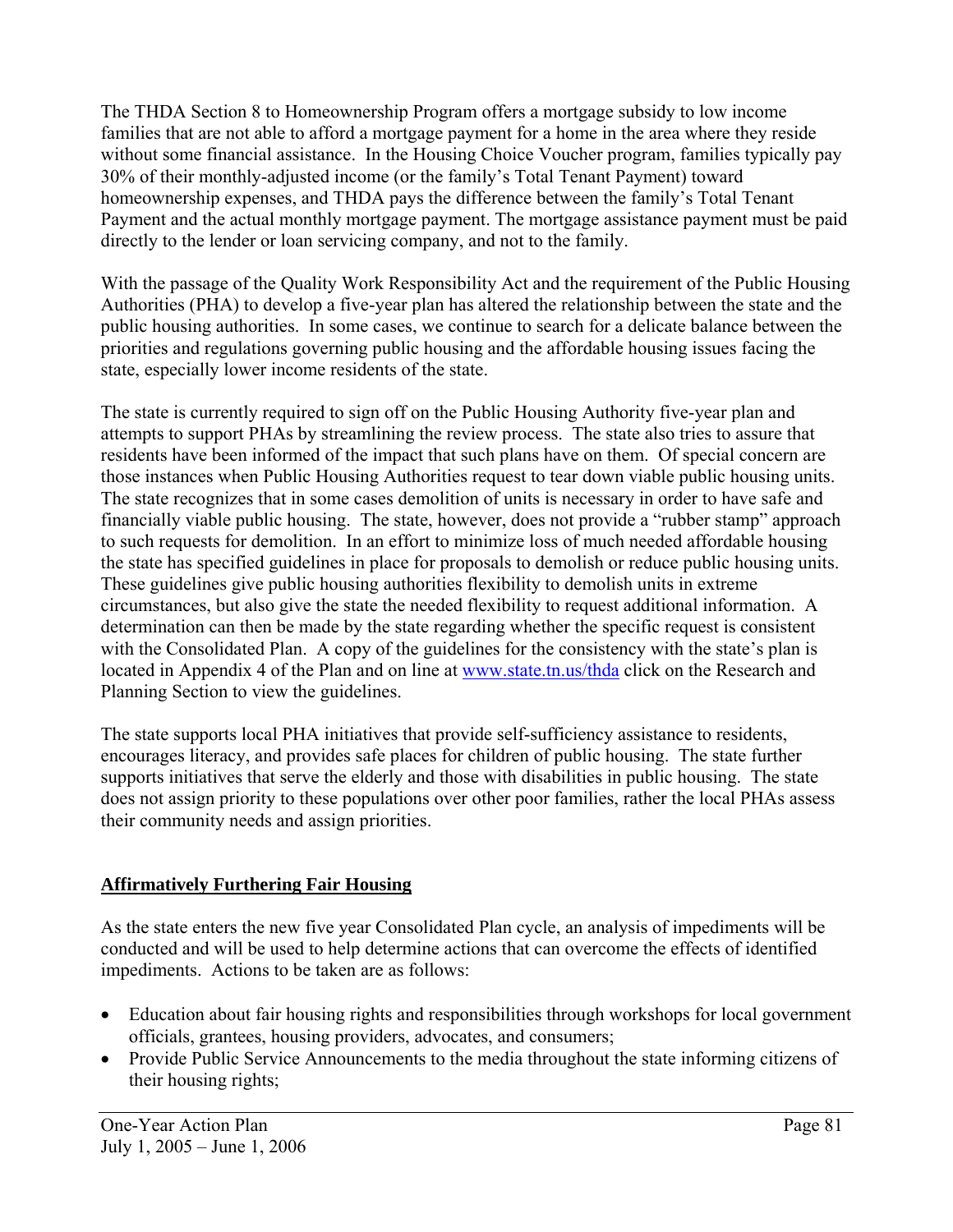• Encourage reporting of fair housing violations by making citizens aware of their rights and providing information on access to fair housing advocates and organizations in the state.

The state will continue to look at additional data to determine possible levels of discrimination using data provided by the Tennessee Human Rights Commission for the periods indicated.

|                               | $03-04$ |
|-------------------------------|---------|
| TN Human Rights Comm.         |         |
| Dual File (HUD and THRC)      |         |
| <b>Total Complaints Filed</b> | 113     |

Filing Summary by Agency

It is a discriminatory practice for any individual or combination of individuals, or their agents, to directly or indirectly deny housing to any person or to discriminate against any person with respect to terms, conditions, or privileges of housing because of race, age, color, religion, sex, handicap, or familial status. The following information reflects housing cases resolved by issue.

#### Housing Cases Resolved By Issue

|                        | $03 - 04$ |
|------------------------|-----------|
| Race                   | 27        |
| Multiple basis         | 32        |
| National Origin        |           |
| <b>Familial Status</b> |           |
| Handicap               | 18        |
| <b>Sex</b>             |           |
| Religion               |           |

#### Summary of Resolutions

| <b>Total Resolutions</b>               | <b>Cases Processed</b> |
|----------------------------------------|------------------------|
|                                        | 2002-2003              |
| Cause Findings                         | h                      |
| No Cause findings                      | 76                     |
| Non Jurisdictional                     |                        |
| Withdrawals                            | 6                      |
| Mutual Agreements                      |                        |
| Administrative Closure                 | 3                      |
| <b>Successful Conciliations</b>        |                        |
| <b>HUD/Justice Dept. Reactivations</b> | 32                     |
| <b>TOTAL</b>                           | 138                    |

In order to continue affirmatively furthering fair housing, the State will continue to work with local governments and will provide and encourage educational activities, especially in schools.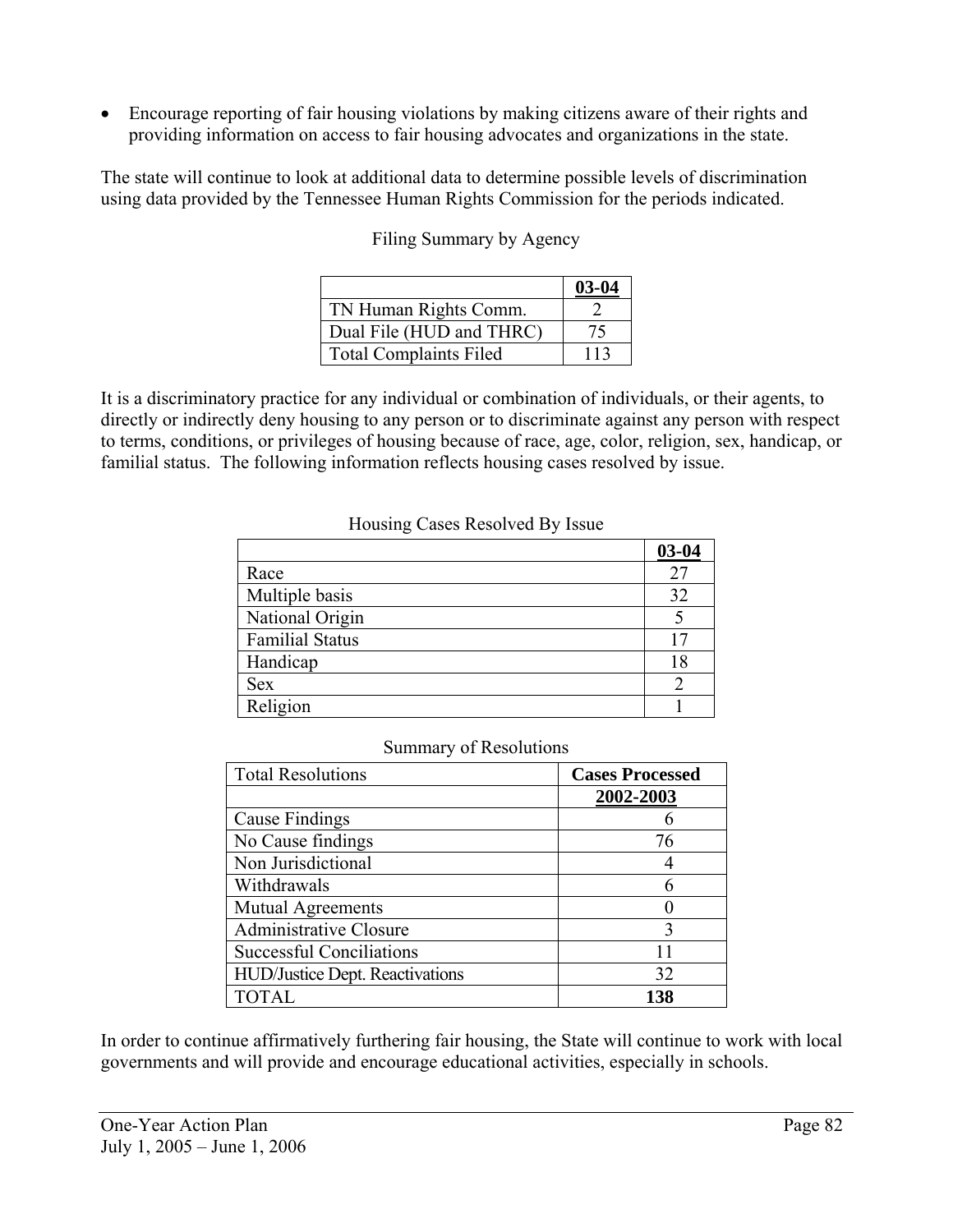Under the HOME program, local governments are required to ensure that its Equal Opportunity and Fair Housing policies are consistent with their own or this Consolidated Plan. The State's site and neighborhood standards for HOME state that housing provided through the HOME program must promote greater choice of housing opportunities and must be in full compliance with the Fair Housing Act.

The HOPWA program includes, as one of its activities, Housing Information Services, which assists HIV/AIDS individuals and their families with counseling, information, and referral services to locate, acquire, finance, and maintain housing. This includes fair housing counseling for beneficiaries who may encounter discrimination based on race, color, religion, sex, age, national origin, familial status or disability.

Representatives of the four HUD funded programs (ESG, HOPWA, CDBG, and HOME) continue to confer regularly to track progress of fair housing initiatives. The agencies will collaborate on designing and conducting workshops and educational opportunities in order to educate and inform both housing providers and consumers. Also continuing will be efforts to advise citizens about their rights, about procedures for reporting fair housing violations, and how to access fair housing advocates and organizations in the state.

# **Barriers to Affordable Housing**

The state addresses affordable housing barriers through the following goals:

- ♦ Increase the amount of affordable housing stock.
- ♦ Rehabilitate the current housing stock to maintain affordable and decrease the number of deteriorated units.
- ♦ Provide infrastructure improvements to encourage the construction of affordable homes and rehab of existing homes.
- ♦ Encourage the preservation of existing affordable housing units.
- ♦ Use housing subsidies to make housing more affordable to low-income families.

# **Anti-Poverty Strategy**

The anti-poverty strategy is designed to examine how both the CDBG and the HOME programs address the needs of individuals in the state with incomes below 30% of the median. While both the HOME program and the CDBG program serve persons up to 80% of the AMI, it is important to note that both programs recognize the special circumstances faced by extremely –low or very-low income individuals and families.

It is imperative that programs in the state pay special attention to the plight of these individuals in the use of funds designed to benefit disadvantaged populations in the state. The state addresses these areas in the following way:

HOME Program: HOME program data for the past five years indicate that 29% of the total households served were below 30% of the median income range, while 40% were in the 30%-50% of median income range. The HOME scoring mechanism awards additional points to applicant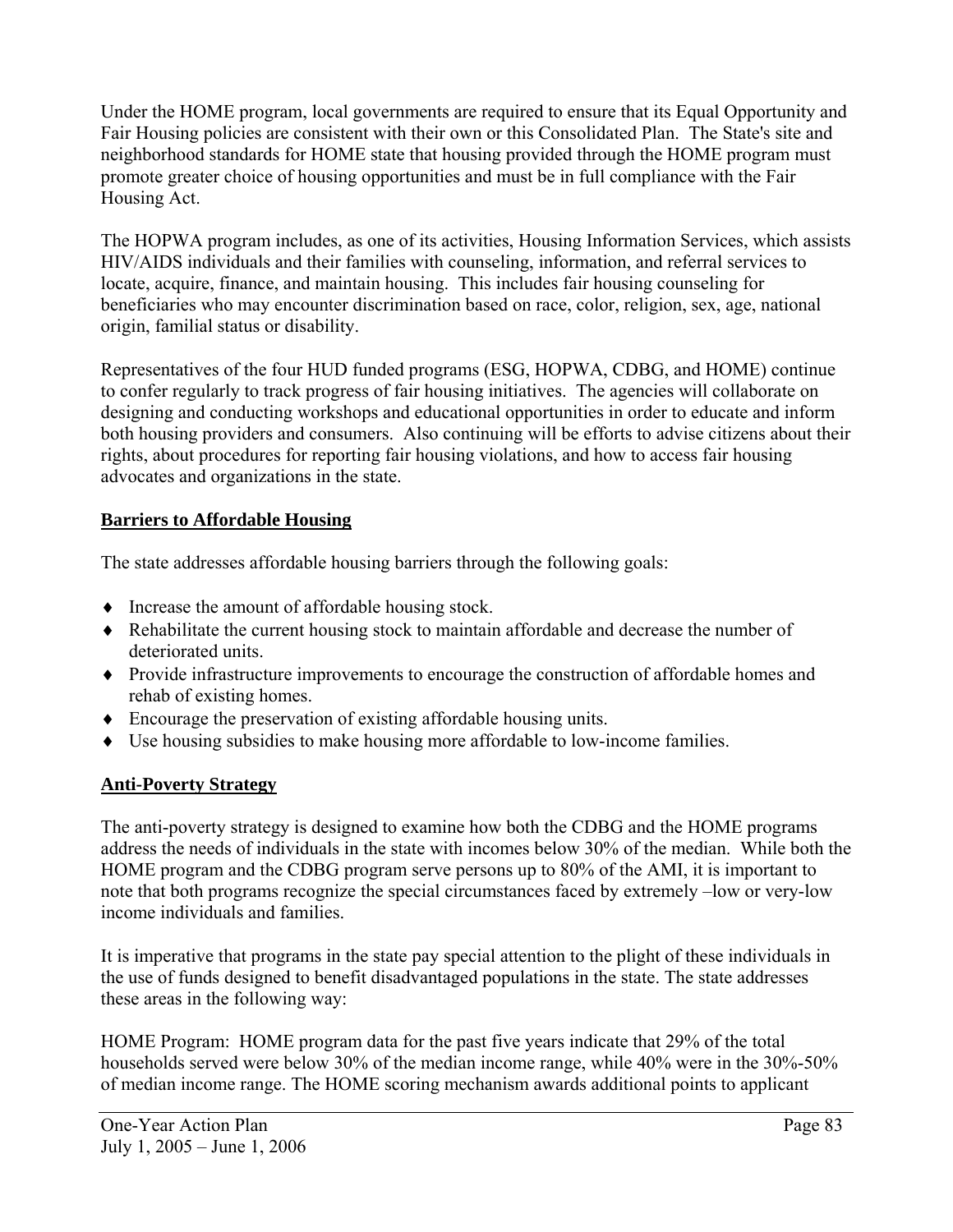communities who serve census tracts that have a higher percentage of persons in poverty. THDA recommends that successful grantees use a formula to assure that those households with the greatest need based on income and family size be served first. To date, grantees in the state continue to use this formula assuring that persons below 30% of the AMI are served first. Additionally, the THDA Board of Directors has expressed concern that extremely low-income persons be served. In addition, as part of the rating system for ranking of qualified applicants,

CDBG: For several years the CDBG program did not separate low-and moderate- income beneficiary data to show participants below 30% of the AMI. That office is now collecting that data on program beneficiaries. Also, as a part of its scoring mechanism for housing rehabilitation, project need points are awarded based on the number of persons with higher poverty levels in the state, specifically persons 62 years of age or above, and/or female heads-of-household, and/or disabled individuals.

In addition to the HOME and CDBG program, the state's anti-poverty strategy is addressed through other initiatives in the state, such as Workforce Development/Investment which involves a consortium of agencies in the state working together to assist persons in poverty find employment. Family Self Sufficiency Programs, Welfare to Work, and the Temporary Assistance for Needy Families (TANF) programs provide child care, help with transportation, as well as a number of other services to assist poor families in finding and maintaining employment.

## **Coordination of Public and Private Housing and Social Service Agencies**

The four HUD programs applied for with this One-Year Action Plan are carried out by entities other than the State. Funds are awarded by the State to these entities, which include local governments and nonprofit organizations, who conduct the actual activities. Of the other federal and non-federal resources discussed in this plan, Section 8 is the only program directly administered in its entirety by the State. The Low-Income Housing Tax Credit program is awarded to other entities, and the Homeownership program is carried out by local lenders. Coordination with social service agencies occurs primarily at the local level with the exception of the Section 8 program. THDA, who administers Section 8, works very closely with other State agencies including the State Department of Human Services, the State Department of Health, and the Department of Mental Health and Developmental Disabilities. This coordinated effort is expected to continue.

The State will continue to support applications from other entities for HUD program funds for both formula/entitlement programs and competitive programs.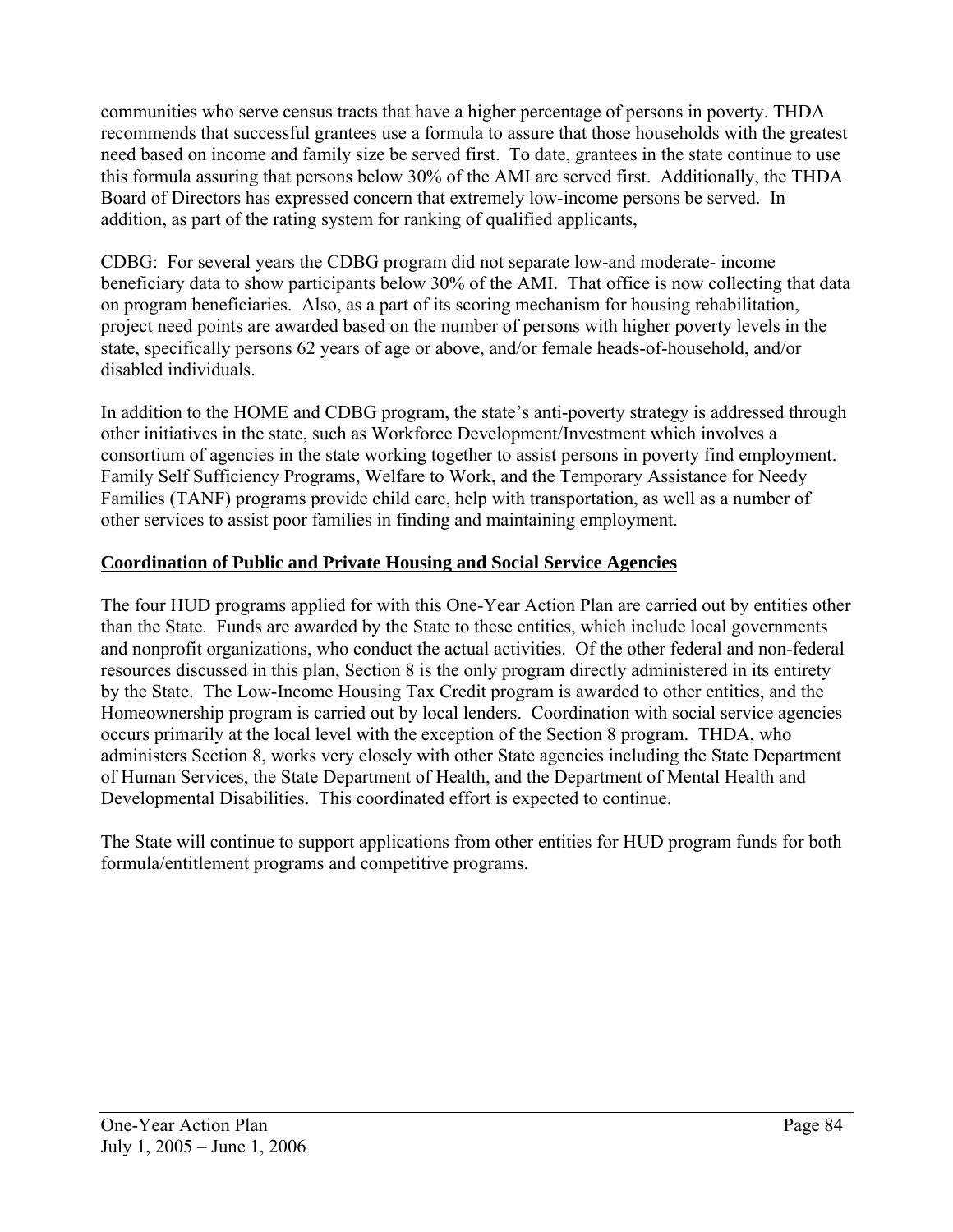#### **MONITORING AND COMPLIANCE**

Each state department responsible for the administration and delivery of the four programs addressed in this action plan has developed the standards and procedures for monitoring the activities through the development of program guidelines and through ongoing monitoring of program recipients, such as regular monitoring visits and required progress reports. These activities insure that the ultimate recipients of program funds are carrying out the objectives of the program as described in the consolidated plan and annual action plans.

## **CITIZEN PARTICIPATION**

In accordance with the guidelines of the Consolidated Plan, the 30-day public comment period for the 2005 Consolidated Plan and this Action Plan began on April 1, 2005 and ended on May 2, 2005. Notices were placed in the major distribution newspapers throughout the state, advising the public of the purpose of the plans and how to go about reviewing and commenting on the plans. The 2005 Consolidated Plan and the Action Plan for 2005-2006 were available at each of the nine development district offices, at the offices of THDA, and on line at the THDA web site. The THDA web site provided a link for online citizen comment. Three public hearings were held in April 2005 to provide the public with opportunity to comment on the 2005 Consolidated Plan. At the end of the 30 day comment period, the state received no comments.